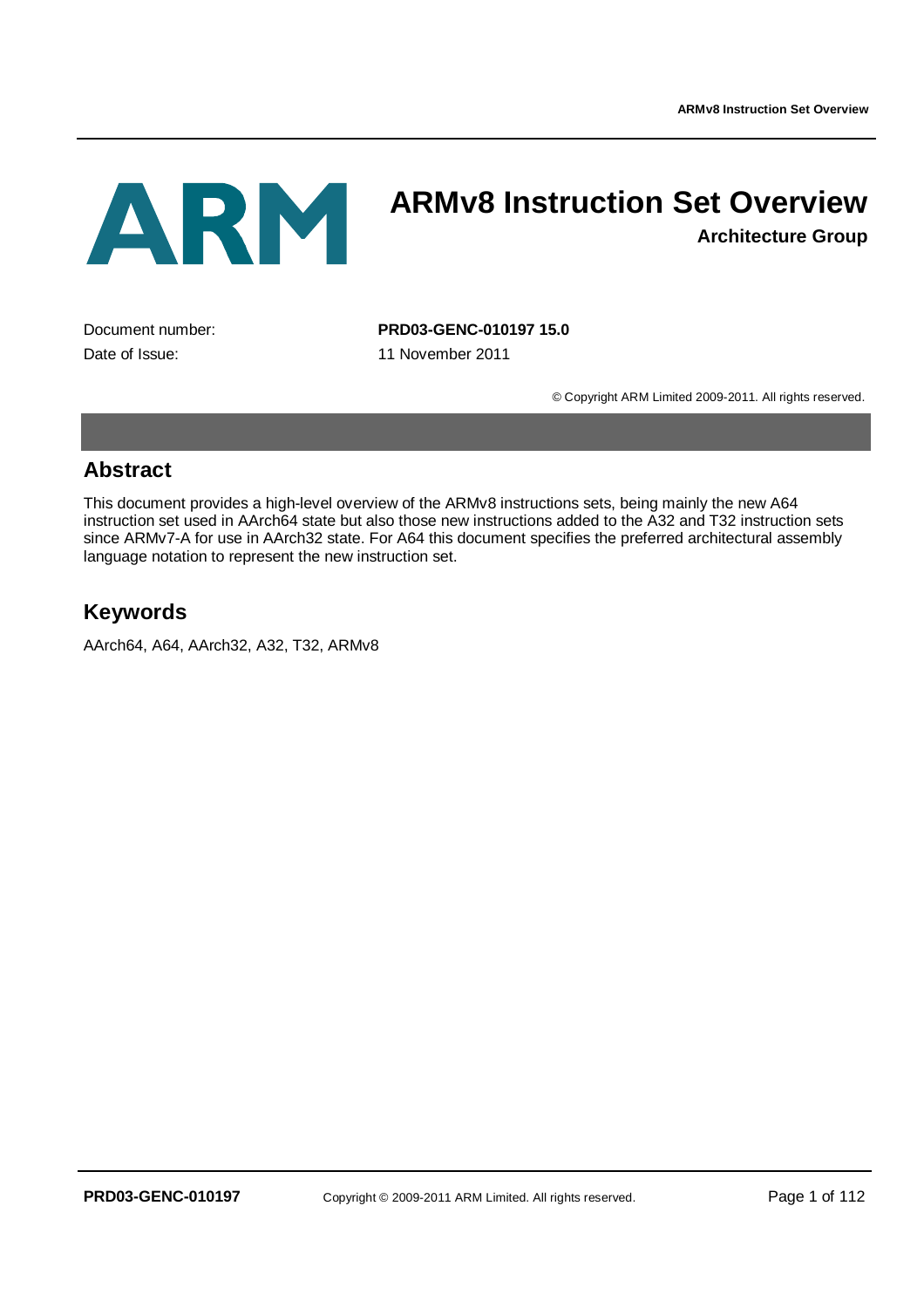# **Proprietary Notice**

This specification is protected by copyright and the practice or implementation of the information herein may be protected by one or more patents or pending applications. No part of this specification may be reproduced in any form by any means without the express prior written permission of ARM. **No license, express or implied, by estoppel or otherwise to any intellectual property rights is granted by this specification**.

Your access to the information in this specification is conditional upon your acceptance that you will not use or permit others to use the information for the purposes of determining whether implementations of the ARM architecture infringe any third party patents.

This specification is provided "as is". ARM makes no representations or warranties, either express or implied, included but not limited to, warranties of merchantability, fitness for a particular purpose, or non-infringement, that the content of this specification is suitable for any particular purpose or that any practice or implementation of the contents of the specification will not infringe any third party patents, copyrights, trade secrets, or other rights.

This specification may include technical inaccuracies or typographical errors.

To the extent not prohibited by law, in no event will ARM be liable for any damages, including without limitation any direct loss, lost revenue, lost profits or data, special, indirect, consequential, incidental or punitive damages, however caused and regardless of the theory of liability, arising out of or related to any furnishing, practicing, modifying or any use of this specification, even if ARM has been advised of the possibility of such damages.

Words and logos marked with ® or TM are registered trademarks or trademarks of ARM Limited, except as otherwise stated below in this proprietary notice. Other brands and names mentioned herein may be the trademarks of their respective owners.

Copyright © 2009-2011 ARM Limited

110 Fulbourn Road, Cambridge, England CB1 9NJ

Restricted Rights Legend: Use, duplication or disclosure by the United States Government is subject to the restrictions set forth in DFARS 252.227-7013 (c)(1)(ii) and FAR 52.227-19.

#### **This document is Non-Confidential but any disclosure by you is subject to you providing notice to and the acceptance by the recipient of, the conditions set out above**.

In this document, where the term ARM is used to refer to the company it means "ARM or any of its subsidiaries as appropriate".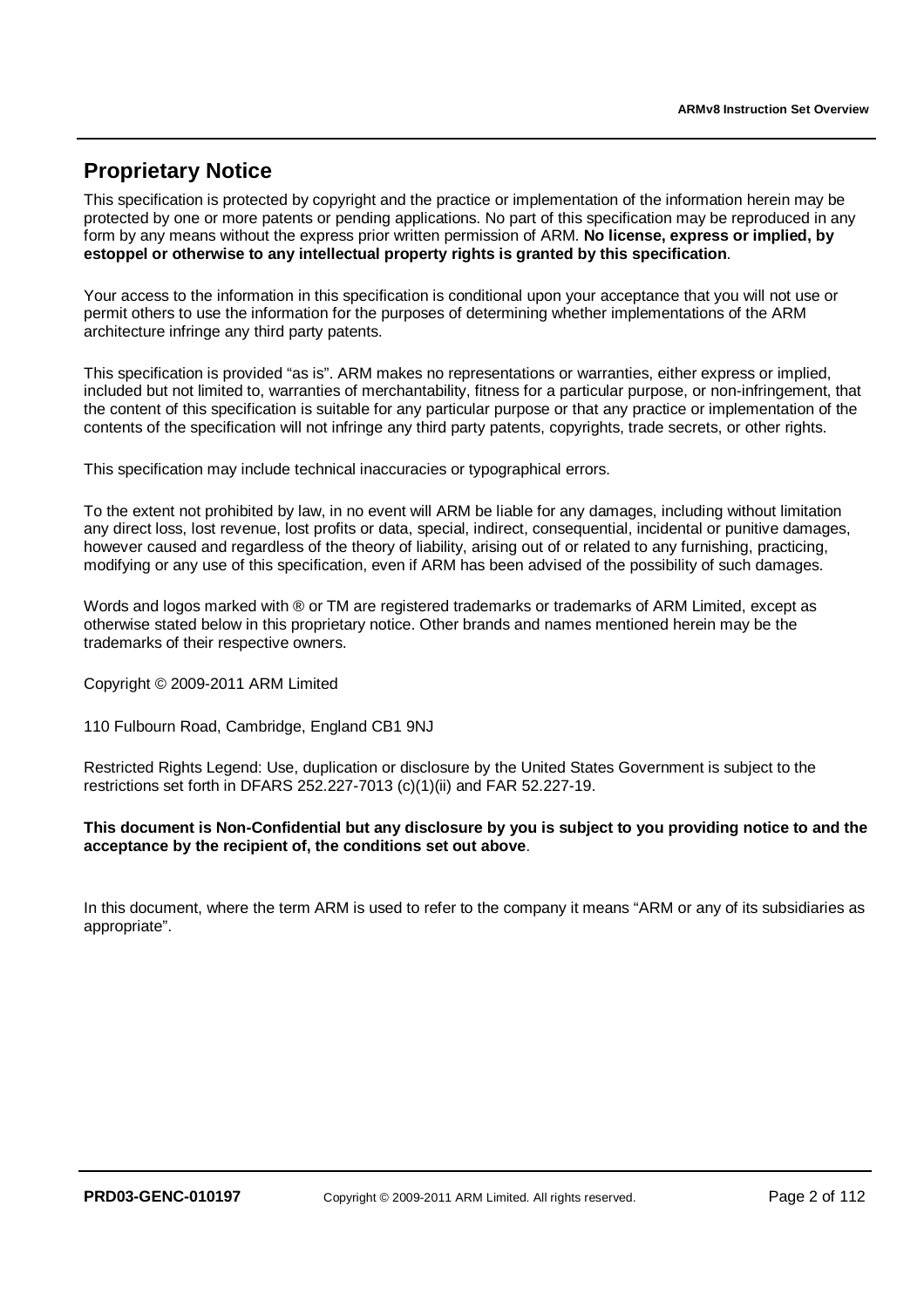# **Contents**

| 1           |                         | <b>ABOUT THIS DOCUMENT</b>                                                                                    | 6                    |
|-------------|-------------------------|---------------------------------------------------------------------------------------------------------------|----------------------|
| 1.1         | 1.1.1<br>1.1.2          | <b>Change control</b><br>Current status and anticipated changes<br>Change history                             | 6<br>6<br>6          |
| 1.2         |                         | <b>References</b>                                                                                             | 6                    |
| 1.3         |                         | <b>Terms and abbreviations</b>                                                                                | 7                    |
| $\mathbf 2$ |                         | <b>INTRODUCTION</b>                                                                                           | 8                    |
| $\mathbf 3$ |                         | <b>A64 OVERVIEW</b>                                                                                           | 8                    |
| 3.1         |                         | Distinguishing 32-bit and 64-bit Instructions                                                                 | 10                   |
| 3.2         |                         | <b>Conditional Instructions</b>                                                                               | 10                   |
| 3.3         | 3.3.1<br>3.3.2          | <b>Addressing Features</b><br>Register Indexed Addressing<br>PC-relative Addressing                           | 11<br>11<br>11       |
| 3.4         |                         | The Program Counter (PC)                                                                                      | 11                   |
| 3.5         | 3.5.1<br>3.5.2<br>3.5.3 | <b>Memory Load-Store</b><br><b>Bulk Transfers</b><br><b>Exclusive Accesses</b><br>Load-Acquire, Store-Release | 11<br>11<br>12<br>12 |
| 3.6         |                         | <b>Integer Multiply/Divide</b>                                                                                | 12                   |
| 3.7         |                         | <b>Floating Point</b>                                                                                         | 12                   |
| 3.8         |                         | <b>Advanced SIMD</b>                                                                                          | 13                   |
| 4           |                         | <b>A64 ASSEMBLY LANGUAGE</b>                                                                                  | 14                   |
| 4.1         |                         | <b>Basic Structure</b>                                                                                        | 14                   |
| 4.2         |                         | <b>Instruction Mnemonics</b>                                                                                  | 14                   |
| 4.3         |                         | <b>Condition Codes</b>                                                                                        | 15                   |
| 4.4         | 4.4.1<br>4.4.2          | <b>Register Names</b><br>General purpose (integer) registers<br>FP/SIMD registers                             | 17<br>17<br>18       |
| 4.5         |                         | <b>Load/Store Addressing Modes</b>                                                                            | 20                   |
| 5           |                         | <b>A64 INSTRUCTION SET</b>                                                                                    | 21                   |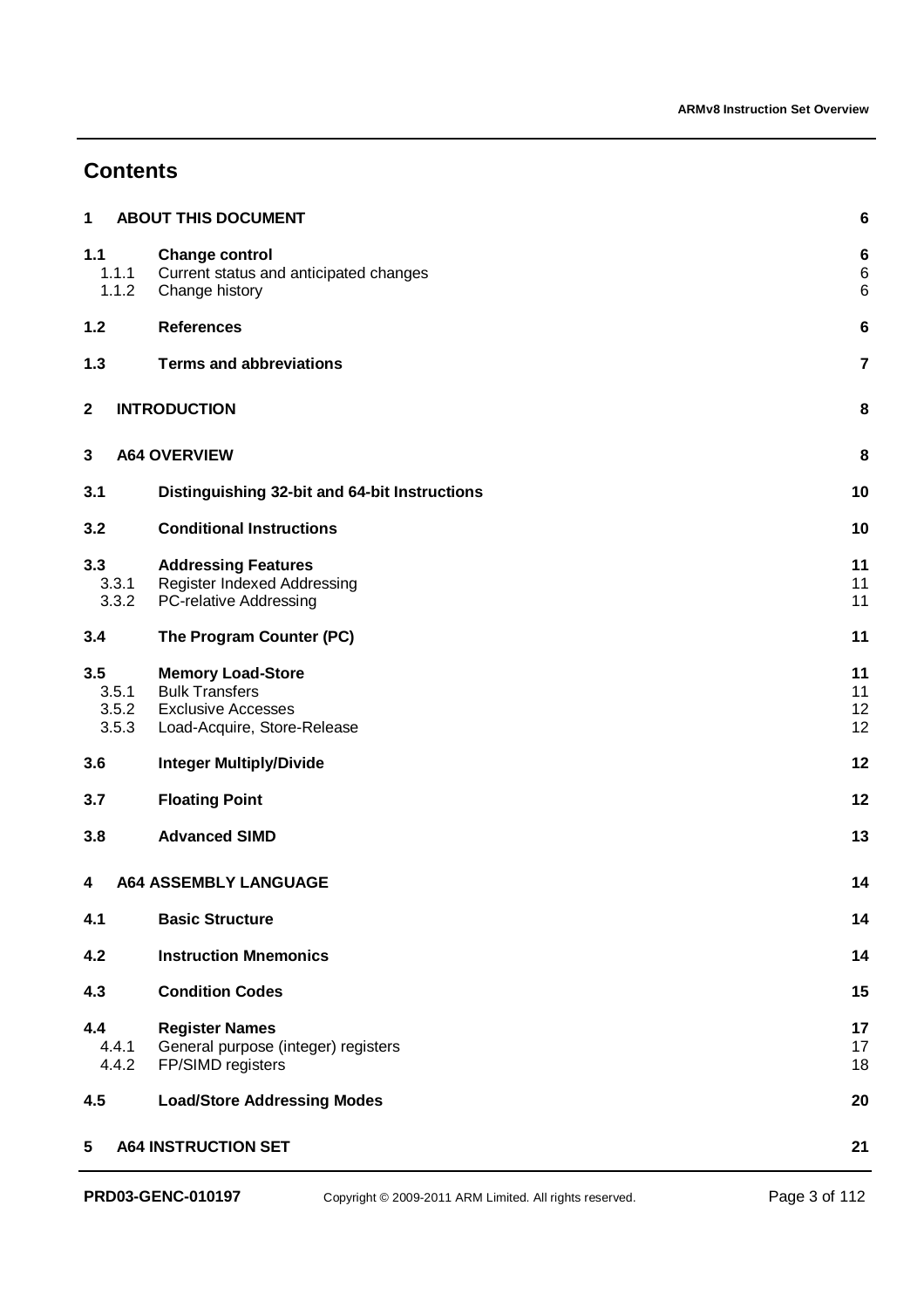| 5.1    | <b>Control Flow</b>                              | 22 |
|--------|--------------------------------------------------|----|
| 5.1.1  | <b>Conditional Branch</b>                        | 22 |
| 5.1.2  | Unconditional Branch (immediate)                 | 22 |
| 5.1.3  | Unconditional Branch (register)                  | 22 |
| 5.2    | <b>Memory Access</b>                             | 23 |
| 5.2.1  | Load-Store Single Register                       | 23 |
| 5.2.2  | Load-Store Single Register (unscaled offset)     | 24 |
| 5.2.3  | Load Single Register (pc-relative, literal load) | 25 |
| 5.2.4  | Load-Store Pair                                  | 25 |
| 5.2.5  | Load-Store Non-temporal Pair                     | 26 |
| 5.2.6  | Load-Store Unprivileged                          | 27 |
| 5.2.7  | Load-Store Exclusive                             | 28 |
| 5.2.8  | Load-Acquire / Store-Release                     | 29 |
| 5.2.9  | <b>Prefetch Memory</b>                           | 31 |
| 5.3    | <b>Data Processing (immediate)</b>               | 32 |
| 5.3.1  | Arithmetic (immediate)                           | 32 |
| 5.3.2  | Logical (immediate)                              | 33 |
| 5.3.3  | Move (wide immediate)                            | 34 |
| 5.3.4  | <b>Address Generation</b>                        | 35 |
| 5.3.5  | <b>Bitfield Operations</b>                       | 35 |
| 5.3.6  | Extract (immediate)                              | 37 |
| 5.3.7  | Shift (immediate)                                | 37 |
| 5.3.8  | Sign/Zero Extend                                 | 37 |
| 5.4    | <b>Data Processing (register)</b>                | 37 |
| 5.4.1  | Arithmetic (shifted register)                    | 38 |
| 5.4.2  | Arithmetic (extending register)                  | 39 |
| 5.4.3  | Logical (shifted register)                       | 40 |
| 5.4.4  | Variable Shift                                   | 42 |
| 5.4.5  | <b>Bit Operations</b>                            | 43 |
| 5.4.6  | <b>Conditional Data Processing</b>               | 43 |
| 5.4.7  | <b>Conditional Comparison</b>                    | 45 |
| 5.5    | <b>Integer Multiply / Divide</b>                 | 46 |
| 5.5.1  | Multiply                                         | 46 |
| 5.5.2  | <b>Divide</b>                                    | 47 |
| 5.6    | <b>Scalar Floating-point</b>                     | 48 |
| 5.6.1  | Floating-point/SIMD Scalar Memory Access         | 48 |
| 5.6.2  | Floating-point Move (register)                   | 51 |
| 5.6.3  | Floating-point Move (immediate)                  | 51 |
| 5.6.4  | <b>Floating-point Convert</b>                    | 51 |
| 5.6.5  | Floating-point Round to Integral                 | 56 |
| 5.6.6  | Floating-point Arithmetic (1 source)             | 57 |
| 5.6.7  | Floating-point Arithmetic (2 source)             | 57 |
| 5.6.8  | Floating-point Min/Max                           | 58 |
| 5.6.9  | Floating-point Multiply-Add                      | 58 |
| 5.6.10 | Floating-point Comparison                        | 59 |
| 5.6.11 | <b>Floating-point Conditional Select</b>         | 59 |
| 5.7    | <b>Advanced SIMD</b>                             | 60 |
| 5.7.1  | Overview                                         | 60 |
| 5.7.2  | <b>Advanced SIMD Mnemonics</b>                   | 61 |
| 5.7.3  | Data Movement                                    | 61 |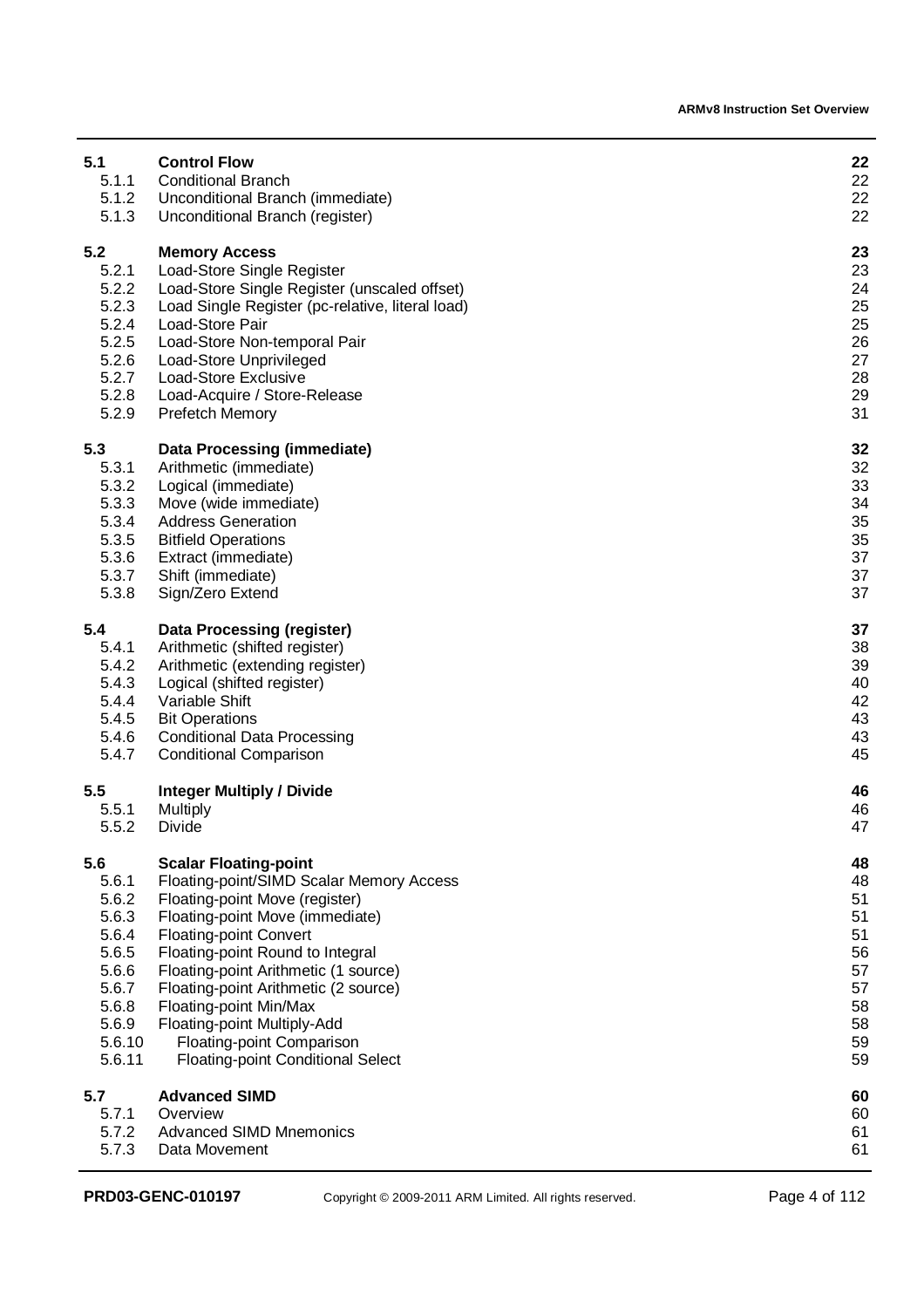| 5.7.4  | <b>Vector Arithmetic</b>                                         | 62  |
|--------|------------------------------------------------------------------|-----|
| 5.7.5  | <b>Scalar Arithmetic</b>                                         | 67  |
| 5.7.6  | Vector Widening/Narrowing Arithmetic                             | 70  |
| 5.7.7  | <b>Scalar Widening/Narrowing Arithmetic</b>                      | 73  |
| 5.7.8  | Vector Unary Arithmetic                                          | 73  |
| 5.7.9  | Scalar Unary Arithmetic                                          | 75  |
| 5.7.10 | Vector-by-element Arithmetic                                     | 76  |
| 5.7.11 | Scalar-by-element Arithmetic                                     | 78  |
| 5.7.12 | Vector Permute                                                   | 78  |
| 5.7.13 | Vector Immediate                                                 | 79  |
| 5.7.14 | Vector Shift (immediate)                                         | 80  |
| 5.7.15 | Scalar Shift (immediate)                                         | 82  |
| 5.7.16 | Vector Floating Point / Integer Convert                          | 84  |
| 5.7.17 | Scalar Floating Point / Integer Convert                          | 84  |
| 5.7.18 | Vector Reduce (across lanes)                                     | 85  |
| 5.7.19 | <b>Vector Pairwise Arithmetic</b>                                | 86  |
| 5.7.20 | Scalar Reduce (pairwise)                                         | 86  |
| 5.7.21 | Vector Table Lookup                                              | 87  |
| 5.7.22 | Vector Load-Store Structure                                      | 88  |
| 5.7.23 | AArch32 Equivalent Advanced SIMD Mnemonics                       | 91  |
| 5.7.24 | Crypto Extension                                                 | 99  |
| 5.8    | <b>System Instructions</b>                                       | 100 |
| 5.8.1  | <b>Exception Generation and Return</b>                           | 100 |
| 5.8.2  | <b>System Register Access</b>                                    | 101 |
| 5.8.3  | System Management                                                | 101 |
| 5.8.4  | <b>Architectural Hints</b>                                       | 104 |
| 5.8.5  | <b>Barriers and CLREX</b>                                        | 104 |
| 6      | A32 & T32 INSTRUCTION SETS                                       | 106 |
| 6.1    | Partial Deprecation of IT                                        | 106 |
| 6.2    | Load-Acquire / Store-Release                                     | 106 |
| 6.2.1  | Non-Exclusive                                                    | 106 |
| 6.2.2  | Exclusive                                                        | 107 |
| 6.3    | <b>VFP Scalar Floating-point</b>                                 | 108 |
| 6.3.1  | <b>Floating-point Conditional Select</b>                         | 108 |
| 6.3.2  | Floating-point minNum/maxNum                                     | 108 |
| 6.3.3  | Floating-point Convert (floating-point to integer)               | 108 |
| 6.3.4  | Floating-point Convert (half-precision to/from double-precision) | 109 |
| 6.3.5  | Floating-point Round to Integral                                 | 109 |
| 6.4    | <b>Advanced SIMD Floating-Point</b>                              | 110 |
| 6.4.1  | Floating-point minNum/maxNum                                     | 110 |
| 6.4.2  | <b>Floating-point Convert</b>                                    | 110 |
| 6.4.3  | Floating-point Round to Integral                                 | 110 |
| 6.5    | <b>Crypto Extension</b>                                          | 111 |
| 6.6    | <b>System Instructions</b>                                       | 112 |
| 6.6.1  | <b>Halting Debug</b>                                             | 112 |
| 6.6.2  | <b>Barriers and Hints</b>                                        | 112 |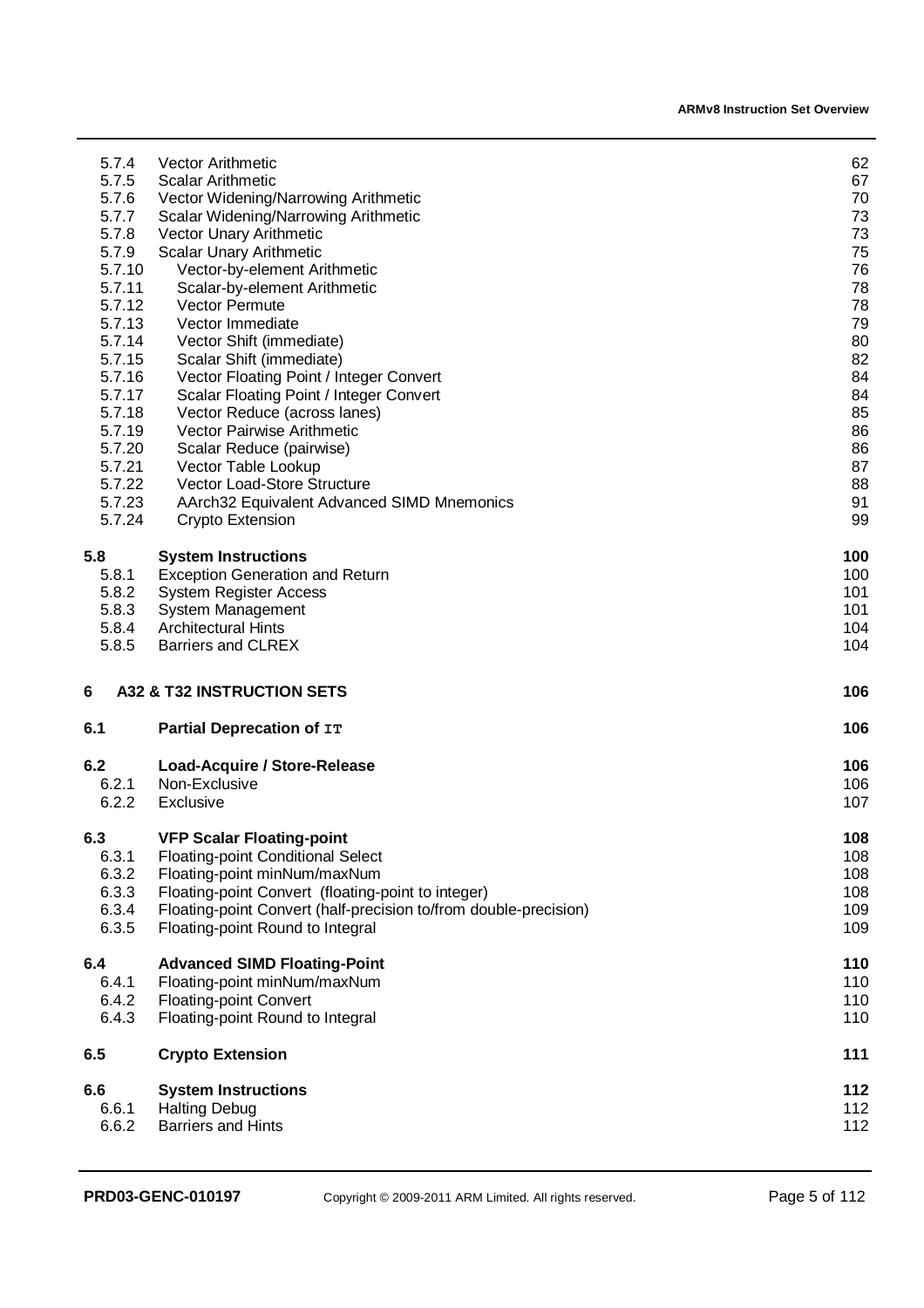# **1 ABOUT THIS DOCUMENT**

### **1.1 Change control**

### **1.1.1 Current status and anticipated changes**

This document is a *beta* release specification and further changes to correct defects and improve clarity should be expected.

### **1.1.2 Change history**

| <b>Issue</b> | Date                            | By         | Change                                                                                                                               |
|--------------|---------------------------------|------------|--------------------------------------------------------------------------------------------------------------------------------------|
|              |                                 | <b>NJS</b> | Previous releases tracked in Domino                                                                                                  |
| 7.0          | 17th December 2010              | NJS.       | Beta0 release                                                                                                                        |
| 8.0          | 25 <sup>th</sup> February 2011  | <b>NJS</b> | Beta0 update 1                                                                                                                       |
| 9.0          | 20 <sup>th</sup> April 2011     | <b>NJS</b> | Beta1 release                                                                                                                        |
| 10.0         | 14 <sup>th</sup> July 2011      | NJS.       | Beta2 release                                                                                                                        |
| 11.0         | 9 <sup>th</sup> September 2011  | <b>NJS</b> | Beta2 update 1                                                                                                                       |
| 12.0         | 28 <sup>th</sup> September 2011 | <b>NJS</b> | Beta3 release                                                                                                                        |
| 13.0         | 28 <sup>th</sup> October 2011   | NJS.       | Beta3 update 1                                                                                                                       |
| 14.0         | 28 <sup>th</sup> October 2011   | <b>NJS</b> | Restructured and incorporated new AArch32 instructions.                                                                              |
| 15.0         | 11 <sup>th</sup> November 2011  | <b>NJS</b> | First non-confidential release. Describe partial deprecation of the<br>IT instruction. Rename DRET to DRPS and clarify its behavior. |

# **1.2 References**

This document refers to the following documents.

| Referenc<br>e | Author              | Document number   | Title                                                              |
|---------------|---------------------|-------------------|--------------------------------------------------------------------|
| [v7A]         | ARM                 | ARM DDI 0406      | ARM® Architecture Reference Manual, ARMv7-A and ARMv7-R<br>edition |
| [AES]         | <b>NIST</b>         | <b>FIPS 197</b>   | Announcing the Advanced Encryption Standard (AES)                  |
| [SHA]         | <b>NIST</b>         | <b>FIPS 180-2</b> | Announcing the Secure Hash Standard (SHA)                          |
| [GCM]         | McGrew and<br>Viega | n/a               | The Galois/Counter Mode of Operation (GCM)                         |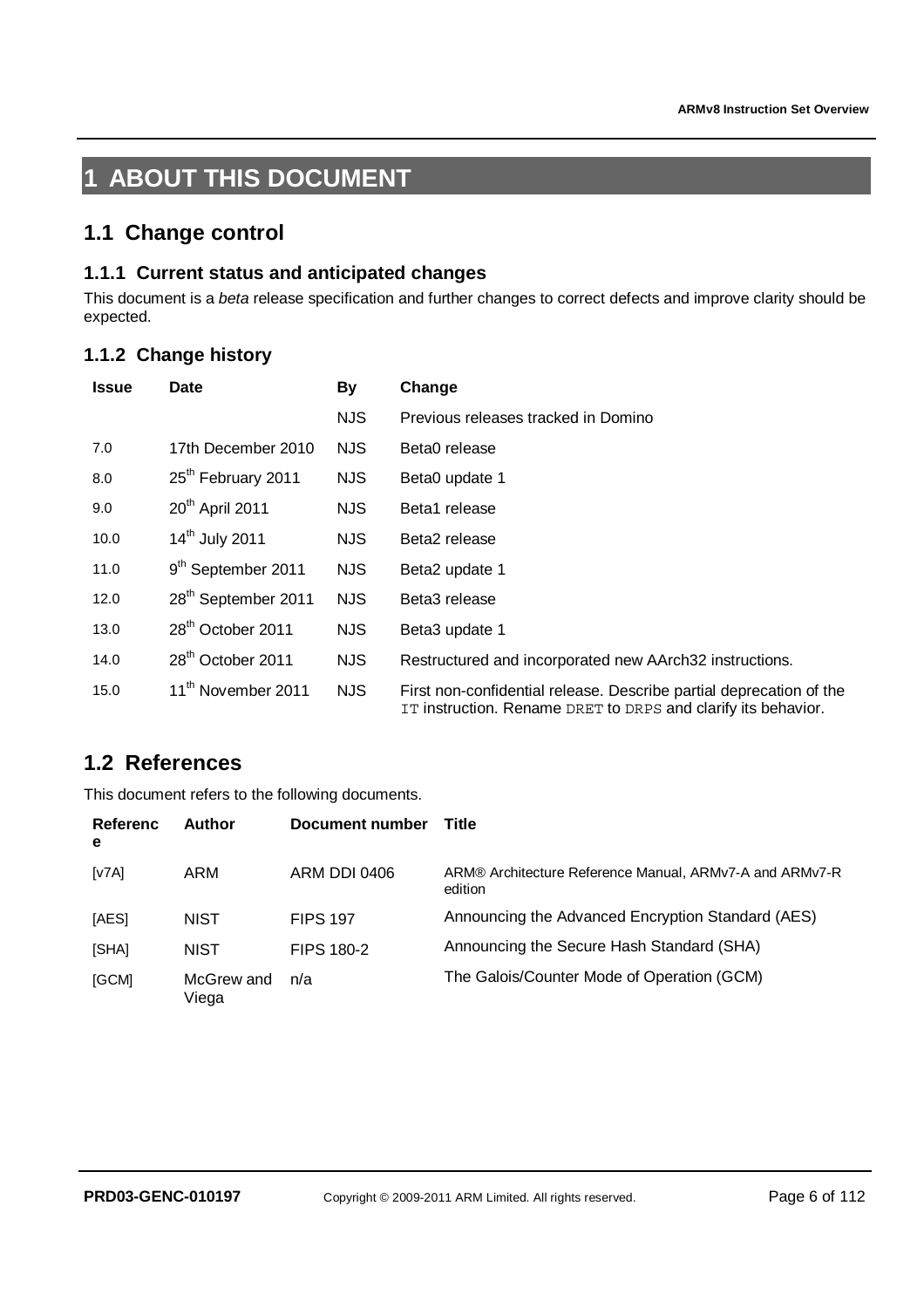# **1.3 Terms and abbreviations**

This document uses the following terms and abbreviations.

| Term                | <b>Meaning</b>                                                                                                                                                                                                                                                                                                                      |
|---------------------|-------------------------------------------------------------------------------------------------------------------------------------------------------------------------------------------------------------------------------------------------------------------------------------------------------------------------------------|
| AArch64             | The 64-bit general purpose register width state of the ARMv8 architecture.                                                                                                                                                                                                                                                          |
| AArch <sub>32</sub> | The 32-bit general purpose register width state of the ARMv8 architecture, broadly<br>compatible with the ARMv7-A architecture.                                                                                                                                                                                                     |
|                     | Note: The register width state can change only upon a change of exception level.                                                                                                                                                                                                                                                    |
| A64                 | The new instruction set available when in AArch64 state, and described in this<br>document.                                                                                                                                                                                                                                         |
| A32                 | The instruction set named ARM in the ARMv7 architecture, which uses 32-bit<br>instructions. The new A32 instructions added by ARMv8 are described in §6.                                                                                                                                                                            |
| T32                 | The instruction set named Thumb in the ARMv7 architecture, which uses 16-bit<br>and 32-bit instructions. The new T32 instructions added by ARMv8 are described<br>in $§6$ .                                                                                                                                                         |
| <b>UNALLOCATED</b>  | Describes an opcode or combination of opcode fields which do not select a valid<br>instruction at the current privilege level. Executing an UNALLOCATED encoding will<br>usually result in taking an Undefined Instruction exception.                                                                                               |
| <b>RESERVED</b>     | Describes an instruction field value within an otherwise allocated instruction which<br>should not be used within this specific instruction context, for example a value<br>which selects an unsupported data type or addressing mode. An instruction<br>encoding which contains a RESERVED field value is an UNALLOCATED encoding. |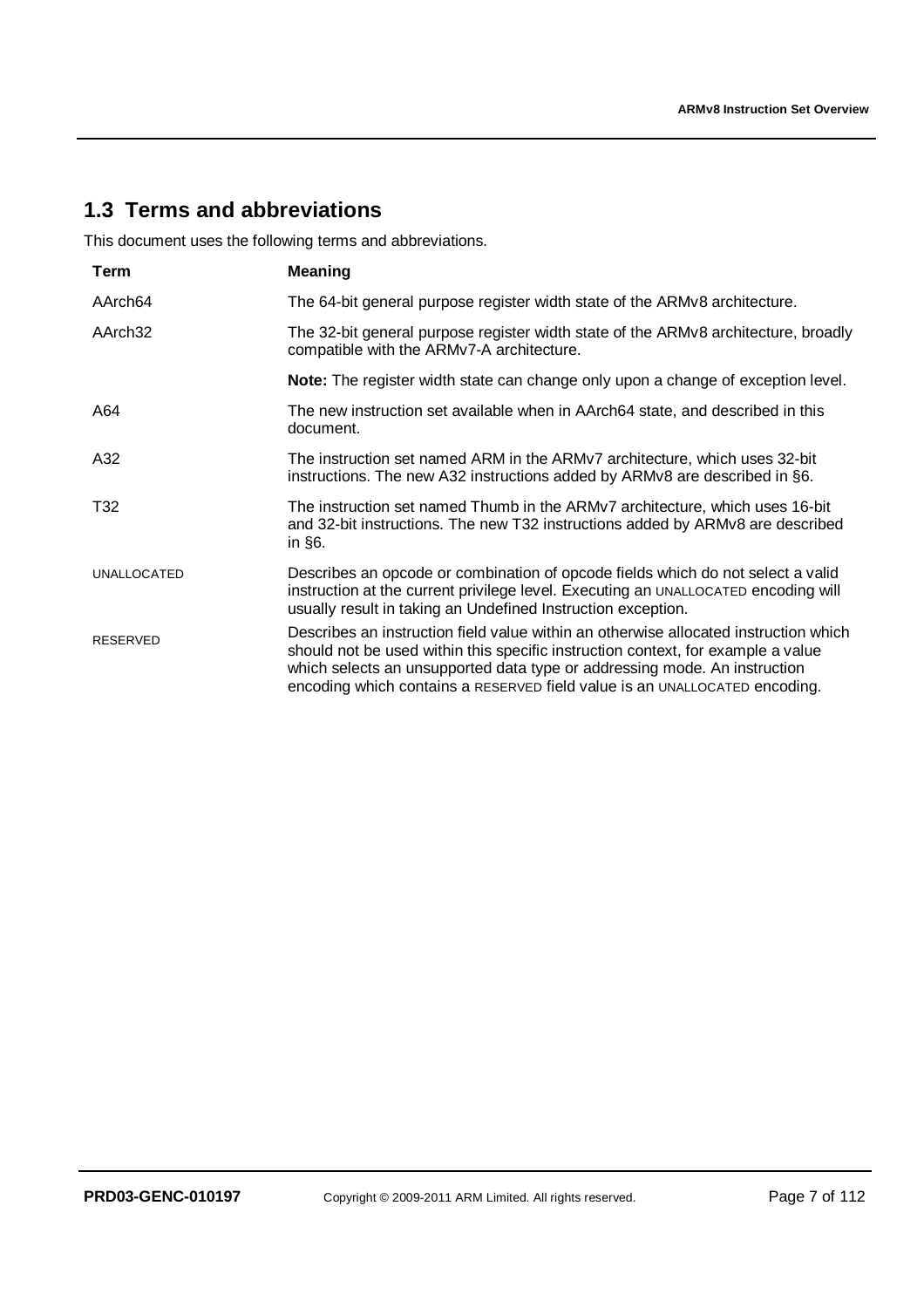# **2 INTRODUCTION**

This document provides an overview of the ARMv8 instruction sets. Most of the document forms a description of the new A64 instruction set used when the processor is operating in AArch64 register width state, and defines its preferred architectural assembly language.

Section 6 below lists the extensions introduced by ARMv8 to the A32 and T32 instruction sets – known in ARMv7 as the ARM and Thumb instruction sets respectively – which are available when the processor is operating in AArch32 register width state. The A32 and T32 assembly language syntax is unchanged from ARMv7.

In the syntax descriptions below the following conventions are used:

- UPPER UPPER-CASE text is fixed, while lower-case text is variable. So register name Xn indicates that the `X' is required, followed by a variable register number, e.g. X29.
- < > Any item bracketed by < and > is a short description of a type of value to be supplied by the user in that position. A longer description of the item is normally supplied by subsequent text.
- { } Any item bracketed by curly braces { and } is optional. A description of the item and of how its presence or absence affects the instruction is normally supplied by subsequent text. In some cases curly braces are actual symbols in the syntax, for example surrounding a register list, and such cases will be called out in the surrounding text.
- [ ] A list of alternative characters may be bracketed by [ and ]. A single one of the characters can be used in that position and the the subsequent text will describe the meaning of the alternatives. In some cases the symbols [ and ] are part of the syntax itself, such as addressing modes and vector elements, and such cases will be called out in the surrounding text.
- a | b Alternative words are separated by a vertical bar | and may be surrounded by parentheses to delimit them, e.g. U (ADD | SUB) W represents UADDW or USUBW.
- +/- This indicates an optional + or sign. If neither is coded, then + is assumed.

# **3 A64 OVERVIEW**

The A64 instruction set provides similar functionality to the A32 and T32 instruction sets in AArch32 or ARMv7. However just as the addition of 32-bit instructions to the T32 instruction set rationalized some of the ARM ISA behaviors, the A64 instruction set includes further rationalizations. The highlights of the new instruction set are as follows:

- A clean, fixed length instruction set instructions are 32 bits wide, register fields are contiguous bit fields at fixed positions, immediate values mostly occupy contiguous bit fields.
- Access to a larger general-purpose register file with 31 unbanked registers (0-30), with each register extended to 64 bits. General registers are encoded as 5-bit fields with register number 31 (0b11111) being a special case representing:
	- *Zero Register*: in most cases register number 31 *reads as zero* when used as a source register, and *discards the result* when used as a destination register.
	- *Stack Pointer*: when used as a load/store base register, and in a small selection of arithmetic instructions, register number 31 provides access to the *current stack pointer*.
- The PC is never accessible as a named register. Its use is implicit in certain instructions such as PCrelative load and address generation. The only instructions which cause a non-sequential change to the PC are the designated Control Flow instructions (see §5.1) and exceptions. The PC cannot be specified as the destination of a data processing instruction or load instruction.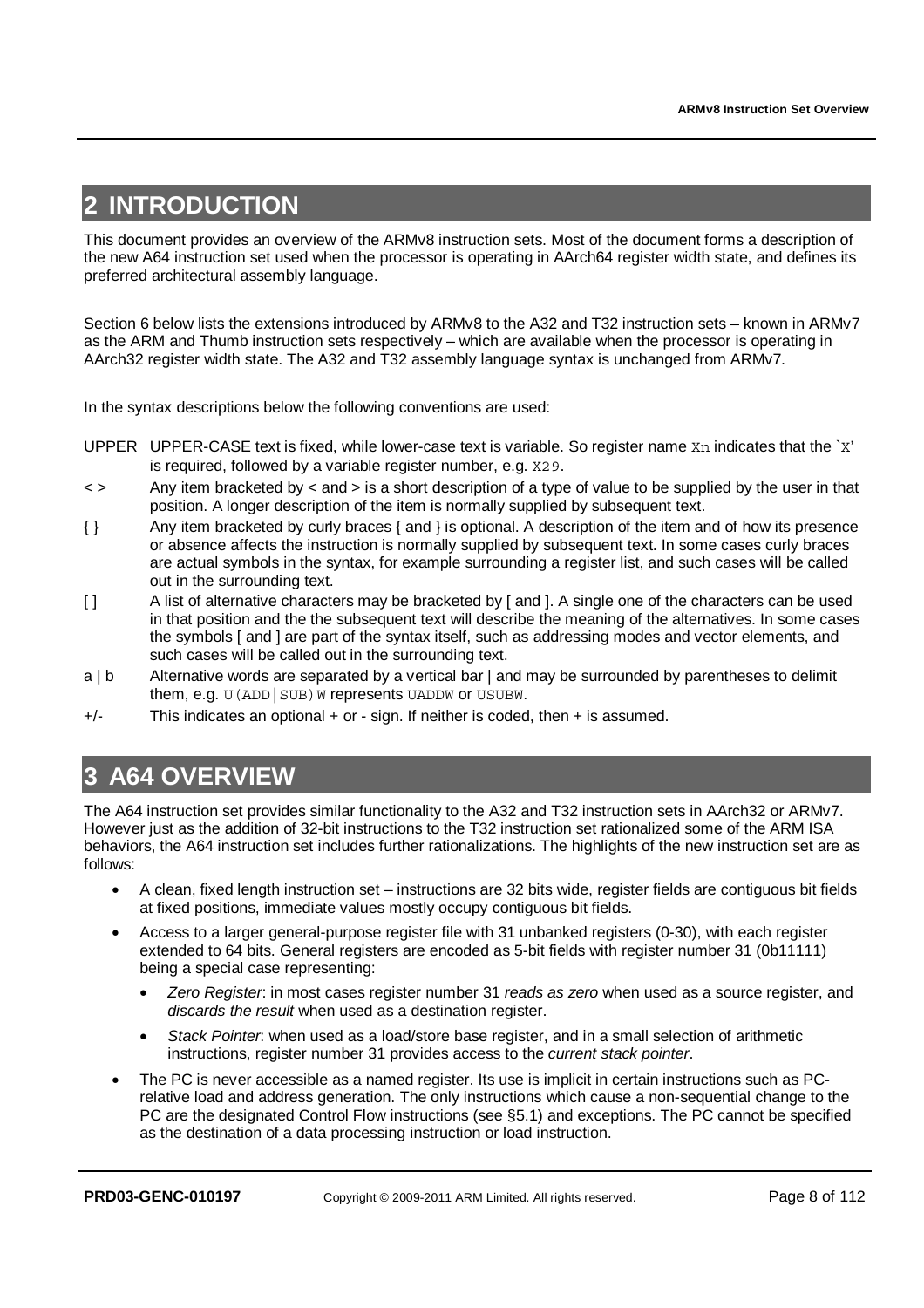- The procedure call link register (LR) is unbanked, general-purpose register 30; exceptions save the restart PC to the target exception level's ELR system register.
- Scalar load/store addressing modes are uniform across all sizes and signedness of scalar integer, floating point and vector registers.
- A load/store immediate offset may be scaled by the access size, increasing its effective offset range.
- A load/store index register may contain a 64-bit or 32-bit signed/unsigned value, optionally scaled by the access size.
- Arithmetic instructions for address generation which mirror the load/store addressing modes, see §3.3.
- PC-relative load/store and address generation with a range of ±4GiB is possible using just two instructions without the need to load an offset from a literal pool.
- PC-relative offsets for literal pool access and most conditional branches are extended to ±1MiB, and for unconditional branches and calls to ±128MiB.
- There are no multiple register LDM, STM, PUSH and POP instructions, but load-store of a non-contiguous pair of registers is available.
- Unaligned addresses are permitted for most loads and stores, including paired register accesses, floating point and SIMD registers, with the exception of exclusive and ordered accesses (see §3.5.2).
- Reduced conditionality. Fewer instructions can set the condition flags. Only conditional branches, and a handful of data processing instructions read the condition flags. Conditional or predicated execution is not provided, and there is no equivalent of T32's IT instruction (see §3.2).
- A shift option for the final register operand of data processing instructions is available:
	- o Immediate shifts only (as in T32).
	- o No RRX shift, and no ROR shift for ADD/SUB.
	- o The ADD/SUB/CMP instructions can first sign or zero-extend a byte, halfword or word in the final register operand, followed by an optional left shift of 1 to 4 bits.
- Immediate generation replaces A32's rotated 8-bit immediate with operation-specific encodings:
	- o Arithmetic instructions have a simple 12-bit immediate, with an optional left shift by 12.
	- o Logical instructions provide sophisticated replicating bit mask generation.
	- o Other immediates may be constructed inline in 16-bit "chunks", extending upon the MOVW and MOVT instructions of AArch32.
- Floating point support is similar to AArch32 VFP but with some extensions, as described in §3.6.
- Floating point and Advanced SIMD processing share a register file, in a similar manner to AArch32, but extended to thirty-two 128-bit registers. Smaller registers are no longer packed into larger registers, but are mapped one-to-one to the low-order bits of the 128-bit register, as described in §4.4.2.
- There are no SIMD or saturating arithmetic instructions which operate on the general purpose registers, such operations being available only as part of the Advanced SIMD processing, described in §5.7.
- There is no access to CPSR as a single register, but new system instructions provide the ability to atomically modify individual processor state fields, see §5.8.2.
- The concept of a "coprocessor" is removed from the architecture. A set of system instructions described in §5.8 provides:
	- o System register access
	- o Cache/TLB management
	- o VA⇔PA translation<br>o Barriers and CLREX
	- **Barriers and CLREX**
	- o Architectural hints (WFI, etc)
	- o Debug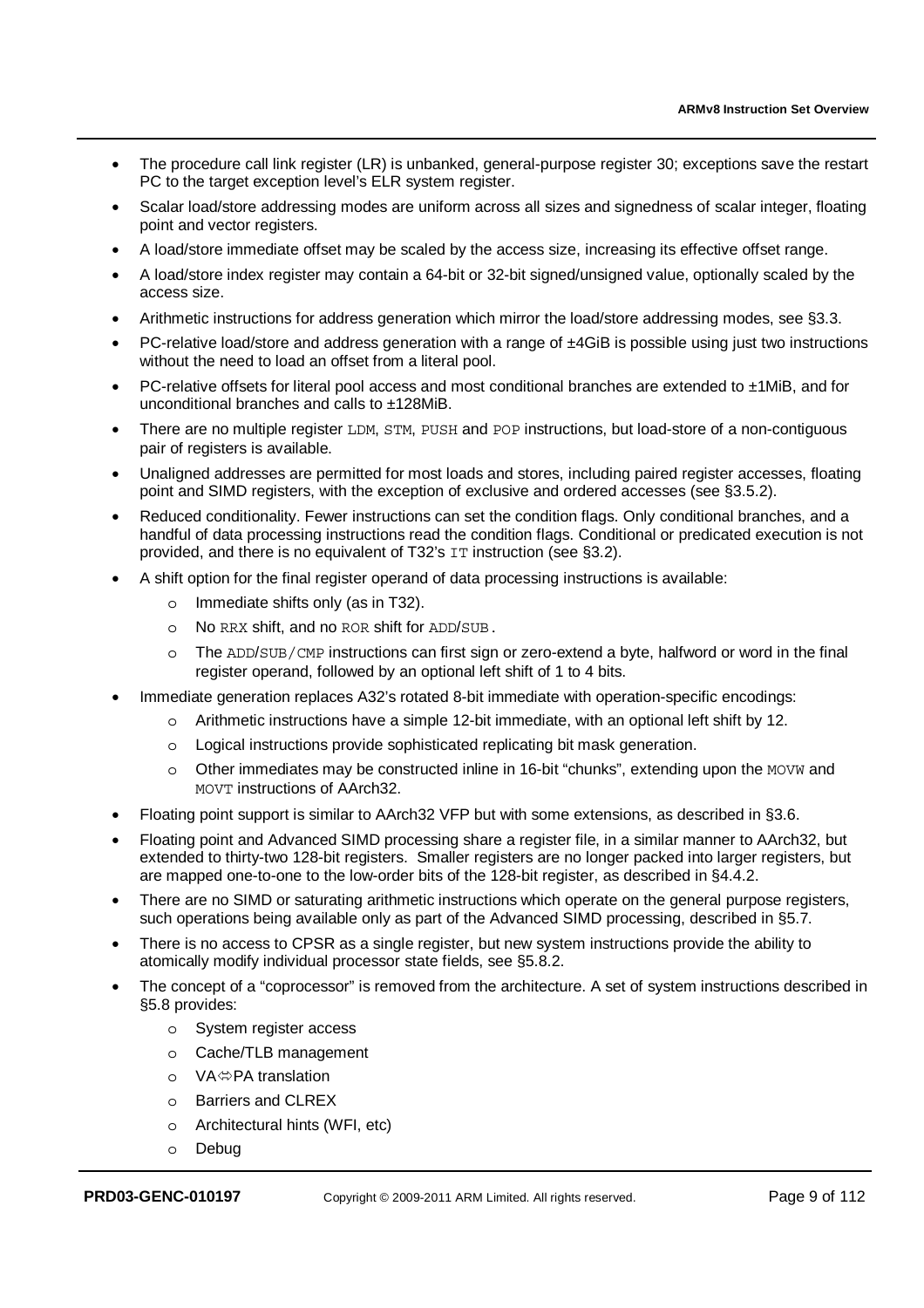# **3.1 Distinguishing 32-bit and 64-bit Instructions**

Most integer instructions in the A64 instruction set have two forms, which operate on either 32-bit or 64-bit values within the 64-bit general-purpose register file. Where a 32-bit instruction form is selected, the following holds true:

- The upper 32 bits of the source registers are ignored;
- The upper 32 bits of the destination register are set to ZERO;
- Right shifts/rotates inject at bit 31, instead of bit 63;
- The condition flags, where set by the instruction, are computed from the lower 32 bits.

This distinction applies even when the result(s) of a 32-bit instruction form would be indistinguishable from the lower 32 bits computed by the equivalent 64-bit instruction form. For example a 32-bit bitwise ORR could be performed using a 64-bit ORR, and simply ignoring the top 32 bits of the result. But the A64 instruction set includes separate 32 and 64-bit forms of the ORR instruction.

**Rationale:** The C/C++ LP64 and LLP64 data models – expected to be the most commonly used on AArch64 – both define the frequently used int, short and char types to be 32 bits or less. By maintaining this semantic information in the instruction set, implementations can exploit this information to avoid expending energy or cycles to compute, forward and store the unused upper 32 bits of such data types. Implementations are free to exploit this freedom in whatever way they choose to save energy.

As well as distinct sign/zero-extend instructions, the A64 instruction set also provides the ability to extend and shift the final source register of an ADD, SUB or CMP instruction and the index register of a load/store instruction. This allows for an efficient implementation of array index calculations involving a 64-bit array pointer and 32-bit array index.

The assembly language notation is designed to allow the identification of registers holding 32-bit values as distinct from those holding 64-bit values. As well as aiding readability, tools may be able to use this to perform limited type checking, to identify programming errors resulting from the change in register size.

# **3.2 Conditional Instructions**

The A64 instruction set does not include the concept of predicated or conditional execution. Benchmarking shows that modern branch predictors work well enough that predicated execution of instructions does not offer sufficient benefit to justify its significant use of opcode space, and its implementation cost in advanced implementations.

A very small set of "conditional data processing" instructions are provided. These instructions are unconditionally executed but use the condition flags as an extra input to the instruction. This set has been shown to be beneficial in situations where conditional branches predict poorly, or are otherwise inefficient.

The conditional instruction types are:

- Conditional branch: the traditional ARM conditional branch, together with compare and branch if register zero/non-zero, and test single bit in register and branch if zero/non-zero – all with increased displacement.
- Add/subtract with carry: the traditional ARM instructions, for multi-precision arithmetic, checksums, etc.
- Conditional select with increment, negate or invert: conditionally select between one source register and a second incremented/negated/inverted/unmodified source register. Benchmarking reveals these to be the highest frequency uses of single conditional instructions, e.g. for counting, absolute value, etc. These instructions also implement:
	- o Conditional select (move): sets the destination to one of two source registers, selected by the condition flags. Short conditional sequences can be replaced by unconditional instructions followed by a conditional select.
	- Conditional set: conditionally select between 0 and 1 or -1, for example to materialize the condition flags as a Boolean value or mask in a general register.
- Conditional compare: sets the condition flags to the result of a comparison if the original condition was true, else to an immediate value. Permits the flattening of nested conditional expressions without using conditional branches or performing Boolean arithmetic within general registers.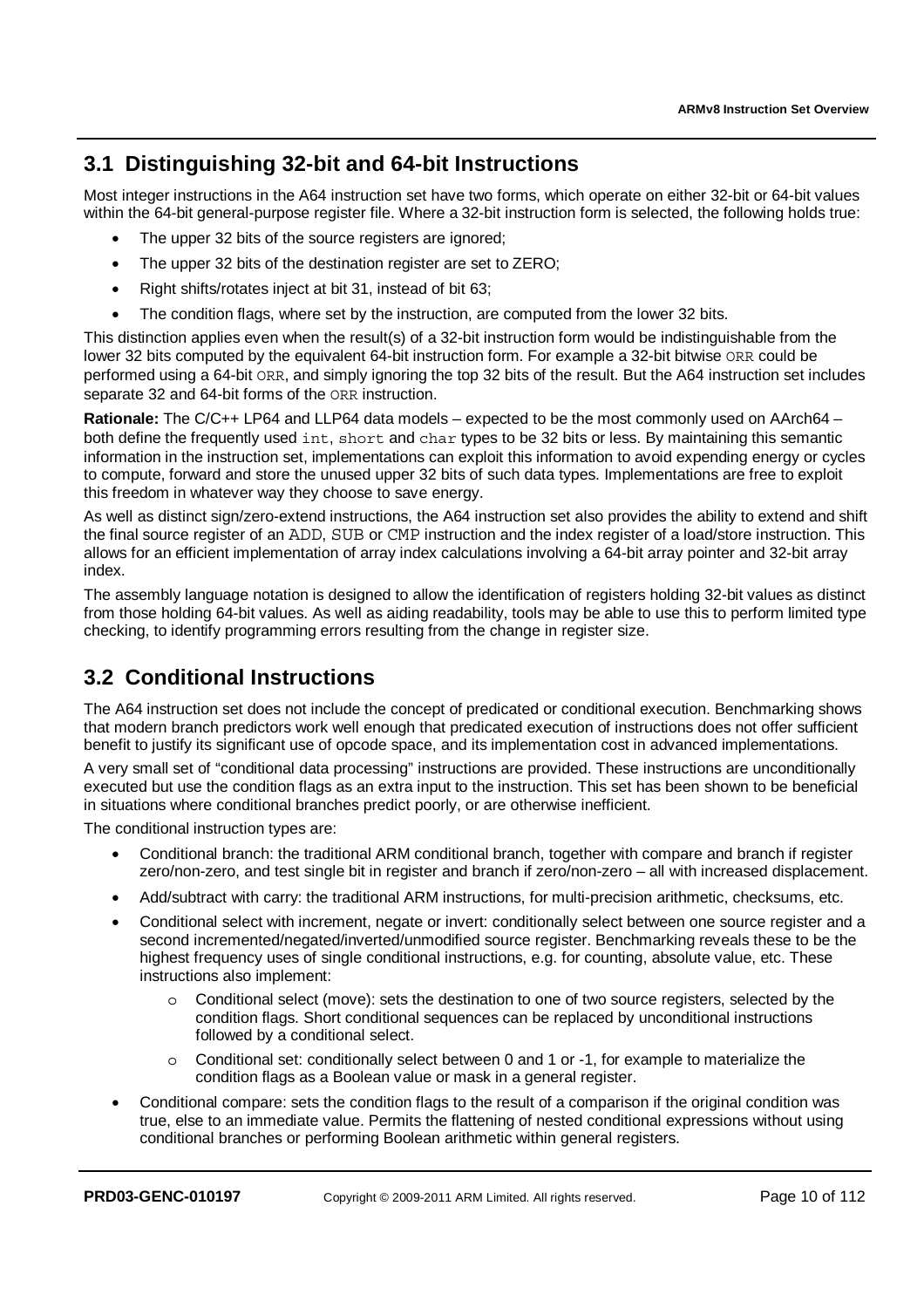# **3.3 Addressing Features**

The prime motivation for a 64-bit architecture is access to a larger virtual address space. The AArch64 memory translation system supports a 49-bit virtual address (48 bits per translation table). Virtual addresses are signextended from 49 bits, and stored within a 64-bit pointer. Optionally, under control of a system register, the most significant 8 bits of a 64-bit pointer may hold a "tag" which will be ignored when used as a load/store address or the target of an indirect branch.

### **3.3.1 Register Indexed Addressing**

The A64 instruction set extends on 32-bit T32 addressing modes, allowing a 64-bit index register to be added to the 64-bit base register, with optional scaling of the index by the access size. Additionally it provides for sign or zero-extension of a 32-bit value within an index register, again with optional scaling.

These register index addressing modes provide a useful performance gain if they can be performed within a single cycle, and it is believed that at least some implementations will be able to do this. However, based on implementation experience with AArch32, it is expected that other implementations will need an additional cycle to execute such addressing modes.

**Rationale:** The architects intend that implementations should be free to fine-tune the performance trade-offs within each implementation, and note that providing an instruction which in some implementations takes two cycles, is preferable to requiring the dynamic grouping of two independent instructions in an implementation that can perform this address arithmetic in a single cycle.

### **3.3.2 PC-relative Addressing**

There is improved support for position-independent code and data addressing:

- PC-relative literal loads have an offset range of ±1MiB. This permits fewer literal pools, and more sharing of literal data between functions – reducing I-cache and TLB pollution.
- Most conditional branches have a range of ±1MiB, expected to be sufficient for the majority of conditional branches which take place within a single function.
- Unconditional branches, including branch and link, have a range of ±128MiB. Expected to be sufficient to span the static code segment of most executable load modules and shared objects, without needing linker-inserted trampolines or "veneers".
- PC-relative load/store and address generation with a range of ±4GiB may be performed inline using only two instructions, i.e. without the need to load an offset from a literal pool.

# **3.4 The Program Counter (PC)**

The current Program Counter (PC) cannot be referred to by number as if part of the general register file and therefore cannot be used as the source or destination of arithmetic instructions, or as the base, index or transfer register of load/store instructions. The only instructions which read the PC are those whose function is to compute a PC-relative address (ADR, ADRP, literal load, and direct branches), and the branch-and-link instructions which store it in the link register (BL and BLR). The only way to modify the Program Counter is using explicit control flow instructions: conditional branch, unconditional branch, exception generation and exception return instructions.

Where the PC is read by an instruction to compute a PC-relative address, then its value is the address of the instruction, i.e. unlike A32 and T32 there is no implied offset of 4 or 8 bytes.

# **3.5 Memory Load-Store**

### **3.5.1 Bulk Transfers**

The LDM, STM, PUSH and POP instructions do not exist in A64, however bulk transfers can be constructed using the LDP and STP instructions which load and store a pair of independent registers from consecutive memory locations, and which support unaligned addresses when accessing normal memory. The LDNP and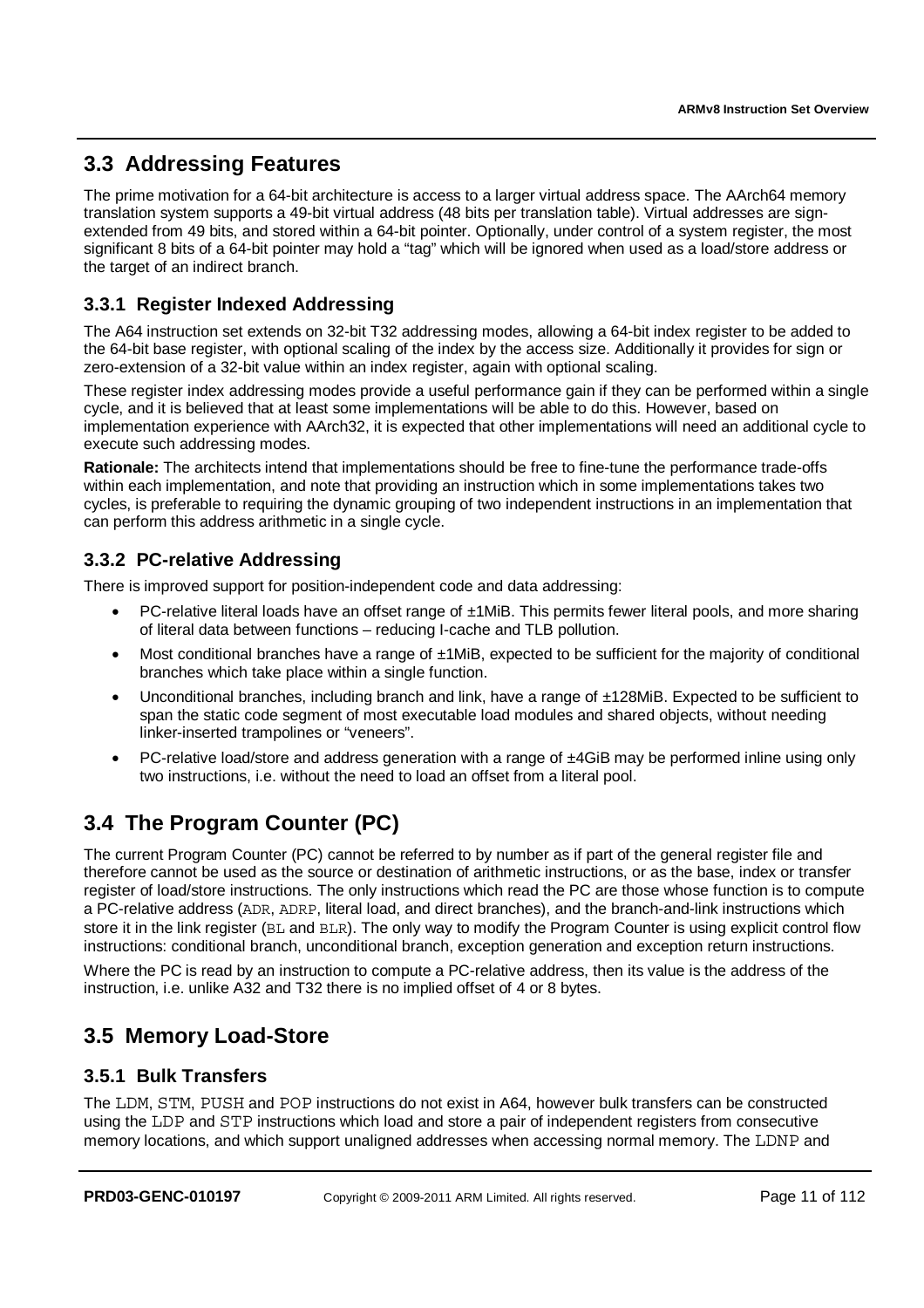STNP instructions additionally provide a "streaming" or "non-temporal" hint that the data does not need to be retained in caches. The PRFM (prefetch memory) instructions also include hints for "streaming" or "non-temporal" accesses, and allow targeting of a prefetch to a specific cache level.

### **3.5.2 Exclusive Accesses**

Exclusive load-store of a byte, halfword, word and doubleword. Exclusive access to a pair of doublewords permit atomic updates of a pair of pointers, for example circular list inserts. All exclusive accesses must be naturally aligned, and exclusive pair access must be aligned to twice the data size (i.e. 16 bytes for a 64-bit pair).

### **3.5.3 Load-Acquire, Store-Release**

Explicitly synchronising load and store instructions implement the release-consistency (RCsc) memory model, reducing the need for explicit memory barriers, and providing a good match to emerging language standards for shared memory. The instructions exist in both exclusive and non-exclusive forms, and require natural address alignment. See §5.2.8 for more details.

# **3.6 Integer Multiply/Divide**

Including 32 and 64-bit multiply, with accumulation:

- $32 \pm (32 \times 32) \rightarrow 32$ <br>64 ± (64 × 64)  $\rightarrow$  64
- -
- - $64 \pm (64 \times 64)$   $\rightarrow 64$ <br> $\pm (32 \times 32)$   $\rightarrow 32$
- - $\pm (32 \times 32)$   $\rightarrow 32$ <br> $\pm (64 \times 64)$   $\rightarrow 64$

 $\pm$  (64  $\times$  64)  $\rightarrow$  64<br>Widening multiply (signed and unsigned), with accumulation:

- 
- - $64 \pm (32 \times 32)$   $\rightarrow 64$ <br> $+ (32 \times 32)$   $\rightarrow 64$ 
	- $\pm$  (32 × 32)  $\rightarrow$  64<br>
	(64 × 64)  $\rightarrow$  hi64 <127:64>

■ (64 × 64) → hi64 <127:64><br>instructions write a single register. A 64 × Multiply instructions write a single register. A 64 × 64 to 128-bit multiply requires a sequence of two instructions to<br>generate a pair of 64-bit result registers: generate a pair of 64-bit result registers:

 $+ (64 \times 64)$   $\rightarrow$  <63:0><br>(64  $\times$  64)  $\rightarrow$  <127:64>

■ (64 × 64) → <127:64><br>Signed and unsigned 32- and 64-bit divide are also provided. A remainder instruction is not provided, but a remainder may be computed easily from the dividend, divisor and quotient using an MSUB instruction. There is no hardware check for "divide by zero", but this check can be performed in the shadow of a long latency division. A divide by zero writes zero to the destination register.

# **3.7 Floating Point**

-

-

AArch64 mandates hardware floating point wherever floating point arithmetic is required – there is no "soft-float" variant of the AArch64 Procedure Calling Standard (PCS).

Floating point functionality is similar to AArch32 VFP, with the following changes:

- The deprecated "small vector" feature of VFP is removed.
- There are 32 S registers and 32 D registers. The S registers are not packed into D registers, but occupy the low 32 bits of the corresponding D register. For example  $S31=D31<31:0>$ , not  $D15<63:32>$ .
- Load/store addressing modes identical to integer load/stores.
- Load/store of a pair of floating point registers.
- Floating point FCSEL and FCCMP equivalent to the integer CSEL and CCMP.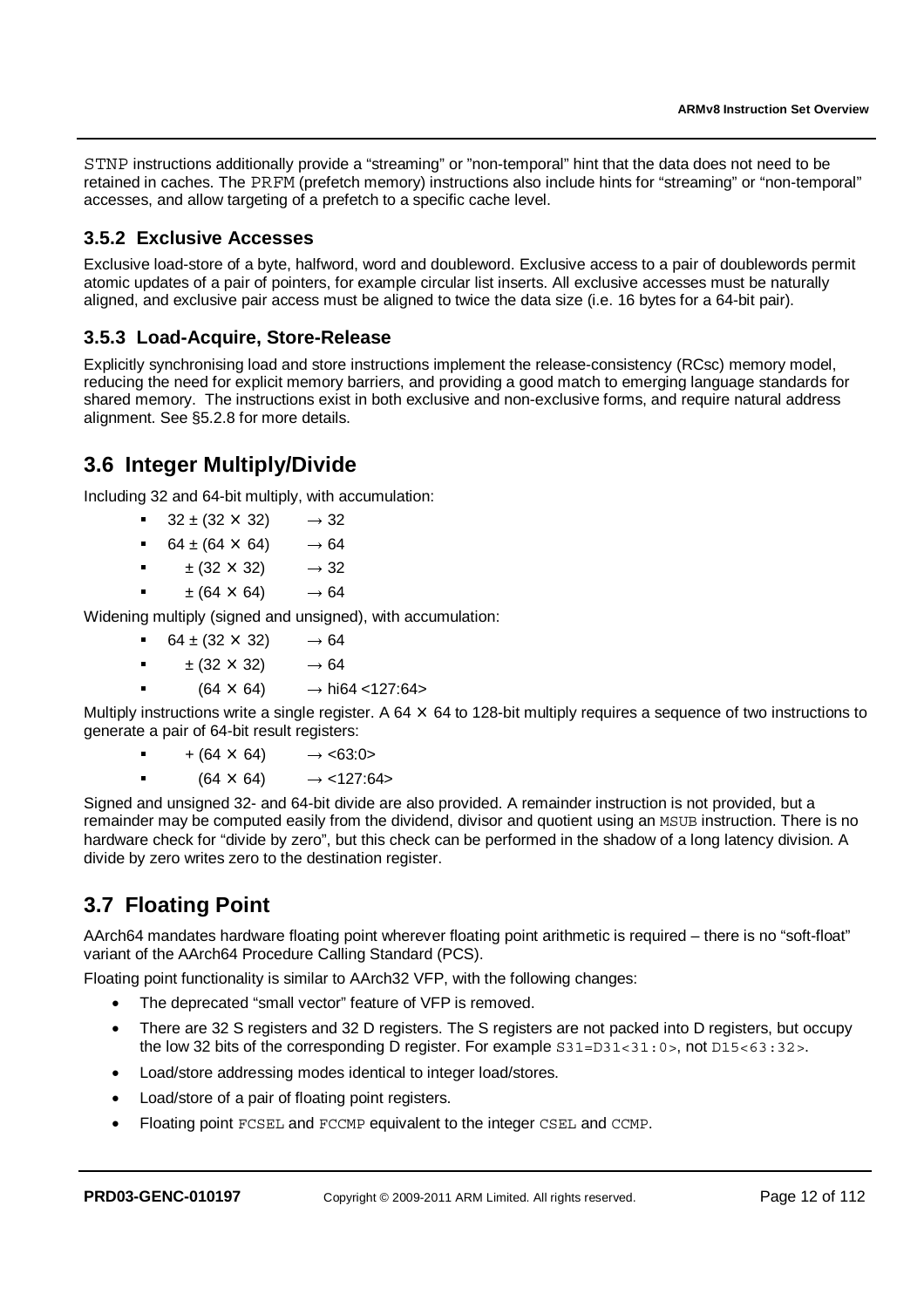- Floating point FCMP and FCCMP instructions set the integer condition flags directly, and do not modify the condition flags in the FPSR.
- All floating-point multiply-add and multiply-subtract instructions are "fused".
- Convert between 64-bit integer and floating point.
- Convert FP to integer with explicit rounding direction (towards zero, towards +Inf, towards -Inf, to nearest with ties to even, and to nearest with ties away from zero).
- Round FP to nearest integral FP with explicit rounding direction (as above).
- Direct conversion between half-precision and double-precision.
- FMINNM & FMAXNM implementing the IEEE754-2008 minNum() and maxNum() operations, returning the numerical value if one of the operands is a quiet NaN.

## **3.8 Advanced SIMD**

See §5.7 below for a detailed description.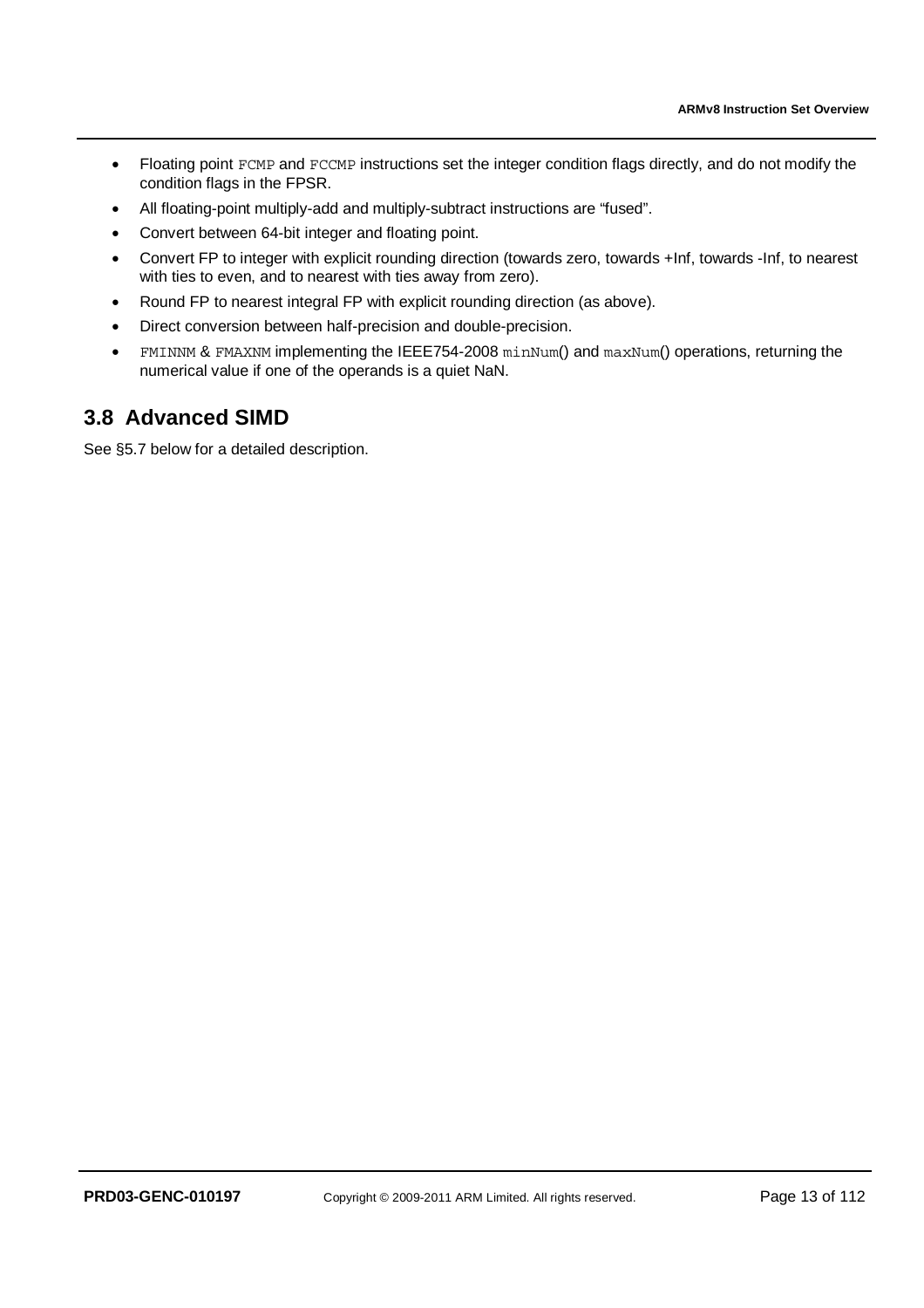# **4 A64 ASSEMBLY LANGUAGE**

# **4.1 Basic Structure**

The letter W is shorthand for a 32-bit *word*, and X for a 64-bit *extended word*. The letter X (*extended*) is used rather than D (*double*), since D conflicts with its use for floating point and SIMD "double-precision" registers and the T32 load/store "double-register" instructions (e.g. LDRD).

An A64 assembler will recognise both upper and lower-case variants of instruction mnemonics and register names, but not mixed case. An A64 disassembler may output either upper or lower-case mnemonics and register names. The case of program and data labels **is** significant.

The fundamental statement format and operand order follows that used by AArch32 UAL assemblers and disassemblers, i.e. a single statement per source line, consisting of one or more optional program labels, followed by an instruction mnemonic, then a *destination* register and one or more *source* operands separated by commas.

 $\{label.*}\$  {opcode  $\{dest\}$ , source1{, source2{, source3}}}}}

This dest/source ordering is reversed for store instructions, in common with AArch32 UAL.

The A64 assembly language does not require the '#' symbol to introduce immediate values, though an assembler must allow it. An A64 disassembler shall always output a '#' before an immediate value for readability.

Where a user-defined symbol or label is identical to a pre-defined register name (e.g. "x0") then if it is used in a context where its interpretation is ambiguous – for example in an operand position that would accept either a register name or an immediate expression – then an assembler must interpret it as the register name. A symbol may be disambiguated by using it within an expression context, i.e. by placing it within parentheses and/or prefixing it with an explicit '#' symbol.

In the examples below the sequence "//" is used as a comment leader, though A64 assemblers are also expected to to support their legacy ARM comment syntax.

# **4.2 Instruction Mnemonics**

An A64 instruction form can be identified by the following combination of attributes:

- The operation *name* (e.g. ADD) which indicates the instruction semantics.
- The operand *container*, usually the register type. An instruction writes to the whole container, but if it is not the largest in its class, then the remainder of the largest container in the class is set to ZERO.
- The operand data *subtype*, where some operand(s) are a different size from the primary *container*.
- The final source operand type, which may be a register or an immediate value.

The *container* is one of:

|                                           | <b>Integer Class</b>                          |  |  |  |  |
|-------------------------------------------|-----------------------------------------------|--|--|--|--|
| W                                         | 32-bit integer                                |  |  |  |  |
| Х                                         | 64-bit integer                                |  |  |  |  |
|                                           | <b>SIMD Scalar &amp; Floating Point Class</b> |  |  |  |  |
| 8-bit scalar<br>в                         |                                               |  |  |  |  |
| н<br>16-bit scalar & half-precision float |                                               |  |  |  |  |
| S                                         | 32-bit scalar & single-precision float        |  |  |  |  |
| D                                         | 64-bit scalar & double-precision float        |  |  |  |  |
| Q                                         | 128-bit scalar                                |  |  |  |  |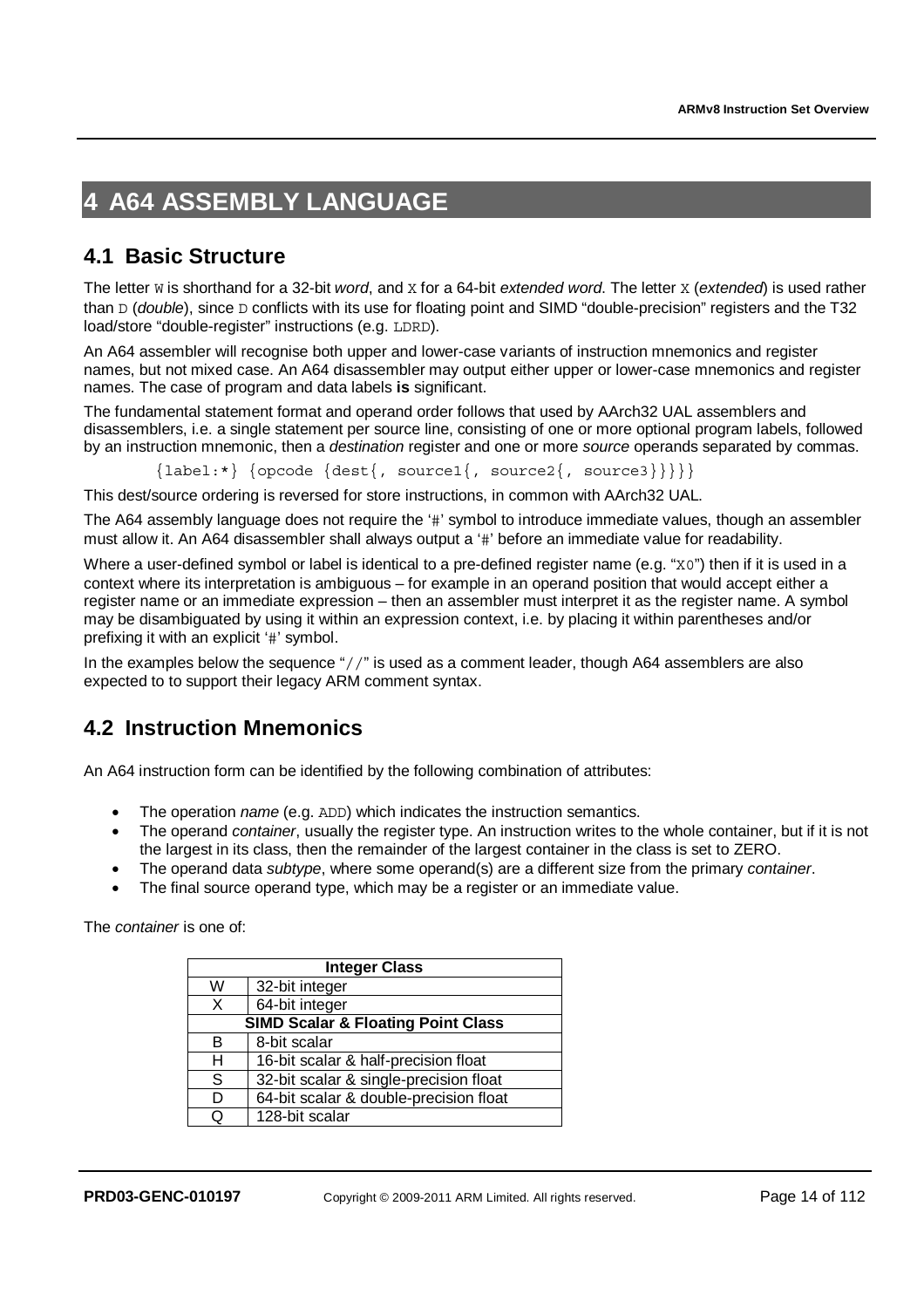The *subtype* is one of:

|           | Load-Store / Sign-Zero Extend         |  |  |  |  |  |
|-----------|---------------------------------------|--|--|--|--|--|
| в         | byte                                  |  |  |  |  |  |
| <b>SB</b> | signed byte                           |  |  |  |  |  |
| н         | halfword                              |  |  |  |  |  |
| <b>SH</b> | signed halfword                       |  |  |  |  |  |
| W         | word                                  |  |  |  |  |  |
| <b>SW</b> | signed word                           |  |  |  |  |  |
|           | <b>Register Width Changes</b>         |  |  |  |  |  |
| н         | High (dst gets top half)              |  |  |  |  |  |
| N         | Narrow (dst < src)                    |  |  |  |  |  |
|           | Long $(dst > src)$                    |  |  |  |  |  |
| w         | Wide (dst == $src1$ , $src1 > src2$ ) |  |  |  |  |  |
| etc       |                                       |  |  |  |  |  |

These attributes are combined in the assembly language notation to identify the specific instruction form. In order to retain a close look and feel to the existing ARM assembly language, the following format has been adopted:

<name>{<subtype>} <container>

In other words the operation *name* and *subtype* are described by the instruction mnemonic, and the *container* size by the operand name(s). Where *subtype* is omitted, it is inherited from *container*.

In this way an assembler programmer can write an instruction without having to remember a multitude of new mnemonics; and the reader of a disassembly listing can straightforwardly read an instruction and see at a glance the type and size of each operand.

The implication of this is that the A64 assembly language *overloads* instruction mnemonics, and distinguishes between the different forms of an instruction based on the operand register names. For example the ADD instructions below all have different opcodes, but the programmer only has to remember one mnemonic and the assembler automatically chooses the correct opcode based on the operands – with the disassembler doing the reverse.

| ADD | WO, W1, W2  |                  | // add 32-bit register           |  |
|-----|-------------|------------------|----------------------------------|--|
| ADD | X0, X1, X2  |                  | // add 64-bit reqister           |  |
| ADD |             | X0, X1, W2, SXTW | // add 64-bit extending register |  |
| ADD | X0, X1, #42 |                  | // add 64-bit immediate          |  |

### **4.3 Condition Codes**

In AArch32 assembly language conditionally executed instructions are represented by directly appending the condition to the mnemonic, without a delimiter. This leads to some ambiguity which can make assembler code difficult to parse: for example ADCS, BICS, LSLS and TEQ look at first glance like conditional instructions.

The A64 ISA has far fewer instructions which set or test condition codes. Those that do will be identified as follows:

1. Instructions which set the condition flags are notionally different instructions, and will continue to be identified by appending an 'S' to the base mnemonic, e.g. ADDS.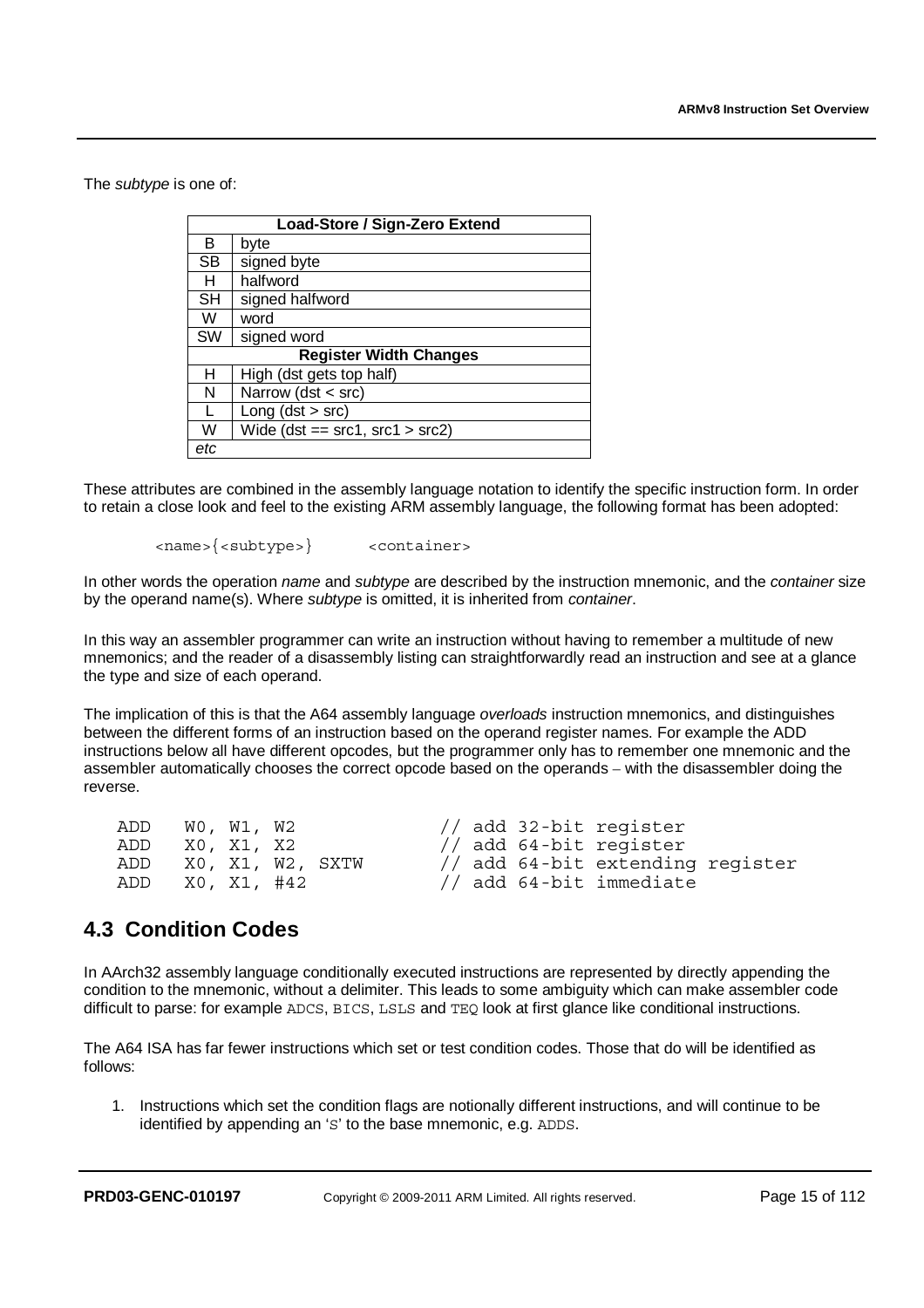- 2. Instructions which are truly conditionally executed (i.e. when the condition is false they have no effect on the architectural state, aside from advancing the program counter) have the condition appended to the instruction with a '.' delimiter. For example B.EQ.
- 3. If there is more than one instruction extension, then the conditional extension is always last.
- 4. Where a conditional instruction has qualifiers, the qualifiers follow the condition.
- 5. Instructions which are unconditionally executed, but use the condition flags as a source operand, will specify the condition to test in their final operand position, e.g. CSEL  $\overline{WA}$ ,  $\overline{W}$ m,  $\overline{W}$ n, NE

To aid portability an A64 assembler may also provide the old UAL conditional mnemonics, so long as they have direct equivalents in the A64 ISA. However, the UAL mnemonics will not be generated by an A64 disassembler – their use is deprecated in 64-bit assembler code, and may cause a warning or error if backward compatibility is not explicitly requested by the programmer.

The full list of condition codes is as follows:

| Encoding | <b>Name</b><br>(&<br>alias) | <b>Meaning (integer)</b>               | <b>Meaning (floating point)</b>   | <b>Flags</b>           |
|----------|-----------------------------|----------------------------------------|-----------------------------------|------------------------|
| 0000     | EQ                          | Equal                                  | Equal                             | $Z = = 1$              |
| 0001     | ΝE                          | Not equal                              | Not equal, or unordered           | $Z = 0$                |
| 0010     | HS<br>(CS)                  | Unsigned higher or same<br>(Carry set) | Greater than, equal, or unordered | $C = 1$                |
| 0011     | LO<br>(CC)                  | Unsigned lower<br>(Carry clear)        | Less than                         | $C = 0$                |
| 0100     | MΙ                          | Minus (negative)                       | Less than                         | $N = = 1$              |
| 0101     | PL                          | Plus (positive or zero)                | Greater than, equal, or unordered | $N = 0$                |
| 0110     | VS                          | Overflow set                           | Unordered                         | $V = = 1$              |
| 0111     | VC                          | Overflow clear                         | Ordered                           | $V = 0$                |
| 1000     | ΗI                          | Unsigned higher                        | Greater than, or unordered        | $C = -1$ & & $Z = 0$   |
| 1001     | LS                          | Unsigned lower or same                 | Less than or equal                | $(C=-1 \&& Z=-0)$      |
| 1010     | GE                          | Signed greater than or<br>equal        | Greater than or equal             | $N = = V$              |
| 1011     | LT                          | Signed less than                       | Less than or unordered            | $N! = V$               |
| 1100     | GT                          | Signed greater than                    | Greater than                      | $Z == 0$ && $N == V$   |
| 1101     | LE                          | Signed less than or equal              | Less than, equal, or unordered    | $!(Z == 0 \&& N == V)$ |
| 1110     | AL                          | Always                                 | Always                            | Any                    |
| 1111     | $\mathrm{NV}^{\dagger}$     |                                        |                                   |                        |

†The condition code NV exists only to provide a valid disassembly of the '1111b' encoding, and otherwise behaves identically to AL.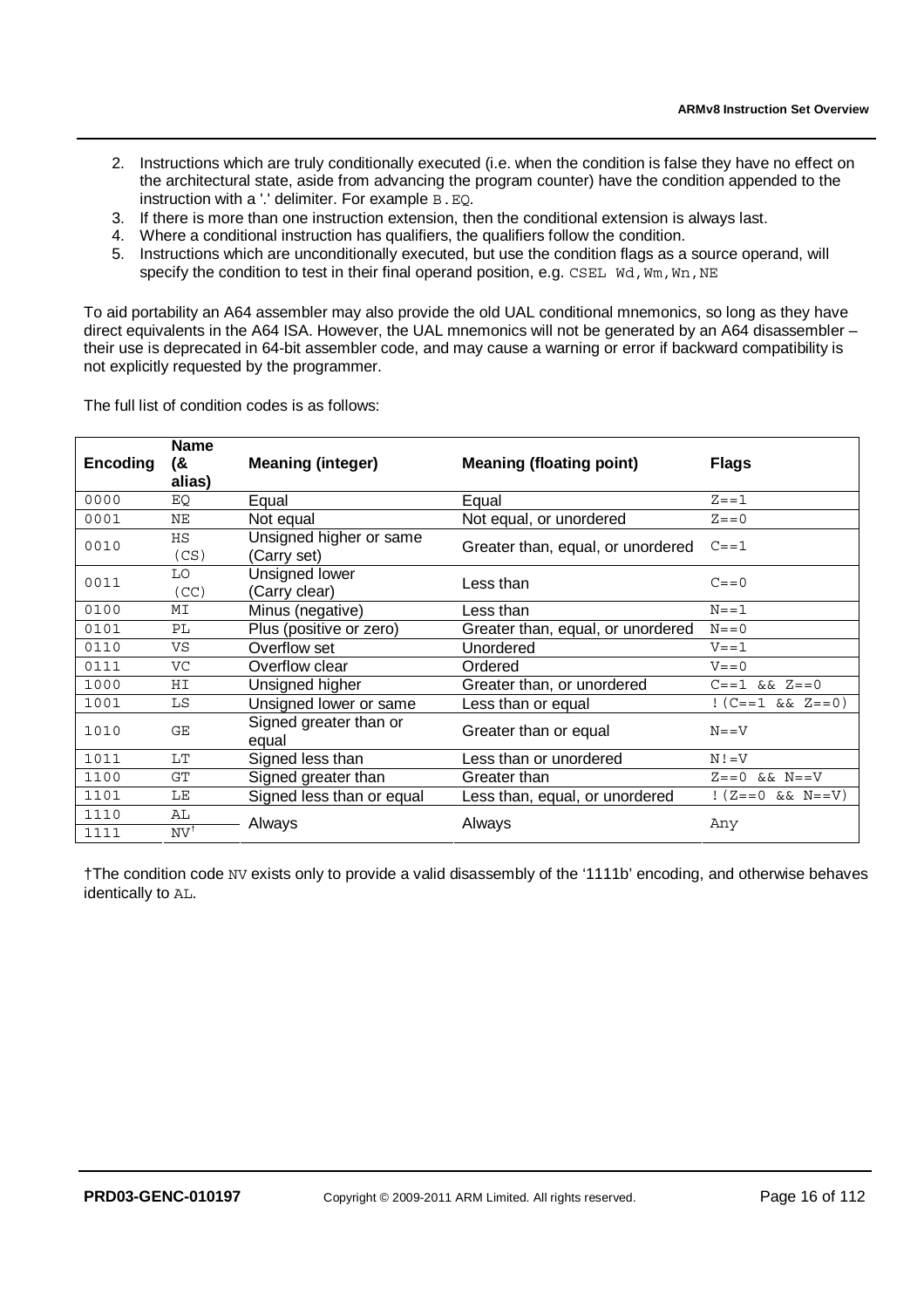# **4.4 Register Names**

### **4.4.1 General purpose (integer) registers**

The thirty one general purpose registers in the main integer register bank are named R0 to R30, with special register number 31 having different names, depending on the context in which it is used. However, when the registers are used in a specific instruction form, they must be further qualified to indicate the operand data size (32 or 64 bits) – and hence the instruction's data size.

The qualified names for the general purpose registers are as follows, where 'n' is the register number 0 to 30:

| Size (bits) | l 32b | 64h |
|-------------|-------|-----|
| vame        |       |     |

Where register number 31 represents *read zero* or *discard result* (aka the "*zero register")*:

| Size (bits) | - 32n | 64h |
|-------------|-------|-----|
| чап<br>ıе   |       |     |

Where register number 31 represents the *stack pointer*:

| Size (bits) - | エスンロ |  |
|---------------|------|--|
|               |      |  |

In more detail:

- The names Xn and Wn refer to the same architectural register.
- There is no register named W31 or X31.
- For instruction operands where register 31 in interpreted as the 64-bit *stack pointer*, it is represented by the name SP. For operands which do not interpret register 31 as the 64-bit stack pointer this name shall cause an assembler error.
- The name WSP represents register 31 as the *stack pointer* in a 32-bit context. It is provided only to allow a valid disassembly, and should not be seen in correctly behaving 64-bit code.
- For instruction operands which interpret register 31 as the *zero register,* it is represented by the name XZR in 64-bit contexts, and WZR in 32-bit contexts. In operand positions which do not interpret register 31 as the zero register these names shall cause an assembler error.
- Where a mnemonic is overloaded (i.e. can generate different instruction encodings depending on the data size), then an assembler shall determine the precise form of the instruction from the size of the *first* register operand. Usually the other operand registers should match the size of the first operand, but in some cases a register may have a different size (e.g. an address base register is always 64 bits), and a source register may be smaller than the destination if it contains a word, halfword or byte that is being widened by the instruction to 64 bits.
- The architecture does not define a special name for register 30 that reflects its special role as the link register on procedure calls. Such software names may be defined as part of the Procedure Calling Standard.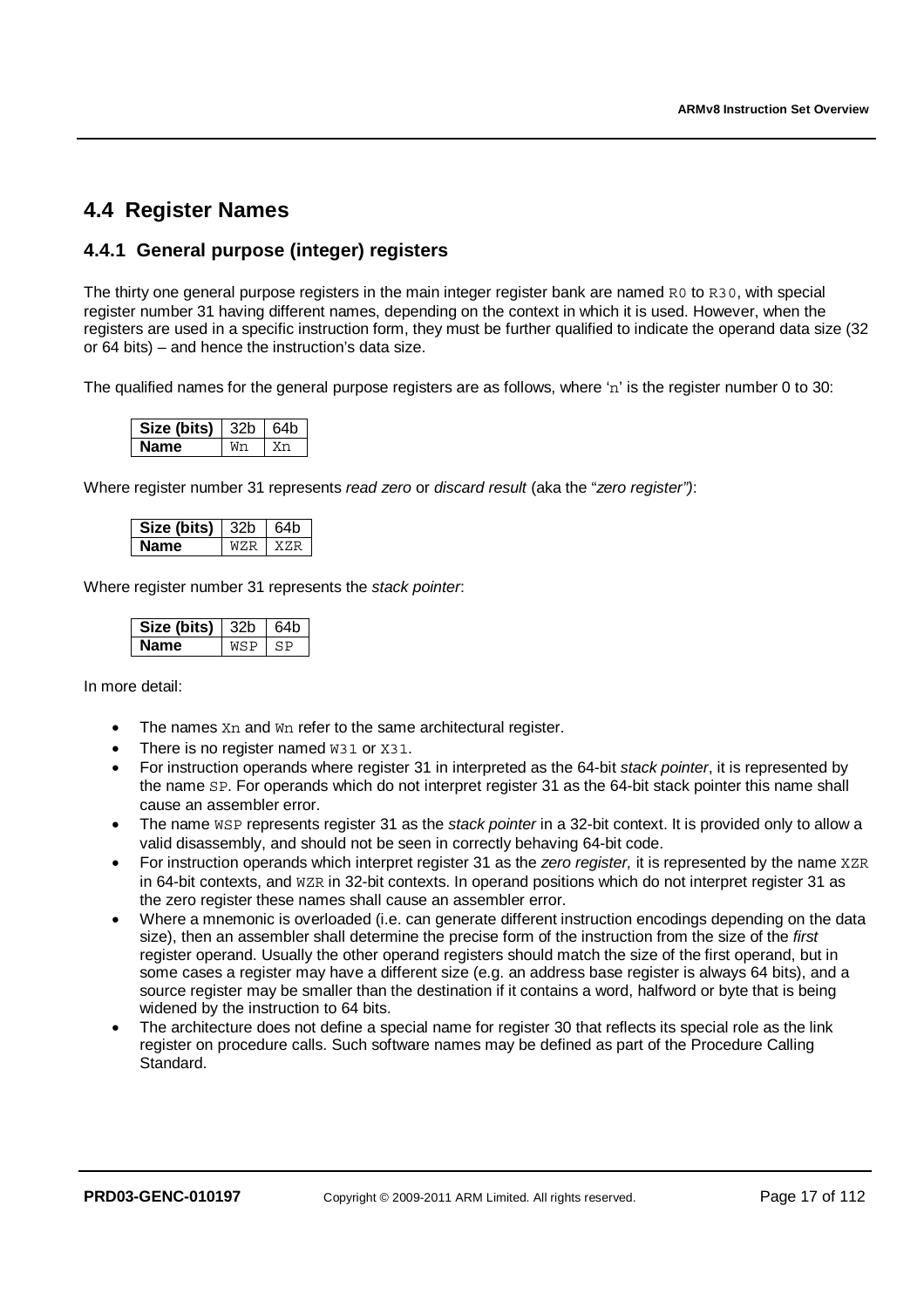### **4.4.2 FP/SIMD registers**

The thirty two registers in the FP/SIMD register bank named V0 to V31 are used to hold floating point operands for the scalar floating point instructions, and both scalar and vector operands for the Advanced SIMD instructions. As with the general purpose integer registers, when they are used in a specific instruction form the names must be further qualified to indicate the data *shape* (i.e. the data element size and number of elements or lanes) held within them.

Note however that the data *type*, i.e. the interpretation of the bits within each register or vector element – integer (signed, unsigned or irrelevant), floating point, polynomial or cryptographic hash – is not described by the register name, but by the instruction mnemonics which operate on them. For more details see the Advanced SIMD description in §5.7.

#### **4.4.2.1 SIMD scalar register**

In Advanced SIMD and floating point instructions which operate on scalar data the FP/SIMD registers behave similarly to the main general-purpose integer registers, i.e. only the lower bits are accessed, with the unused high bits ignored on a read and set to zero on a write. The qualified names for scalar FP/SIMD names indicate the number of significant bits as follows, where 'n' is a register number 0 to 31:

| <b>Size (bits)</b> $ 8b $ 16b $ 32b $ 64b |  |    | 128h |
|-------------------------------------------|--|----|------|
| <b>Name</b>                               |  | Dm |      |

#### **4.4.2.2 SIMD vector register**

When a register holds multiple data elements on which arithmetic will be performed in a parallel, SIMD fashion, then a qualifier describes the vector shape: i.e. the element size, and the number of elements or "lanes". Where "bits \anes" does not equal 128, the upper 64 bits of the register are ignored when read and set to zero on a write.

The fully qualified SIMD vector register names are as follows, where 'n' is the register number 0 to 31:

| <b>Shape (bits×lanes)</b>   8b×8   8b×16   16b×4   16b×8   32b×2   32b×4   64b×1   64b×2 |                                                                |  |  |  |
|------------------------------------------------------------------------------------------|----------------------------------------------------------------|--|--|--|
| <b>Name</b>                                                                              | Vn.8B   Vn.16B   Vn.4H   Vn.8H   Vn.2S   Vn.4S   Vn.1D   Vn.2D |  |  |  |

#### **4.4.2.3 SIMD vector element**

Where a single element from a SIMD vector register is used as a scalar operand, this is indicated by appending a constant, zero-based "element index" to the vector register name, inside square brackets. The number of lanes is not represented, since it is not encoded, and may only be inferred from the index value.

| Size (bits) $ 8b $ | 16b                                   | 32b | 64b |
|--------------------|---------------------------------------|-----|-----|
| Name               | Vn.B[i]   Vn.H[i]   Vn.S[i]   Vn.D[i] |     |     |

However an assembler shall accept a fully qualified SIMD vector register name as in §4.4.2.2, so long as the number of lanes is greater than the index value. For example the following forms will both be accepted by an assembler as the name for the 32-bit element in bits <63:32> of SIMD register 9:

| V9.S[1]  | standard disassembly     |
|----------|--------------------------|
| V9.2S[1] | optional number of lanes |
| V9.4S[1] | optional number of lanes |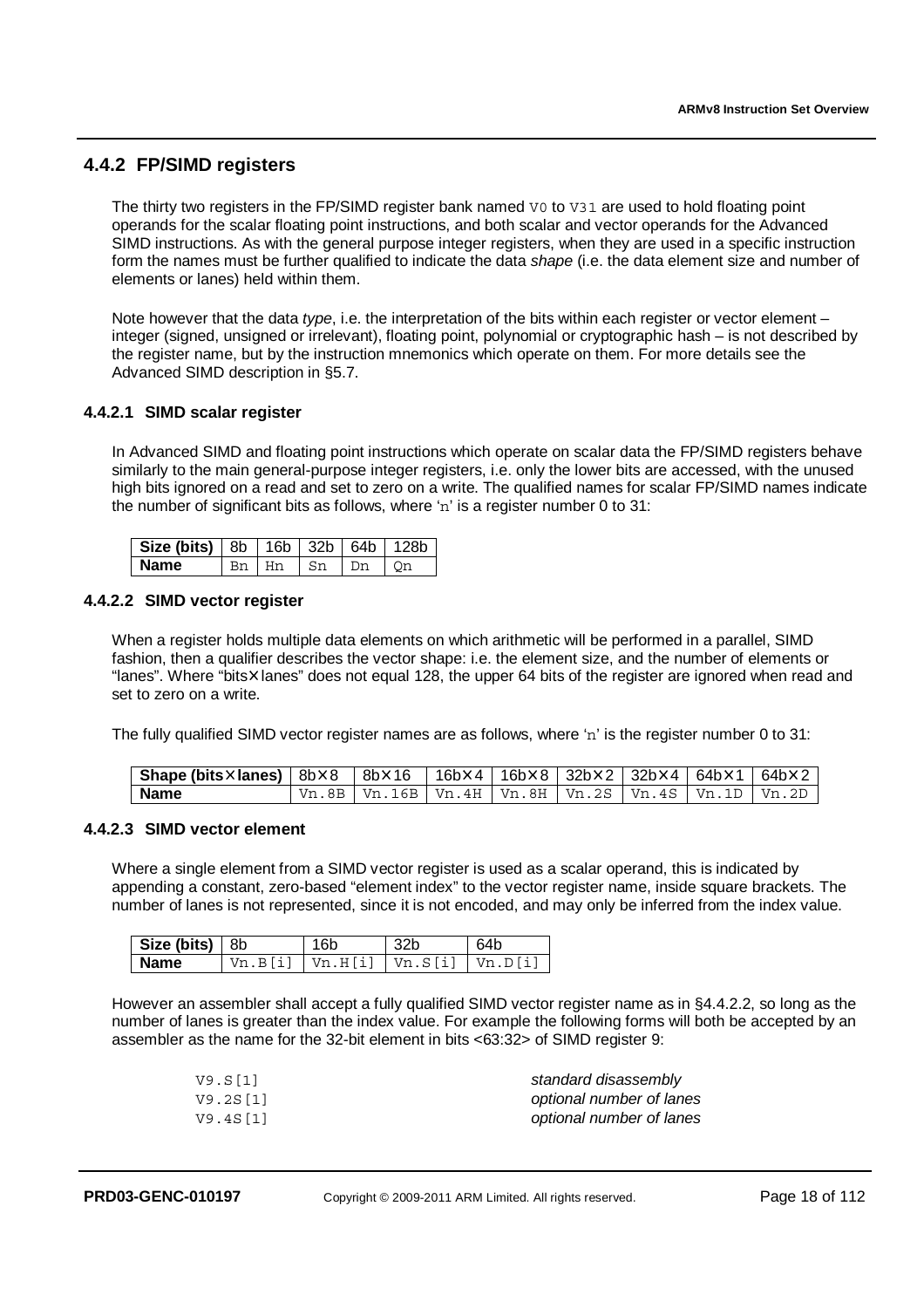Note that the vector register element name  $Vn.S[0]$  is not equivalent to the scalar register name Sn. Although they represent the same bits in the register, they select different instruction encoding forms, i.e. vector element vs scalar form.

#### **4.4.2.4 SIMD vector register list**

Where an instruction operates on a "list" of vector registers – for example vector load-store and table lookup – the registers are specified as a list within curly braces. This list consists of either a sequence of registers separated by commas, or a register range separated by a hyphen. The registers must be numbered in increasing order (modulo 32), in increments of one or two. The hyphenated form is preferred for disassembly if there are more than two registers in the list, and the register numbers are monotonically increasing in increments of one. The following are equivalent representations of a set of four registers V4 to V7, each holding four lanes of 32-bit elements:

| $\{V4.4S - V7.4S\}$              | standard disassembly       |
|----------------------------------|----------------------------|
| $\{V4.4S, V5.4S, V6.4S, V7.4S\}$ | alternative representation |

#### **4.4.2.5 SIMD vector element list**

It is also possible for registers in a list to have a vector element form, for example LD4 loading one element into each of four registers, in which case the index is appended to the list, as follows:

| $\{V4.S - V7.S\}$ [3]                | standard disassembly                      |
|--------------------------------------|-------------------------------------------|
| $\{V4.4S, V5.4S, V6.4S, V7.4S\}$ [3] | alternative with optional number of lanes |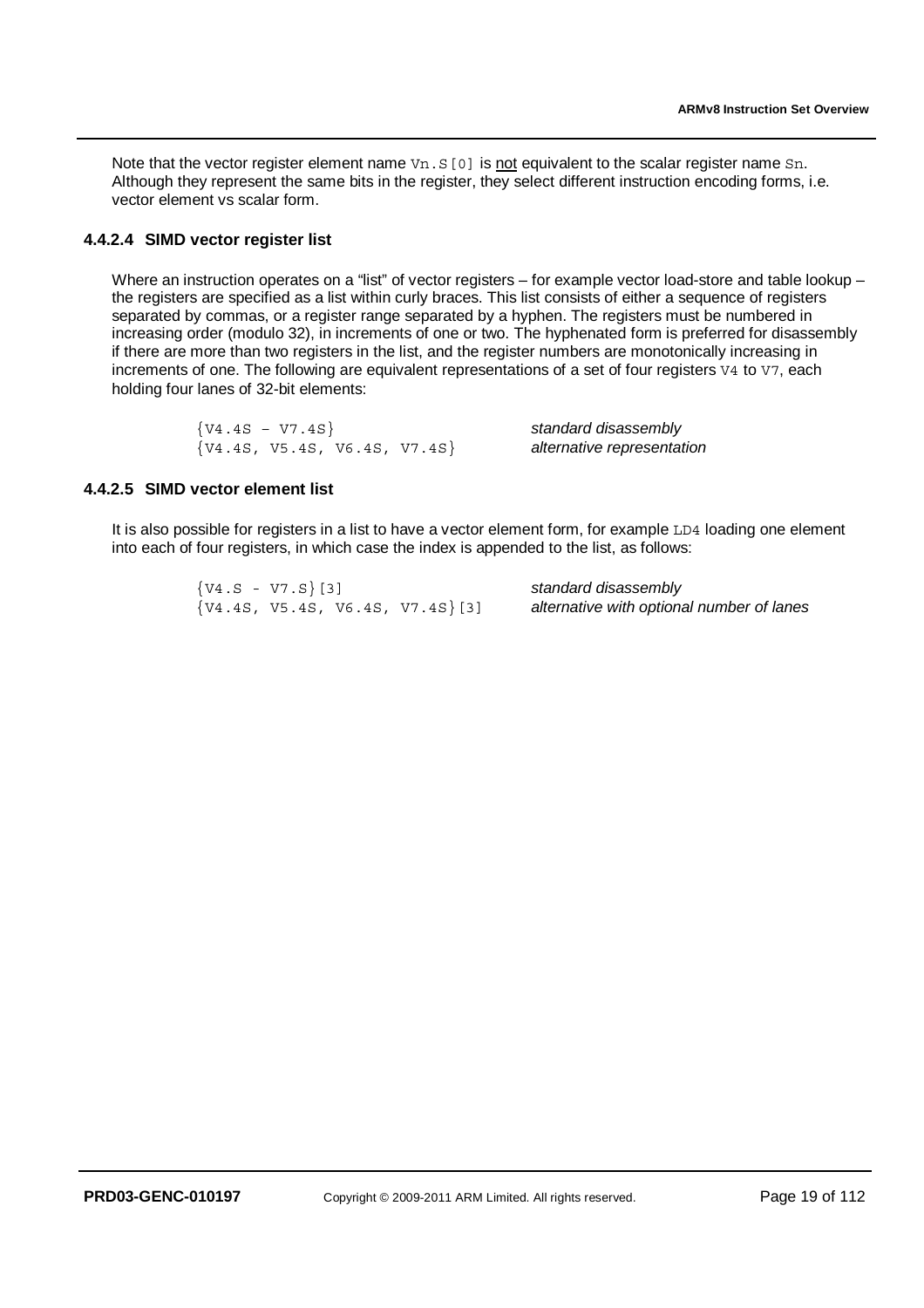# **4.5 Load/Store Addressing Modes**

Load/store addressing modes in the A64 instruction set broadly follows T32 consisting of a 64-bit base register (Xn or SP) plus an immediate or register offset.

| Type                        | <b>Immediate Offset</b> | <b>Register Offset</b>    | <b>Extended Register Offset</b> |
|-----------------------------|-------------------------|---------------------------|---------------------------------|
| Simple register (exclusive) | $[base\{1, 0\}]$        | n/a                       | n/a                             |
| Offset                      | $[base\{ , #imm \}]$    | $[base, Xm[, LSL #imm]\]$ | $[base, Wm, (S U) XTW {#imm}]$  |
| Pre-indexed                 | $[base, #imm]$ !        | n/a                       | n/a                             |
| Post-indexed                | $[base]$ , #imm         | n/a                       | n/a                             |
| PC-relative (literal) load  | label                   | n/a                       | n/a                             |

• An immediate offset is encoded in various ways, depending on the type of load/store instruction:

| <b>Bits</b> | Sign                     | <b>Scaling</b> | Write-<br>back? | <b>Load/Store Type</b>        |
|-------------|--------------------------|----------------|-----------------|-------------------------------|
|             | $\overline{\phantom{0}}$ |                |                 | exclusive / acquire / release |
|             | signed                   | scaled         | option          | register pair                 |
| 9           | signed                   | unscaled       | option          | single register               |
| 12          | unsigned                 | scaled         | no              | single register               |

- Where an immediate offset is scaled, it is encoded as a multiple of the data access size (except PCrelative loads, where it is always a word multiple). The assembler always accepts a **byte** offset, which is converted to the scaled offset for encoding, and a disassembler decodes the scaled offset encoding and displays it as a byte offset. The range of byte offsets supported therefore varies according to the type of load/store instruction and the data access size.
- The "post-indexed" forms mean that the memory address is the base register value, then base plus offset is written back to the base register.
- The "pre-indexed" forms mean that the memory address is the base register value plus offset, then the computed address is written back to the base register.
- A "register offset" means that the memory address is the base register value plus the value of 64-bit index register  $X_m$  optionally scaled by the access size (in bytes), i.e. shifted left by  $log2$  (size).
- An "extended register offset" means that the memory address is the base register value plus the value of  $32$ -bit index register  $Wm$ , sign or zero extended to 64 bits, then optionally scaled by the access size.
- An assembler should accept  $X_m$  as an extended index register, though  $W_m$  is preferred.
- The pre/post-indexed forms are not available with a register offset.
- There is no "down" option, so subtraction from the base register requires a negative signed immediate offset (two's complement) or a negative value in the index register.
- When the base register is SP the stack pointer is required to be quadword (16 byte, 128 bit) aligned prior to the address calculation and write-backs – misalignment will cause a stack alignment fault. The stack pointer may not be used as an index register.
- Use of the program counter ( $PC$ ) as a base register is implicit in literal load instructions and not permitted in other load or store instructions. Literal loads do not include byte and halfword forms. See section 5 below for the definition of label.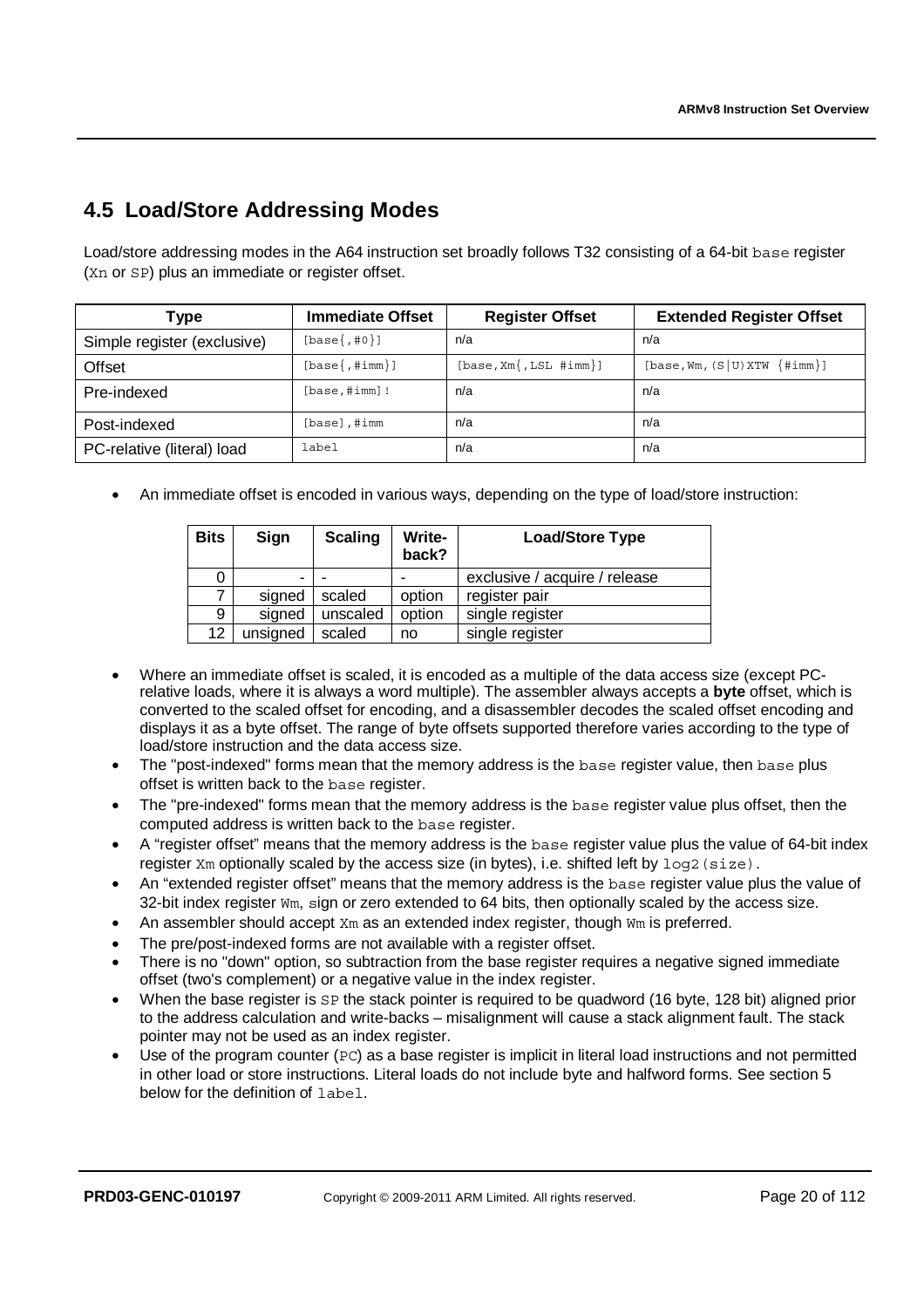# **5 A64 INSTRUCTION SET**

.The following syntax terms are used frequently throughout the A64 instruction set description. See also the syntax notation described in section 2 above.

- Xn Unless otherwise indicated a general register operand Xn or Wn interprets register 31 as the *zero register,* represented by the names XZR or WZR respectively.
- Xn|SP A general register operand of the form Xn|SP or Wn|WSP interprets register 31 as the *stack pointer,* represented by the names SP or WSP respectively.
- cond A standard ARM condition EQ, NE, CS | HS, CC | LO, MI, PL, VS, VC, HI, LS, GE, LT, GT, LE, AL or NV with the same meanings as in AArch32. Note that although AL and NV represent different encodings, as in AArch32 they are both interpreted as the "always true" condition. Unless stated AArch64 instructions do not set or use the condition flags, but those that do set all of the condition flags. If used in a pseudo-code expression this symbol represents a Boolean whose value is the truth of the specified condition test.
- invert(cond)
	- The inverse of cond, for example the inverse of GT is LE.
- uimm*n* An *n*-bit unsigned (positive) immediate value.
- simm*n* An *n*-bit two's complement signed immediate value (where *n* includes the sign bit).
- label Represents a pc-relative reference from an instruction to a target code or data location. The precise syntax is likely to be specific to individual toolchains, but the preferred form is "*pcsym*" or "*pcsym±offs*", where *pcsym* is:
	- a. The preferred architectural notation which is (at the choice of the disassembler) the character '.' or string " ${pc}$ " representing the referencing instruction's address or offset.
	- b. For a programmers' view where the instruction's address in memory or offset within a relocatable image is known and a list of symbols is available, then the symbol name whose value is nearest to, and preferably less than or equal to the target location's address or offset.
	- c. For a programmers' view where the instruction's address or offset is known but a list of symbols is not available, then the target address or offset as a hexadecimal constant.

 And where in all cases "*±offs*" gives the byte offset from *pcsym* to the target location's address or offset, which may be omitted if the offset is zero.

- addr Represents an addressing mode that is some subset (documented for each class of instruction) of the addressing modes in section 4.5 above.
- lshift Represents an optional shift operator performed on the final source operand of a logical instruction, taking chosen from LSL, LSR, ASR, or ROR, followed by a constant shift amount #imm in the range 0 to *regwidth*-1. If omitted the default is "LSL #0".
- ashift Represents an optional shift operator to be performed on the final source operand of an arithmetic instruction chosen from LSL, LSR, or ASR, followed by a constant shift amount #imm in the range 0 to *regwidth*-1. If omitted the default is "LSL #0".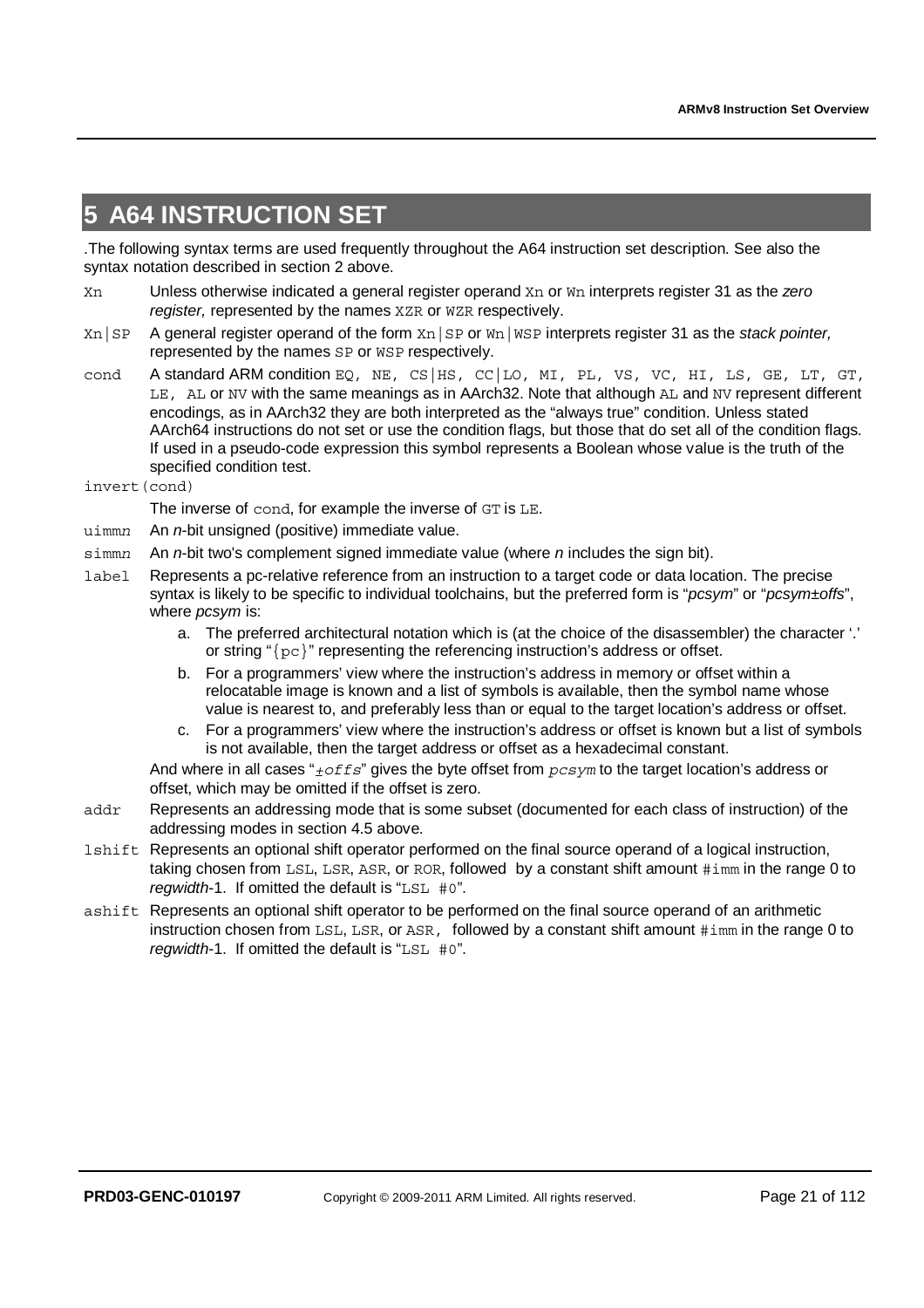# **5.1 Control Flow**

### **5.1.1 Conditional Branch**

Unless stated, conditional branches have a branch offset range of  $\pm$ 1MiB from the program counter.

B.cond label

Branch: conditionally jumps to program-relative label if cond is true.

CBNZ Wn, label

Compare and Branch Not Zero: conditionally jumps to program-relative label if Wn is not equal to zero.

CBNZ Xn, label

Compare and Branch Not Zero (extended): conditionally jumps to label if Xn is not equal to zero.

CBZ Wn, label

Compare and Branch Zero: conditionally jumps to label if Wn is equal to zero.

CBZ Xn, label

Compare and Branch Zero (extended): conditionally jumps to label if Xn is equal to zero.

TBNZ Xn|Wn, #uimm6, label

Test and Branch Not Zero: conditionally jumps to label if bit number uimm6 in register Xn is not zero. The bit number implies the width of the register, which may be written and should be disassembled as  $W_{\text{D}}$ if  $u$ imm is less than 32. Limited to a branch offset range of  $\pm 32$ KiB.

TBZ Xn|Wn, #uimm6, label

Test and Branch Zero: conditionally jumps to label if bit number uimm6 in register Xn is zero. The bit number implies the width of the register, which may be written and should be disassembled as  $W_{\text{D}}$  if uimm6 is less than 32. Limited to a branch offset range of  $\pm 32$ KiB.

### **5.1.2 Unconditional Branch (immediate)**

Unconditional branches support an immediate branch offset range of ±128MiB.

B label

Branch: unconditionally jumps to pc-relative label.

BL label

Branch and Link: unconditionally jumps to pc-relative label, writing the address of the next sequential instruction to register X30.

### **5.1.3 Unconditional Branch (register)**

BLR Xm

Branch and Link Register: unconditionally jumps to address in  $X<sub>m</sub>$ , writing the address of the next sequential instruction to register X30.

#### BR Xm

Branch Register: jumps to address in  $X_m$ , with a hint to the CPU that this is not a subroutine return.

RET {Xm}

Return: jumps to register Xm, with a hint to the CPU that this is a subroutine return. An assembler shall default to register X30 if Xm is omitted.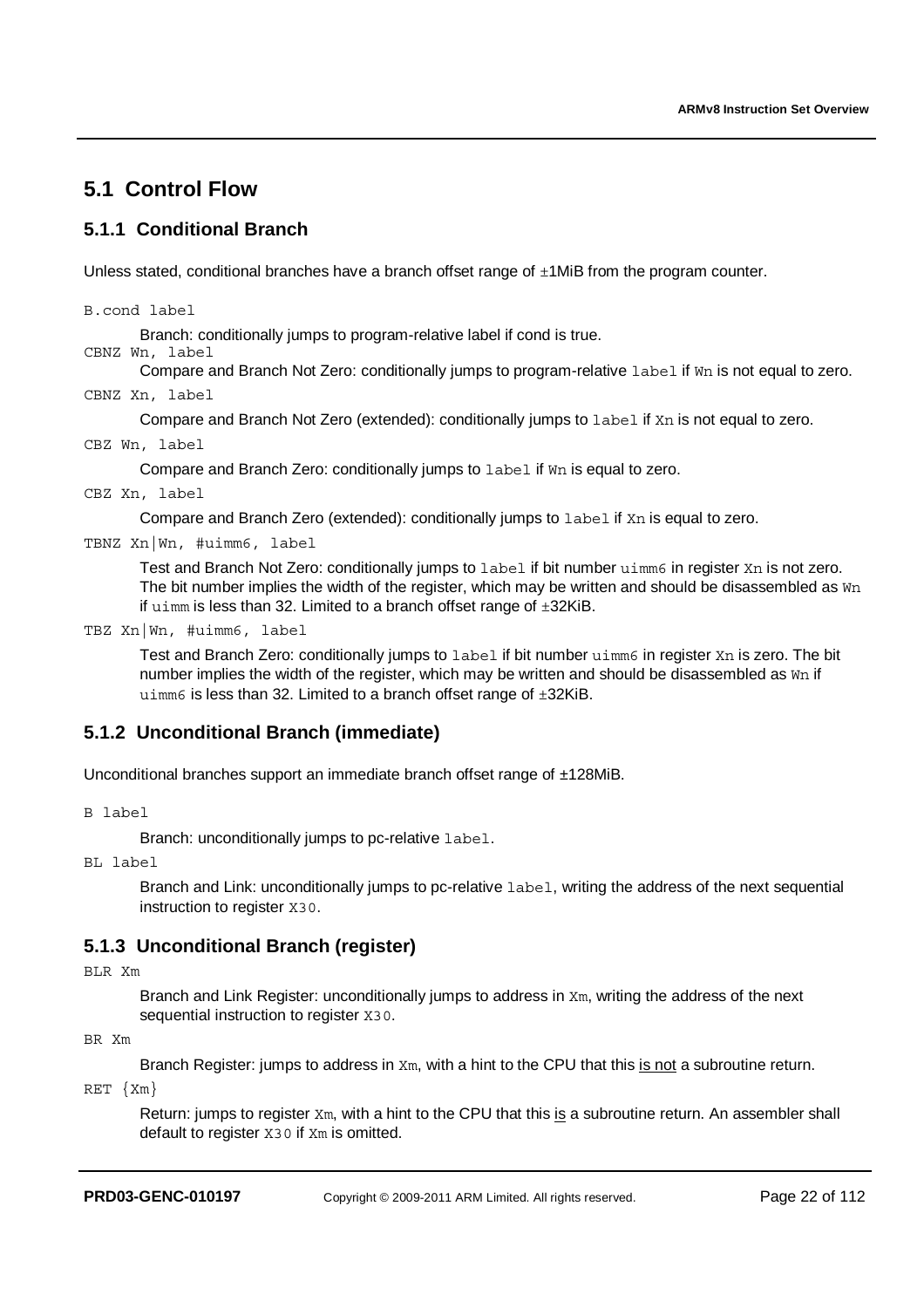### **5.2 Memory Access**

Aside from exclusive and explicitly ordered loads and stores, addresses may have arbitrary alignment unless strict alignment checking is enabled ( $SCTLR$ ,  $A==1$ ). However if SP is used as the base register then the value of the stack pointer prior to adding any offset must be quadword (16 byte) aligned, or else a stack alignment exception will be generated.

A memory read or write generated by the load or store of a single general-purpose register aligned to the size of the transfer is atomic. Memory reads or writes generated by the non-exclusive load or store of a pair of generalpurpose registers aligned to the size of the register are treated as two atomic accesses, one for each register. In all other cases, unless otherwise stated, there are no atomicity guarantees.

### **5.2.1 Load-Store Single Register**

The most general forms of load-store support a variety of addressing modes, consisting of base register Xn or SP, plus one of:

- Scaled, 12-bit, unsigned immediate offset, without pre- and post-index options.
- Unscaled, 9-bit, signed immediate offset with pre- or post-index writeback.
- Scaled or unscaled 64-bit register offset.
- Scaled or unscaled 32-bit extended register offset.

If a Load instruction specifies writeback and the register being loaded is also the base register, then one of the following behaviours can occur:

- The instruction is UNALLOCATED
- The instruction is treated as a NOP
- The instruction performs the load using the specified addressing mode and the base register becomes UNKNOWN. In addition, if an exception occurs during such an instruction, the base address might be corrupted such that the instruction cannot be repeated.

If a Store instruction performs a writeback and the register being stored is also the base register, then one of the following behaviours can occur:

- The instruction is UNALLOCATED
- The instruction is treated as a NOP
- The instruction performs the stores of the register specified using the specified addressing mode but the value stored is UNKNOWN

LDR Wt, addr

Load Register: loads a word from memory addressed by addr to Wt.

LDR Xt, addr

Load Register (extended): loads a doubleword from memory addressed by addr to Xt.

LDRB Wt, addr

Load Byte: loads a byte from memory addressed by addr, then zero-extends it to Wt.

LDRSB Wt, addr

Load Signed Byte: loads a byte from memory addressed by addr, then sign-extends it into Wt.

LDRSB Xt, addr

Load Signed Byte (extended): loads a byte from memory addressed by addr, then sign-extends it into Xt.

LDRH Wt, addr

Load Halfword: loads a halfword from memory addressed by addr, then zero-extends it into Wt.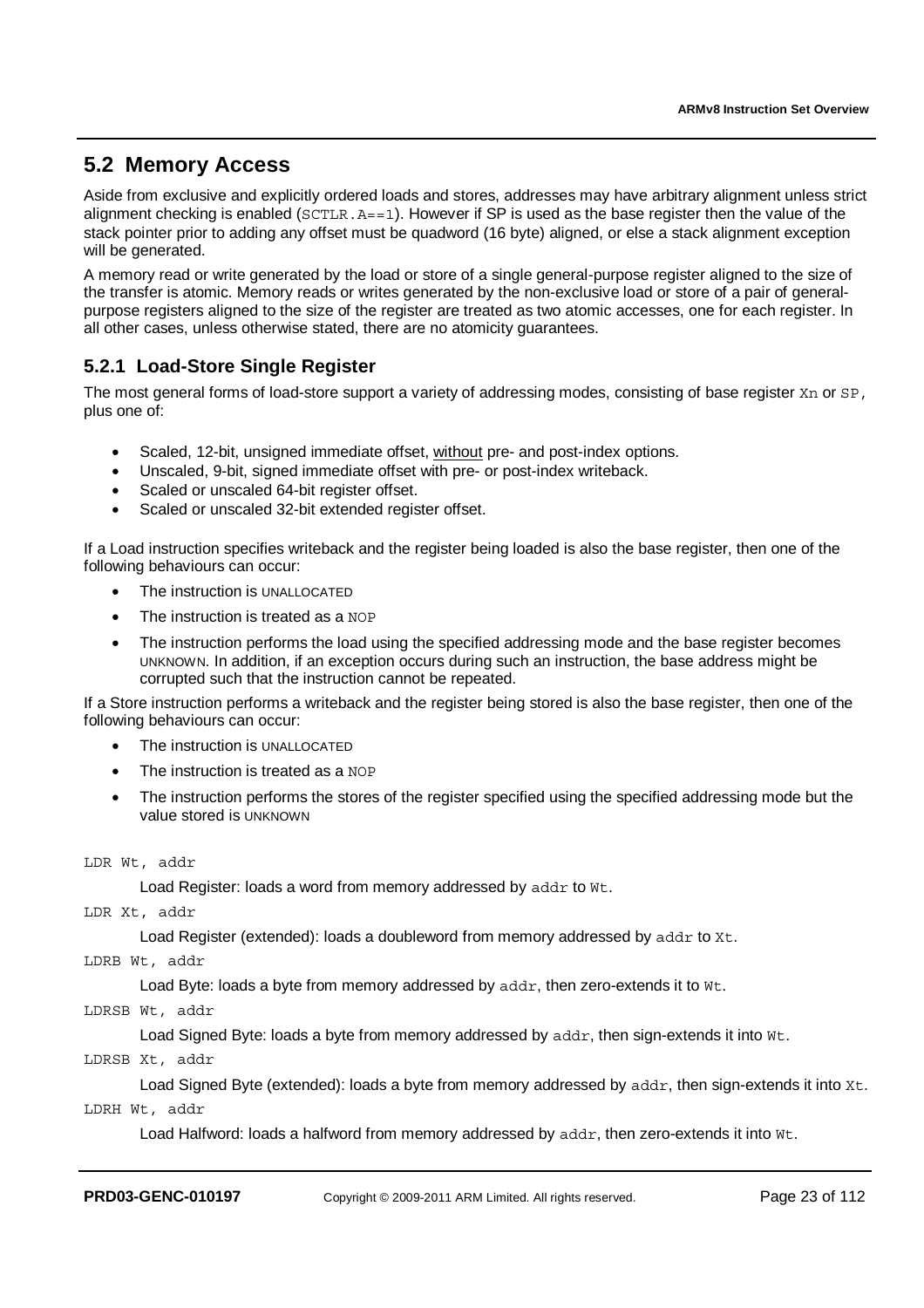LDRSH Wt, addr

Load Signed Halfword: loads a halfword from memory addressed by addr, then sign-extends it into Wt.

#### LDRSH Xt, addr

Load Signed Halfword (extended): loads a halfword from memory addressed by addr, then sign-extends it into  $Xt$ .

#### LDRSW Xt, addr

Load Signed Word (extended): loads a word from memory addressed by addr, then sign-extends it into Xt.

```
STR Wt, addr
```
Store Register: stores word from Wt to memory addressed by addr.

STR Xt, addr

Store Register (extended): stores doubleword from Xt to memory addressed by addr.

STRB Wt, addr

Store Byte: stores byte from Wt to memory addressed by addr.

```
STRH Wt, addr
```
Store Halfword: stores halfword from Wt to memory addressed by addr.

### **5.2.2 Load-Store Single Register (unscaled offset)**

The load-store single register (unscaled offset) instructions support an addressing mode of base register Xn or SP, plus:

• Unscaled, 9-bit, signed immediate offset, without pre- and post-index options

These instructions use unique mnemonics to distinguish them from normal load-store instructions due to the overlap of functionality with the scaled 12-bit unsigned immediate offset addressing mode when the offset is positive and naturally aligned.

A programmer-friendly assembler could generate these instructions in response to the standard LDR/STR mnemonics when the immediate offset is unambiguous, i.e. when it is negative or unaligned. Similarly a disassembler could display these instructions using the standard LDR/STR mnemonics when the encoded immediate is negative or unaligned. However this behaviour is not required by the architectural assembly language.

LDUR Wt, [base,#simm9]

Load (Unscaled) Register: loads a word from memory addressed by base+simm9 to Wt.

```
LDUR Xt, [base,#simm9]
```
Load (Unscaled) Register (extended): loads a doubleword from memory addressed by base+simm9 to Xt.

LDURB Wt, [base,#simm9]

Load (Unscaled) Byte: loads a byte from memory addressed by base+simm9, then zero-extends it into Wt.

LDURSB Wt, [base,#simm9]

Load (Unscaled) Signed Byte: loads a byte from memory addressed by base+simm9, then sign-extends it into Wt.

LDURSB Xt, [base,#simm9]

Load (Unscaled) Signed Byte (extended): loads a byte from memory addressed by base+simm9, then sign-extends it into  $Xt$ .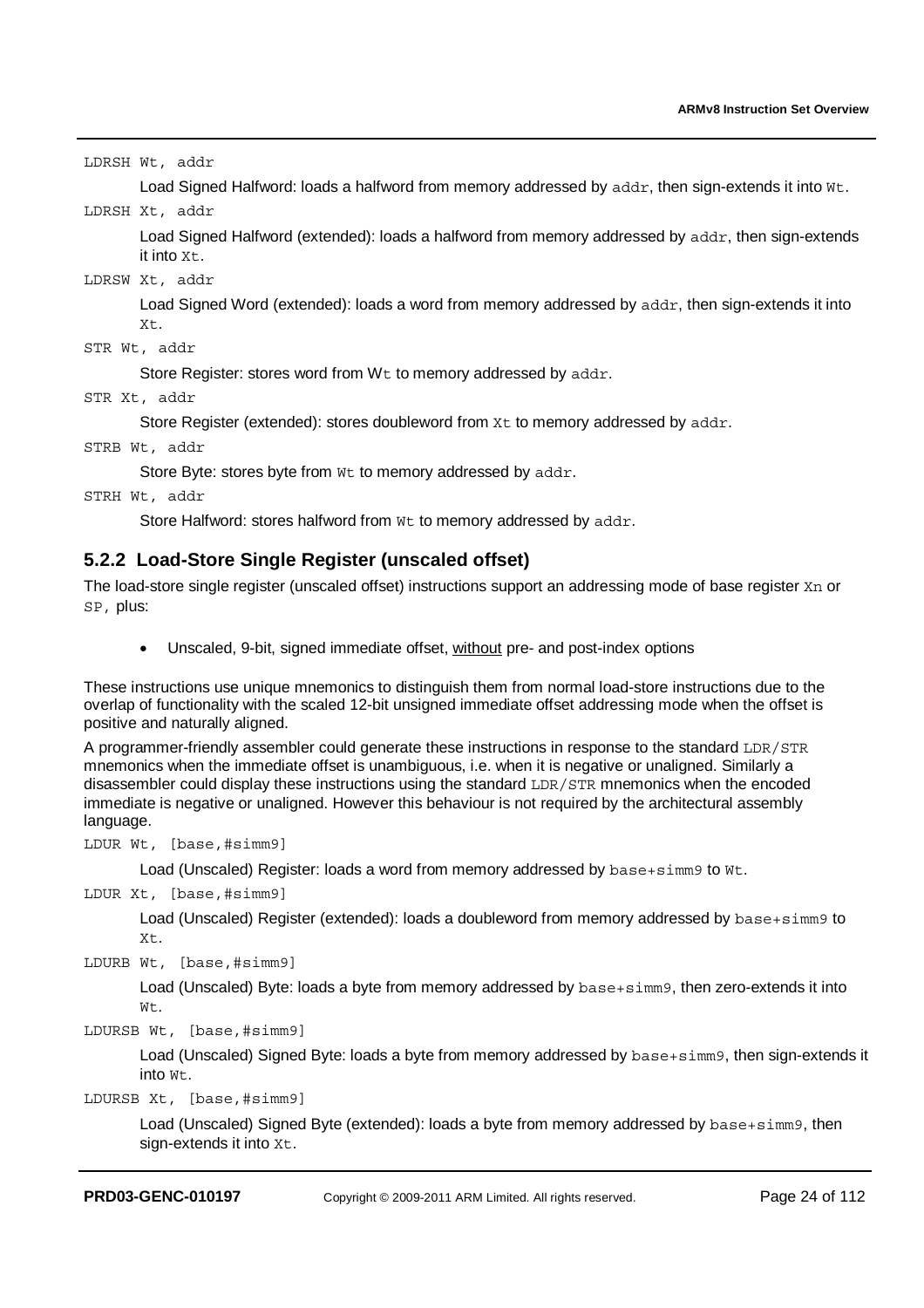LDURH Wt, [base,#simm9]

Load (Unscaled) Halfword: loads a halfword from memory addressed by base+simm9, then zero-extends it into  $W^+$ 

LDURSH Wt, [base,#simm9]

Load (Unscaled) Signed Halfword: loads a halfword from memory addressed by base+simm9, then signextends it into Wt.

```
LDURSH Xt, [base,#simm9]
```
Load (Unscaled) Signed Halfword (extended): loads a halfword from memory addressed by base+simm9, then sign-extends it into Xt.

```
LDURSW Xt, [base,#simm9]
```
Load (Unscaled) Signed Word (extended): loads a word from memory addressed by base+simm9, then sign-extends it into  $Xt$ .

STUR Wt, [base,#simm9]

Store (Unscaled) Register: stores word from Wt to memory addressed by base+simm9.

STUR Xt, [base,#simm9]

Store (Unscaled) Register (extended): stores doubleword from Xt to memory addressed by base+simm9.

STURB Wt, [base,#simm9]

Store (Unscaled) Byte: stores byte from Wt to memory addressed by base+simm9.

STURH Wt, [base,#simm9]

Store (Unscaled) Halfword: stores halfword from Wt to memory addressed by base+simm9.

### **5.2.3 Load Single Register (pc-relative, literal load)**

The pc-relative address from which to load is encoded as a 19-bit signed **word** offset which is shifted left by 2 and added to the program counter, giving access to any word-aligned location within  $\pm 1$ MiB of the PC.

As a convenience assemblers will typically permit the notation "=value" in conjunction with the pc-relative literal load instructions to automatically place an immediate value or symbolic address in a nearby literal pool and generate a hidden label which references it. But that syntax is not architectural and will never appear in a disassembly. A64 has other instructions to construct immediate values (section 5.3.3) and addresses (section 5.3.4) in a register which may be preferable to loading them from a literal pool.

```
LDR Wt, label | =value
```
Load Literal Register (32-bit): loads a word from memory addressed by label to Wt.

```
LDR Xt, label | =value
```
Load Literal Register (64-bit): loads a doubleword from memory addressed by label to Xt.

```
LDRSW Xt, label | =value
```
Load Literal Signed Word (extended): loads a word from memory addressed by label, then sign-extends it into Xt.

### **5.2.4 Load-Store Pair**

The load-store pair instructions support an addressing mode consisting of base register Xn or SP, plus:

• Scaled 7-bit signed immediate offset, with pre- and post-index writeback options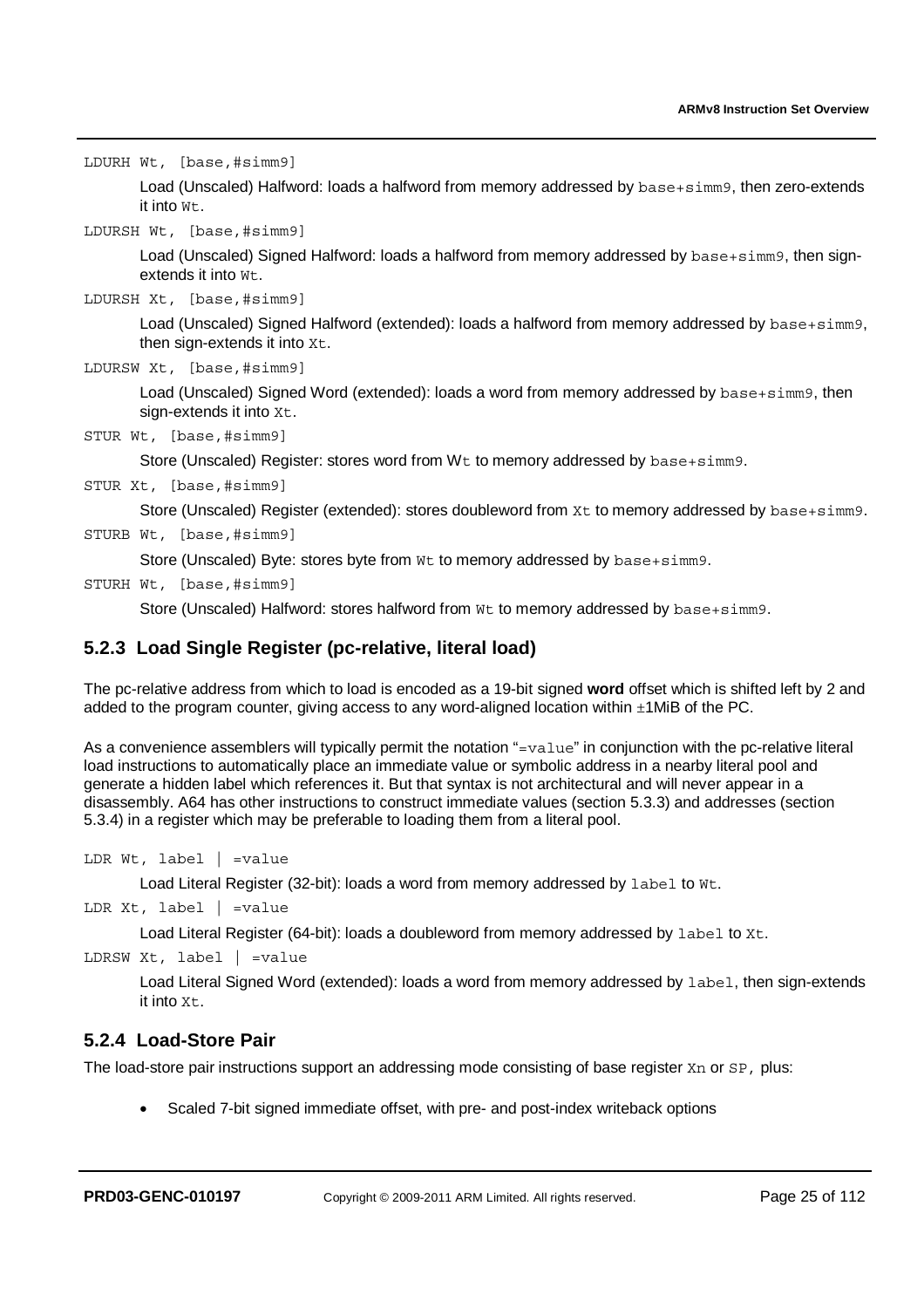If a Load Pair instruction specifies the same register for the two registers that are being loaded, then one of the following behaviours can occur:

- The instruction is UNALLOCATED
- The instruction is treated as a NOP
- The instruction performs all of the loads using the specified addressing mode and the register being loaded takes an UNKNOWN value

If a Load Pair instruction specifies writeback and one of the registers being loaded is also the base register, then one of the following behaviours can occur:

- The instruction is UNALLOCATED
- The instruction is treated as a NOP
- The instruction performs all of the loads using the specified addressing mode and the base register becomes UNKNOWN. In addition, if an exception occurs during such an instruction, the base address might be corrupted such that the instruction cannot be repeated.

If a Store Pair instruction performs a writeback and one of the registers being stored is also the base register, then one of the following behaviours can occur:

- The instruction is UNALLOCATED
- The instruction is treated as a NOP
- The instruction performs all of the stores of the registers specified using the specified addressing mode but the value stored for the base register is UNKNOWN

LDP Wt1, Wt2, addr

Load Pair Registers: loads two words from memory addressed by addr to Wt1 and Wt2.

LDP Xt1, Xt2, addr

Load Pair Registers (extended): loads two doublewords from memory addressed by addr to Xt1 and Xt2.

LDPSW Xt1, Xt2, addr

Load Pair Signed Words (extended) loads two words from memory addressed by addr, then sign-extends them into  $Xt1$  and  $Xt2$ .

STP Wt1, Wt2, addr

Store Pair Registers: stores two words from Wt1 and Wt2 to memory addressed by addr.

STP Xt1, Xt2, addr

Store Pair Registers (extended): stores two doublewords from  $Xt1$  and  $Xt2$  to memory addressed by addr.

#### **5.2.5 Load-Store Non-temporal Pair**

The LDNP and STNP non-temporal pair instructions provide a hint to the memory system that an access is "nontemporal" or "streaming" and unlikely to be accessed again in the near future so need not be retained in data caches. However depending on the memory type they may permit memory reads to be preloaded and memory writes to be gathered, in order to accelerate bulk memory transfers.

Furthermore, as a special exception to the normal memory ordering rules, where an address dependency exists between two memory reads and the second read was generated by a Load Non-temporal Pair instruction then, in the absence of any other barrier mechanism to achieve order, those memory accesses can be observed in any order by other observers within the shareability domain of the memory addresses being accessed.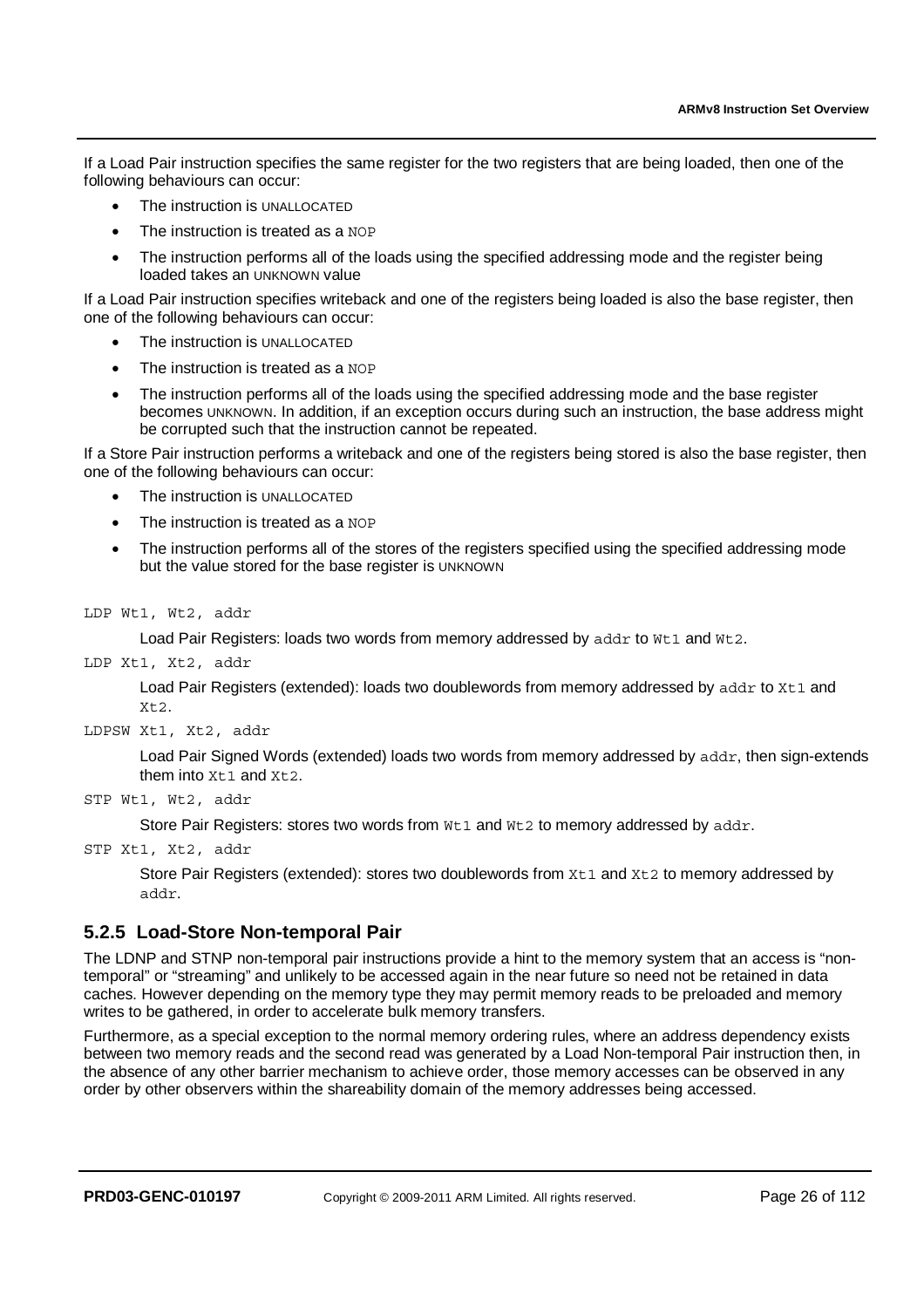The LDNP and STNP instructions support an addressing mode of base register Xn or SP, plus:

• Scaled 7-bit signed immediate offset, without pre- and post-index options

If a Load Non-temporal Pair instruction specifies the same register for the two registers that are being loaded, then one of the following behaviours can occur:

- The instruction is UNALLOCATED
- The instruction is treated as a NOP
- The instruction performs all of the loads using the specified addressing mode and the register being loaded takes an UNKNOWN value

LDNP Wt1, Wt2, [base,#imm]

Load Non-temporal Pair: loads two words from memory addressed by  $base+imm$  to  $Wt1$  and  $Wt2$ , with a non-temporal hint.

LDNP Xt1, Xt2, [base,#imm]

Load Non-temporal Pair (extended): loads two doublewords from memory addressed by base+imm to Xt1 and Xt2, with a non-temporal hint.

STNP Wt1, Wt2, [base,#imm]

Store Non-temporal Pair: stores two words from Wt1 and Wt2 to memory addressed by base+imm, with a non-temporal hint.

STNP Xt1, Xt2, [base,#imm]

Store Non-temporal Pair (extended): stores two doublewords from  $x$ t1 and  $x$ t2 to memory addressed by base+imm, with a non-temporal hint.

#### **5.2.6 Load-Store Unprivileged**

The load-store unprivileged instructions may be used when the processor is at the EL1 exception level to perform a memory access as if it were at the EL0 (unprivileged) exception level. If the processor is at any other exception level, then a normal memory access for that level is performed. (The letter 'T' in these mnemonics is based on an historical ARM convention which described an access to an unprivileged virtual address as being "translated").

The load-store unprivileged instructions support an addressing mode of base register Xn or SP, plus:

• Unscaled, 9-bit, signed immediate offset, without pre- and post-index options

```
LDTR Wt, [base,#simm9]
```
Load Unprivileged Register: loads word from memory addressed by base+simm9 to Wt, using EL0 privileges when at EL1.

```
LDTR Xt, [base,#simm9]
```
Load Unprivileged Register (extended): loads doubleword from memory addressed by base+simm9 to Xt, using EL0 privileges when at EL1.

```
LDTRB Wt, [base,#simm9]
```
Load Unprivileged Byte: loads a byte from memory addressed by base+simm9, then zero-extends it into Wt, using EL0 privileges when at EL1.

LDTRSB Wt, [base,#simm9]

Load Unprivileged Signed Byte: loads a byte from memory addressed by base+simm9, then sign-extends it into Wt, using EL0 privileges when at EL1.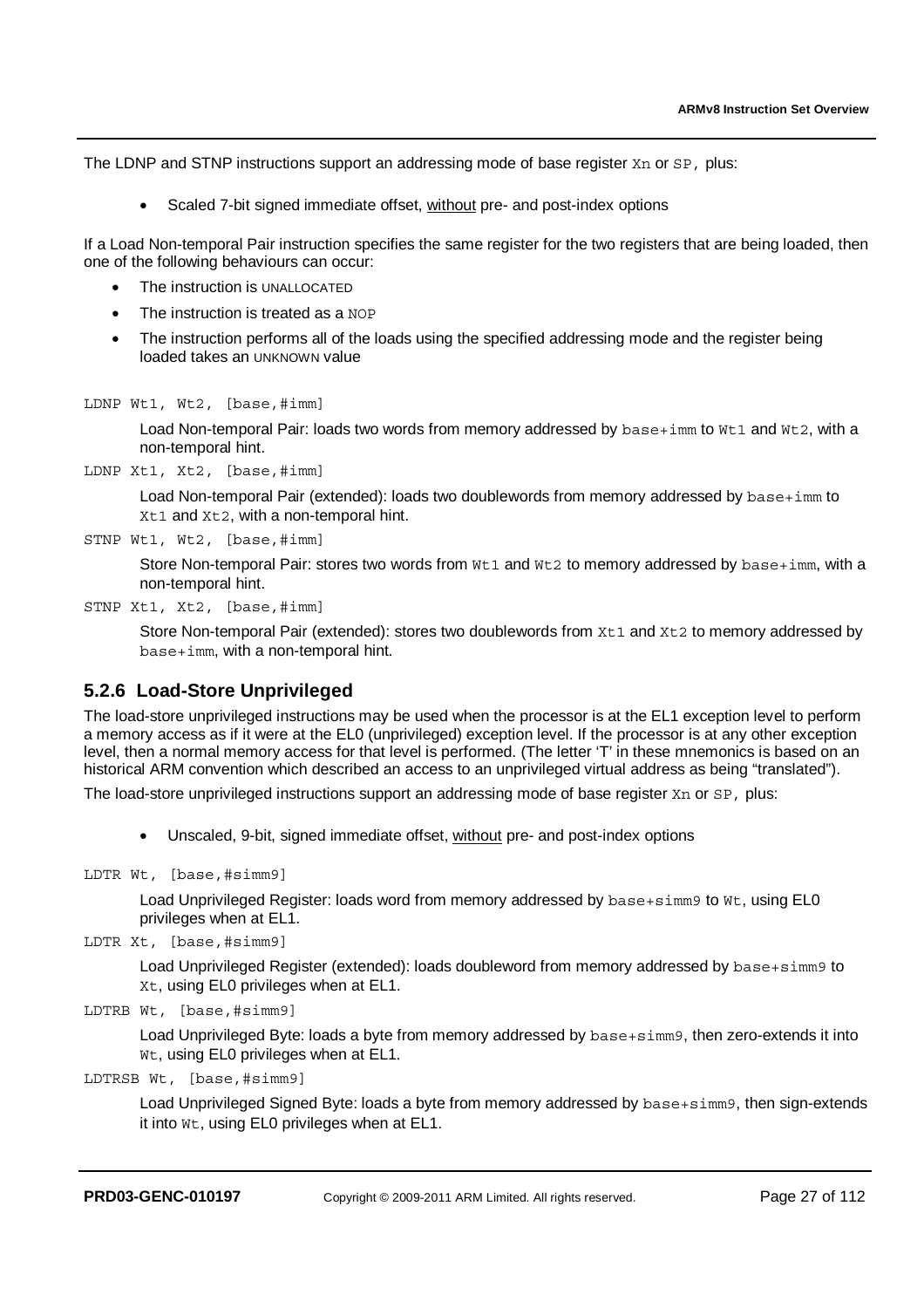LDTRSB Xt, [base,#simm9]

Load Unprivileged Signed Byte (extended): loads a byte from memory addressed by base+simm9, then sign-extends it into  $x_t$ , using EL0 privileges when at EL1.

LDTRH Wt, [base,#simm9]

Load Unprivileged Halfword: loads a halfword from memory addressed by base+simm9, then zeroextends it into Wt, using EL0 privileges when at EL1.

LDTRSH Wt, [base,#simm9]

Load Unprivileged Signed Halfword: loads a halfword from memory addressed by base+simm9, then sign-extends it into Wt, using EL0 privileges when at EL1.

```
LDTRSH Xt, [base,#simm9]
```
Load Unprivileged Signed Halfword (extended): loads a halfword from memory addressed by base+simm9, then sign-extends it into Xt, using EL0 privileges when at EL1.

LDTRSW Xt, [base,#simm9]

Load Unprivileged Signed Word (extended): loads a word from memory addressed by base+simm9, then sign-extends it into  $Xt$ , using EL0 privileges when at EL1.

STTR Wt, [base,#simm9]

Store Unprivileged Register: stores a word from Wt to memory addressed by base+simm9, using EL0 privileges when at EL1.

```
STTR Xt, [base,#simm9]
```
Store Unprivileged Register (extended): stores a doubleword from  $Xt$  to memory addressed by base+simm9, using EL0 privileges when at EL1.

STTRB Wt, [base,#simm9]

Store Unprivileged Byte: stores a byte from Wt to memory addressed by base+simm9, using EL0 privileges when at EL1.

STTRH Wt, [base,#simm9]

Store Unprivileged Halfword: stores a halfword from Wt to memory addressed by base+simm9, using EL0 privileges when at EL1.

#### **5.2.7 Load-Store Exclusive**

The load exclusive instructions mark the accessed physical address being accessed as an exclusive access, which is checked by the store exclusive, permitting the construction of "atomic" read-modify-write operations on shared memory variables, semaphores, mutexes, spinlocks, etc.

The load-store exclusive instructions support a simple addressing mode of base register Xn or SP only. An optional offset of #0 must be accepted by the assembler, but may be omitted on disassembly.

Natural alignment is required: an unaligned address will cause an alignment fault. A memory access generated by a load exclusive pair or store exclusive pair must be aligned to the size of the pair, and when a store exclusive pair succeeds it will cause a single-copy atomic update of the entire memory location.

```
LDXR Wt, [base{, #0}]
```
Load Exclusive Register: loads a word from memory addressed by base to Wt. Records the physical address as an exclusive access.

LDXR Xt,  $[base\{, #0\}]$ 

Load Exclusive Register (extended): loads a doubleword from memory addressed by base to Xt. Records the physical address as an exclusive access.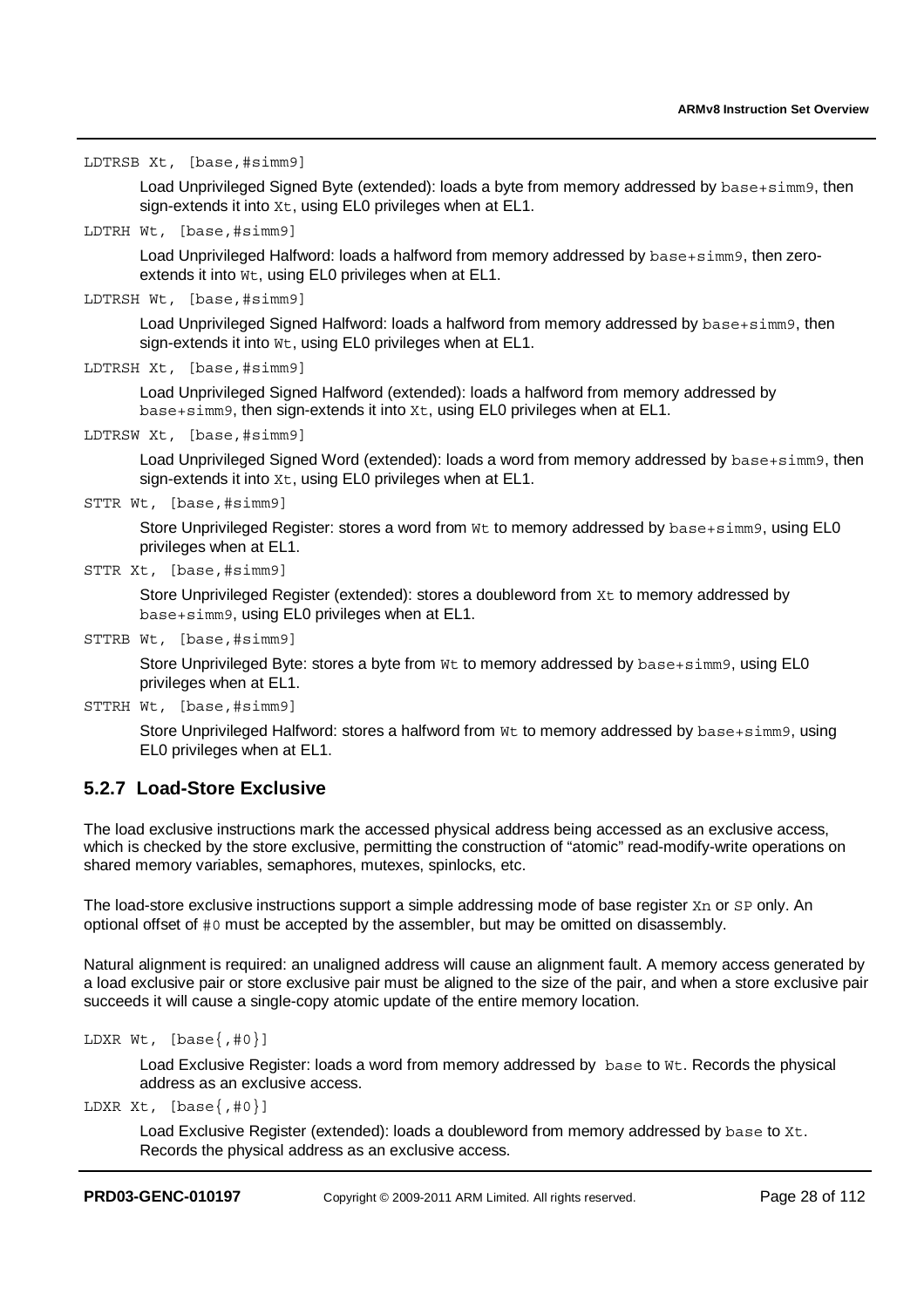```
LDXRB Wt, [base{,#0}]
```
Load Exclusive Byte: loads a byte from memory addressed by base, then zero-extends it into Wt. Records the physical address as an exclusive access.

LDXRH Wt, [base{,#0}]

Load Exclusive Halfword: loads a halfword from memory addressed by base, then zero-extends it into Wt. Records the physical address as an exclusive access.

LDXP Wt, Wt2,  $[base{, #0}]$ 

Load Exclusive Pair Registers: loads two words from memory addressed by base, and to Wt and Wt2. Records the physical address as an exclusive access.

```
LDXP Xt, Xt2, [base\{, #0\}]
```
Load Exclusive Pair Registers (extended): loads two doublewords from memory addressed by base to Xt and Xt2. Records the physical address as an exclusive access.

STXR Ws, Wt, [base{,#0}]

Store Exclusive Register: stores word from Wt to memory addressed by base, and sets Ws to the returned exclusive access status.

```
STXR Ws, Xt, [base{, #0}]
```
Store Exclusive Register (extended): stores doubleword from Xt to memory addressed by base, and sets W<sub>s</sub> to the returned exclusive access status.

```
STXRB Ws, Wt, [base{,#0}]
```
Store Exclusive Byte: stores byte from Wt to memory addressed by base, and sets Ws to the returned exclusive access status.

STXRH Ws, Wt, [base{,#0}]

Store Exclusive Halfword: stores halfword from Xt to memory addressed by base, and sets Ws to the returned exclusive access status.

```
STXP Ws, Wt, Wt2, [base\{, #0\}]
```
Store Exclusive Pair: stores two words from Wt and Wt2 to memory addressed by base, and sets Ws to the returned exclusive access status.

```
STXP Ws, Xt, Xt2, [base\{1, 40\}]
```
Store Exclusive Pair (extended): stores two doublewords from  $x_t$  and  $x_t$  to memory addressed by base, and sets Ws to the returned exclusive access status.

#### **5.2.8 Load-Acquire / Store-Release**

A load-acquire is a load where it is guaranteed that all loads and stores appearing in program order after the loadacquire will be observed by each observer after that observer observes the load-acquire, but says nothing about loads and stores appearing before the load-acquire.

A store-release will be observed by each observer after that observer observes any loads or stores that appear in program order before the store-release, but says nothing about loads and stores appearing after the store-release.

In addition, a store-release followed by a load-acquire will be observed by each observer in program order.

A further consideration is that all store-release operations must be multi-copy atomic: that is, if one agent has seen a store-release, then all agents have seen the store-release. There are no requirements for ordinary stores to be multi-copy atomic.

The load-acquire and store-release instructions support the simple addressing mode of base register  $X<sub>n</sub>$  or  $SP$ only. An optional offset of #0 must be accepted by the assembler, but may be omitted on disassembly.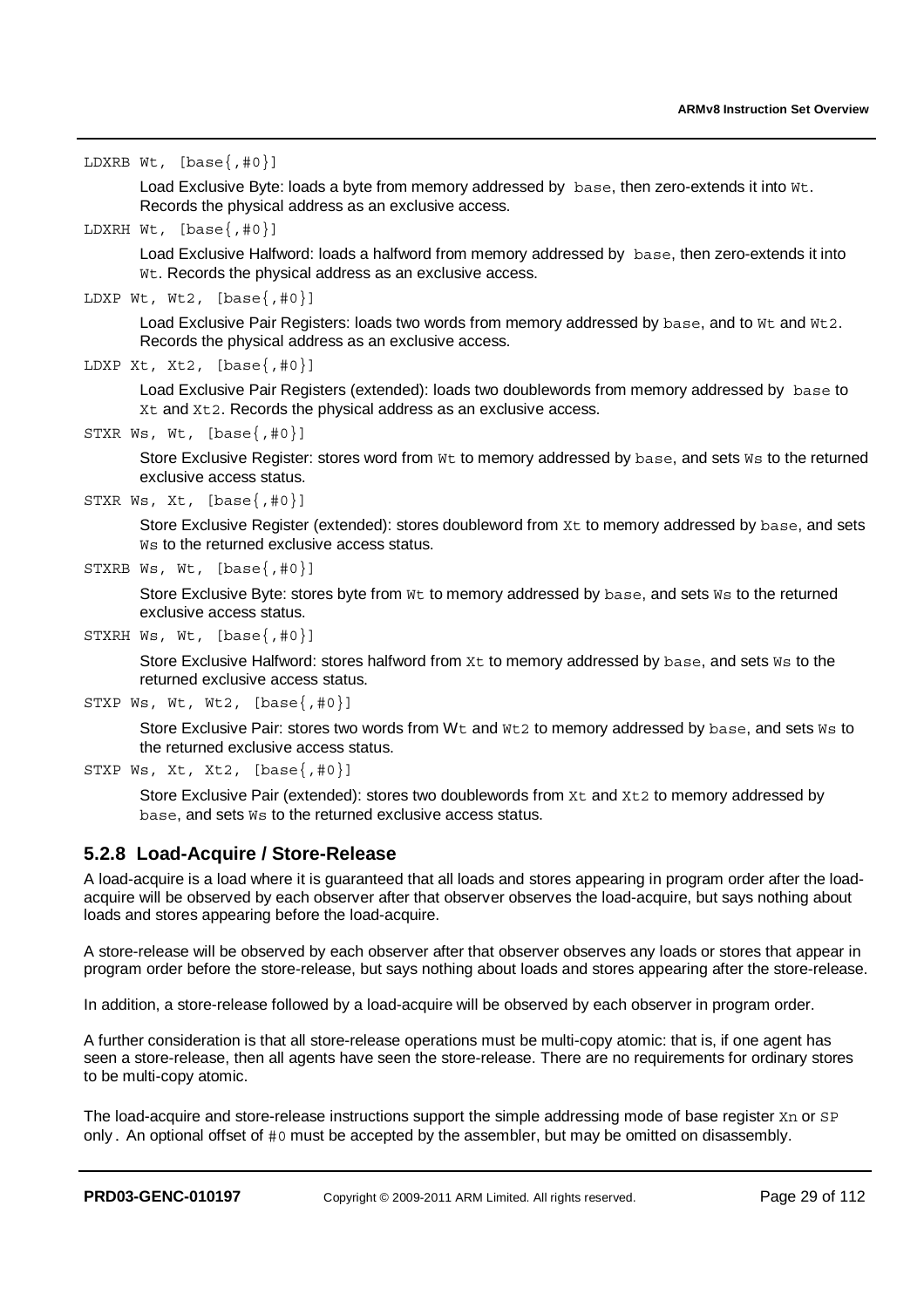Natural alignment is required: an unaligned address will cause an alignment fault.

#### **5.2.8.1 Non-exclusive**

LDAR Wt,  $[base\{, #0\}]$ 

Load-Acquire Register: loads a word from memory addressed by base to Wt.

LDAR Xt,  $[base\{, #0\}]$ 

Load-Acquire Register (extended): loads a doubleword from memory addressed by base to Xt.

LDARB Wt,  $[base\{, #0\}]$ 

Load-Acquire Byte: loads a byte from memory addressed by base, then zero-extends it into Wt.

LDARH Wt,  $[base{, #0}]$ 

Load-Acquire Halfword: loads a halfword from memory addressed by base, then zero-extends it into Wt.

```
STLR Wt, [base{, #0}]
```
Store-Release Register: stores a word from Wt to memory addressed by base.

STLR Xt,  $[base{, #0}]$ 

Store-Release Register (extended): stores a doubleword from Xt to memory addressed by base.

STLRB Wt,  $[base\{, #0\}]$ 

Store-Release Byte: stores a byte from  $Wt$  to memory addressed by base.

STLRH Wt,  $[base{, #0}]$ 

Store-Release Halfword: stores a halfword from Wt to memory addressed by base.

#### **5.2.8.2 Exclusive**

LDAXR Wt,  $[base\{, #0\}]$ 

Load-Acquire Exclusive Register: loads word from memory addressed by base to Wt. Records the physical address as an exclusive access.

LDAXR Xt,  $[base{, #0}]$ 

Load-Acquire Exclusive Register (extended): loads doubleword from memory addressed by base to Xt. Records the physical address as an exclusive access.

LDAXRB Wt,  $[base{, #0}]$ 

Load-Acquire Exclusive Byte: loads byte from memory addressed by base, then zero-extends it into Wt. Records the physical address as an exclusive access.

LDAXRH Wt, [base{,#0}]

Load-Acquire Exclusive Halfword: loads halfword from memory addressed by base, then zero-extends it into Wt. Records the physical address as an exclusive access.

```
LDAXP Wt, Wt2, [base\{, #0\}]
```
Load-Acquire Exclusive Pair Registers: loads two words from memory addressed by base to Wt and Wt2. Records the physical address as an exclusive access.

```
LDAXP Xt, Xt2, [base{, #0}]
```
Load-Acquire Exclusive Pair Registers (extended): loads two doublewords from memory addressed by base to Xt and Xt2. Records the physical address as an exclusive access.

STLXR Ws, Wt,  $[base{, #0}]$ 

Store-Release Exclusive Register: stores word from Wt to memory addressed by base, and sets Ws to the returned exclusive access status.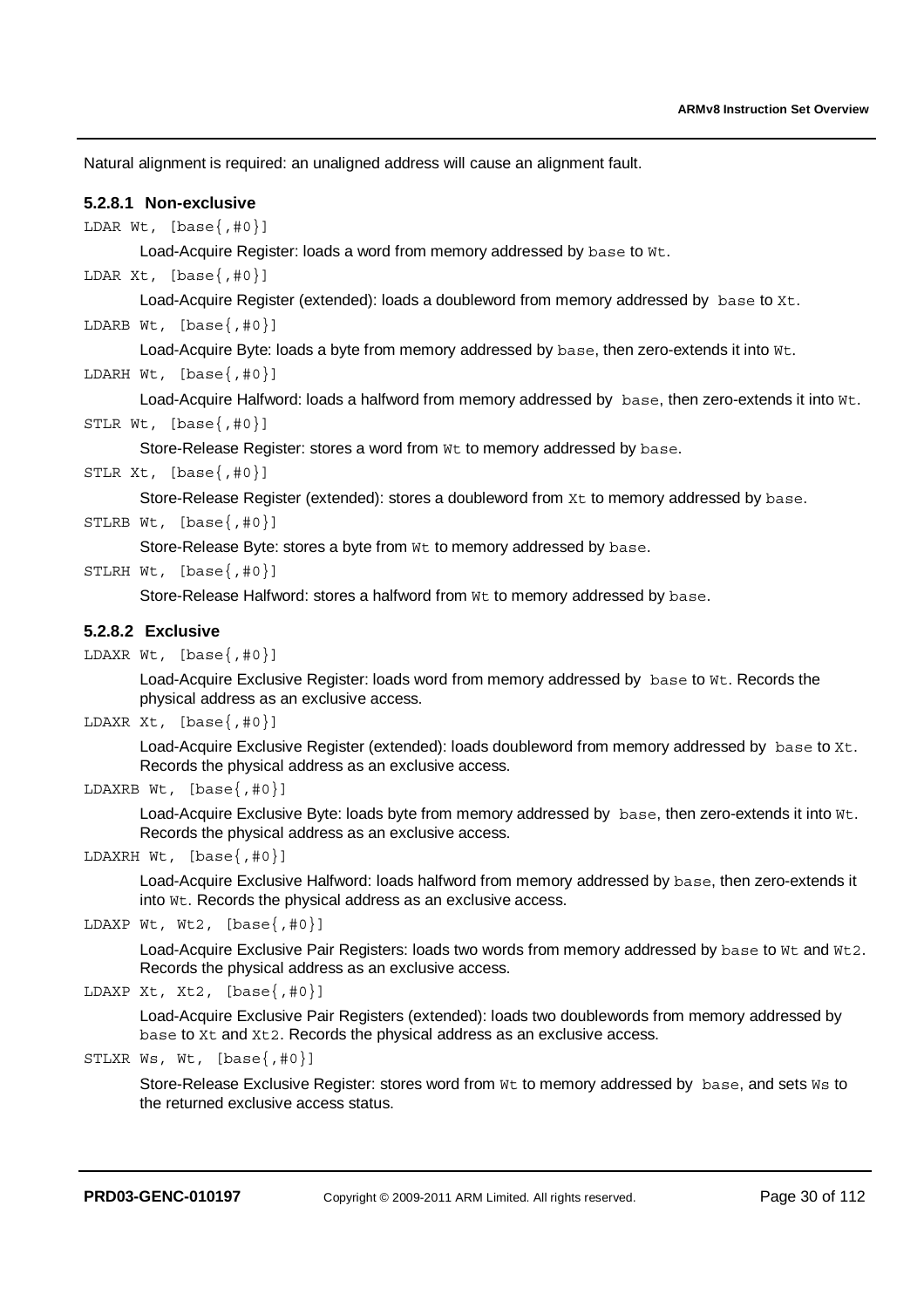STLXR Ws, Xt, [base{,#0}]

Store-Release Exclusive Register (extended): stores doubleword from Xt to memory addressed by base, and sets Ws to the returned exclusive access status.

STLXRB Ws, Wt, [base{,#0}]

Store-Release Exclusive Byte: stores byte from  $Wt$  to memory addressed by base, and sets Ws to the returned exclusive access status.

```
STLXRH Ws, Xt|Wt, [base{,#0}]
```
Store-Release Exclusive Halfword: stores the halfword from Wt to memory addressed by base, and sets W<sub>s</sub> to the returned exclusive access status.

```
STLXP Ws, Wt, Wt2, [base\{, #0\}]
```
Store-Release Exclusive Pair: stores two words from Wt and Wt2 to memory addressed by base, and sets  $W$ <sub>s</sub> to the returned exclusive access status.

#### STLXP Ws, Xt, Xt2,  $[base\{, #0\}]$

Store-Release Exclusive Pair (extended): stores two doublewords from Xt and Xt2 to memory addressed by base, and sets Ws to the returned exclusive access status.

#### **5.2.9 Prefetch Memory**

The prefetch memory instructions signal the memory system that memory accesses from a specified address are likely in the near future. The memory system can respond by taking actions that are expected to speed up the memory accesses when they do occur, such as pre-loading the specified address into one or more caches. Since these are only hints, it is valid for the CPU to treat any or all prefetch instructions as a no-op.

The prefetch instructions support a wide range of addressing modes, consisting of a base register Xn or SP, plus one of:

- Scaled, 12-bit, unsigned immediate offset, without pre- and post-index options.
- Unscaled, 9-bit, signed immediate offset, without pre- and post-index options.
- Scaled or unscaled 64-bit register offset.
- Scaled or unscaled 32-bit extended register offset.

Additionally:

- A PC-relative address or label, within ±1MB of the current PC.
- Where an offset is scaled it is as if for an access size of 8 bytes.

```
PRFM <prfop>, addr|label
```

```
Prefetch Memory, using the <prfop> hint, where <prfop> is one of:
   PLDL1KEEP, PLDL1STRM, PLDL2KEEP, PLDL2STRM, PLDL3KEEP, PLDL3STRM 
   PSTL1KEEP, PSTL1STRM, PSTL2KEEP, PSTL2STRM, PSTL3KEEP, PSTL3STRM 
<prfop> ::= <type><target><policy> | #uimm5
<type> ::= "PLD" (prefetch for load) | "PST" (prefetch for store) 
\langletarget> ::= "L1" (L1 cache) | "L2" (L2 cache) | "L3" (L3 cache)
<policy> ::= "KEEP" (retained or temporal prefetch, i.e. allocate in cache normally) 
                  |"STRM" (streaming or non-temporal prefetch, i.e. memory used only once) 
#uimm5 ::= represents the unallocated hint encodings as a 5-bit immediate
```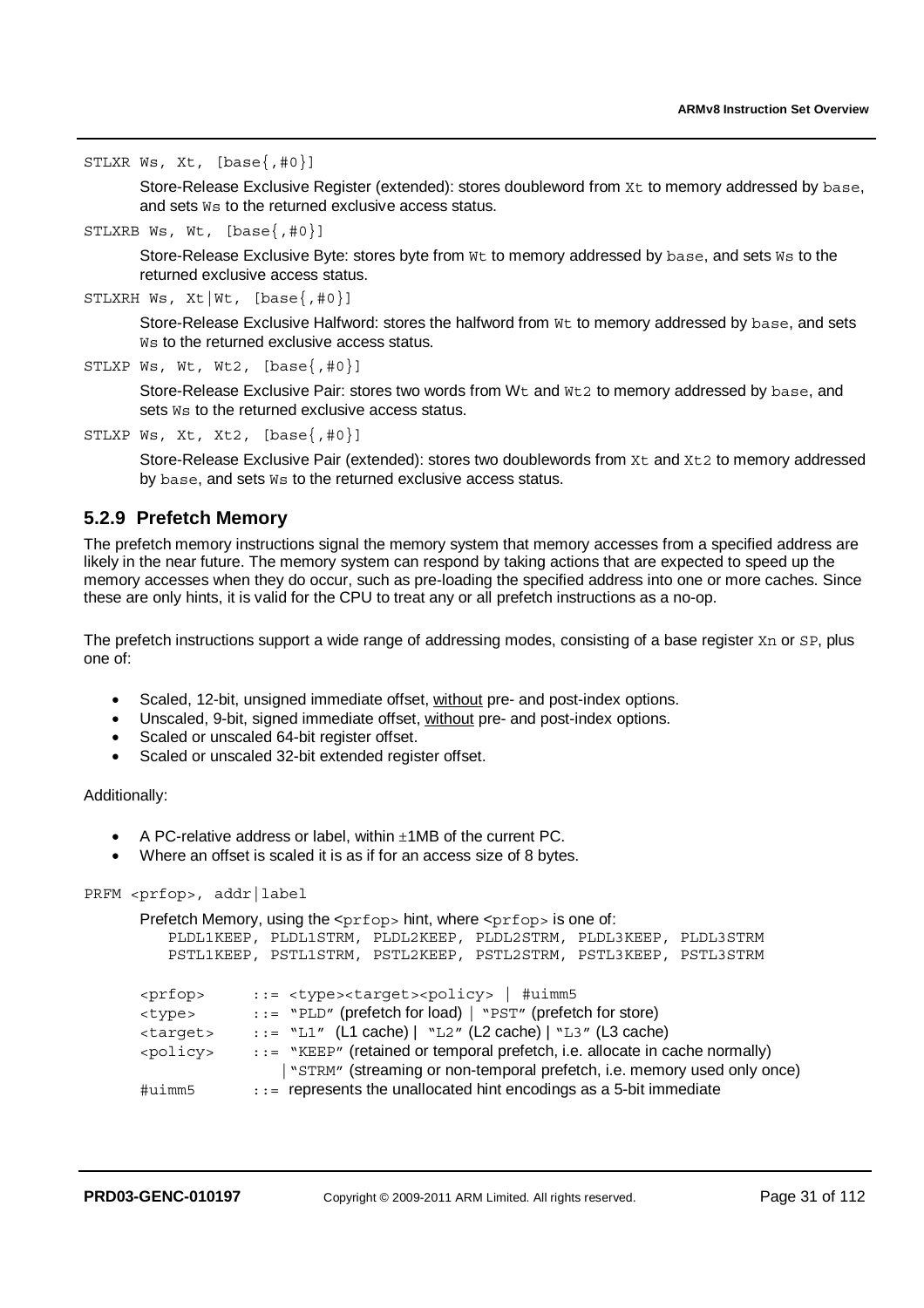PRFUM <prfop>, addr

Prefetch Memory (unscaled offset), explicitly uses the 9-bit, signed, unscaled immediate offset addressing mode, as described in section 5.2.2

## **5.3 Data Processing (immediate)**

The following instruction groups are supported:

- Arithmetic (immediate)
- Logical (immediate)
- Move (immediate)
- Bitfield (operations)
- Shift (immediate)
- Sign/zero extend

### **5.3.1 Arithmetic (immediate)**

These instructions accept an *arithmetic immediate* shown as aimm, which is encoded as a 12-bit unsigned immediate shifted left by 0 or 12 bits. In the assembly language this may be written as:

#uimm12, LSL #sh

A 12-bit unsigned immediate, explicitly shifted left by 0 or 12.

 $\text{#u}$ imm $24$ 

A 24-bit unsigned immediate. An assembler shall determine the appropriate value of uimm12 with lowest possible shift of 0 or 12 which generates the requested value; if the value contains non-zero bits in bits<23:12> and in bits<11:0> then an error shall result.

#nimm25

A "programmer-friendly" assembler may accept a negative immediate between  $-(2^{24}-1)$  and  $-1$  inclusive, causing it to convert a requested ADD operation to a SUB, or *vice versa*, and then encode the absolute value of the immediate as for uimm24. However this behaviour is not required by the architectural assembly language.

A disassembler should normally output the arithmetic immediate using the uimm24 form, unless the encoded shift amount is not the lowest possible shift that could have been used (for example #0,LSL #12 could not be output using the uimm24 form).

The arithmetic instructions which do not set condition flags may read and/or write the current stack pointer, for example to adjust the stack pointer in a function prologue or epilogue; the flag setting instructions can read the stack pointer, but not write it.

ADD Wd|WSP, Wn|WSP, #aimm Add (immediate):  $\text{wd}|\text{WSP} = \text{wn}|\text{WSP} + \text{aimm}$ . ADD Xd|SP, Xn|SP, #aimm Add (extended immediate):  $Xd|SP = Xn|SP + airm$ . ADDS Wd, Wn|WSP, #aimm Add and set flags (immediate):  $\text{wd} = \text{Wn}|\text{WSP} + \text{a} \text{imm}$ , setting the condition flags.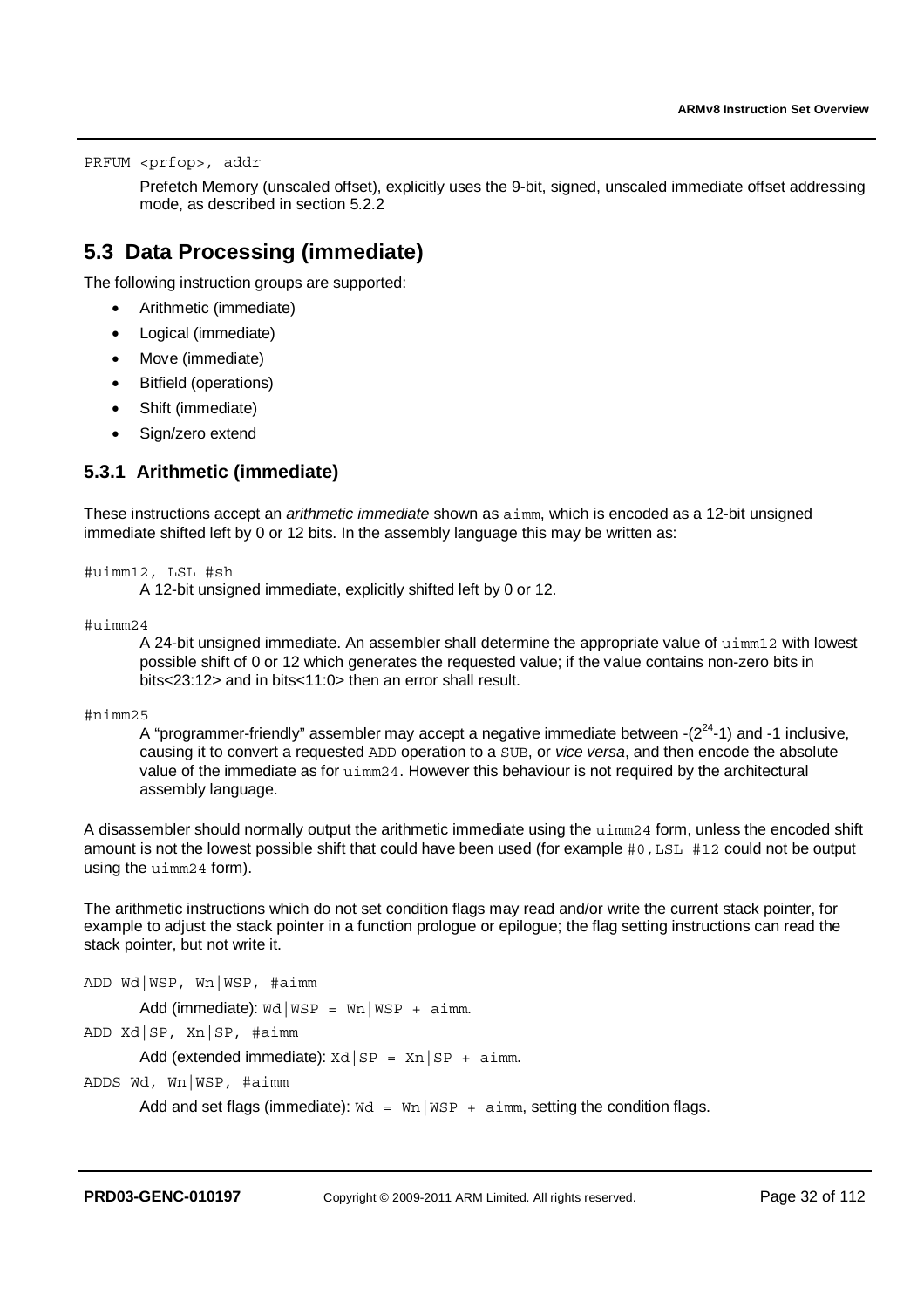ADDS Xd, Xn|SP, #aimm

Add and set flags (extended immediate):  $Xd = Xn | SP + \text{aimn}$ , setting the condition flags.

SUB Wd|WSP, Wn|WSP, #aimm

Subtract (immediate):  $\text{wd}$ |  $\text{WSP}$  =  $\text{wn}$ |  $\text{WSP}$  - aimm.

SUB Xd|SP, Xn|SP, #aimm

Subtract (extended immediate):  $Xd|SP = Xn|SP - aimm$ .

SUBS Wd, Wn|WSP, #aimm

Subtract and set flags (immediate):  $\text{Wd} = \text{Wn} \mid \text{WSP}$  - aimm, setting the condition flags.

SUBS Xd, Xn|SP, #aimm

Subtract and set flags (extended immediate):  $Xd = Xn|SP - \text{aimm}$ , setting the condition flags.

CMP Wn|WSP, #aimm

Compare (immediate): alias for SUBS WZR,Wn|WSP,#aimm.

CMP Xn|SP, #aimm

Compare (extended immediate): alias for SUBS XZR, Xn | SP, #aimm.

CMN Wn|WSP, #aimm

Compare negative (immediate): alias for ADDS WZR, Wn | WSP, #aimm.

CMN Xn|SP, #aimm

Compare negative (extended immediate): alias for ADDS  $XZR, Xn|SP, #aim.$ 

MOV Wd|WSP, Wn|WSP

Move (register): alias for ADD Wd | WSP, Wn | WSP, #0, but only when one or other of the registers is WSP. In other cases the ORR Wd, WZR, Wn instruction is used.

MOV Xd|SP, Xn|SP

Move (extended register): alias for ADD  $Xd|SP, Xn|SP, #0$ , but only when one or other of the registers is SP. In other cases the ORR Xd, XZR, Xn instruction is used.

#### **5.3.2 Logical (immediate)**

The logical immediate instructions accept a *bitmask immediate* bimm32 or bimm64. Such an immediate consists EITHER of a single consecutive sequence with at least one non-zero bit, and at least one zero bit, within an element of 2, 4, 8, 16, 32 or 64 bits; the element then being replicated across the register width, or the bitwise inverse of such a value. The immediate values of all-zero and all-ones may not be encoded as a bitmask immediate, so an assembler must either generate an error for a logical instruction with such an immediate, or a programmer-friendly assembler may transform it into some other instruction which achieves the intended result.

The logical (immediate) instructions may write to the current stack pointer, for example to align the stack pointer in a function prologue.

**Note:** Apart from ANDS, logical immediate instructions do not set the condition flags, but "interesting" results can usually directly control a CBZ, CBNZ, TBZ or TBNZ conditional branch.

AND Wd|WSP, Wn, #bimm32

Bitwise AND (immediate): Wd | WSP = Wn AND bimm32.

AND Xd|SP, Xn, #bimm64

Bitwise AND (extended immediate):  $Xd|SP = Xn$  AND bimm64.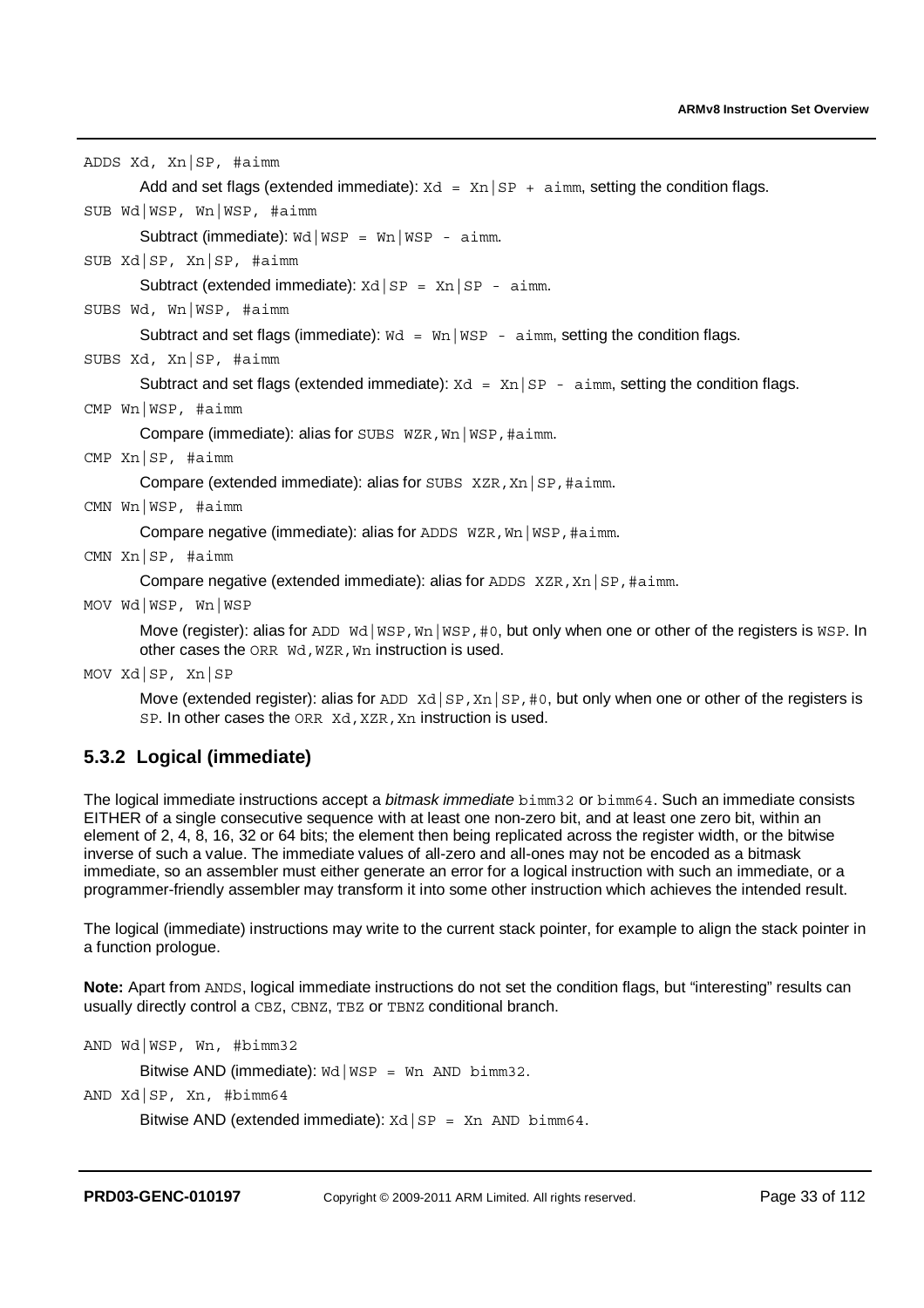ANDS Wd, Wn, #bimm32

Bitwise AND and Set Flags (immediate):  $wd = Wn$  AND bimm32, setting N & Z condition flags based on the result and clearing the C & V flags.

ANDS Xd, Xn, #bimm64

Bitwise AND and Set Flags (extended immediate):  $Xd = Xn$  AND  $b_{m}$ 64, setting N & Z condition flags based on the result and clearing the C & V flags.

EOR Wd|WSP, Wn, #bimm32

Bitwise exclusive OR (immediate):  $\text{wd}$  |  $\text{WSP}$  =  $\text{Wn}$  EOR bimm32.

EOR Xd|SP, Xn, #bimm64

Bitwise exclusive OR (extended immediate):  $Xd|SP = Xn$  EOR bimm64.

ORR Wd|WSP, Wn, #bimm32

Bitwise inclusive OR (immediate):  $\text{wd}$  |  $\text{wSP}$  = Wn OR bimm32.

ORR Xd|SP, Xn, #bimm64

Bitwise inclusive OR (extended immediate):  $Xd|SP = Xn$  OR  $bimm64$ .

MOVI Wd, #bimm32

Move bitmask (immediate): alias for ORR Wd, WZR, #bimm32, but may disassemble as MOV, see below.

MOVI Xd, #bimm64

Move bitmask (extended immediate): alias for ORR Xd, XZR, #bimm64, but may disassemble as MOV, see below.

TST Wn, #bimm32

Bitwise test (immediate): alias for ANDS WZR, Wn, #bimm32.

TST Xn, #bimm64

Bitwise test (extended immediate): alias for ANDS XZR, Xn, #bimm64

#### **5.3.3 Move (wide immediate)**

These instructions insert a 16-bit immediate (or inverted immediate) into a 16-bit aligned position in the destination register, with the value of the other destination register bits depending on the variant used. The shift amount pos may be any multiple of 16 less than the register size. Omitting "LSL #pos" implies a shift of 0.

MOVZ Wt, #uimm16{, LSL #pos}

Move with Zero (immediate):  $Wt = LSL$  (uimm16, pos). Usually disassembled as MOV, see below.

MOVZ Xt, #uimm16{, LSL #pos}

Move with Zero (extended immediate):  $Xt = LSL$  (uimm16, pos). Usually disassembled as MOV, see below.

```
MOVN Wt, #uimm16{, LSL #pos}
```
Move with NOT (immediate):  $Wt = NOT(LSL(uimm16, pos))$ . Usually disassembled as MOV, see below.

MOVN Xt, #uimm16{, LSL #pos}

Move with NOT (extended immediate):  $Xt = NOT(LSL(uimm16, pos))$ . Usually disassembled as MOV, see below.

```
MOVK Wt, #uimm16{, LSL #pos}
```

```
Move with Keep (immediate): Wt < pos+15:pos = uimm16.
```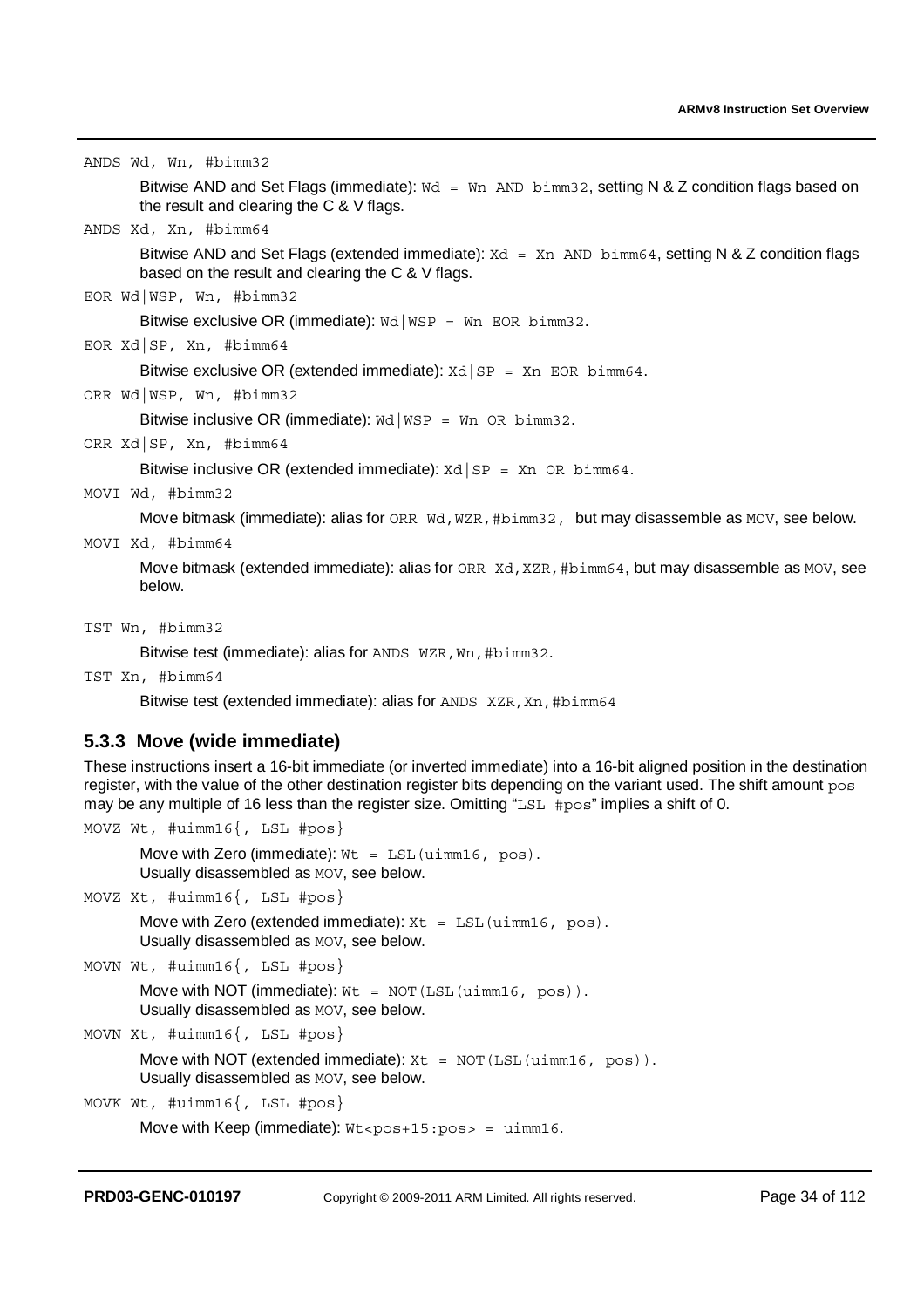#### MOVK Xt, #uimm16{, LSL #pos}

Move with Keep (extended immediate):  $Xt < pos+15:pos = uimm16$ .

#### **5.3.3.1 Move (immediate)**

#### MOV Wd, #simm32

A synthetic assembler instruction which generates a single MOVZ, MOVN or MOVI instruction that loads a 32-bit immediate value into register Wd. An assembler error shall result if the immediate cannot be created by a single one of these instructions. If there is a choice, then to ensure reversability an assembler must prefer a MOVZ to MOVN, and MOVZ or MOVN to MOVI. A disassembler may output MOVI, MOVZ and MOVN as a MOV mnemonic, except when MOVI has an immediate that could be generated by a MOVZ or MOVN instruction, or where a MOVN has an immediate that could be encoded by MOVZ, or where MOVZ/MOVN  $#0$ have a shift amount other than LSL #0, in which case the machine-instruction mnemonic must be used.

MOV Xd, #simm64

As MOV but for loading a 64-bit immediate into register Xd.

#### **5.3.4 Address Generation**

ADRP Xd, label

Address of Page: sign extends a 21-bit offset, shifts it left by 12 and adds it to the value of the PC with its bottom 12 bits cleared, writing the result to register Xd. This computes the base address of the 4KiB aligned memory region containing label, and is designed to be used in conjunction with a load, store or ADD instruction which supplies the bottom 12 bits of the label's address. This permits positionindependent addressing of any location within ±4GiB of the PC using two instructions, providing that dynamic relocation is done with a minimum granularity of 4KiB (i.e. the bottom 12 bits of the label's address are unaffected by the relocation). The term "page" is short-hand for the 4KiB relocation granule, and is not necessarily related to the virtual memory page size.

ADR Xd, label

Address: adds a 21-bit signed byte offset to the program counter, writing the result to register Xd. Used to compute the effective address of any location within  $\pm$ 1MiB of the PC.

#### **5.3.5 Bitfield Operations**

BFM Wd, Wn, #r, #s

```
Bitfield Move: if s >= r then Wd < s - r: 0 > = Wn < s : r >, else Wd < 32 + s - r, 32 - r > = Wn < s : 0 >.
Leaves other bits in Wd unchanged.
```
BFM Xd, Xn, #r, #s

```
Bitfield Move: if s >= r then Xds-r: 0 > = Xn < s : r >, else Xd < 64+s-r, 64-r > = Xn < s : 0 >.
Leaves other bits in Xd unchanged.
```
SBFM Wd, Wn, #r, #s

Signed Bitfield Move: if  $s>=r$  then  $Wd = Wn$ , else  $Wd<32+s-r$ ,  $32-r> = Wn$ . Sets bits to the left of the destination bitfield to copies of its leftmost bit, and bits to the right to zero.

SBFM Xd, Xn, #r, #s

Signed Bitfield Move: if  $s>=r$  then  $Xd = Xn$ , else  $Xd<64+s-r$ ,  $64-r> = Xn$ . Sets bits to the left of the destination bitfield to copies of its leftmost bit, and bits to the right to zero.

UBFM Wd, Wn, #r, #s

Unsigned Bitfield Move: if  $s>=r$  then  $Wd = Wn,$  else  $Wd<32+s-r$ ,  $32-r> = Wn.$ Sets bits to the left and right of the destination bitfield to zero.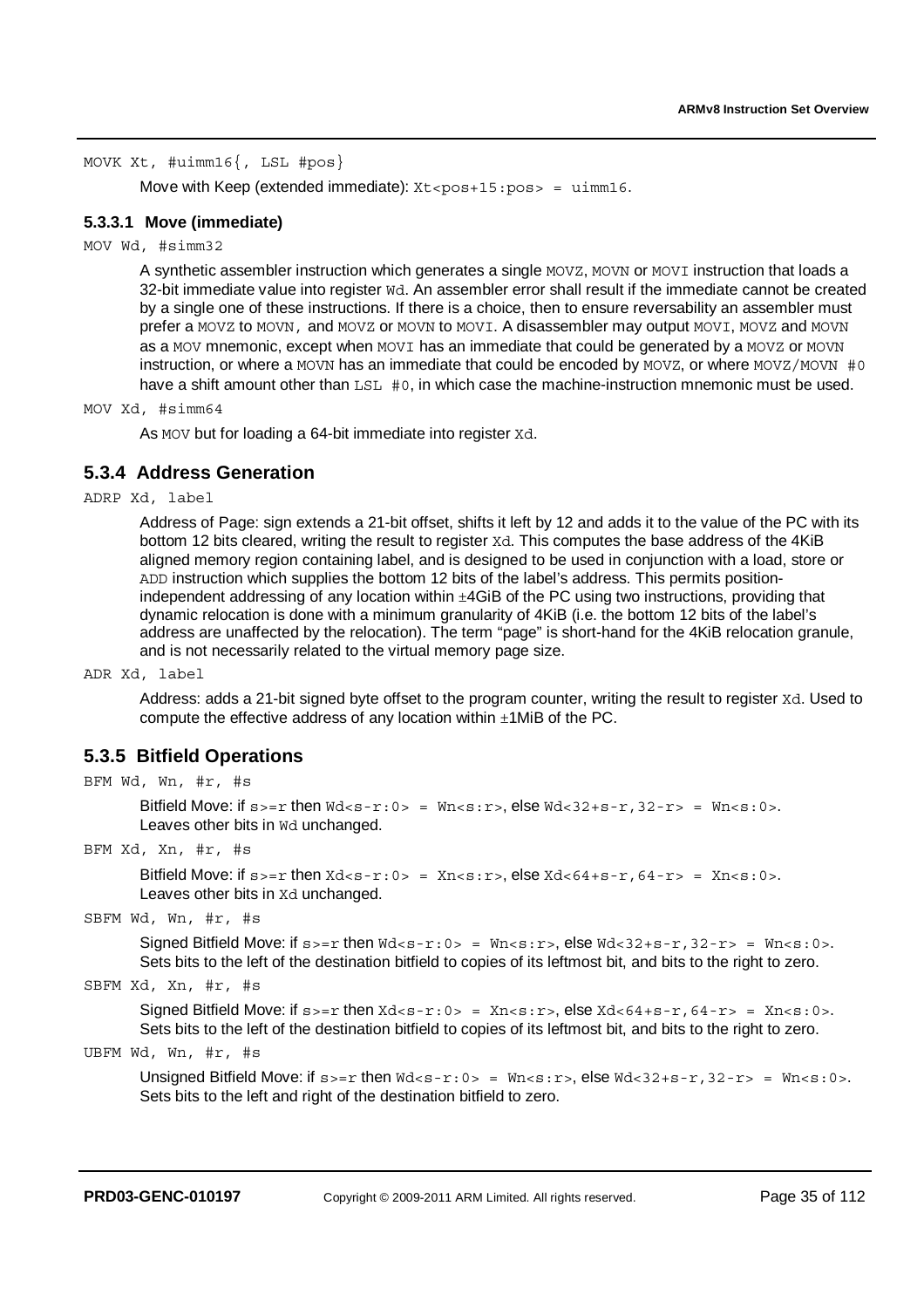UBFM Xd, Xn, #r, #s

Unsigned Bitfield Move: if  $s_0=r$  then  $Xds-r:0> = Xn < s:r$ , else  $Xds-32+s-r$ ,  $32-r>= Xn < s:0>$ . Sets bits to the left and right of the destination bitfield to zero.

The following aliases provide more familiar bitfield insert and extract mnemonics, with conventional bitfield lsb and width operands, which must satisfy the constraints  $\text{lsb} \geq 0.88$  width  $\text{ls} = 1.88$  lsb+width  $\text{ls} = 1.88$ reg.size

BFI Wd, Wn, #lsb, #width Bitfield Insert: alias for BFM  $wd, Wn, #((32-1sb) & 31)$ ,  $#(width-1)$ . Preferred for disassembly when  $s < r$ . BFI Xd, Xn, #lsb, #width Bitfield Insert (extended): alias for  $BFM Xd, Xn, #((64-1sb) & 63)$ ,  $# (width-1)$ . Preferred for disassembly when  $s < r$ . BFXIL Wd, Wn, #lsb, #width Bitfield Extract and Insert Low: alias for BFM Wd, Wn, #1sb, # (1sb+width-1). Preferred for disassembly when  $s \geq r$ . BFXIL Xd, Xn, #lsb, #width Bitfield Extract and Insert Low (extended): alias for  $BFM Xd, Xn, #1sb, #(1sb+width-1)$ . Preferred for disassembly when  $s \geq r$ . SBFIZ Wd, Wn, #lsb, #width Signed Bitfield Insert in Zero: alias for  $\sum_{s}$  SBFM Wd, Wn, # ((32-1sb) &31), # (width-1). Preferred for disassembly when  $s < r$ . SBFIZ Xd, Xn, #lsb, #width Signed Bitfield Insert in Zero (extended): alias for  $SBFM Xd, Xn, # ((64-1sb) & 63)$ , # (width-1). Preferred for disassembly when  $s < r$ . SBFX Wd, Wn, #lsb, #width Signed Bitfield Extract: alias for SBFM Wd, Wn, #1sb, # (1sb+width-1). Preferred for disassembly when  $s \geq r$ . SBFX Xd, Xn, #lsb, #width Signed Bitfield Extract (extended): alias for  $SBFM$   $Xd$ ,  $Xn$ ,  $#1sb$ ,  $#(1sb+width-1)$ . Preferred for disassembly when  $s \geq r$ . UBFIZ Wd, Wn, #lsb, #width Unsigned Bitfield Insert in Zero: alias for UBFM Wd, Wn, # ((32-1sb) &31), # (width-1). Preferred for disassembly when  $s < r$ . UBFIZ Xd, Xn, #lsb, #width Unsigned Bitfield Insert in Zero (extended): alias for UBFM  $Xd, Xn, \#((64 - 1sb) & 63)$ ,  $\#(width - 1)$ . Preferred for disassembly when  $s < r$ . UBFX Wd, Wn, #lsb, #width Unsigned Bitfield Extract: alias for UBFM Wd, Wn, #1sb, # (1sb+width-1). Preferred for disassembly when  $s \geq r$ . UBFX Xd, Xn, #lsb, #width Unsigned Bitfield Extract (extended): alias for UBFM Xd, Xn, #1sb, # (1sb+width-1). Preferred for disassembly when  $s = r$ .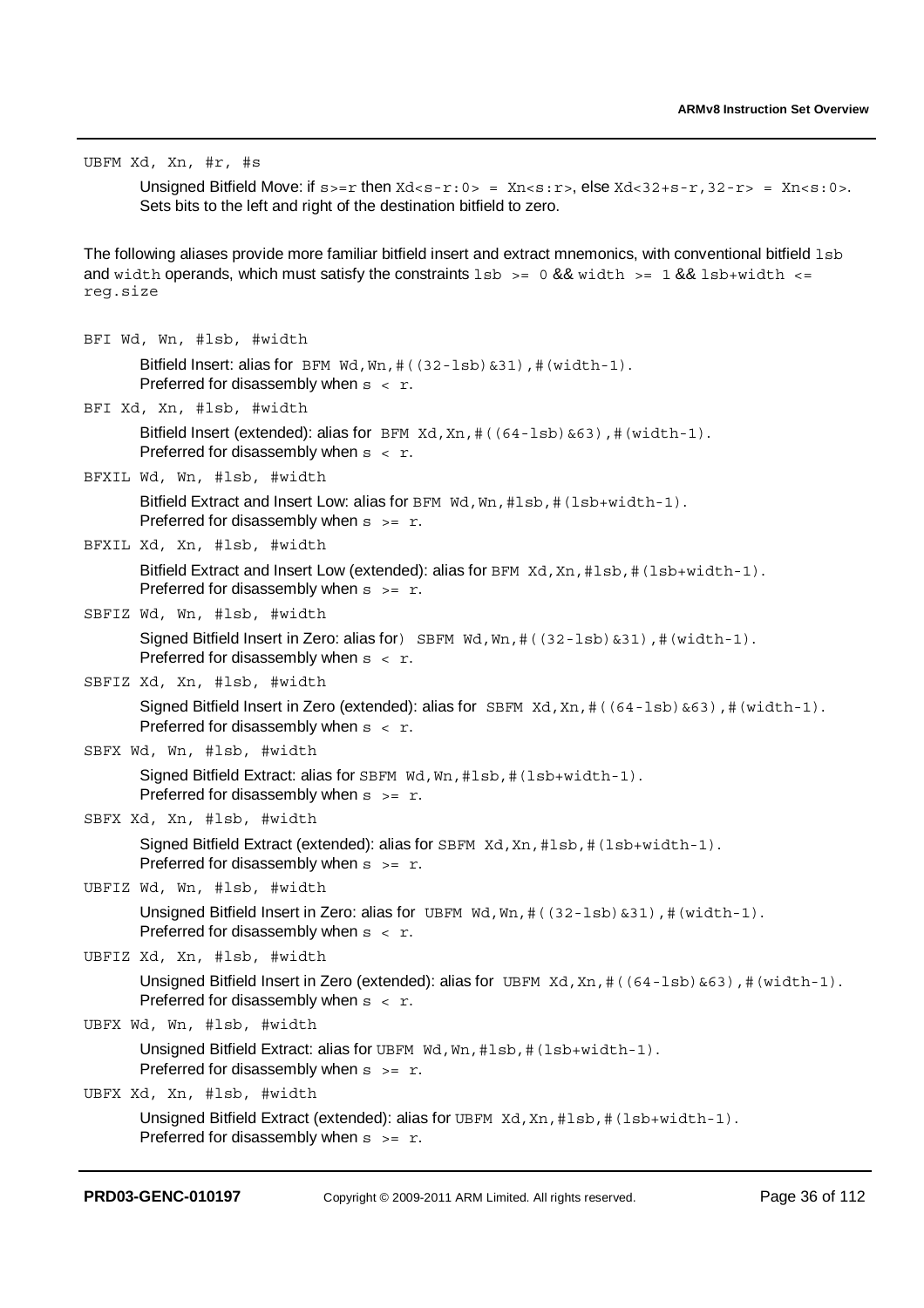### **5.3.6 Extract (immediate)**

```
EXTR Wd, Wn, Wm, #lsb
```
Extract:  $\text{Nd} = \text{Wn}: \text{Wm} < \text{lsb} + 31, \text{lsb} >$ . The bit position  $\text{lsb}$  must be in the range 0 to 31.

EXTR Xd, Xn, Xm, #lsb

Extract (extended):  $Xd = Xn: Xm < 1sb + 63,1sb > 0$ . The bit position  $1sb$  must be in the range 0 to 63.

### **5.3.7 Shift (immediate)**

All immediate shifts and rotates are aliases, implemented using the Bitfield or Extract instructions. In all cases the immediate shift amount uimm must be in the range 0 to (reg. size - 1).

```
ASR Wd, Wn, #uimm
```
Arithmetic Shift Right (immediate): alias for SBFM Wd, Wn, #uimm, #31.

ASR Xd, Xn, #uimm

Arithmetic Shift Right (extended immediate): alias for SBFM Xd, Xn, #uimm, #63.

LSL Wd, Wn, #uimm

Logical Shift Left (immediate): alias for UBFM Wd, Wn, # ((32-uimm) & 31), # (31-uimm).

LSL Xd, Xn, #uimm

Logical Shift Left (extended immediate): alias for UBFM Xd, Xn, # ((64-uimm) &63), # (63-uimm)

LSR Wd, Wn, #uimm

Logical Shift Left (immediate): alias for UBFM Wd, Wn, #uimm, #31.

LSR Xd, Xn, #uimm

Logical Shift Left (extended immediate): alias for UBFM Xd, Xn, #uimm, #31.

ROR Wd, Wm, #uimm

Rotate Right (immediate): alias for EXTR Wd, Wm, Wm, #uimm.

ROR Xd, Xm, #uimm

Rotate Right (extended immediate): alias for EXTR Xd, Xm, Xm, #uimm.

### **5.3.8 Sign/Zero Extend**

SXT[BH] Wd, Wn

Signed Extend BytelHalfword: alias for SBFM Wd, Wn, #0, #7 | 15.

SXT[BHW] Xd, Wn

Signed Extend Byte|Halfword|Word (extended): alias for SBFM Xd, Xn, #0, #7 | 15 | 31.

UXT[BH] Wd, Wn

Unsigned Extend Byte|Halfword: alias for UBFM Wd, Wn, #0, #7 | 15.

UXT[BHW] Xd, Wn

Unsigned Extend Byte|Halfword|Word (extended): alias for UBFM Xd, Xn, #0, #7 | 15 | 31.

## **5.4 Data Processing (register)**

The following instruction groups are supported:

- Arithmetic (shifted register)
- Arithmetic (extending register)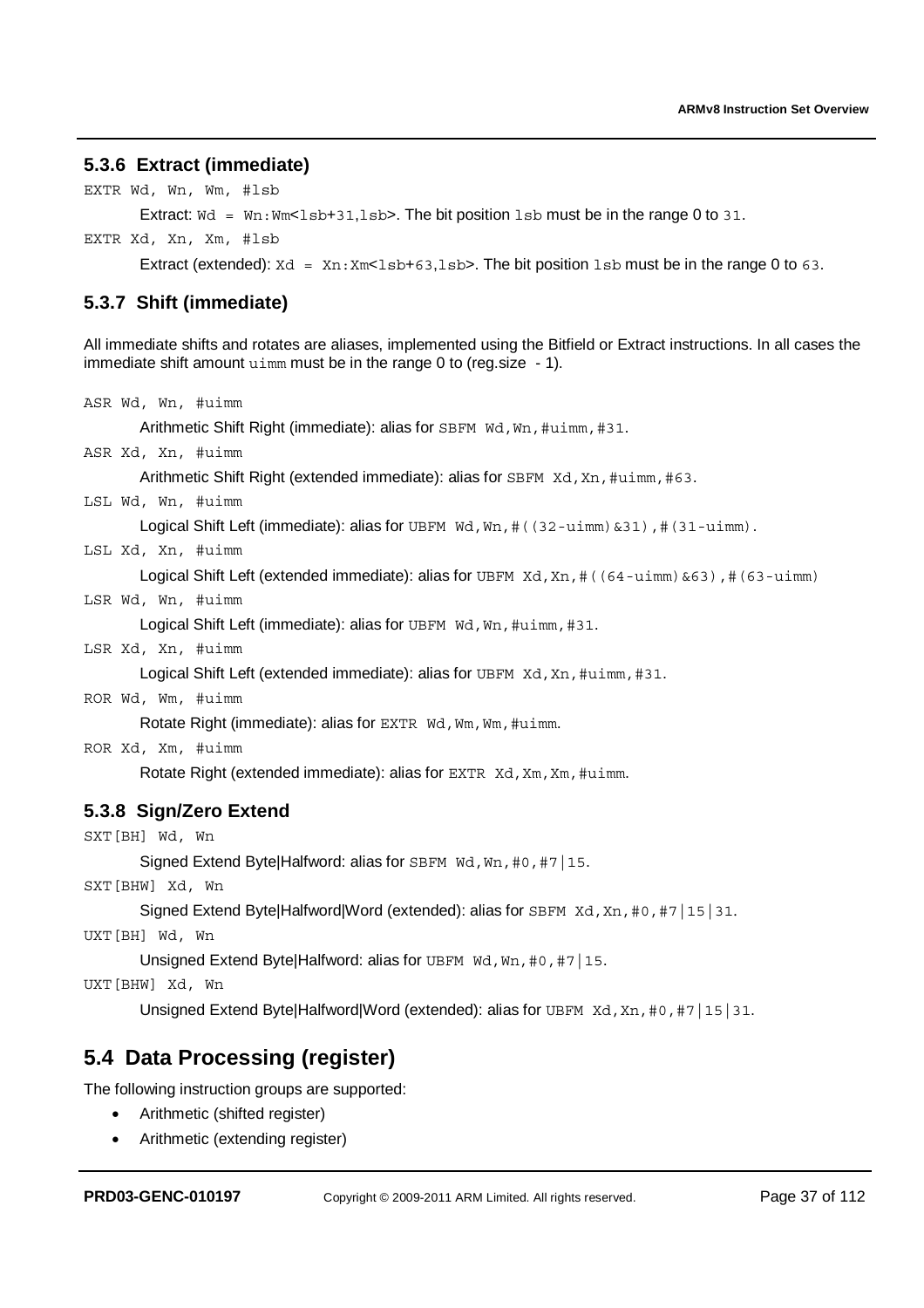- Logical (shifted register)
- Arithmetic (unshifted register)
- Shift (register)
- Bitwise operations

### **5.4.1 Arithmetic (shifted register)**

The shifted register instructions apply an optional shift to the final source operand value before performing the arithmetic operation. The register size of the instruction controls where new bits are fed in to the intermediate result on a right shift or rotate (i.e. bit 63 or 31).

The shift operators LSL, ASR and LSR accept an immediate shift amount in the range 0 to reg.size - 1.

Omitting the shift operator implies "LSL #0" (i.e. no shift), and "LSL #0" should not be output by a disassembler; all other shifts by zero must be output.

The register names SP and WSP may not be used with this class of instructions, instead see section 5.4.2.

```
ADD Wd, Wn, Wm{, ashift #imm} 
       Add (register): Wd = Wn + ashiftU(Wm, imm).
ADD Xd, Xn, Xm{, ashift #imm} 
       Add (extended register): Xd = Xn + \alpha + \alpha + \alpha (Xm, imm).
ADDS Wd, Wn, Wm{, ashift #imm} 
       Add and Set Flags (register): Wd = Wn + \alpha \sinh(t) (Wm, imm), setting condition flags.
ADDS Xd, Xn, Xm{, ashift #imm} 
       Add and Set Flags (extended register): Xd = Xn + \text{ashift}(Xm, \text{imm}), setting condition flags.
SUB Wd, Wn, Wm{, ashift #imm} 
       Subtract (register): wd = Wn - ashift(Wm, imm).
SUB Xd, Xn, Xm{, ashift #imm} 
       Subtract (extended register): Xd = Xn - \alpha \sin(t) (Xm, imm).
SUBS Wd, Wn, Wm{, ashift #imm} 
       Subtract and Set Flags (register): Wd = Wn - ashift(Wm, imm), setting condition flags.
SUBS Xd, Xn, Xm{, ashift #imm} 
       Subtract and Set Flags (extended register): Xd = Xn - \alpha \sin(iXm, \text{imm}), setting condition flags.
CMN Wn, Wm{, ashift #imm} 
       Compare Negative (register): alias for ADDS WZR, Wn, Wm{, ashift #imm}. 
CMN Xn, Xm{, ashift #imm} 
       Compare Negative (extended register): alias for ADDS XZR, Xn, Xm{, ashift \#imm}.
CMP Wn, Wm{, ashift #imm} 
       Compare (register): alias for SUBS WZR, Wn, Wm{,ashift #imm}. 
CMP Xn, Xm{, ashift #imm} 
       Compare (extended register): alias for SUBS XZR, Xn, Xm{, ashift #imm}.
NEG Wd, Wm{, ashift #imm} 
       Negate: alias for SUB Wd, WZR, Wm{, ashift #imm}.
```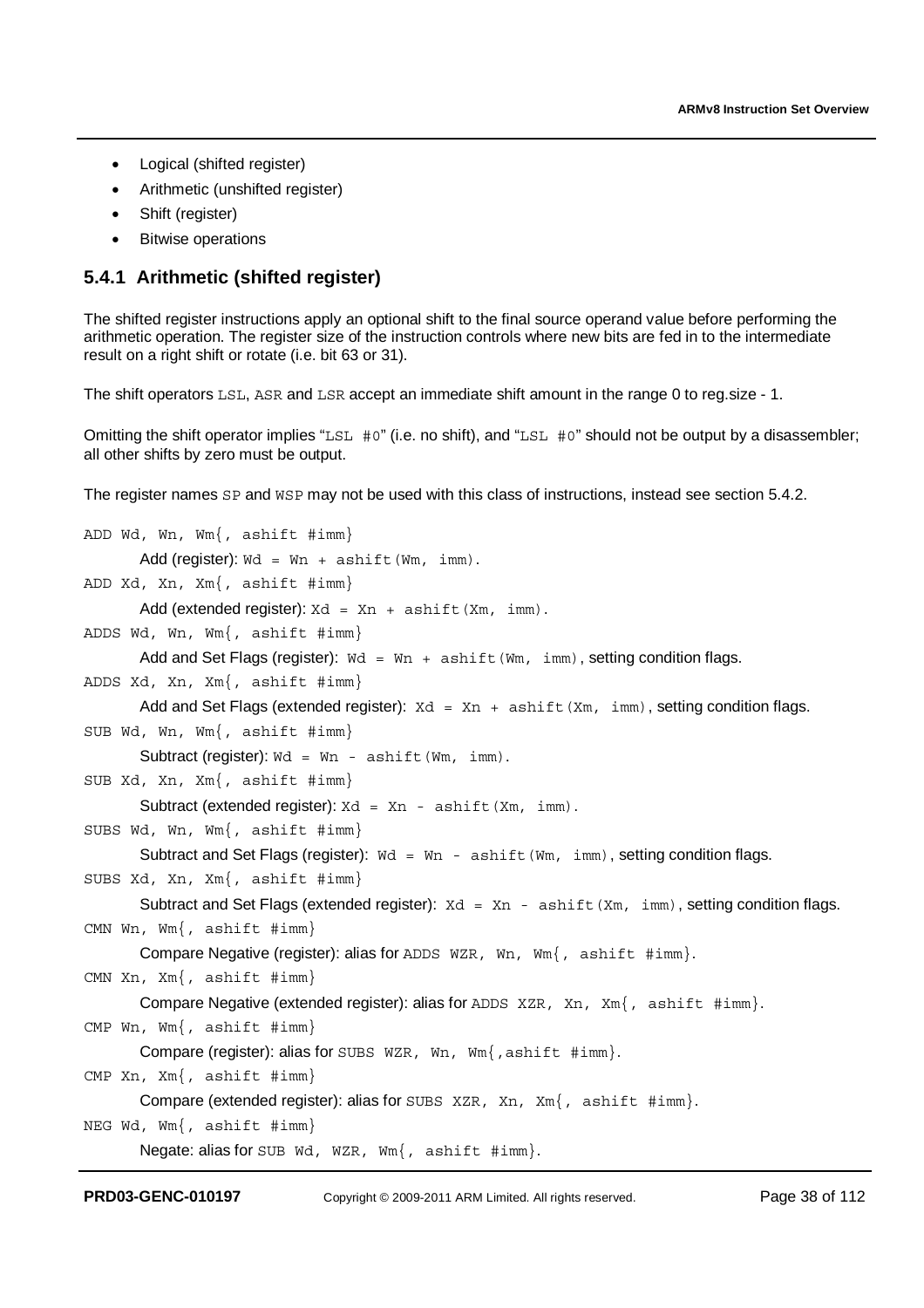NEG Xd, Xm{, ashift #imm}

Negate (extended): alias for SUB Xd, XZR, Xm{, ashift #imm}.

NEGS Wd, Wm{, ashift #imm}

Negate and Set Flags: alias for SUBS Wd, WZR, Wm{, ashift #imm}.

NEGS Xd, Xm{, ashift #imm}

Negate and Set Flags (extended): alias for SUBS Xd, XZR, Xm{, ashift  $\#imm$ .

### **5.4.2 Arithmetic (extending register)**

The extending register instructions differ from the shifted register forms in that:

- 1. Non-flag setting variants permit use of the stack pointer as either or both of the destination and first source register. The flag setting variants only permit the stack pointer as the first source register.
- 2. They provide an optional sign or zero-extension of a portion of the second source register value, followed by an optional immediate left shift between 1 and 4 inclusive.

The "extending shift" is described by the mandatory extend operator SXTB, SXTH, SXTW, SXTX, UXTB, UXTH, UXTW or UXTX, which is followed by an optional left shift amount. If the shift amount is omitted then it defaults to zero, and a zero shift amount should not be output by a disassembler.

For 64-bit instruction forms the operators UXTX and SXTX (UXTX preferred) both perform a "no-op" extension of the second source register, followed by optional shift. If and only if UXTX used in combination with the register name SP in at least one operand, then the alias LSL is preferred, and in this case both the operator and shift amount may be omitted, implying "LSL #0".

Similarly for 32-bit instruction forms the operators UXTW and SXTW (UXTW preferred) both perform a "no-op" extension of the second source register, followed by optional shift. If and only if UXTW is used in combination with the register name WSP in at least one operand, then the alias LSL is preferred. In the 64-bit form of these instructions the final register operand is written as  $Wm$  for all but the (possibly omitted)  $UXTX/LSL$  and  $SXTX$ operators. For example:

```
 CMP X4, W5, SXTW 
         ADD X1, X2, W3, UXTB #2<br>SUB SP, SP, X1
          SUB SP, SP, X1 // SUB SP, SP, X1, UXTX #0 
ADD Wd|WSP, Wn|WSP, Wm, extend {#imm} 
       Add (register, extending): \text{wd} | \text{WSP} = \text{Wn} | \text{WSP} + \text{LSL}(\text{extend}(\text{Wm}), \text{imm}).ADD Xd|SP, Xn|SP, Wm, extend {#imm} 
       Add (extended register, extending): Xd|SP = Xn|SP + LSL (extend (Wm), imm).
ADD Xd|SP, Xn|SP, Xm{, UXTX|LSL #imm} 
       Add (extended register, extending): xd|SP = Xn|SP + LSL(Xm, imm).
ADDS Wd, Wn|WSP, Wm, extend {#imm} 
       Add and Set Flags (register, extending): Wd = Wn|WSP + LSL (extend (Wm), imm), setting the
       condition flags. 
ADDS Xd, Xn|SP, Wm, extend {#imm} 
       Add and Set Flags (extended register, extending): Xd = Xn | SP + LSL (extend (Wm), imm), setting
       the condition flags.
```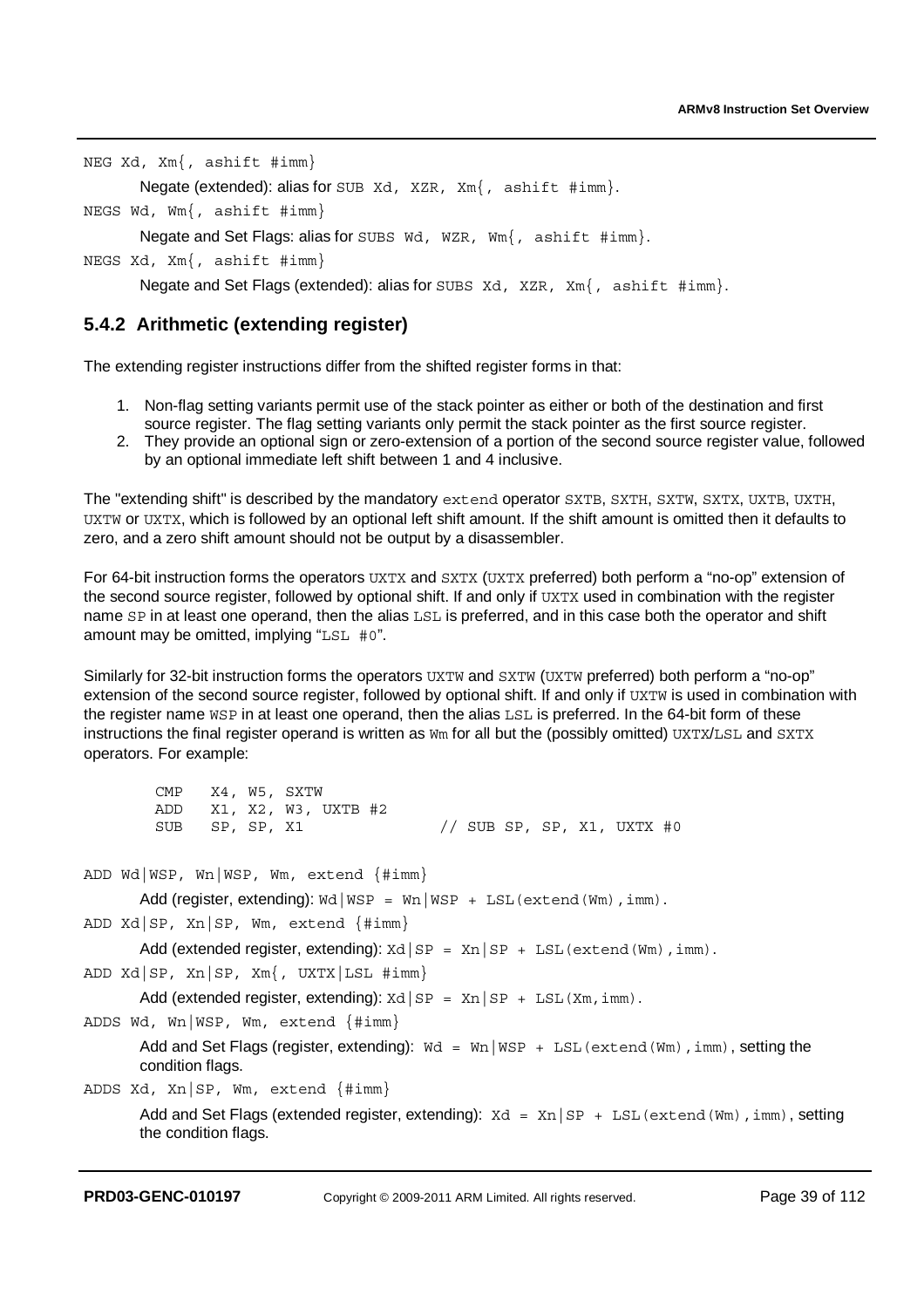```
ADDS Xd, Xn|SP, Xm{, UXTX|LSL #imm} 
       Add and Set Flags (extended register, extending): Xd = Xn|SP + LSL(Xm, imm), setting the condition
       flags.
SUB Wd|WSP, Wn|WSP, Wm, extend {#imm}
        Subtract (register, extending): Wd | WSP = Wn | WSP - LSL (extend (Wm), imm).
SUB Xd|SP, Xn|SP, Wm, extend {#imm} 
       Subtract (extended register, extending): xd|SP = xn|SP - LSL (extend (Wm), imm).
SUB Xd|SP, Xn|SP, Xm{, UXTX|LSL #imm} 
       Subtract (extended register, extending): Xd|SP = Xn|SP - LSL(Xm, imm).
SUBS Wd, Wn|WSP, Wm, extend {#imm} 
       Subtract and Set Flags (register, extending): \text{Wd} = \text{Wn} \mid \text{WSP} - \text{LSL} (extend (Wm), imm), setting the
       condition flags. 
SUBS Xd, Xn|SP, Wm, extend {#imm} 
       Subtract and Set Flags (extended register, extending): Xd = Xn|SP - LSL (extend (Wm), imm).
       setting the condition flags.
SUBS Xd, Xn|SP, Xm{, UXTX|LSL #imm} 
       Subtract and Set Flags (extended register, extending): \text{Xd} = \text{Xn} | \text{SP} - \text{LSL}(\text{Xm}, \text{imm}), setting the
       condition flags. 
CMN Wn|WSP, Wm, extend {#imm} 
       Compare Negative (register, extending): alias for ADDS WZR, Wn, Wm, extend {#imm}.
CMN Xn|SP, Wm, extend {#imm}
       Compare Negative (extended register, extending): alias for ADDS XZR, Xn, Wm, \text{extend } \{ \# \text{imm} \}.CMN Xn|SP, Xm{, UXTX|LSL #imm}
       Compare Negative (extended register, extending): alias for ADDS XZR, Xn, Xm {, UXTX | LSL \#imm.
CMP Wn|WSP, Wm, extend {#imm}
       Compare (register, extending): alias for SUBS WZR, Wn, Wm, extend {#imm}.
CMP Xn|SP, Wm, extend {#imm} 
       Compare (extended register, extending): alias for SUBS XZR, Xn, Wm, extend {#imm}.
CMP Xn|SP, Xm{, UXTX|LSL #imm}
       Compare (extended register, extending): alias for SUBS XZR, Xm, Xm, UXTX | LSL \#imm.
```
## **5.4.3 Logical (shifted register)**

The logical (shifted register) instructions apply an optional shift operator to their final source operand before performing the main operation. The register size of the instruction controls where new bits are fed in to the intermediate result on a right shift or rotate (i.e. bit 63 or 31).

The shift operators LSL, ASR, LSR and ROR accept an immediate shift amount in the range 0 to reg.size - 1.

Omitting the shift operator implies "LSL  $#0$ " (i.e. no shift), and an "LSL  $#0$ " should not be output by a disassembler – however all other shifts by zero must be output.

**Note:** Apart from ANDS and BICS the logical instructions do not set the condition flags, but "interesting" results can usually directly control a CBZ, CBNZ, TBZ or TBNZ conditional branch.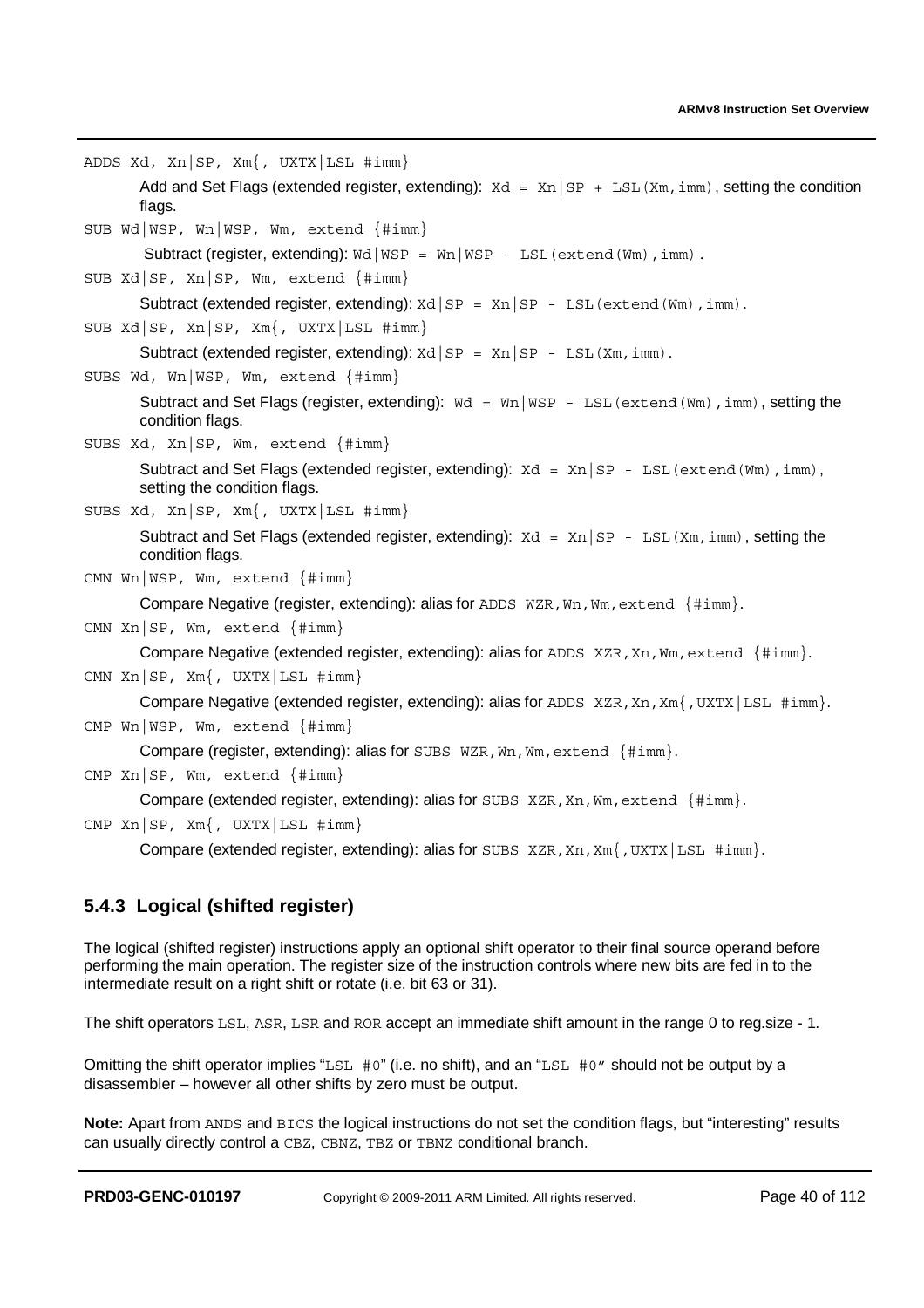```
AND Wd, Wn, Wm{, lshift #imm} 
       Bitwise AND (register): wd = wn AND lshift (Wm, imm).
AND Xd, Xn, Xm{, lshift #imm} 
       Bitwise AND (extended register): Xd = Xn AND lshift (Xm, imm).
ANDS Wd, Wn, Wm{, lshift #imm} 
       Bitwise AND and Set Flags (register): Wd = Wn AND lshift (Wm, imm), setting N & Z condition flags
       based on the result and clearing the C & V flags. 
ANDS Xd, Xn, Xm{, lshift #imm} 
       Bitwise AND and Set Flags (extended register): Xd = Xn AND lshift(Xm, imm), setting N & Z
       condition flags based on the result and clearing the C & V flags. 
BIC Wd, Wn, Wm{, lshift #imm} 
       Bit Clear (register): Wd = Wn AND NOT (lshift (Wm, imm)).
BIC Xd, Xn, Xm{, lshift #imm} 
       Bit Clear (extended register): Xd = Xn AND NOT (lshift (Xm, imm)).
BICS Wd, Wn, Wm{, lshift #imm} 
       Bit Clear and Set Flags (register): Wd = Wn AND NOT (1shift (Wm, imm)), setting N & Z condition
       flags based on the result and clearing the C & V flags. 
BICS Xd, Xn, Xm{, lshift #imm} 
       Bit Clear and Set Flags (extended register): Xd = Xn AND NOT (lshift (Xm, imm)), setting N & Z
       condition flags based on the result and clearing the C & V flags. 
EON Wd, Wn, Wm{, lshift #imm} 
       Bitwise exclusive OR NOT (register): wd = wn EOR NOT (lshift (Wm, imm)).
EON Xd, Xn, Xm{, lshift #imm} 
       Bitwise exclusive OR NOT (extended register): Xd = Xn EOR NOT (lshift (Xm, imm)).
EOR Wd, Wn, Wm{, lshift #imm} 
       Bitwise exclusive OR (register): wd = Wr EOR lshift (Wm, imm).
EOR Xd, Xn, Xm{, lshift #imm} 
       Bitwise exclusive OR (extended register): Xd = Xn EOR lshift (Xm, imm).
ORR Wd, Wn, Wm{, lshift #imm} 
       Bitwise inclusive OR (register): wd = Wr OR lshift (Wm, imm).
ORR Xd, Xn, Xm{, lshift #imm} 
       Bitwise inclusive OR (extended register): Xd = Xn OR lshift (Xm, imm).
ORN Wd, Wn, Wm{, lshift #imm}
       Bitwise inclusive OR NOT (register): Wd = Wn OR NOT (lshift (Wm, imm)).
ORN Xd, Xn, Xm{, lshift #imm} 
       Bitwise inclusive OR NOT (extended register): Xd = Xn OR NOT (lshift (Xm, imm)).
MOV Wd, Wm 
       Move (register): alias for ORR Wd, WZR, Wm.
MOV Xd, Xm 
       Move (extended register): alias for ORR Xd, XZR, Xm.
MVN Wd, Wm{, lshift #imm} 
       Move NOT (register): alias for ORN Wd, WZR, Wm {, lshift #imm}.
```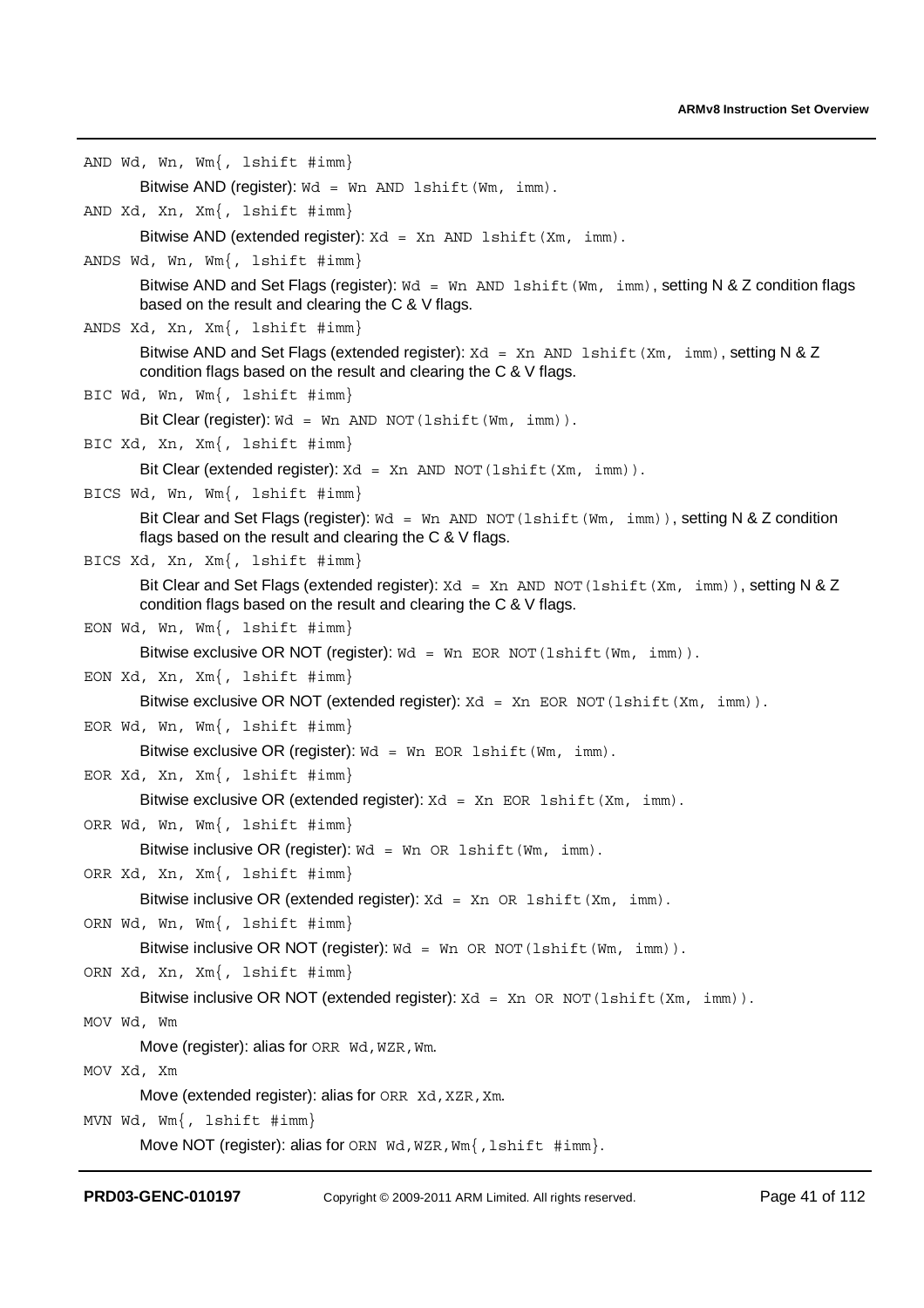MVN Xd, Xm{, lshift #imm}

Move NOT (extended register): alias for ORN Xd, XZR, Xm{, lshift #imm}.

TST Wn, Wm{, lshift #imm}

Bitwise Test (register): alias for ANDS WZR, Wn, Wm {, lshift #imm}.

TST Xn, Xm{, lshift #imm}

Bitwise Test (extended register): alias for ANDS XZR, Xn, Xm{, lshift #imm}.

### **5.4.4 Variable Shift**

The variable shift amount in Wm or Xm is positive, and modulo the register size. For example an extended 64-bit shift with  $Xm$  containing the value 65 will result in a shift by (65 MOD 64) = 1 bit. The machine instructions are as follows:

```
ASRV Wd, Wn, Wm 
       Arithmetic Shift Right Variable: Wd = ASR (Wn, Wm & 0x1f).
ASRV Xd, Xn, Xm 
       Arithmetic Shift Right Variable (extended): Xd = ASR(Xn, Xm \& 0x3f).
LSLV Wd, Wn, Wm 
       Logical Shift Left Variable: Wd = LSL (Wn, Wm & 0x1f).
LSLV Xd, Xn, Xm 
       Logical Shift Left Variable (extended register): Xd = LSL(Xn, Xm \& 0x3f).
LSRV Wd, Wn, Wm 
       Logical Shift Right Variable: Wd = LSR (Wn, Wm & 0x1f).
LSRV Xd, Xn, Xm 
       Logical Shift Right Variable (extended): Xd = LSR(Xn, Xm \& 0x3f).
RORV Wd, Wn, Wm 
       Rotate Right Variable: Wd = ROR(Wn, Wm \& 0x1f).
RORV Xd, Xn, Xm 
       Rotate Right Variable (extended): Xd = ROR(Xn, Xm \& 0x3f).
However the "Variable Shift" machine instructions have a preferred set of "Shift (register)" aliases which match the 
Shift (immediate) aliases described elsewhere: 
ASR Wd, Wn, Wm 
       Arithmetic Shift Right (register): preferred alias for ASRV Wd, Wn, Wm. 
ASR Xd, Xn, Xm 
       Arithmetic Shift Right (extended register): preferred alias for ASRV Xd, Xn, Xm. 
LSL Wd, Wn, Wm 
       Logical Shift Left (register): preferred alias for LSLV Wd, Wn, Wm.
LSL Xd, Xn, Xm 
       Logical Shift Left (extended register): preferred alias for LSLV Xd, Xn, Xm.
LSR Wd, Wn, Wm 
       Logical Shift Right (register): preferred alias for LSRV Wd, Wn, Wm.
LSR Xd, Xn, Xm 
       Logical Shift Right (extended register): preferred alias for LSRV Xd, Xn, Xm.
```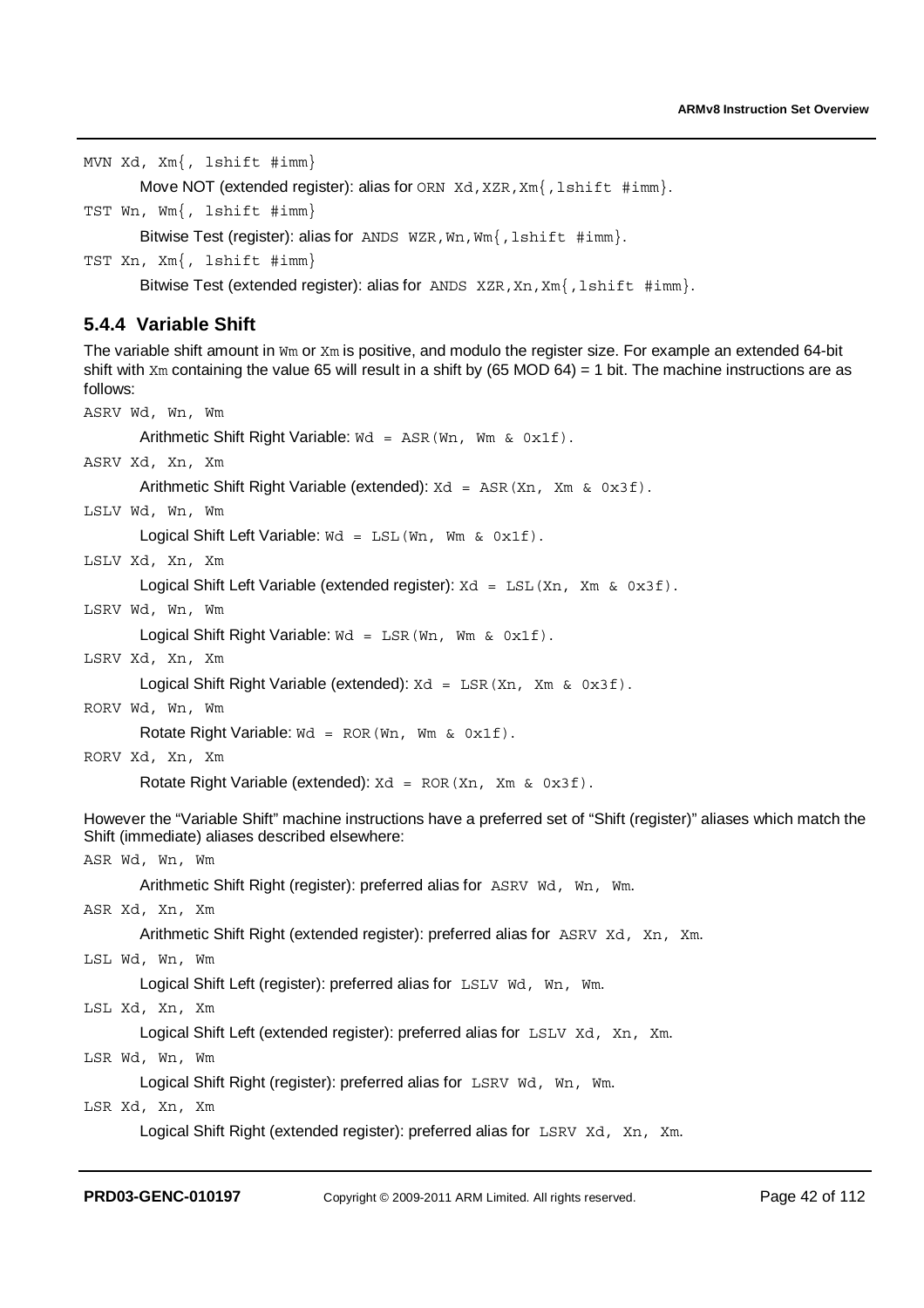ROR Wd, Wn, Wm

Rotate Right (register): preferred alias for RORV Wd, Wn, Wm.

ROR Xd, Xn, Xm

Rotate Right (extended register): preferred alias for RORV Xd, Xn, Xm.

### **5.4.5 Bit Operations**

CLS Wd, Wm

Count Leading Sign Bits: sets Wd to the number of consecutive bits following the topmost bit in Wm, that are the same as the topmost bit. The count does not include the topmost bit itself, so the result will be in the range 0 to 31 inclusive.

CLS Xd, Xm

Count Leading Sign Bits (extended): sets Xd to the number of consecutive bits following the topmost bit in Xm, that are the same as the topmost bit. The count does not include the topmost bit itself, so the result will be in the range 0 to 63 inclusive.

CLZ Wd, Wm

Count Leading Zeros: sets Wd to the number of binary zeros at the most significant end of Wm. The result will be in the range 0 to 32 inclusive.

CLZ Xd, Xm

Count Leading Zeros: (extended) sets Xd to the number of binary zeros at the most significant end of Xm. The result will be in the range 0 to 64 inclusive.

#### RBIT Wd, Wm

Reverse Bits: reverses the 32 bits from Wm, writing to Wd.

RBIT Xd, Xm

Reverse Bits (extended): reverses the 64 bits from Xm, writing to Xd.

REV Wd, Wm

Reverse Bytes: reverses the 4 bytes in Wm, writing to Wd.

REV Xd, Xm

Reverse Bytes (extended): reverses 8 bytes in Xm, writing to Xd.

REV16 Wd, Wm

Reverse Bytes in Halfwords: reverses the 2 bytes in each 16-bit element of Wm, writing to Wd.

REV16 Xd, Xm

Reverse Bytes in Halfwords (extended): reverses the 2 bytes in each 16-bit element of Xm, writing to Xd.

REV32 Xd, Xm

Reverse Bytes in Words (extended): reverses the 4 bytes in each 32-bit element of Xm, writing to Xd.

### **5.4.6 Conditional Data Processing**

These instructions support two unshifted source registers, with the condition flags as a third source. Note that the instructions are not conditionally executed: the destination register is always written.

ADC Wd, Wn, Wm

Add with Carry:  $\text{wd} = \text{Wn} + \text{Wm} + \text{C}$ .

ADC Xd, Xn, Xm

Add with Carry (extended):  $Xd = Xn + Xm + C$ .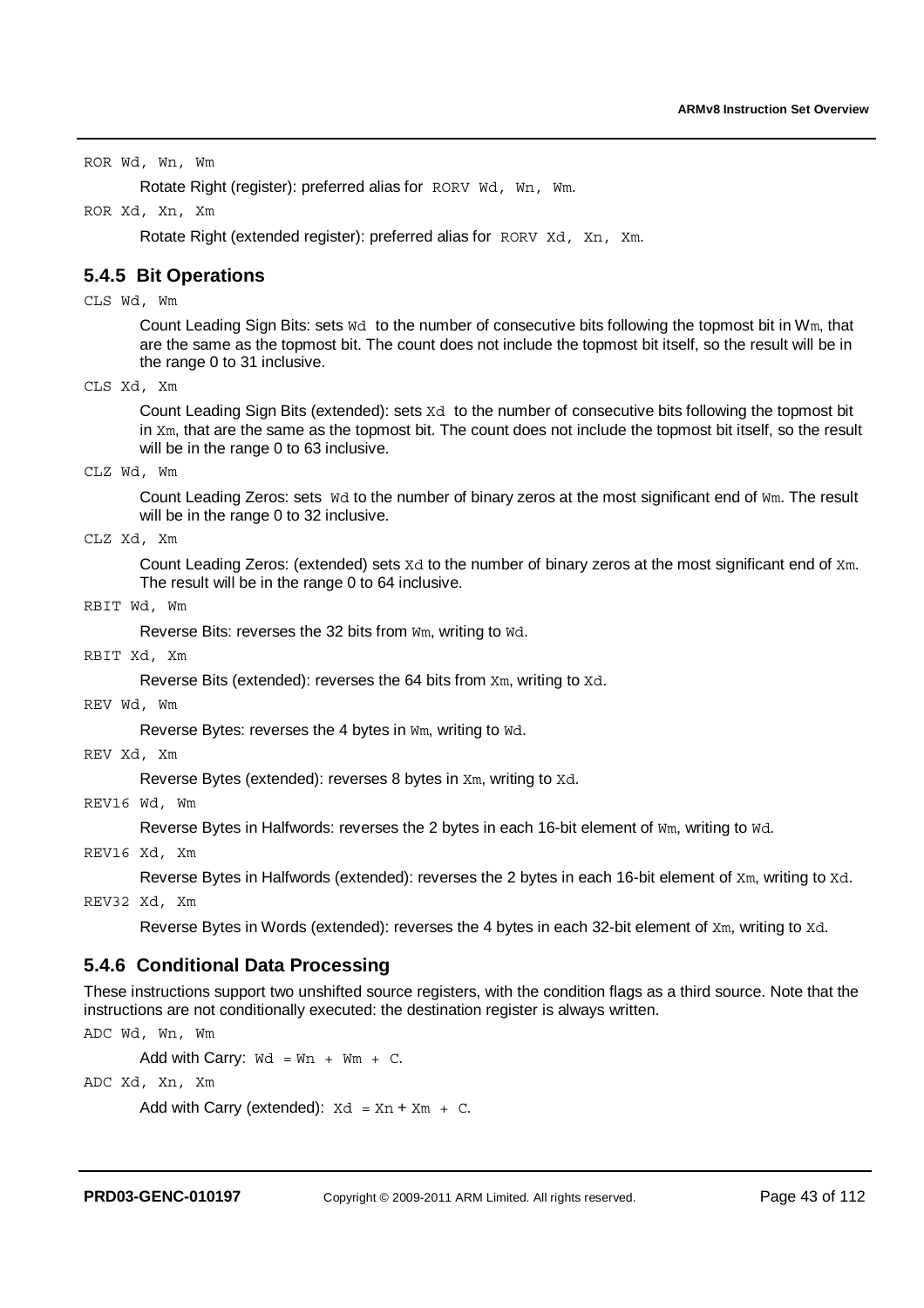```
ADCS Wd, Wn, Wm 
       Add with Carry and Set Flags: \text{Wd} = \text{Wn} + \text{Wm} + \text{C}, setting the condition flags.
ADCS Xd, Xn, Xm 
       Add with Carry and Set Flags (extended): Xd = Xn + Xm + C, setting the condition flags.
CSEL Wd, Wn, Wm, cond 
       Conditional Select: Wd = if cond then Wn else Wm.
CSEL Xd, Xn, Xm, cond 
       Conditional Select (extended): Xd = if cond then Xn else Xm. 
CSINC Wd, Wn, Wm, cond 
       Conditional Select Increment: Wd = if cond then Wn else Wm+1. 
CSINC Xd, Xn, Xm, cond 
       Conditional Select Increment (extended): Xd = if cond then Xn else Xm+1.
CSINV Wd, Wn, Wm, cond 
       Conditional Select Invert: Wd = if cond then Wn else NOT(Wm). 
CSINV Xd, Xn, Xm, cond 
       Conditional Select Invert (extended): Xd = if cond then Xn else NOT(Xm).
CSNEG Wd, Wn, Wm, cond 
       Conditional Select Negate: Wd = if cond then Wn else -Wm. 
CSNEG Xd, Xn, Xm, cond 
       Conditional Select Negate (extended): Xd = if cond then Xn else -Xm.
CSET Wd, cond 
       Conditional Set: Wd = if cond then 1 else 0. 
       Alias for CSINC Wd, WZR, WZR, invert (cond).
CSET Xd, cond 
       Conditional Set (extended): Xd = if cond then 1 else 0.
       Alias for CSINC Xd, XZR, XZR, invert (cond)
CSETM Wd, cond 
       Conditional Set Mask: Wd = if cond then -1 else 0. 
       Alias for CSINV Wd, WZR, WZR, invert (cond).
CSETM Xd, cond 
       Conditional Set Mask (extended): Xd = if cond then -1 else 0. 
       Alias for CSINV Xd, WZR, WZR, invert (cond).
CINC Wd, Wn, cond 
       Conditional Increment: Wd = if cond then Wn+1 else Wn.
       Alias for CSINC Wd, Wn, Wn, invert (cond).
CINC Xd, Xn, cond 
       Conditional Increment (extended): Xd = if cond then Xn+1 else Xn.
       Alias for CSINC Xd, Xn, Xn, invert (cond).
CINV Wd, Wn, cond 
       Conditional Invert: Wd = if cond then NOT(Wn) else Wn.Alias for CSINV Wd, Wn, Wn, invert (cond).
```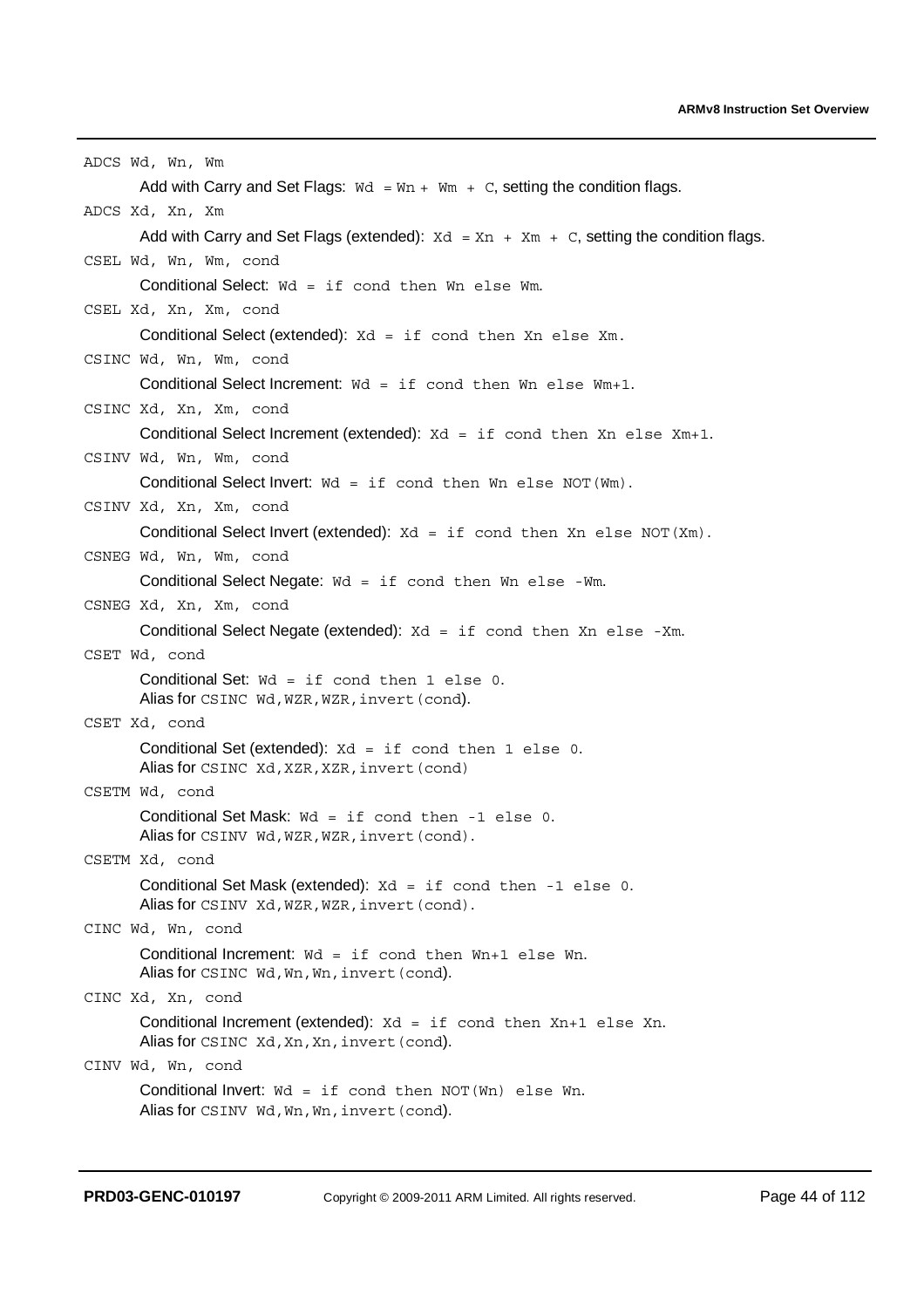```
CINV Xd, Xn, cond 
       Conditional Invert (extended): Xd = if cond then NOT(Xn) else Xn.
       Alias for CSINV Xd, Xn, Xn, invert (cond).
CNEG Wd, Wn, cond 
       Conditional Negate: Wd = if cond then -Wn else Wn. 
       Alias for CSNEG Wd, Wn, Wn, invert (cond).
CNEG Xd, Xn, cond 
       Conditional Negate (extended): Xd = if cond then -Xn else Xn. 
       Alias for CSNEG Xd, Xn, Xn, invert (cond).
SBC Wd, Wn, Wm 
       Subtract with Carry: \text{wd} = \text{Wn} - \text{Wm} - 1 + \text{C}.SBC Xd, Xn, Xm 
       Subtract with Carry (extended): Xd = Xn - Xm - 1 + C.
SBCS Wd, Wn, Wm 
       Subtract with Carry and Set Flags: \text{Wd} = \text{Wn} - \text{Wm} - 1 + \text{C}, setting the condition flags.
SBCS Xd, Xn, Xm 
       Subtract with Carry and Set Flags (extended): Xd = Xn - Xm - 1 + C, setting the condition flags.
NGC Wd, Wm 
       Negate with Carry: \text{wd} = -\text{Wm} - 1 + \text{C}.
       Alias for SBC Wd, WZR, Wm.
NGC Xd, Xm 
       Negate with Carry (extended): Xd = -Xm - 1 + C.
       Alias for SBC Xd, XZR, Xm.
NGCS Wd, Wm 
       Negate with Carry and Set Flags: Wd = -Wm - 1 + C, setting the condition flags.
       Alias for SBCS Wd, WZR, Wm.
```
NGCS Xd, Xm

Negate with Carry and Set Flags (extended):  $Xd = -Xm - 1 + C$ , setting the condition flags. Alias for SBCS Xd, XZR, Xm.

### **5.4.7 Conditional Comparison**

Conditional comparison provides a "conditional select" for the NZCV condition flags, setting the flags to the result of a comparison if the input condition is true, or to an immediate value if the input condition is false. There are register and immediate forms, with the immediate form accepting a small 5-bit unsigned value.

The #uimm4 operand is the bitmask used to set the NZCV flags when the input condition is false, with bit 3 the new value of the N flag, bit 2 the  $Z$  flag, bit 1 the  $C$  flag, and bit 0 the  $V$  flag.

CCMN Wn, Wm, #uimm4, cond

Conditional Compare Negative (register): NZCV = if cond then CMP(Wn,-Wm) else uimm4. CCMN Xn, Xm, #uimm4, cond Conditional Compare Negative (extended register): NZCV = if cond then CMP(Xn,-Xm) else uimm4.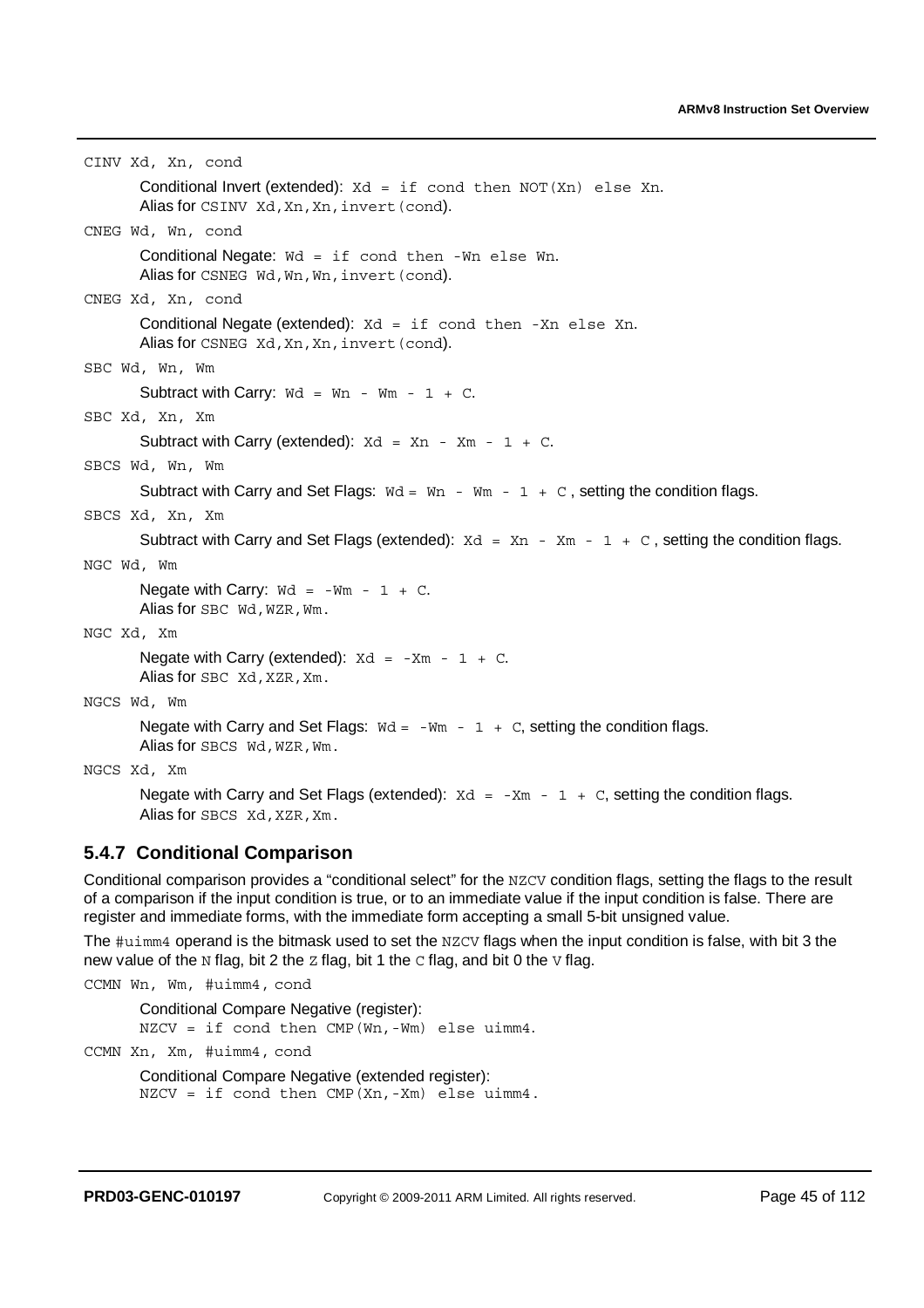```
CCMN Wn, #uimm5, #uimm4, cond
      Conditional Compare Negative (immediate): 
      NZCV = if cond then CMP(Wn,-uimm5) else uimm4. 
CCMN Xn, #uimm5, #uimm4, cond
      Conditional Compare Negative (extended immediate): 
      NZCV = if cond then CMP(Xn,-uimm5) else uimm4. 
CCMP Wn, Wm, #uimm4, cond
      Conditional Compare (register): 
      NZCV = if cond then CMP(Wn,Wm) else uimm4. 
CCMP Xn, Xm, #uimm4, cond
      Conditional Compare (extended register): 
      NZCV = if cond then CMP(Xn,Xm) else uimm4. 
CCMP Wn, #uimm5, #uimm4, cond
      Conditional Compare (immediate): 
      NZCV = if cond then CMP(Wn,uimm5) else uimm4.CCMP Xn, #uimm5, #uimm4, cond
```
Conditional Compare (extended immediate):  $NZCV = if cond then CMP(Xn, uimm5) else uimm4.$ 

### **5.5 Integer Multiply / Divide**

#### **5.5.1 Multiply**

```
MADD Wd, Wn, Wm, Wa 
        Multiply-Add: \text{Wd} = \text{Wa} + (\text{Wn} \times \text{Wm}).MADD Xd, Xn, Xm, Xa 
        Multiply-Add (extended): Xd = Xa + (Xn \times Xm)MSUB Wd, Wn, Wm, Wa 
        Multiply-Subtract: \text{wd} = \text{Wa} - (\text{Wn} \times \text{Wm}).MSUB Xd, Xn, Xm, Xa 
        Multiply-Subtract (extended): Xd = Xa - (Xn \times Xm).
MNEG Wd, Wn, Wm 
        Multiply-Negate: \text{wd} = -(\text{Wn} \times \text{Wm}).Alias for MSUB Wd, Wn, Wm, WZR. 
MNEG Xd, Xn, Xm 
        Multiply-Negate (extended): Xd = -(Xn \times Xm).
        Alias for MSUB Xd, Xn, Xm, XZR. 
MUL Wd, Wn, Wm 
        Multiply: \text{Wd} = \text{Wn} \times \text{Wm}.
        Alias for MADD Wd, Wn, Wm, WZR. 
MUL Xd, Xn, Xm 
        Multiply (extended): Xd = Xn \times Xm.
        Alias for MADD Xd, Xn, Xm, XZR.
SMADDL Xd, Wn, Wm, Xa 
        Signed Multiply-Add Long: Xd = Xa + (Wn \times Wm), treating source operands as signed.
```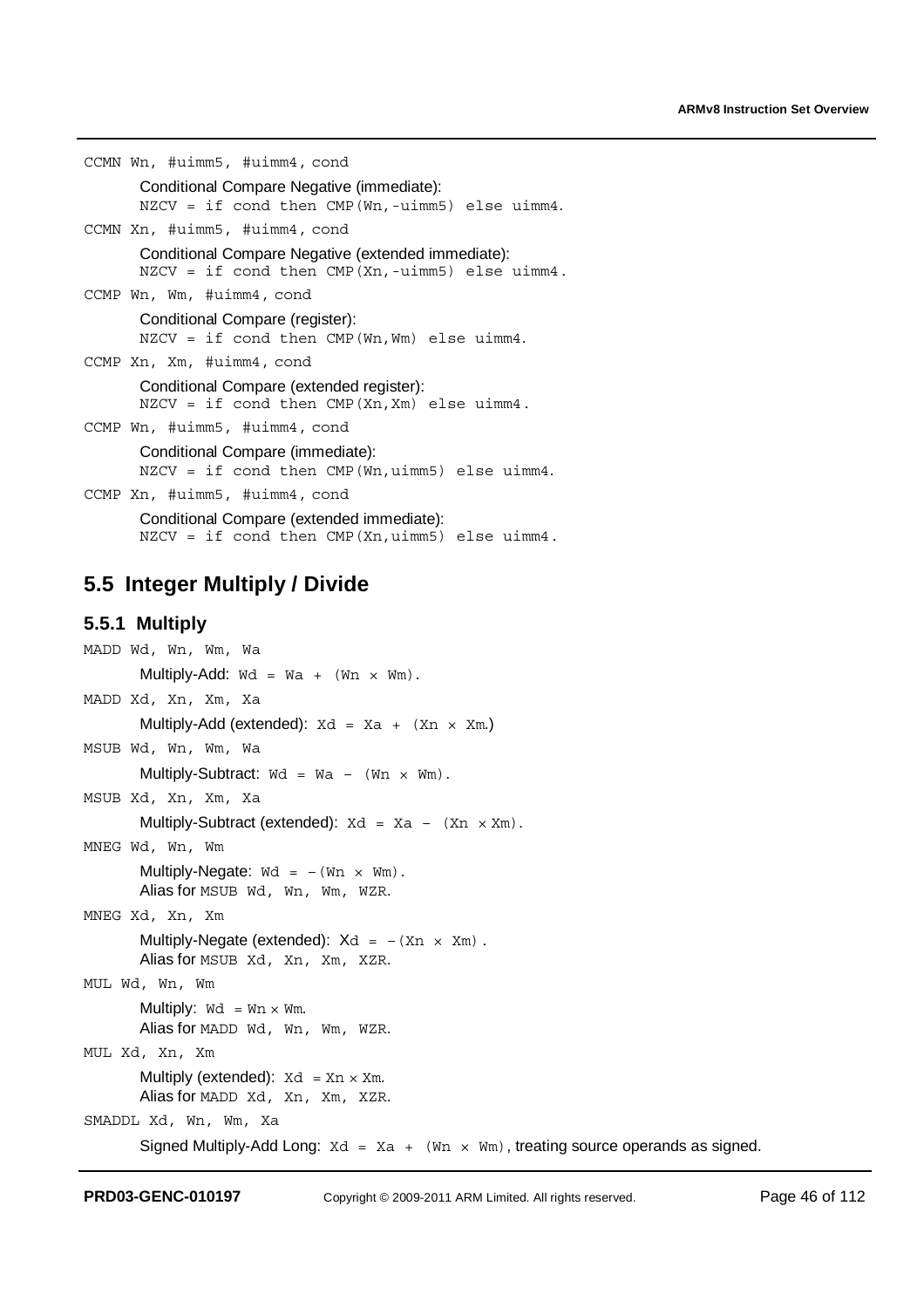| SMSUBL Xd, Wn, Wm, Xa                                                                                                              |
|------------------------------------------------------------------------------------------------------------------------------------|
| Signed Multiply-Subtract Long: $Xd = Xa - (Wn \times Wm)$ , treating source operands as signed.                                    |
| SMNEGL Xd, Wn, Wm                                                                                                                  |
| Signed Multiply-Negate Long: $Xd = -(Wn \times Wm)$ , treating source operands as signed.<br>Alias for SMSUBL Xd, Wn, Wm, XZR.     |
| SMULL Xd, Wn, Wm                                                                                                                   |
| Signed Multiply Long: $Xd = Wn \times Wm$ , treating source operands as signed.<br>Alias for SMADDL Xd, Wn, Wm, XZR.               |
| SMULH Xd, Xn, Xm                                                                                                                   |
| Signed Multiply High: $Xd = (Xn \times Xm) < 127 : 64$ , treating source operands as signed.                                       |
| UMADDL Xd, Wn, Wm, Xa                                                                                                              |
| Unsigned Multiply-Add Long: $Xd = Xa + (Wn \times Wm)$ , treating source operands as unsigned.                                     |
| UMSUBL Xd, Wn, Wm, Xa                                                                                                              |
| Unsigned Multiply-Subtract Long: $Xd = Xa - (Wn \times Wm)$ , treating source operands as unsigned.                                |
| UMNEGL Xd, Wn, Wm                                                                                                                  |
| Unsigned Multiply-Negate Long: $Xd = -(Wn \times Wm)$ , treating source operands as unsigned.<br>Alias for UMSUBL Xd, Wn, Wm, XZR. |
| UMULL Xd, Wn, Wm                                                                                                                   |
| Unsigned Multiply Long: $Xd = Wn \times Wm$ , treating source operands as unsigned.<br>Alias for UMADDL Xd, Wn, Wm, XZR.           |
| UMULH Xd, Xn, Xm                                                                                                                   |
| Unsigned Multiply High: $Xd = (Xn \times Xm) < 127:64$ , treating source operands as unsigned.                                     |

### **5.5.2 Divide**

The integer divide instructions compute (numerator÷denominator) and deliver the quotient, which is rounded towards zero. The remainder may then be computed as numerator–(quotient×denominator) using the MSUB instruction.

If a signed integer division (INT\_MIN  $\div$  -1) is performed, where INT\_MIN is the most negative integer value representable in the selected register size, then the result will overflow the signed integer range. No indication of this overflow is produced and the result written to the destination register will be INT\_MIN.

**NOTE**: The divide instructions do not generate a trap upon division by zero, but write zero to the destination register.

SDIV Wd, Wn, Wm Signed Divide:  $wd = Wn + Wm$ , treating source operands as signed.

SDIV Xd, Xn, Xm

Signed Divide (extended):  $Xd = Xn + Xm$ , treating source operands as signed.

UDIV Wd, Wn, Wm

Unsigned Divide:  $Wd = Wn + Wm$ , treating source operands as unsigned.

UDIV Xd, Xn, Xm

Unsigned Divide (extended):  $Xd = Xn + Xm$ , treating source operands as unsigned.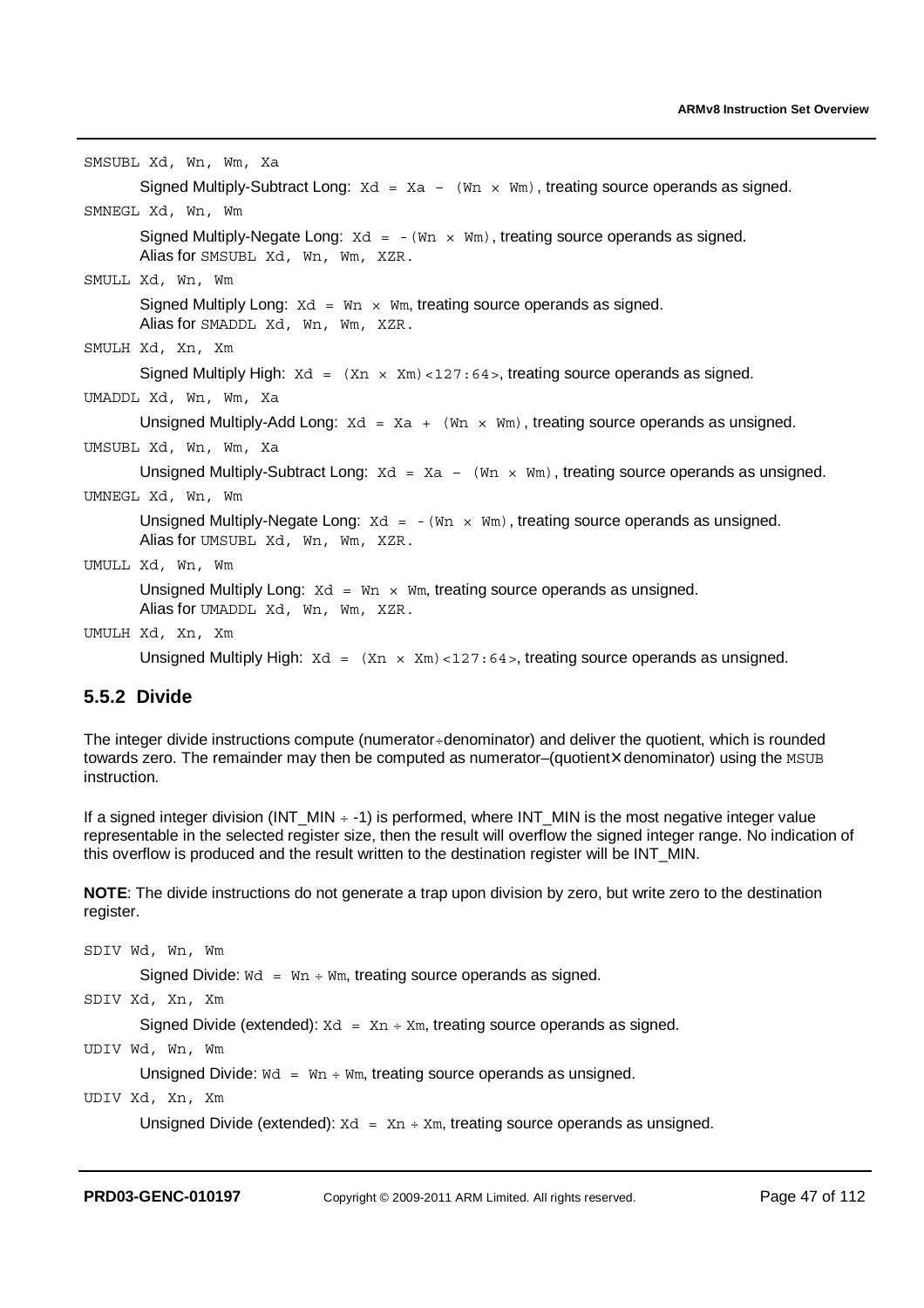# **5.6 Scalar Floating-point**

The A64 scalar floating point instruction set is based closely on ARM VFPv4, and unless explicitly mentioned in individual instruction descriptions the handling and generation of denormals, infinities, non-numerics, and floating point exceptions, replicates the behaviour of the equivalent VFPv4 instructions. Full details may be found in the floating point pseudocode.

### **5.6.1 Floating-point/SIMD Scalar Memory Access**

The FP/SIMD scalar load-store instructions operate on the scalar form of the FP/SIMD registers as described in §4.4.2.1. The available memory addressing modes (see §4.5) are identical to the general-purpose register loadstore instructions, and like those instructions permit arbitrary address alignment unless strict alignment checking is enabled. However, unlike the general-purpose load-store instructions, the FP/SIMD load-store instructions make no guarantee of atomicity, even when the address is naturally aligned to the size of data.

### **5.6.1.1 Load-Store Single FP/SIMD Register**

The most general forms of load-store support a range of addressing modes, consisting of base register Xn or SP, plus one of:

- Scaled, 12-bit, unsigned immediate offset, without pre- and post-index options.
- Unscaled, 9-bit, signed immediate offset, with pre- and post-index options.
- Scaled or unscaled 64-bit register offset.
- Scaled or unscaled 32-bit extended register offset.

#### Additionally:

For loads of 32 bits or larger only, a PC-relative address within  $\pm 1$ MiB of the program counter.

LDR Bt, addr

```
Load Register (byte): load a byte from memory addressed by addr to 8-bit Bt.
```
LDR Ht, addr

Load Register (half): load a halfword from memory addressed by addr to 16-bit Ht.

LDR St, addr

Load Register (single): load a word from memory addressed by addr to 32-bit St.

LDR Dt, addr

Load Register (double): load a doubleword from memory addressed by addr to 64-bit Dt.

LDR Qt, addr

Load Register (quad): load a quadword from memory addressed by addr and pack into 128-bit  $O_t$ .

STR Bt, addr

Store Register (byte): store byte from 8-bit Bt to memory addressed by addr.

STR Ht, addr

Store Register (half): store halfword from 16-bit Ht to memory addressed by addr.

STR St, addr

Store Register (single): store word from 32-bit St to memory addressed by addr.

STR Dt, addr

Store Register (double): store doubleword from 64-bit  $D\text{t}$  to memory addressed by addr.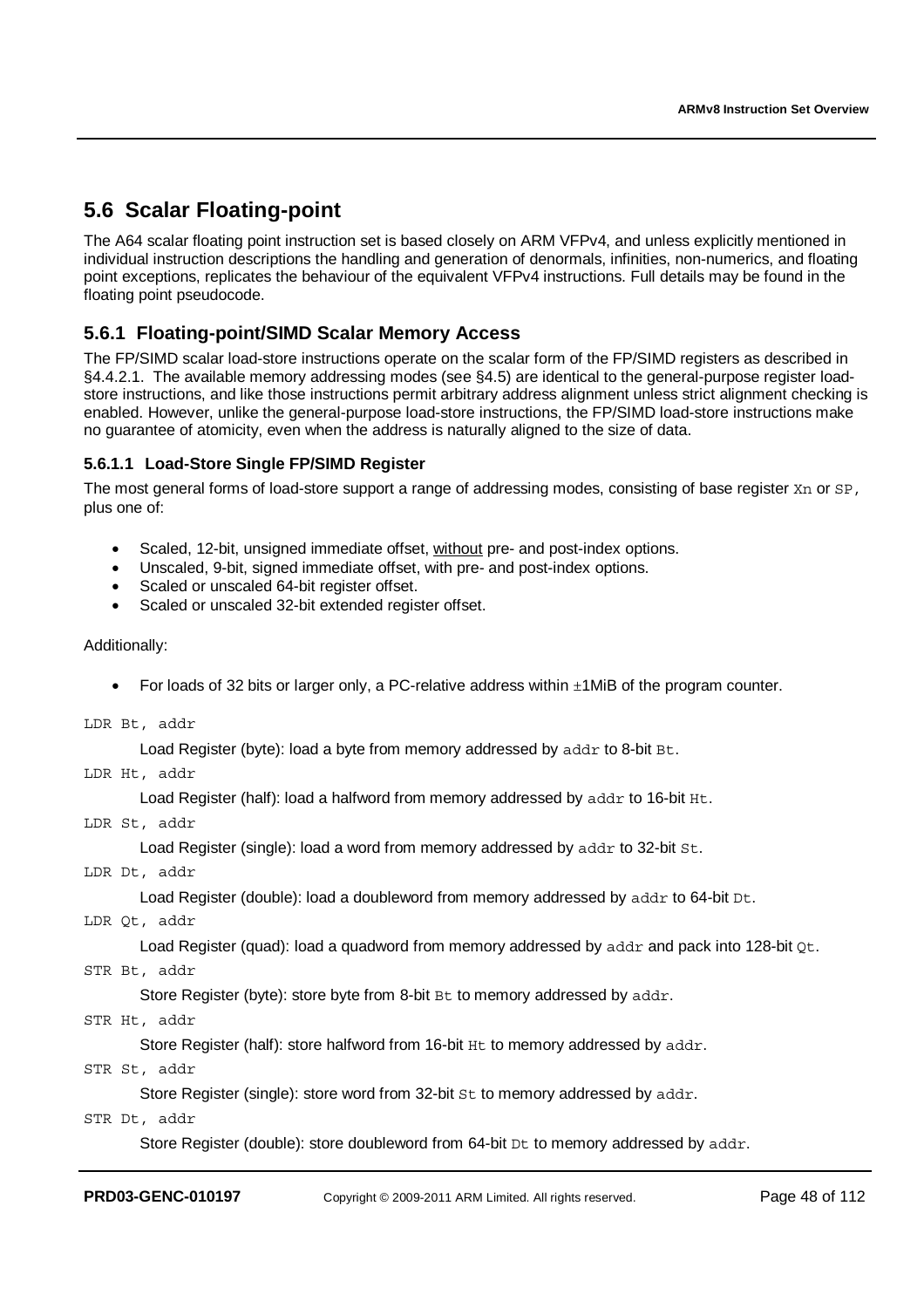STR Qt, addr

Store Register (quad): store quadword from 128-bit  $ot$  to memory addressed by addr.

### **5.6.1.2 Load-Store Single FP/SIMD Register (unscaled offset)**

Provides explicit access to the unscaled, 9-bit, signed offset form of load/store instruction, see §5.2.2 for more information about this mnemonic.

```
LDUR Bt, [base,#simm9]
```
Load (Unscaled) Register (byte): load a byte from memory addressed by base+simm9 to 8-bit Bt.

LDUR Ht, [base,#simm9]

Load (Unscaled) Register (half): load a halfword from memory addressed by base+simm9 to 16-bit Ht.

LDUR St, [base,#simm9]

Load (Unscaled) Register (single): load a word from memory addressed by base+simm9 to 32-bit St.

LDUR Dt, [base,#simm9]

Load (Unscaled) Register (double): load a doubleword from memory addressed by base+simm9 to 64-bit Dt.

LDUR Qt, [base,#simm9]

Load (Unscaled) Register (quad): load a quadword from memory addressed by base+simm9 and pack into 128-bit Qt.

STUR Bt, [base,#simm9]

Store (Unscaled) Register (byte): store byte from 8-bit Bt to memory addressed by base+simm9.

#### STUR Ht, [base,#simm9]

Store (Unscaled) Register (half): store halfword from 16-bit Ht to memory addressed by base+simm9.

### STUR St, [base,#simm9]

Store (Unscaled) Register (single): store word from 32-bit St to memory addressed by base+simm9.

STUR Dt, [base,#simm9]

Store (Unscaled) Register (double): store doubleword from 64-bit Dt to memory addressed by base+simm9.

STUR Qt, [base,#simm9]

Store (Unscaled) Register (quad): store quadword from 128-bit  $ot$  to memory addressed by base+simm9.

### **5.6.1.3 Load-Store FP/SIMD Pair**

The load-store pair instructions support an addressing mode consisting of base register Xn or SP, plus:

• Scaled, 7-bit, signed immediate offset, with pre- and post-index options

If a Load Pair instruction specifies the same register for the two registers that are being loaded, then one of the following behaviours can occur:

- The instruction is UNALLOCATED
- The instruction is treated as a NOP
- The instruction performs all of the loads using the specified addressing mode and the register being loaded takes an UNKNOWN value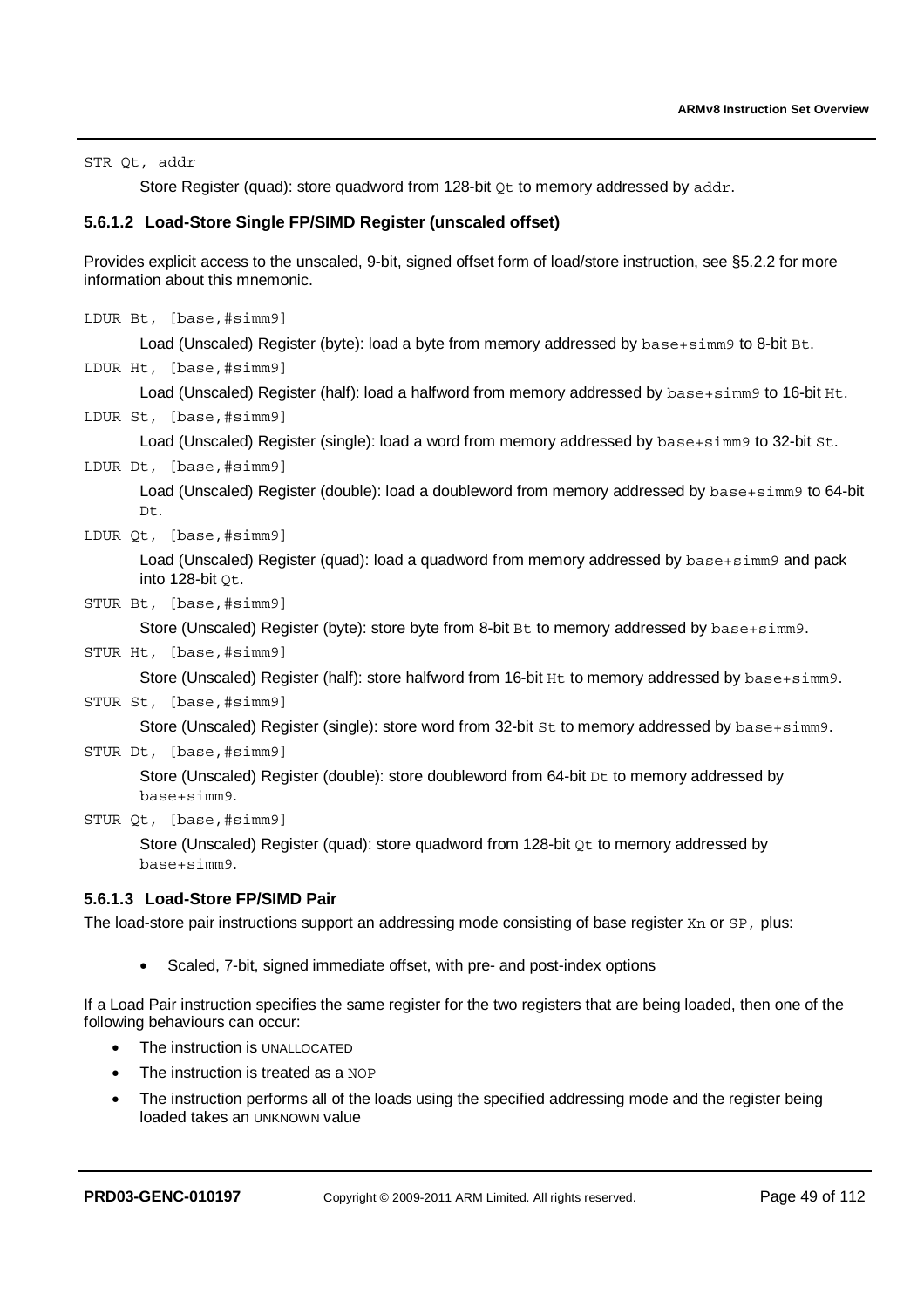|  | LDP St1, St2, addr |                                                                                                                    |
|--|--------------------|--------------------------------------------------------------------------------------------------------------------|
|  |                    | Load Pair (single): load two consecutive words from memory addressed by addr to 32-bit st1 and st2.                |
|  | LDP Dt1, Dt2, addr |                                                                                                                    |
|  | and $Dt2$ .        | Load Pair (double): load two consecutive doublewords from memory addressed by $\text{addr}$ to 64-bit $\text{Det}$ |
|  | LDP Qt1, Qt2, addr |                                                                                                                    |
|  | and $Qt2$ .        | Load Pair (quad): load two consecutive quadwords from memory addressed by addr and to 128-bit $Qt1$                |
|  | STP St1, St2, addr |                                                                                                                    |
|  |                    | Store Pair (single): store two consecutive words from 32-bit St1 and St2 to memory addressed by addr.              |
|  | STP Dt1, Dt2, addr |                                                                                                                    |
|  | by addr.           | Store Pair (double): store two consecutive doublewords from 64-bit Dt1 and Dt2 to memory addressed                 |

STP Qt1, Qt2, addr

Store Pair (quad): store two consecutive quadwords from 128-bit  $\cot 1$  and  $\cot 2$  to memory addressed by addr.

### **5.6.1.4 Load-Store FP/SIMD Non-Temporal Pair**

The load-store non-temporal pair instructions provide a hint to the memory system that the data being accessed is "non-temporal", i.e. it is a "streaming" access to memory which is unlikely to be referenced again in the near future, and need not be retained in data caches.

As a special exception to the normal memory ordering rules, where an address dependency exists between two memory reads and the second read was generated by a Load Non-temporal Pair instruction then, in the absence of any other barrier mechanism to achieve order, those memory accesses can be observed in any order by other observers within the shareability domain of the memory addresses being accessed.

The load-store non-temporal pair instructions support an addressing mode of base register Xn or SP, plus:

• Scaled, 7-bit, signed immediate offset, without pre- and post-index options

If a Load Non-temporal Pair instruction specifies the same register for the two registers that are being loaded, then one of the following behaviours can occur:

- The instruction is UNALLOCATED
- The instruction is treated as a NOP
- The instruction performs all of the loads using the specified addressing mode and the register being loaded takes an UNKNOWN value

LDNP St1, St2, [base,#imm]

Load Non-temporal Pair (single): load two consecutive words from memory addressed by base+imm to 32-bit St1 and St2, with a non-temporal hint.

LDNP Dt1, Dt2, [base,#imm]

Load Non-temporal Pair (double): load two consecutive doublewords from memory addressed by base+imm to 64-bit Dt1 and Dt2, with a non-temporal hint.

LDNP Qt1, Qt2, [base,#imm]

Load Non-temporal Pair (quad): load two consecutive quadwords from memory addressed by  $base+imm$ to 128-bit Qt1 and Qt2, with a non-temporal hint.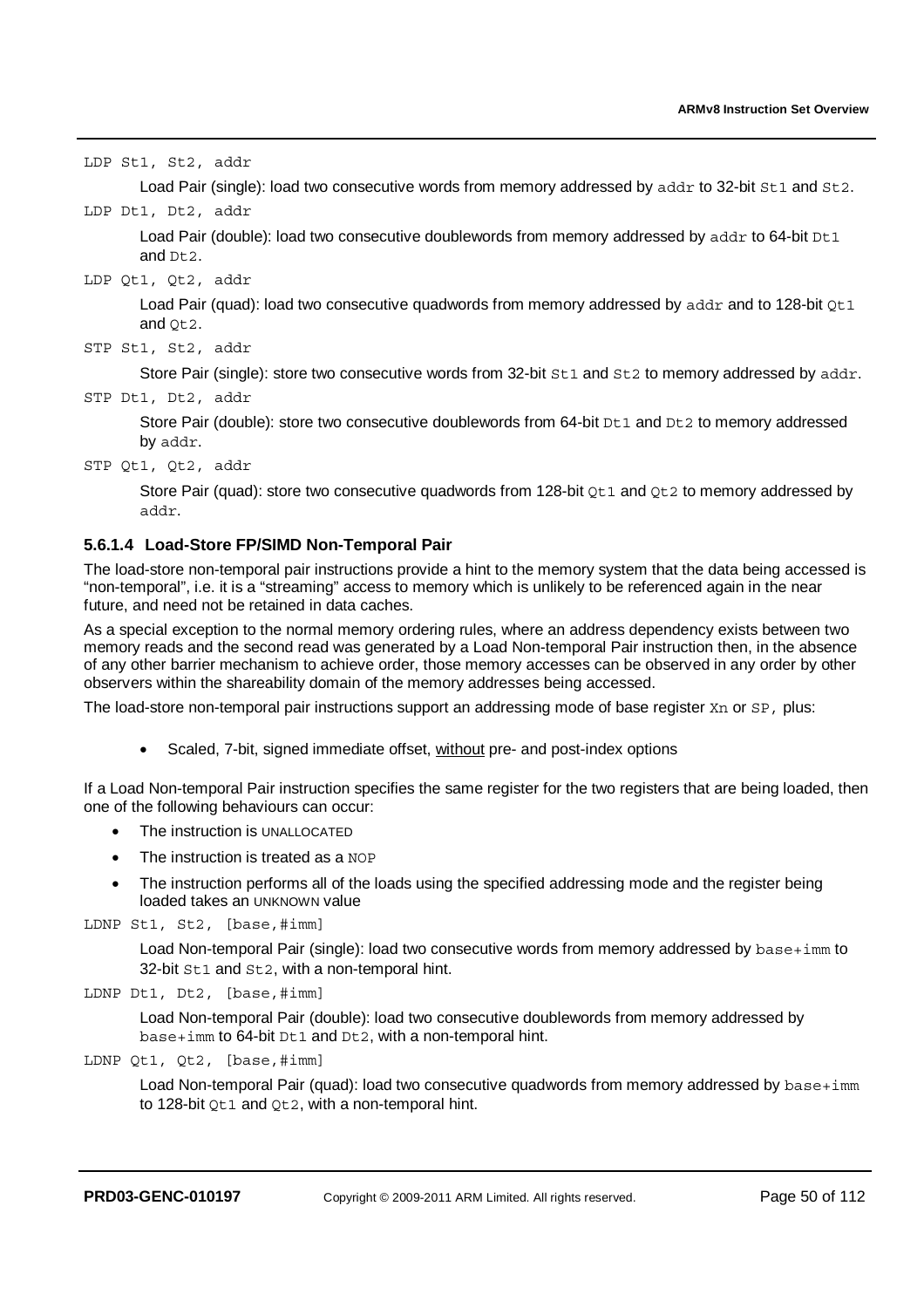STNP St1, St2, [base,#imm]

Store Non-temporal Pair (single): store two consecutive words from 32-bit St1 and St2 to memory addressed by base+imm, with a non-temporal hint.

STNP Dt1, Dt2, [base,#imm]

Store Non-temporal Pair (double): store two consecutive doublewords from 64-bit Dt1 and Dt2 to memory addressed by base+imm, with a non-temporal hint.

STNP Qt1, Qt2, [base,#imm]

Store Non-temporal Pair (quad): store two consecutive quadwords from 128-bit Qt1 and Qt2 to memory addressed by base+imm, with a non-temporal hint.

### **5.6.2 Floating-point Move (register)**

```
FMOV Sd, Sn
```
Move 32 bits unchanged from Sn to Sd.

FMOV Dd, Dn

Move 64 bits unchanged from Dn to Dd.

FMOV Wd, Sn

Move 32 bits unchanged from Sn to Wd.

FMOV Sd, Wn

Move 32 bits unchanged from Wn to Sd.

FMOV Xd, Dn

Move 64 bits unchanged from Dn to Xd.

FMOV Dd, Xn

Move 64 bits unchanged from Xn to Dd.

FMOV Xd, Vn.D[1]

Move 64 bits unchanged from  $Vn<127:64$  to Xd.

```
FMOV Vd.D[1], Xn
```
Move 64 bits unchanged from  $X_n$  to  $Vd < 127:64$ , leaving the other bits in  $Vd$  unchanged.

### **5.6.3 Floating-point Move (immediate)**

The floating point constant fpimm may be specified either in decimal notation (e.g. "12.0" or "-1.2e1"), or as a string beginning "0x" followed by the hexadecimal representation of its IEEE754 encoding. A disassembler should prefer the decimal notation, so long as the value can be displayed precisely.

The floating point value must be expressable as ±*n÷*16×2<sup>*r*</sup>, where *n* and r are integers such that 16 ≤ *n* ≤ 31 and<br>-3 ≤ *r* ≤ 4. i.e. a normalized binarv floating point encoding with 1 sign bit. 4 bits of fraction a -3 ≤ r ≤ 4, i.e. a normalized binary floating point encoding with 1 sign bit, 4 bits of fraction and a 3-bit exponent.<br>Note that this concention data continued the sealed of 2.0 homeone this sealed a sealed behalved as a

Note that this encoding does not include the value 0.0, however this value may be loaded using a floating-point move (register) instruction of the form FMOV Sd, WZR.

```
FMOV Sd, #fpimm
```
Single-precision floating-point move immediate  $Sd = f$  form.

FMOV Dd, #fpimm

Double-precision floating-point move immediate  $Dd = f$ pimm.

### **5.6.4 Floating-point Convert**

### **5.6.4.1 Convert to/from Floating-point**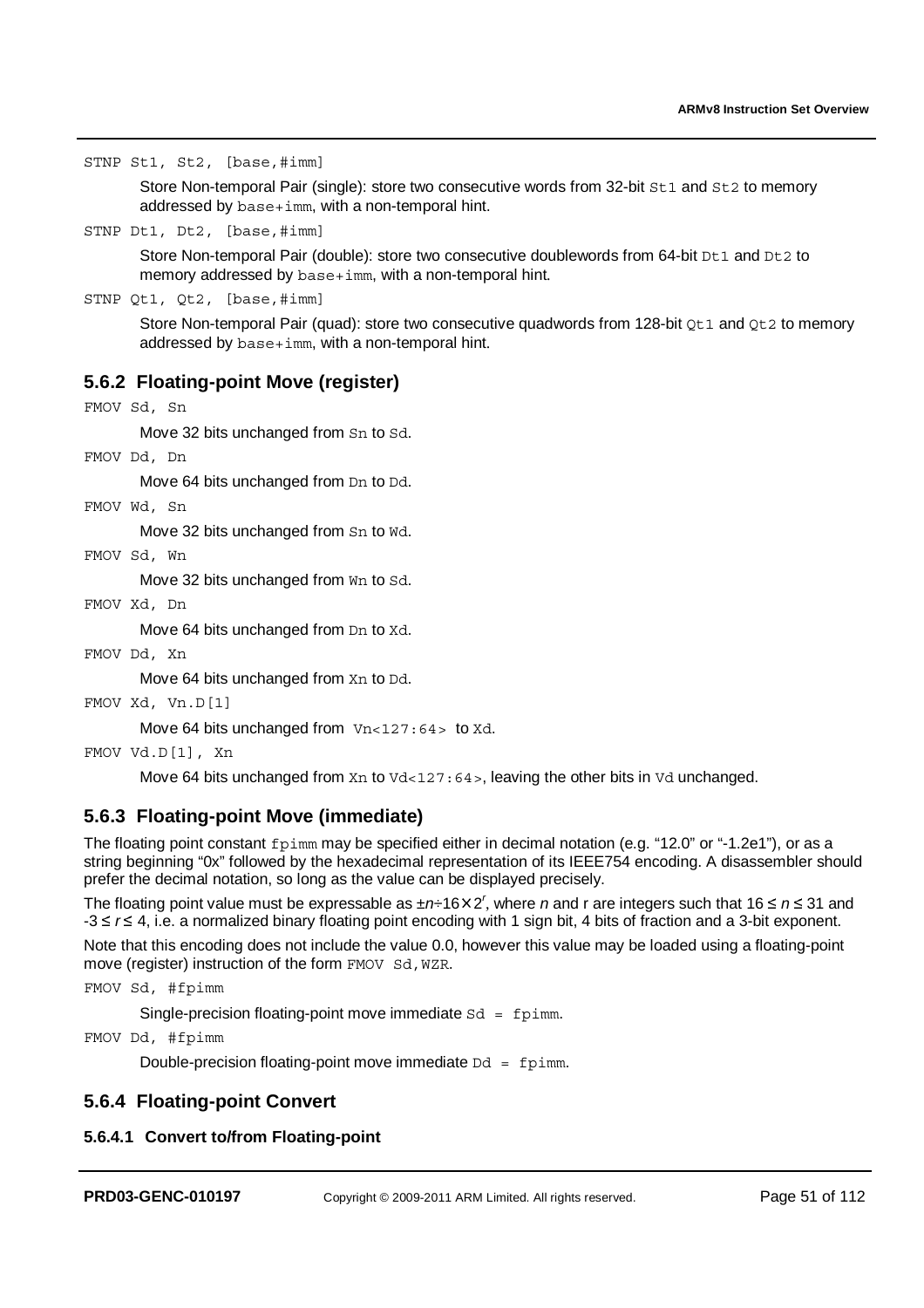FCVT Sd, Hn

Convert from half-precision scalar in Hn to single-precision in Sd.

FCVT Hd, Sn

Convert from single-precision scalar in Sn to half-precision in Hd.

FCVT Dd, Hn

Convert from half-precision scalar in Hn to double-precision in Dd.

FCVT Hd, Dn

Convert from double-precision scalar in Dn to half-precision in Hd.

FCVT Dd, Sn

Convert from single-precision scalar in Sn to double-precision in Dd.

FCVT Sd, Dn

Convert from double-precision scalar in Dn to single-precision in Sd.

#### **5.6.4.2 Convert to/from Integer**

These instructions raise the Invalid Operation exception (FPSR. IOC) in response to a floating point input of NaN, Infinity, or a numerical value that cannot be represented within the destination register. An out of range integer result will also be saturated to the destination size. A numeric result which differs from the input will raise the Inexact exception (FPSR.IXC). When flush-to-zero mode is enabled a denormal input will be replaced by a zero and will raise the Input Denormal exception (FPSR.IDC).

FCVTAS Wd, Sn

Convert single-precision scalar in Sn to nearest signed 32-bit integer in Wd, with halfway cases rounding away from zero.

FCVTAS Xd, Sn

Convert single-precision scalar in Sn to nearest signed 64-bit integer in Xd, with halfway cases rounding away from zero.

FCVTAS Wd, Dn

Convert double-precision scalar in Dn to nearest signed 32-bit integer in Wd, with halfway cases rounding away from zero.

FCVTAS Xd, Dn

Convert double-precision scalar in  $Dn$  to nearest signed 64-bit integer in  $Xd$ , with halfway cases rounding away from zero.

FCVTAU Wd, Sn

Convert single-precision scalar in Sn to nearest unsigned 32-bit integer in Wd, with halfway cases rounding away from zero.

FCVTAU Xd, Sn

Convert single-precision scalar in Sn to nearest unsigned 64-bit integer in Xd, with halfway cases rounding away from zero.

```
FCVTAU Wd, Dn
```
Convert double-precision scalar in Dn to nearest unsigned 32-bit integer in Wd, with halfway cases rounding away from zero.

FCVTAU Xd, Dn

Convert double-precision scalar in Dn to nearest unsigned 64-bit integer in Xd, with halfway cases rounding away from zero.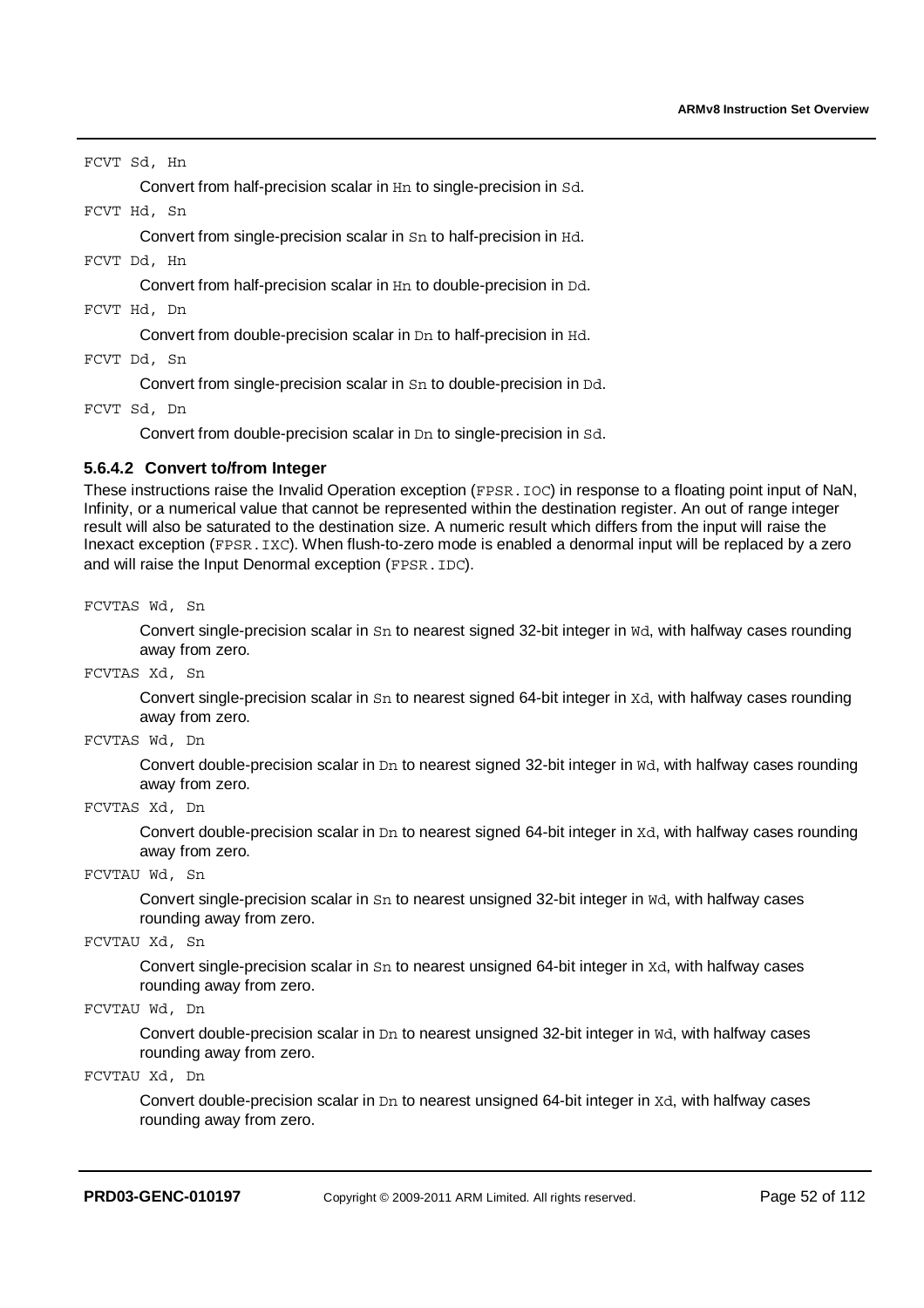| FCVTMS Wd, Sn                                                                                                                   |
|---------------------------------------------------------------------------------------------------------------------------------|
| Convert single-precision scalar in $Sn$ to signed 32-bit integer in $WA$ , rounding towards - $\infty$ (RM).                    |
| FCVTMS Xd, Sn                                                                                                                   |
| Convert single-precision scalar in $Sn$ to signed 64-bit integer in $Xd$ , rounding towards - $\infty$ (RM).                    |
| FCVTMS Wd, Dn                                                                                                                   |
| Convert double-precision scalar in Dn to signed 32-bit integer in $\mathbb{W}d$ , rounding towards - $\infty$ (RM).             |
| FCVTMS Xd, Dn                                                                                                                   |
| Convert double-precision scalar in Dn to signed 64-bit integer in $Xd$ , rounding towards - $\infty$ (RM).                      |
| FCVTMU Wd, Sn                                                                                                                   |
| Convert single-precision scalar in $Sn$ to unsigned 32-bit integer in $WA$ , rounding towards - $\infty$ (RM).                  |
| FCVTMU Xd, Sn                                                                                                                   |
| Convert single-precision scalar in Sn to unsigned 64-bit integer in Xd, rounding towards -∞ (RM).                               |
| FCVTMU Wd, Dn                                                                                                                   |
| Convert double-precision scalar in Dn to unsigned 32-bit integer in $\overline{w}$ d, rounding towards - $\infty$ (RM).         |
| FCVTMU Xd, Dn                                                                                                                   |
| Convert double-precision scalar in Dn to unsigned 64-bit integer in $Xd$ , rounding towards - $\infty$ (RM).                    |
| FCVTNS Wd, Sn                                                                                                                   |
| Convert single-precision scalar in Sn to signed 32-bit integer in Wd, with halfway cases rounding to even                       |
| $(RN)$ .                                                                                                                        |
| FCVTNS Xd, Sn                                                                                                                   |
| Convert single-precision scalar in Sn to signed 64-bit integer in Xd, with halfway cases rounding to even<br>(RN).              |
| FCVTNS Wd, Dn                                                                                                                   |
| Convert double-precision scalar in $Dn$ to nearest signed 32-bit integer in $wd$ , with halfway cases rounding<br>to even (RN). |
| FCVTNS Xd, Dn                                                                                                                   |
| Convert double-precision scalar in Dn to nearest signed 64-bit integer in Xd, with halfway cases rounding<br>to even (RN).      |
| FCVTNU Wd, Sn                                                                                                                   |
| Convert single-precision scalar in Sn to nearest unsigned 32-bit integer in Wd, with halfway cases<br>rounding to even (RN).    |
| FCVTNU Xd, Sn                                                                                                                   |
| Convert single-precision scalar in Sn to nearest unsigned 64-bit integer in Xd, with halfway cases<br>rounding to even (RN).    |
| FCVTNU Wd, Dn                                                                                                                   |
| Convert double-precision scalar in Dn to nearest unsigned 32-bit integer in Wd, with halfway cases<br>rounding to even (RN).    |
| FCVTNU Xd, Dn                                                                                                                   |
| Convert double-precision scalar in Dn to nearest unsigned 64-bit integer in Xd, with halfway cases<br>rounding to even (RN).    |
| FCVTPS Wd, Sn                                                                                                                   |
| Convert single-precision scalar in $Sn$ to signed 32-bit integer in $WA$ , rounding towards + $\infty$ (RP).                    |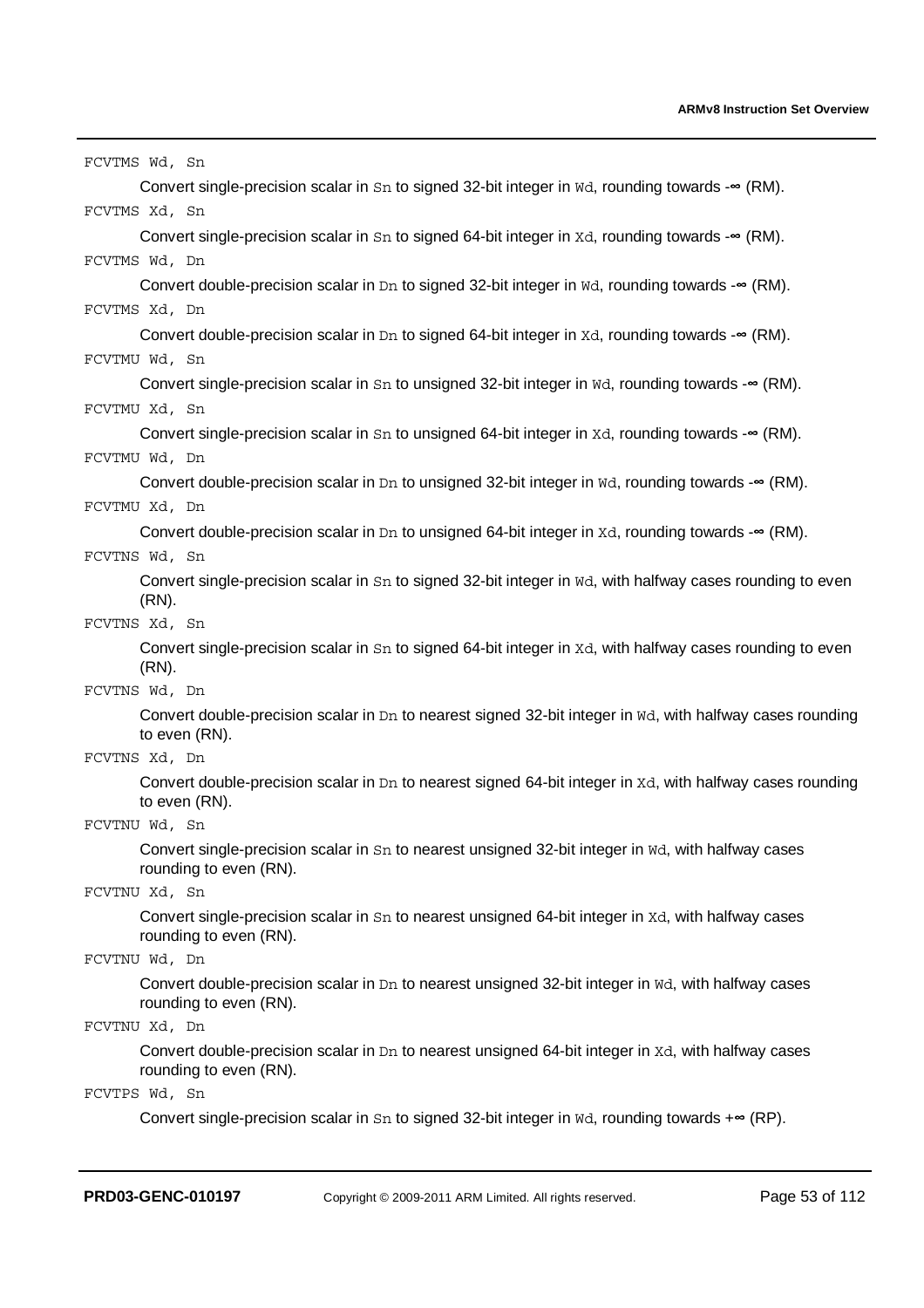| FCVTPS Xd, Sn                                                                                                        |
|----------------------------------------------------------------------------------------------------------------------|
| Convert single-precision scalar in $Sn$ to signed 64-bit integer in $Xd$ , rounding towards + $\infty$ (RP).         |
| FCVTPS Wd, Dn                                                                                                        |
| Convert double-precision scalar in Dn to signed 32-bit integer in Wd, rounding towards + <sup>®</sup> (RP).          |
| FCVTPS Xd, Dn                                                                                                        |
| Convert double-precision scalar in Dn to signed 64-bit integer in Xd, rounding towards + $\infty$ (RP).              |
| FCVTPU Wd, Sn                                                                                                        |
| Convert single-precision scalar in $Sn$ to unsigned 32-bit integer in $WA$ , rounding towards + $\infty$ (RP).       |
| FCVTPU Xd, Sn                                                                                                        |
| Convert single-precision scalar in $Sn$ to unsigned 64-bit integer in $Xd$ , rounding towards + $\infty$ (RP).       |
| FCVTPU Wd, Dn                                                                                                        |
| Convert double-precision scalar in Dn to unsigned 32-bit integer in $\overline{w}$ rounding towards + $\infty$ (RP). |
| FCVTPU Xd, Dn                                                                                                        |
| Convert double-precision scalar in Dn to unsigned 64-bit integer in $Xd$ , rounding towards + $\infty$ (RP).         |
| FCVTZS Wd, Sn                                                                                                        |
| Convert single-precision scalar in Sn to signed 32-bit integer in Wd, rounding towards zero (RZ).                    |
| FCVTZS Xd, Sn                                                                                                        |
| Convert single-precision scalar in Sn to signed 64-bit integer in Xd, rounding towards zero (RZ).<br>FCVTZS Wd, Dn   |
| Convert double-precision scalar in Dn to signed 32-bit integer in Wd, rounding towards zero (RZ).                    |
| FCVTZS Xd, Dn                                                                                                        |
| Convert double-precision scalar in Dn to signed 64-bit integer in Xd, rounding towards zero (RZ).                    |
| FCVTZU Wd, Sn                                                                                                        |
| Convert single-precision scalar in Sn to unsigned 32-bit integer in Wd, rounding towards zero (RZ).                  |
| FCVTZU Xd, Sn                                                                                                        |
| Convert single-precision scalar in $Sn$ to unsigned 64-bit integer in $Xd$ , rounding towards zero (RZ).             |
| FCVTZU Wd, Dn                                                                                                        |
| Convert double-precision scalar in Dn to unsigned 32-bit integer in Wd, rounding towards zero (RZ).                  |
| FCVTZU Xd, Dn                                                                                                        |
| Convert double-precision scalar in $Dn$ to unsigned 64-bit integer in $Xd$ , rounding towards zero (RZ).             |
| SCVTF Sd, Wn                                                                                                         |
| Convert signed 32-bit integer in Wn to single-precision scalar in Sd, using FPCR rounding mode.                      |
| SCVTF Sd, Xn                                                                                                         |
| Convert signed 64-bit integer in Xn to single-precision scalar in Sd, using FPCR rounding mode.                      |
| SCVTF Dd, Wn                                                                                                         |
| Convert signed 32-bit integer in Wn to double-precision scalar in Dd, using FPCR rounding mode.                      |
| SCVTF Dd, Xn                                                                                                         |
| Convert signed 64-bit integer in Xn to double-precision scalar in Dd, using FPCR rounding mode.                      |
| UCVTF Sd, Wn                                                                                                         |
| Convert unsigned 32-bit integer in Wn to single-precision scalar in Sd, using FPCR rounding mode.                    |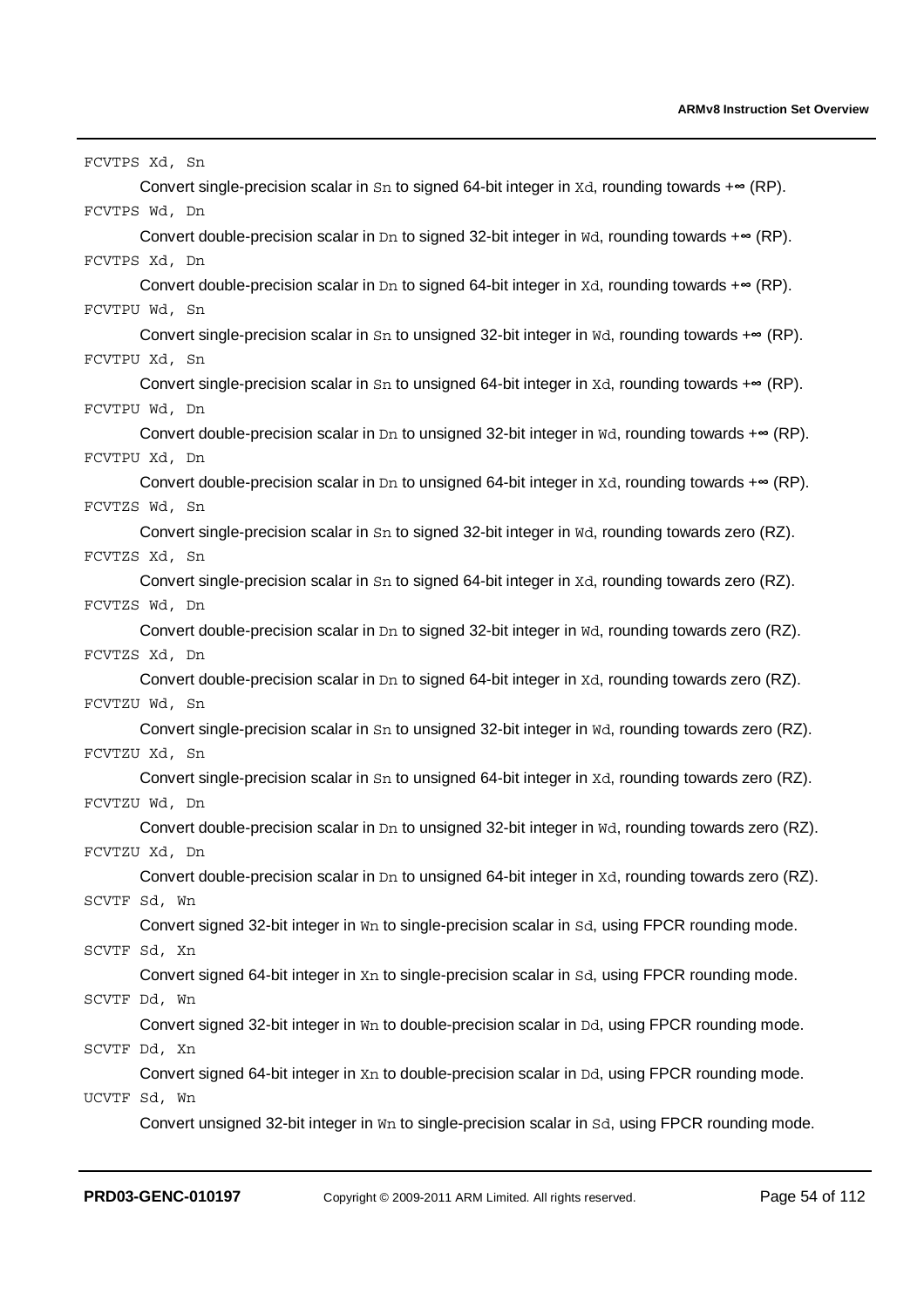UCVTF Sd, Xn

Convert unsigned 64-bit integer in Xn to single-precision scalar in Sd, using FPCR rounding mode.

UCVTF Dd, Wn

Convert unsigned 32-bit integer in Wn to double-precision scalar in Dd, using FPCR rounding mode.

UCVTF Dd, Xn

Convert unsigned 64-bit integer in Xn to double-precision scalar in Dd, using FPCR rounding mode.

### **5.6.4.3 Convert to/from Fixed-point**

The #fbits operand indicates that the general register holds a fixed-point number with fbits bits after the binary point, where fbits is in the range 1 to 32 for a 32-bit general register, or 1 to 64 for a 64-bit general register.

These instructions raise the Invalid Operation exception (FPSR, IOC) in response to a floating point input of NaN, Infinity, or a numerical value that cannot be represented within the destination register. An out of range fixed-point result will also be saturated to the destination size. A numeric result which differs from the input will raise the Inexact exception (FPSR.IXC). When flush-to-zero mode is enabled a denormal input will be replaced by a zero and will raise the Input Denormal exception (FPSR.IDC).

FCVTZS Wd, Sn, #fbits

Convert single-precision scalar in Sn to signed 32-bit fixed-point in Wd, rounding towards zero.

FCVTZS Xd, Sn, #fbits

Convert single-precision scalar in Sn to signed 64-bit fixed-point in Xd, rounding towards zero.

FCVTZS Wd, Dn, #fbits

Convert double-precision scalar in Dn to signed 32-bit fixed-point in Wd, rounding towards zero.

FCVTZS Xd, Dn, #fbits

Convert double-precision scalar in D<sub>n</sub> to signed 64-bit fixed-point in Xd, rounding towards zero.

#### FCVTZU Wd, Sn, #fbits

Convert single-precision scalar in Sn to unsigned 32-bit fixed-point in Wd, rounding towards zero. FCVTZU Xd, Sn, #fbits

Convert single-precision scalar in Sn to unsigned 64-bit fixed-point in Xd, rounding towards zero.

### FCVTZU Wd, Dn, #fbits

Convert double-precision scalar in  $Dn$  to unsigned 32-bit fixed-point in  $Nd$ , rounding towards zero.

```
FCVTZU Xd, Dn, #fbits
```
Convert double-precision scalar in D<sub>n</sub> to unsigned 64-bit fixed-point in Xd, rounding towards zero.

```
SCVTF Sd, Wn, #fbits
```
Convert signed 32-bit fixed-point in Wn to single-precision scalar in Sd, using FPCR rounding mode.

SCVTF Sd, Xn, #fbits

Convert signed 64-bit fixed-point in Xn to single-precision scalar in Sd, using FPCR rounding mode.

### SCVTF Dd, Wn, #fbits

Convert signed 32-bit fixed-point in  $W_{11}$  to double-precision scalar in  $Dd$ , using FPCR rounding mode. SCVTF Dd, Xn, #fbits

Convert signed 64-bit fixed-point in Xn to double-precision scalar in Dd, using FPCR rounding mode.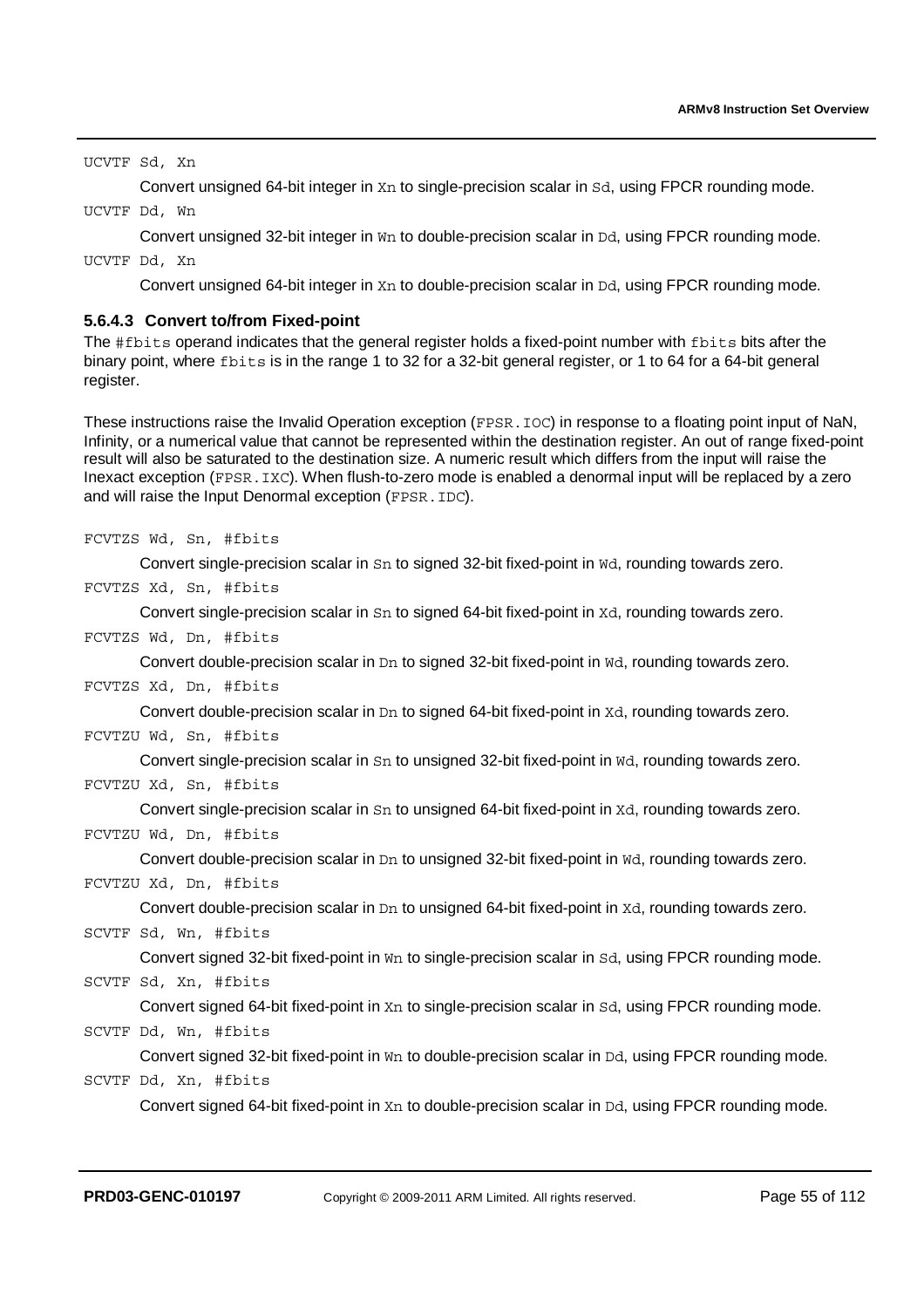UCVTF Sd, Wn, #fbits

Convert unsigned 32-bit fixed-point in Wn to single-precision scalar in Sd, using FPCR rounding mode.

UCVTF Sd, Xn, #fbits

Convert unsigned 64-bit fixed-point in Xn to single-precision scalar in Sd, using FPCR rounding mode.

UCVTF Dd, Wn, #fbits

Convert unsigned 32-bit fixed-point in W<sub>n</sub> to double-precision scalar in Dd, using FPCR rounding mode.

UCVTF Dd, Xn, #fbits

Convert unsigned 64-bit fixed-point in X<sub>n</sub> to double-precision scalar in Dd, using FPCR rounding mode.

### **5.6.5 Floating-point Round to Integral**

The round to integral instructions round a floating-point value to an integral floating-point value of the same size. The only FPSR exception flags that can be raised by these instructions are: FPSR.IOC (Invalid Operation) for a Signaling NaN input; FPSR.IDC (Input Denormal) for a denormal input when flush-to-zero mode is enabled; for FRINTX only the FPSR.IXC (Inexact) exception if the result is numeric and does not have the same numerical value as the source. A zero input gives a zero result with the same sign, an infinite input gives an infinite result with the same sign, and a NaN is propagated as in normal arithmetic.

FRINTA Sd, Sn

Round to nearest integral with halfway cases rounding away from zero, single-precision, from Sn to Sd.

FRINTA Dd, Dn

Round to nearest integral with halfway cases rounding away from zero, double-precision, from Dn to Dd.

FRINTI Sd, Sn

Round to integral using FPCR rounding mode, single-precision, from Sn to Sd.

FRINTI Dd, Dn

Round to integral using FPCR rounding mode, double-precision, from Dn to Dd,.

FRINTM Sd, Sn

Round to integral towards -∞, single-precision, from Sn to Sd.<br>Dd, Dn

FRINTM Dd, Dn

Round to integral towards -∞, double-precision, from Dn to Dd.<br>Sd, Sn

FRINTN Sd, Sn

Round to nearest integral with halfway cases rounding to even, single-precision, from Sn to Sd,

FRINTN Dd, Dn

Round to nearest integral with halfway cases rounding to even, double-precision from Dn to Dd.

FRINTP Sd, Sn

Round to integral towards +∞, single-precision, from Sn to Sd.<br>Dd, Dn

#### FRINTP Dd, Dn

Round to integral towards +∞, double-precision, from Dn to Dd.<br>Sd, Sn

FRINTX Sd, Sn

Round to integral exact using FPCR rounding mode, single-precision, from Sn to Sd.

For a numerical input sets the Inexact flag if result does not have the same value as the input.

#### FRINTX Dd, Dn

Round to integral exact using FPCR rounding mode, double-precision, from Dn to Dd. For a numerical input sets the Inexact flag if result does not have the same value as the input.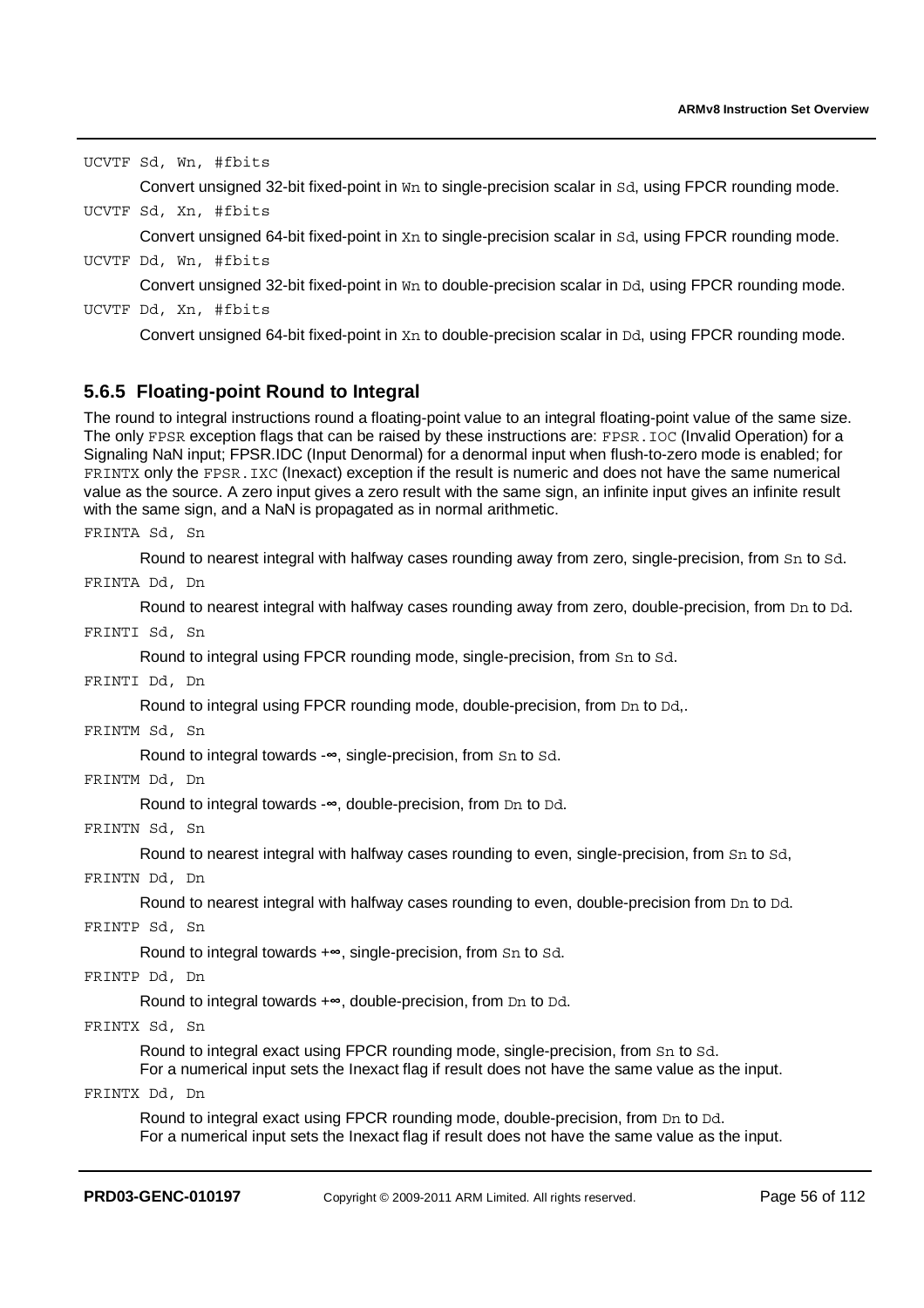| FRINTZ Sd, Sn                                                                           |
|-----------------------------------------------------------------------------------------|
| Round to integral towards zero, single-precision, from Sn to Sd.                        |
| FRINTZ Dd, Dn                                                                           |
| Round to integral towards zero, double-precision, from Dn to Dd.                        |
| 5.6.6 Floating-point Arithmetic (1 source)                                              |
| FABS Sd, Sn                                                                             |
| Single-precision floating-point scalar absolute value: $Sd = abs(Sn)$ .                 |
| FABS Dd, Dn                                                                             |
| Double-precision floating-point scalar absolute value: $Dd = abs(Dn)$ .                 |
| FNEG Sd, Sn                                                                             |
| Single-precision floating-point scalar negation: $Sd = -Sn$ .                           |
| FNEG Dd, Dn                                                                             |
| Double-precision floating-point scalar negation: $Dd = -Dn$ .                           |
| FSQRT Sd, Sn                                                                            |
| Single-precision floating-point scalar square root: $Sd = sqrt(Sn)$ .<br>FSQRT Dd, Dn   |
| Double-precision floating-point scalar square root: $Dd = sqrt(Dn)$ .                   |
|                                                                                         |
| 5.6.7 Floating-point Arithmetic (2 source)                                              |
| FADD Sd, Sn, Sm                                                                         |
| Single-precision floating-point scalar addition: $Sd = Sn + Sm$ .                       |
| FADD Dd, Dn, Dm                                                                         |
| Double-precision floating-point scalar addition: $Dd = Dn + Dm$ .                       |
| FDIV Sd, Sn, Sm                                                                         |
| Single-precision floating-point scalar division: $Sd = Sn / Sm$ .                       |
| FDIV Dd, Dn, Dm                                                                         |
| Double-precision floating-point scalar division: $Dd = Dn / Dm$ .                       |
| FMUL Sd, Sn, Sm                                                                         |
| Single-precision floating-point scalar multiply: $Sd = Sn * Sm$ .                       |
| FMUL Dd, Dn, Dm                                                                         |
| Double-precision floating-point scalar multipy: $Dd = Dn * Dm$ .                        |
| FNMUL Sd, Sn, Sm                                                                        |
| Single-precision floating-point scalar multiply-negate: $Sd = -(Sn * Sm)$ .             |
| FNMUL Dd, Dn, Dm                                                                        |
| Double-precision floating-point scalar multiply-negate: $Dd = -(Dn * Dm)$ .             |
| FSUB Sd, Sn, Sm                                                                         |
| Single-precision floating-point scalar subtraction: $Sd = Sn - Sm$ .<br>FSUB Dd, Dn, Dm |
|                                                                                         |
| Double-precision floating-point scalar subtraction: $Dd = Dn - Dm$ .                    |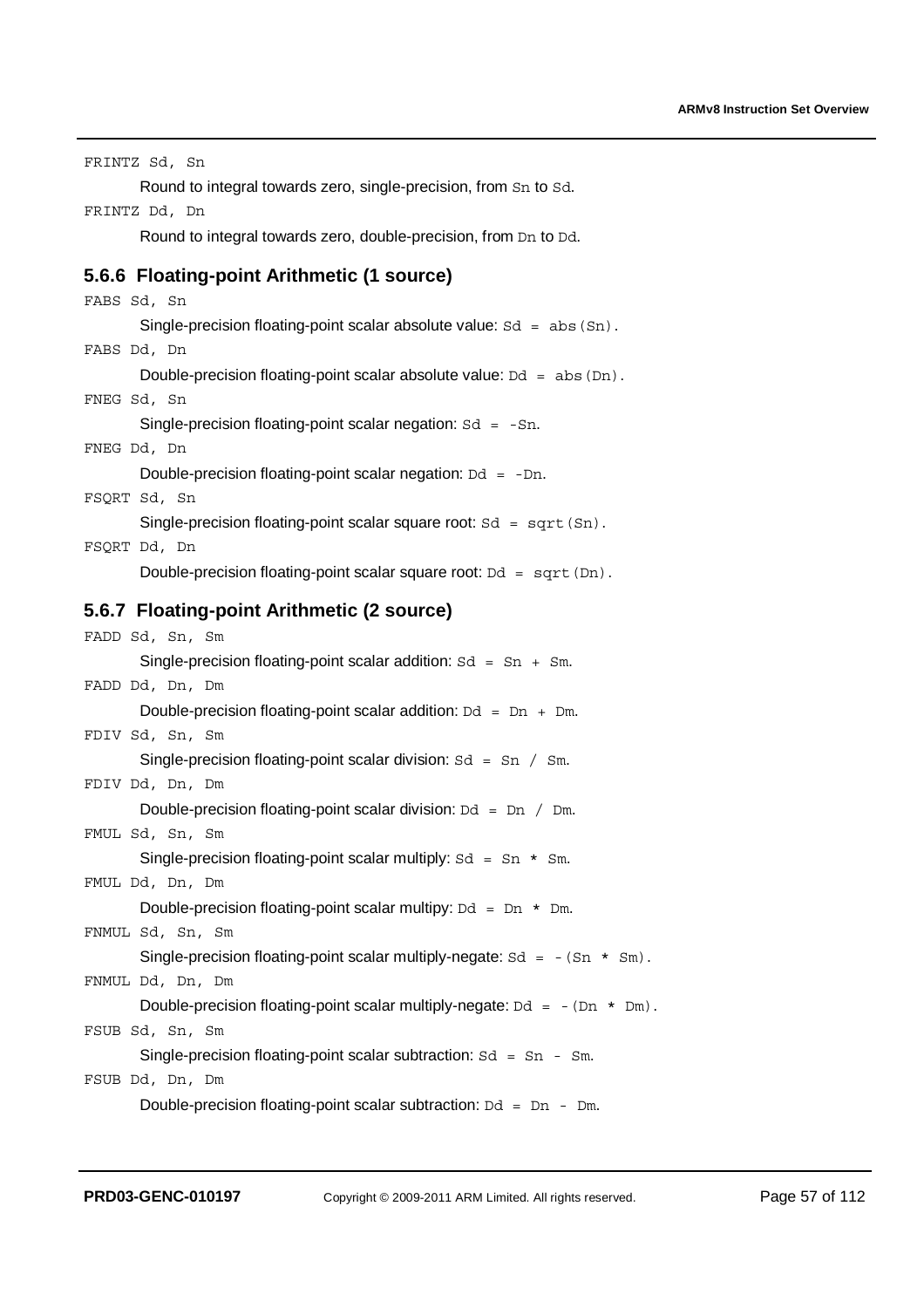### **5.6.8 Floating-point Min/Max**

```
The min(x, y) and max(x, y) operations behave similarly to the ARM v7 VMIN.F and VMAX.F instructions and
return a quiet NaN when either x or y is a NaN. In flush-to-zero mode subnormal operands are flushed to zero
before comparison, and if a flushed value is then the appropriate result the zero value is returned. Where both xand y are zero (or subnormal values flushed to zero) with differing sign, then +0.0 is returned by max() and -0.0 by
min(). 
The minNum(x, y) and maxNum(x, y) operations follow the IEEE 754-2008 standard and return the numerical
operand when one operand is numerical and the other a quiet NaN. Apart from this additional handling of a single 
quiet NaN the result is then identical to min(x, y) and max(x, y).
FMAX Sd, Sn, Sm 
       Single-precision floating-point scalar maximum: Sd = \max(Sn, Sm).
FMAX Dd, Dn, Dm 
       Double-precision floating-point scalar maximum: Dd = \max(Dn, Dm).
FMAXNM Sd, Sn, Sm 
       Single-precision floating-point scalar max number: Sd = \text{maxNum}(Sn, Sm).
FMAXNM Dd, Dn, Dm 
       Double-precision floating-point scalar max number: Dd = \text{maxNum}(Dn, Dm).
FMIN Sd, Sn, Sm 
       Single-precision floating-point scalar minimum: Sd = min(Sn, Sm).
FMIN Dd, Dn, Dm 
       Double-precision floating-point scalar minimum: Dd = min(Dn, Dm).
FMINNM Sd, Sn, Sm 
       Single-precision floating-point scalar min number: Sd = minNum(Sn, Sm).
FMINNM Dd, Dn, Dm 
       Double-precision floating-point scalar min number: Dd = minNum(Dn, Dm).
5.6.9 Floating-point Multiply-Add 
FMADD Sd, Sn, Sm, Sa 
       Single-precision floating-point scalar fused multiply-add: Sd = Sa + Sn*Sm.
FMADD Dd, Dn, Dm, Da 
       Double-precision floating-point scalar fused multiply-add: Dd = Da + Dn * Dm.
FMSUB Sd, Sn, Sm, Sa 
       Single-precision floating-point scalar fused multiply-subtract: Sd = Sa + (-Sn) * Sm.
FMSUB Dd, Dn, Dm, Da 
       Double-precision floating-point scalar fused multiply-subtract: Dd = Da + (-Dn) * Dm.
FNMADD Sd, Sn, Sm, Sa 
       Single-precision floating-point scalar negated fused multiply-add: Sd = (-Sa) + (-Sn) * Sm.
FNMADD Dd, Dn, Dm, Da 
       Double-precision floating-point scalar negated fused multiply-add: Dd = (-Da) + (-Dn) * Dm.
FNMSUB Sd, Sn, Sm, Sa 
       Single-precision floating-point scalar negated fused multiply-subtract: Sd = (-Sa) + Sn * Sm.
FNMSUB Dd, Dn, Dm, Da 
       Double-precision floating-point scalar negated fused multiply-subtract: Dd = (-Da) + Dn * Dm.
```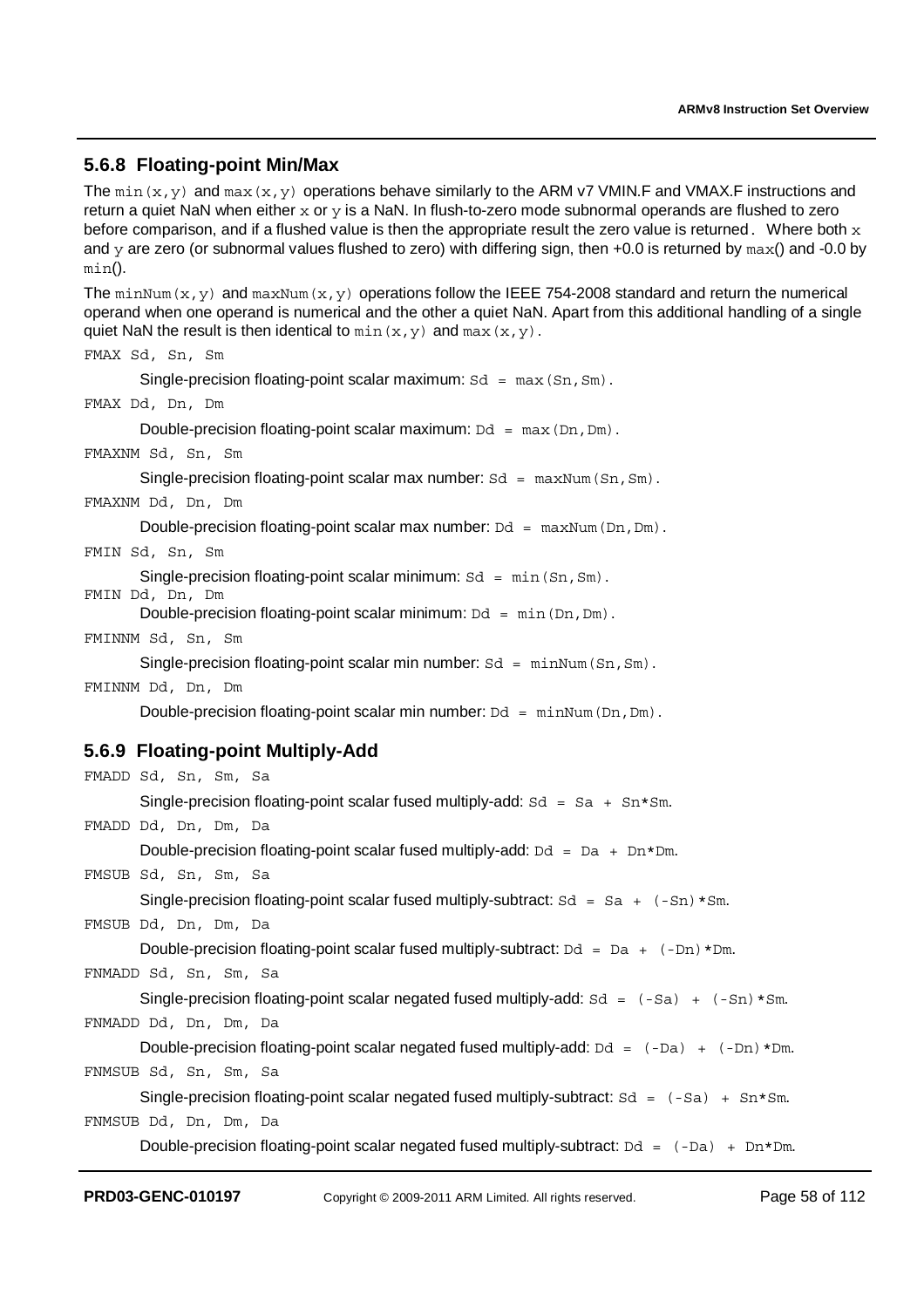### **5.6.10 Floating-point Comparison**

These instructions set the integer NZCV condition flags directly, and do not alter the condition flags in the FPSR. In the conditional compare instructions, the  $\#u\text{-}\text{im}4$  operand is a bitmask used to set the NZCV flags when the input condition is false, with bit 3 setting the N flag, bit 2 the z flag, bit 1 the  $\circ$  flag, and bit 0 the  $\vee$  flag. If floatingpoint comparisons are *unordered* the C and V flag bits are set and the N and Z bits cleared.

FCMP Sn, Sm|#0.0

Single-precision compare: set condition flags from floating point comparison of Sn with Sm or 0.0. Invalid Operation exception only on signaling NaNs.

```
FCMP Dn, Dm|#0.0
```
Double-precision compare: set condition flags from floating point comparison of Dn with Dm or 0.0. Invalid Operation exception only on signaling NaNs.

FCMPE Sn, Sm|#0.0

Single-precision compare, exceptional: set flags from floating point comparison of Sn with Sm or 0.0. Invalid Operation exception on all NaNs.

FCMPE Dn, Dm|#0.0

Double-precision compare, exceptional: set flags from floating point comparison of Dn with Dm or 0.0. Invalid Operation exception on all NaNs.

FCCMP Sn, Sm, #uimm4, cond

Single-precision conditional compare: NZCV = if cond then FPCompare(Sn, Sm) else uimm4. Invalid Operation exception only on signaling NaNs when cond holds true.

FCCMP Dn, Dm, #uimm4, cond

Double-precision conditional compare: NZCV = if cond then FPcompare(Dn, Dm) else uimm4. Invalid Operation exception only on signaling NaNs when cond holds true.

FCCMPE Sn, Sm, #uimm4, cond

Single-precision conditional compare, exceptional: NZCV = if cond then FPCompare(Sn, Sm) else uimm4. Invalid Operation exception on all NaNs when cond holds true.

FCCMPE Dn, Dm, #uimm4, cond

Double-precision conditional compare, exceptional: NZCV = if cond then FPCompare(Dn, Dm) else uimm4. Invalid Operation exception on all NaNs when cond holds true.

### **5.6.11 Floating-point Conditional Select**

FCSEL Sd, Sn, Sm, cond

Single-precision conditional select:  $Sd = if cond then Sn else Sm$ .

FCSEL Dd, Dn, Dm, cond

Double-precision conditional select:  $Dd = if cond then Dn else Dm$ .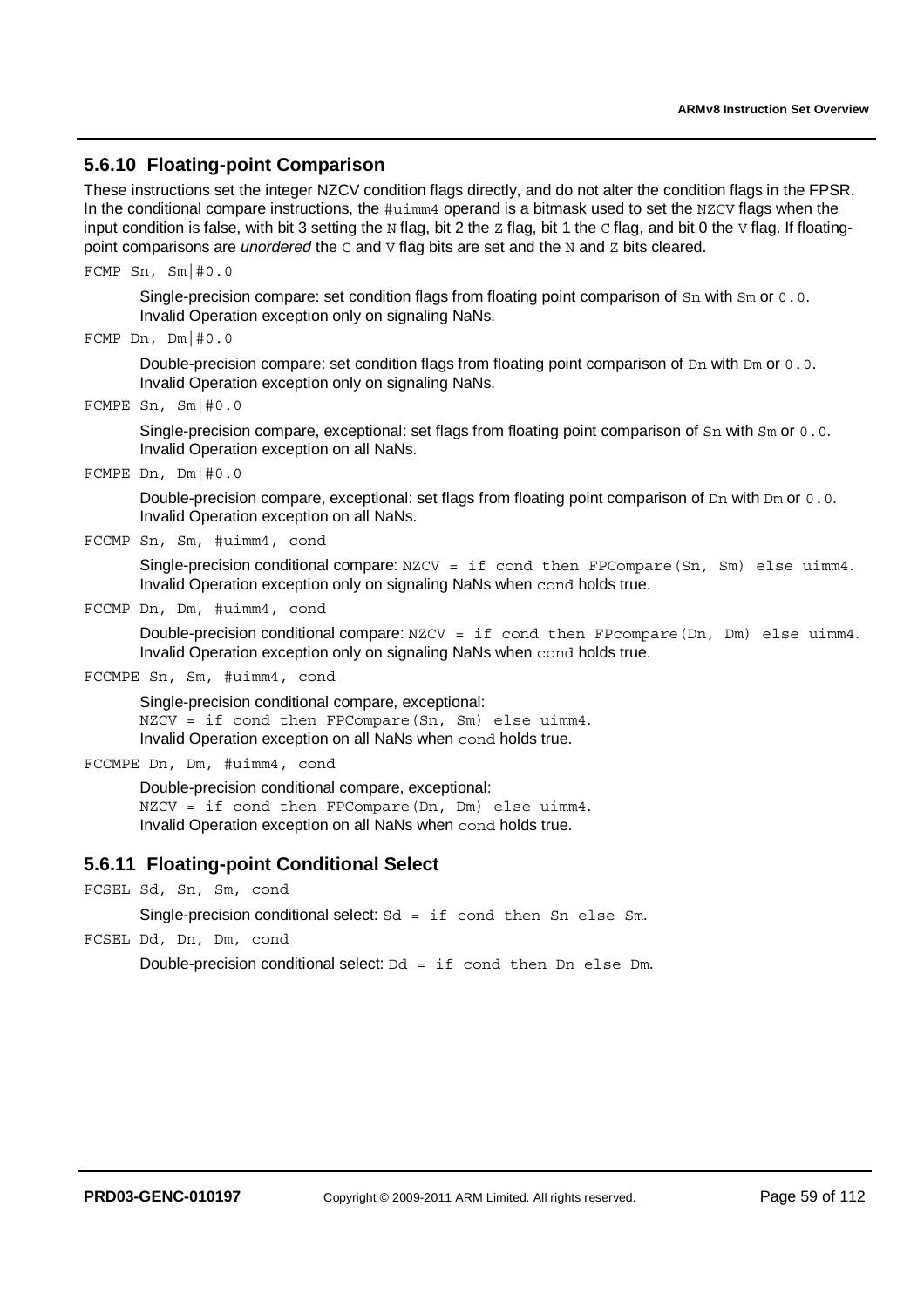# **5.7 Advanced SIMD**

### **5.7.1 Overview**

AArch64 Advanced SIMD is based upon the existing AArch32 Advanced SIMD extension, with the following changes:

- In AArch64 Advanced SIMD, there are thirty two 128-bit wide vector registers, whereas AArch32 Advanced SIMD had sixteen 128-bit wide registers.
- There are thirty two 64-bit vectors and these are held in the lower 64 bits of each 128-bit register.
- Writes of 64 bits or less to a vector register result in the higher bits being zeroed (except for lane inserts).
- New lane insert and extract instructions have been added to support the new register packing scheme.
- Additional widening instructions are provided for generating the top 64 bits of a 128-bit vector register.
- Data-processing instructions which would generate more than one result register (e.g. widening a 128-bit vector), or consume more than three sources (e.g. narrowing a 128-bit vector), have been split into separate instructions.
- A set of scalar instructions have been added to implement loop heads and tails, but only where the instruction does not already exist in the main scalar floating-point instruction set, and only when "overcomputing" using a vector form might have the side effect of setting the saturation or floating point exception flags if there was "garbage" in unused higher lanes. Scalar operations on 64-bit integers are also provided in this section, to avoid the cost of over-computing using a 128-bit vector.
- A new set of vector "reduction" operations provide across-lane sum, minimum and maximum.
- Some existing instructions have been extended to support 64-bit integer values: e.g. comparison, addition, absolute value and negate, including saturating versions.
- Advanced SIMD now supports both single-precision (32-bit) and double-precision (64-bit) floating-point vector data types and arithmetic as defined by the IEEE 754 floating-point standard, honoring the FPCR Rounding Mode field, the Default NaN control, the Flush-to-Zero control, and (where supported by the implementation) the Exception trap enable bits.
- The ARMv7 SIMD "chained" floating-point multiply-accumulate instructions have been replaced with IEEE754 "fused" multiply-add. This includes the reciprocal step and reciprocal square root step instructions.
- Convert float to integer (FCVTxU, FCVTxS) encode a directed rounding mode: towards zero, towards +Inf, towards –Inf, to nearest with ties to even, and to nearest with ties away from zero.
- Round float to nearest integer in floating-point format (FRINTx) has been added, with the same directed rounding modes, as well as rounding according to the ambient rounding mode.
- A new double to single precision down-convert instruction with "exact" rounding, suitable for ongoing single to half-precision down-conversion with correct double to half rounding (FCVTXN).
- IEEE 754-2008 minNum() and maxNum() instructions have been added (FMINNM, FMAXNM).
- Instructions to accelerate floating point vector normalisation have been added (FRECPX, FMULX).
- Saturating instructions have been extended to include unsigned accumulate into signed, and vice-versa.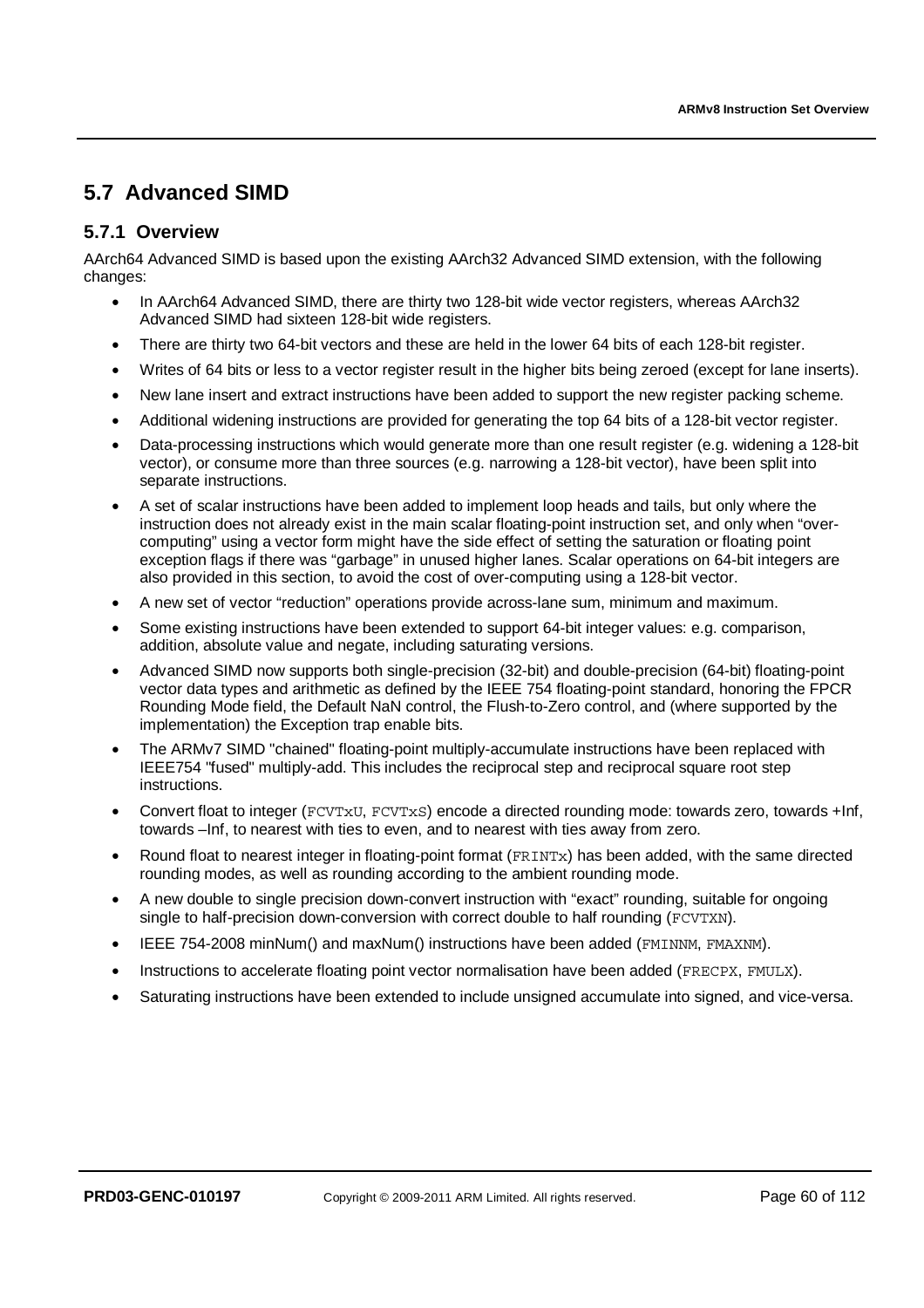### **5.7.2 Advanced SIMD Mnemonics**

Although derived from the AArch32 Advanced SIMD syntax, a number of changes have been made to harmonise with the AArch64 core integer and floating point instruction set syntax, and to unify AArch32's divergent "architectural" and "programmers'" notations:

- The 'V' mnemonic prefix has been removed, and  $S/UF/P$  added to indicate signed/unsigned/floatingpoint/polynomial data type. The mnemonic always indicates the data type(s) of the operation.
- The vector organisation (element size and number of lanes) is described by the register qualifiers and never by a mnemonic qualifier. See the description of the vector register syntax in §4.4.2 above.
- The 'P' prefix for "pairwise" operations becomes a suffix.
- A 'V' suffix has been added for the new reduction (across-all-lanes) operations
- A '2' suffix has been added for the new widening/narrowing "second part" instructions, described below.
- Vector compares now use the integer condition code names to indicate whether an integer comparison is signed or unsigned (e.g. CMLT, CMLO, CMGE, CMHI, etc)
- Some mnemonics have been renamed where the removal of the  $V$  prefix caused clash with the core instruction set mnemonics.

With the exception of the above changes, the mnemonics are based closely on AArch32 Advanced SIMD. As such, the learning curve for existing Advanced SIMD programmers is reduced. A full list of the equivalent AArch32 mnemonics can be found in §5.7.23 below.

Widening instructions with a '2' suffix implement the "second" or "top" part of a widening operation that would otherwise need to write two 128-bit vectors: they get their input data from the high numbered lanes of the 128-bit source vectors, and write the expanded results to the 128-bit destination.

Narrowing instructions with a '2' suffix implement the "second" or "top" part of a narrowing operation that would otherwise need to read two 128-bit vectors for each source operand: they get their input data from the 128-bit source operands and insert their narrowed results into the high numbered lanes of the 128-bit destination, leaving the lower lanes unchanged.

### **5.7.3 Data Movement**

DUP Vd.<Td>, Vn.<Ts>[index]

Duplicate element (vector). Replicate single vector element from Vn to all elements of Vd. Where <Td>/<Ts> may be 8B/B, 16B/B, 4H/H, 8H/H, 2S/S, 4S/S or 2D/D. The immediate index is a value in the range 0 to nelem(<Ts>)-1.

DUP Vd.<T>, Wn

Duplicate 32-bit general register (vector). Replicate low order bits from 32-bit general register Wn to all elements of vector Vd. Where <T> may be 8B, 16B, 4H, 8H, 2S or 4S.

DUP Vd.2D, Xn

Duplicate 64-bit general register (vector). Replicate 64-bit general register Xn to both elements of vector Vd.

```
DUP <V>d, Vn.<T>[index]
```
Duplicate element (scalar). Copy single vector element from Vn to scalar register <V>d. Where <V>/<T> may be B/B, H/H, S/S or D/D. The immediate index is a value in the range 0 to nelem(<T>)-1. Normally disassembled as MOV.

```
INS Vd.<T>[index], Vn.<T>[index2]
```
Insert element (vector). Inserts a single vector element from Vn into a single element of Vd. Where <T> may be B, H, S or D. Both immediates index and index2 are values in the range 0 to nelem( $\leq$ T>)-1. Normally disassembled as MOV.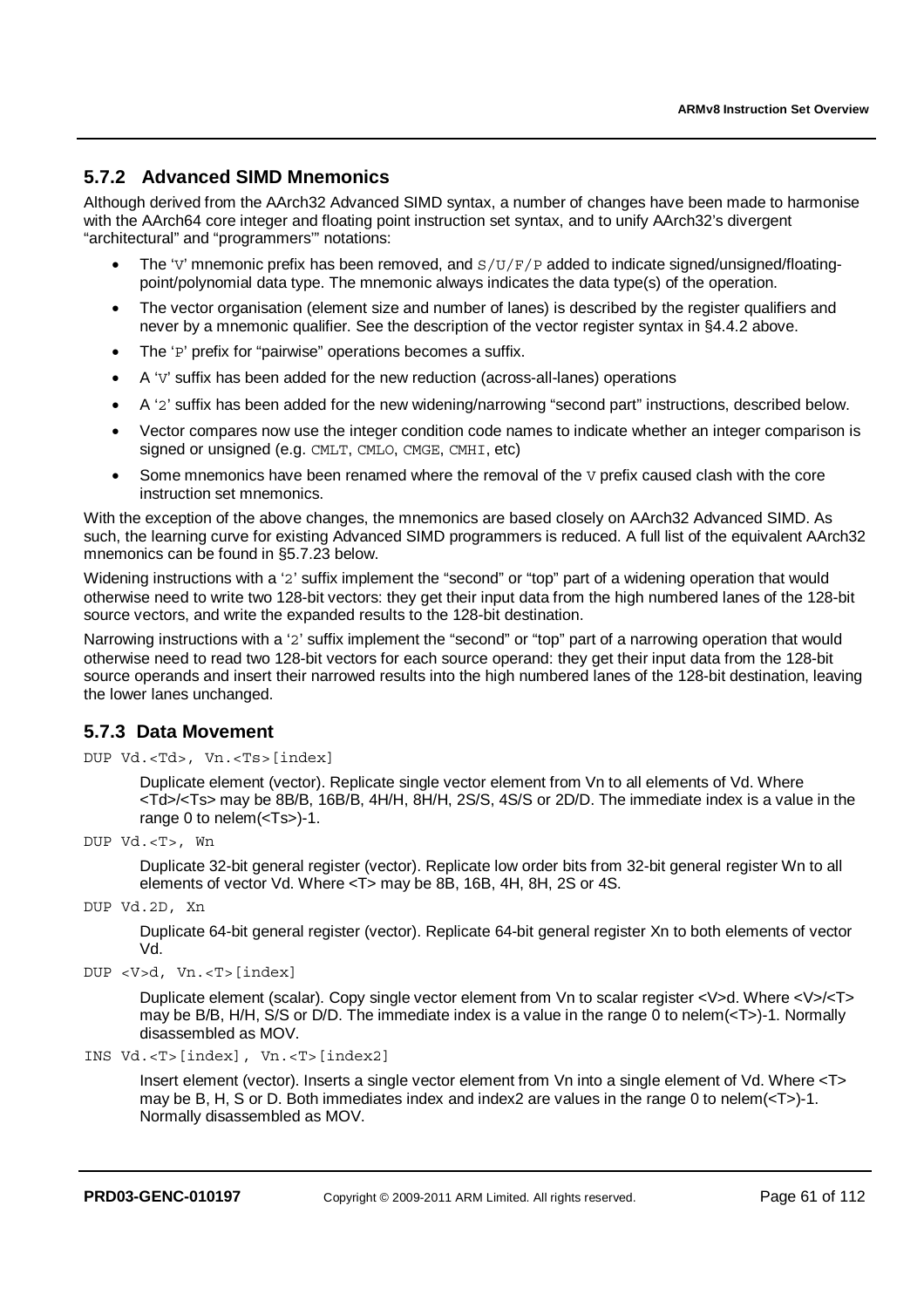INS Vd.<T>[index], Wn

Insert 32-bit general register (vector). Inserts low order bits from 32-bit general register Wn into a single vector element of Vd. Where <T> may be 8B, 16B, 4H, 8H, 2S or 4S. The immediate index is a value in the range 0 to nelem(<T>)-1. Normally disassembled as MOV.

INS Vd.D[index], Xn

Insert 64-bit general register (vector). Inserts 64-bit general register Xn into a single vector element of Vd. The immediate index is a value in the range 0 to 1. Normally disassembled as MOV.

MOV Vd.<T>[index], Vn.<T>[index2]

Move element. Moves a vector element from Vn to a vector element in Vd: alias for INS Vd.<T>[index],Vn.<T>[index2].

MOV Vd.<T>[index], Wn

Move 32-bit general register to element. Moves a 32-bit general register Wn to vector element in Vd; alias for INS Vd.<T>[index],Wn.

MOV Vd.2D[index], Xn

Move 64-bit general register to element. Moves a 64-bit general register Xn to a vector element in Vd: alias for INS Vd.D[index],Xn.

MOV <V>d, Vn.<T>[index]

Move element (scalar). Moves a vector element from Vn to scalar register <V>d: alias for DUP <V>d,Vn.<T>[index].

```
MOV <V>d, <V>n
```
Move (scalar). Moves a scalar register <V>n to scalar register <V>d: alias for DUP <V>d,Vn.<V>[0].

UMOV Wd, Vn.<Ts>[index]

Unsigned integer move element to 32-bit general register. Zero-extends an integer vector element from Vn into 32-bit general register Wd. Where <Ts> may be 8B, 16B, 4H, 8H, 2S or 4S. The index is in the range 0 to nelem(<Ts>)-1.

UMOV Xd, Vn.D[index]

Unsigned integer move element to 64-bit general register. Moves an unsigned 64-bit integer vector element from Vn into 64-bit general register Wd. The immediate index is in the range 0 to 1.

```
SMOV Wd, Vn.<T>[index]
```
Signed integer move element to 32-bit general register. Sign-extends an integer vector element from Vn into 32-bit general register Wd. Where <T> may be B or H. The index is a value is in the range 0 to  $nelem(<sub>Y</sub>)-1.$ 

SMOV Xd, Vn.<T>[index]

Signed integer move element to 64-bit general register. Sign-extends an integer vector element from Vn into 64-bit general register Xd. Where  $\langle$ T $\rangle$  may be B, H or S. The index is in the range 0 to nelem( $\langle$ T $\rangle$ -1.

#### **5.7.4 Vector Arithmetic**

UABA Vd.<T>, Vn.<T>, Vm.<T>

Unsigned integer absolute difference and accumulate (vector). Subtracts the elements of Vm from the corresponding elements of Vn, and accumulates the absolute values of the results into the elements of Vd. Operand and result elements are all unsigned integers of the same length: <T> is 8B, 16B, 4H, 8H, 2S or 4S.

SABA Vd.<T>, Vn.<T>, Vm.<T>

Signed integer absolute difference and accumulate (vector). Subtracts the elements of Vm from the corresponding elements of Vn, and accumulates the absolute values of the results into the elements of Vd. Operand and result elements are all signed integers of the same length: <T> is 8B, 16B, 4H, 8H, 2S or 4S.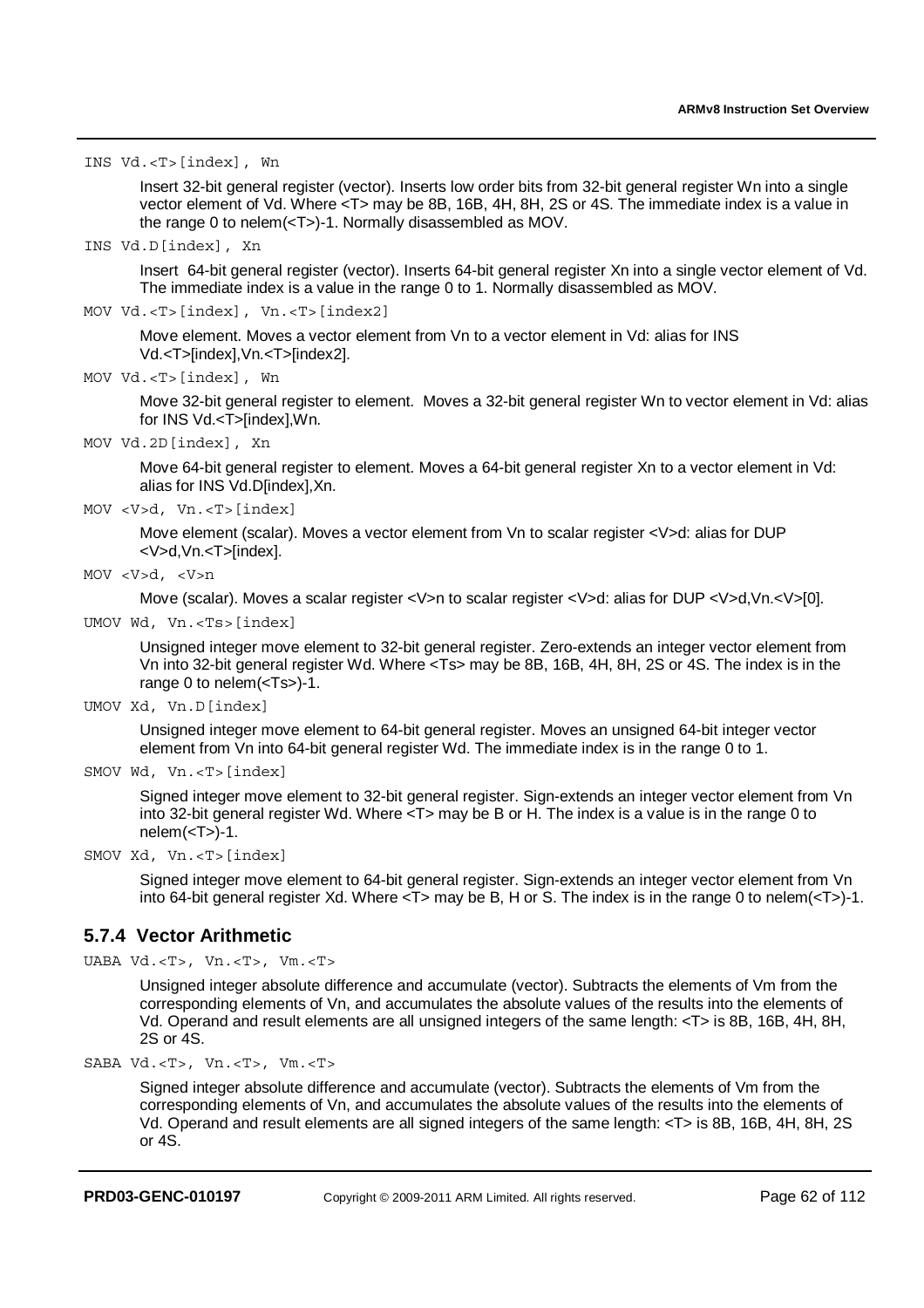UABD Vd.<T>, Vn.<T>, Vm.<T>

Unsigned integer absolute difference (vector). Subtracts the elements of Vm from the corresponding elements of Vn, and places the absolute values of the results in the elements of Vd. Operand and result elements are all integers of the same length: <T> is 8B, 16B, 4H, 8H, 2S or 4S.

SABD Vd.<T>, Vn.<T>, Vm.<T>

Signed integer absolute difference (vector). Subtracts the elements of Vm from the corresponding elements of Vn, and places the absolute values of the results in the elements of Vd. Operand and result elements are all integers of the same length: <T> is 8B, 16B, 4H, 8H, 2S or 4S.

```
FABD Vd.<T>, Vn.<T>, Vm.<T>
```
Floating-point absolute difference (vector). Subtracts the elements of Vm from the corresponding elements of Vn, and places the absolute values of the results in the elements of Vd. Operand and result elements are all of the same length: <T> is 2S, 4S or 2D.

ADD Vd.<T>, Vn.<T>, Vm.<T>

Integer add (vector). Where <T> is 8B, 16B, 4H, 8H, 2S, 4S or 2D

FADD Vd.<T>, Vn.<T>, Vm.<T>

Floating-point add (vector). Where <T> is 2S, 4S or 2D.

AND Vd.<T>, Vn.<T>, Vm.<T>

Bitwise AND (vector). Where <T> is 8B or 16B (though an assembler should accept any valid format).

BIC Vd.<T>, Vn.<T>, Vm.<T>

Bitwise bit clear (vector). Where <T> is 8B or 16B (though an assembler should accept any valid format).

BIF Vd.<T>, Vn.<T>, Vm.<T>

Bitwise insert if false (vector). Where <T> is 8B or 16B (though an assembler should accept any valid format).

BIT Vd.<T>, Vn.<T>, Vm.<T>

Bitwise insert if true (vector). Where <T> is 8B or 16B (though an assembler should accept any valid format).

BSL Vd.<T>, Vn.<T>, Vm.<T>

Bitwise select (vector). Where <T> is 8B or 16B (though an assembler should accept any valid format). CMEQ Vd.<T>, Vn.<T>, Vm.<T>

Integer compare mask equal (vector). Where <T> is 8B, 16B, 4H, 8H, 2S, 4S or 2D.

CMEQ Vd.<T>, Vn.<T>, #0

Integer compare mask equal to zero (vector). Where <T> is 8B, 16B, 4H, 8H, 2S, 4S or 2D.

CMHS Vd.<T>, Vn.<T>, Vm.<T>

Unsigned integer compare mask higher or same (vector). Where <T> is 8B, 16B, 4H, 8H, 2S, 4S or 2D. CMGE Vd.<T>, Vn.<T>, Vm.<T>

Signed integer compare mask greater than or equal (vector). Where <T> is 8B, 16B, 4H, 8H, 2S, 4S or  $2\overline{D}$ .

```
CMGE Vd.<T>, Vn.<T>, #0
```
Signed integer compare mask greater than or equal to zero (vector). Where <T> is 8B, 16B, 4H, 8H, 2S, 4S or 2D.

```
CMHI Vd.<T>, Vn.<T>, Vm.<T>
```
Unsigned integer compare mask higher (vector). Where <T> is 8B, 16B, 4H, 8H, 2S, 4S or 2D.

CMGT Vd.<T>, Vn.<T>, Vm.<T>

Signed integer compare mask greater than (vector). Where <T> is 8B, 16B, 4H, 8H, 2S, 4S or 2D.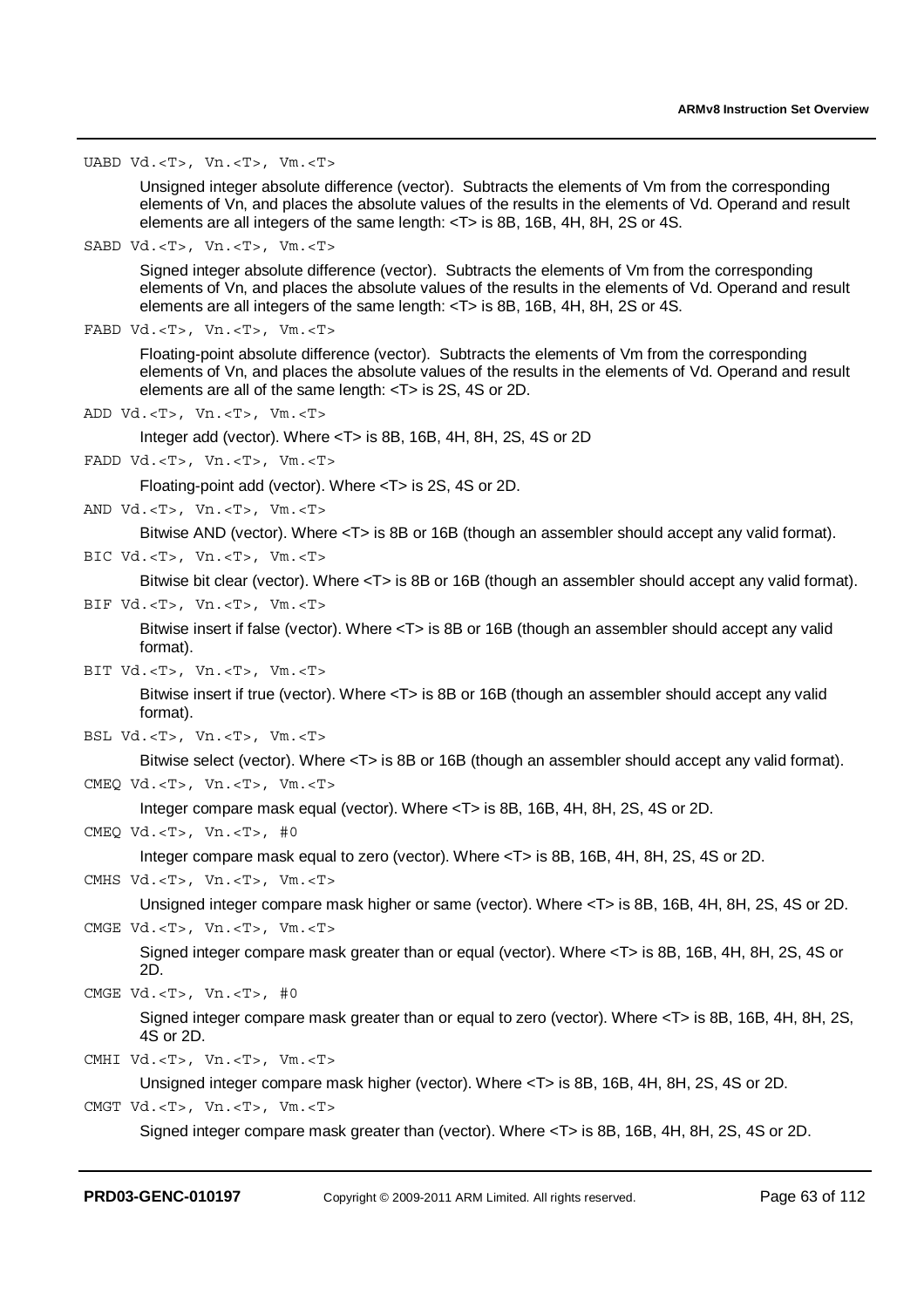CMGT Vd.<T>, Vn.<T>, #0 Signed integer compare mask greater than zero (vector). Where <T> is 8B, 16B, 4H, 8H, 2S, 4S or 2D. CMLS Vd.<T>, Vn.<T>, Vm.<T> Unsigned integer compare mask lower or same (vector). Where <T> is 8B, 16B, 4H, 8H, 2S, 4S or 2D. Alias for CMHS with operands reversed. CMLE Vd.<T>, Vn.<T>, Vm.<T> Signed integer compare mask less than or equal (vector). Where <T> is 8B, 16B, 4H, 8H, 2S, 4S or 2D. Alias for CMGE with operands reversed. CMLE Vd.<T>, Vn.<T>, #0 Signed integer compare mask less than or equal to zero (vector). Where <T> is 8B, 16B, 4H, 8H, 2S, 4S or 2D. CMLO Vd.<T>, Vn.<T>, Vm.<T> Unsigned integer compare mask lower (vector). Where <T> is 8B, 16B, 4H, 8H, 2S, 4S or 2D. Alias for CMHI with operands reversed. CMLT Vd.<T>, Vn.<T>, Vm.<T> Signed integer compare mask less than (vector). Where <T> is 8B, 16B, 4H, 8H, 2S, 4S or 2D. Alias for CMGT with operands reversed. CMLT Vd.<T>, Vn.<T>, #0 Signed integer compare mask less than zero (vector). Where <T> is 8B, 16B, 4H, 8H, 2S, 4S or 2D. CMTST Vd.<T>, Vn.<T>, Vm.<T> Integer compare mask bitwise test (vector). Where <T> is 8B, 16B, 4H, 8H, 2S, 4S or 2D. FCMEQ Vd.<T>, Vn.<T>, Vm.<T> Floating-point compare mask equal (vector). Where <T> is 2S, 4S or 2D. FCMEQ Vd.<T>, Vn.<T>, #0 Floating-point compare mask equal to zero (vector). Where <T> is 2S, 4S or 2D. FCMGE Vd.<T>, Vn.<T>, Vm.<T> Floating-point compare mask greater than or equal (vector). Where <T> is 2S, 4S or 2D. FCMGE Vd.<T>, Vn.<T>, #0 Floating-point compare mask greater than or equal to zero (vector). Where <T> is 2S, 4S or 2D. FCMGT Vd.<T>, Vn.<T>, Vm.<T> Floating-point compare mask greater than (vector). Where <T> is 2S, 4S or 2D. FCMGT Vd.<T>, Vn.<T>, #0 Floating-point compare mask greater than zero (vector). Where <T> is 2S, 4S or 2D. FCMLE Vd.<T>, Vn.<T>, Vm.<T> Floating-point compare mask less than or equal (vector). Where <T> is 2S, 4S or 2D. Alias for FCMGE with operands reversed. FCMLE Vd.<T>, Vn.<T>, #0 Floating-point compare mask less than or equal to zero (vector). Where <T> is 2S, 4S or 2D. FCMLT Vd.<T>, Vn.<T>, Vm.<T> Floating-point compare mask less than (vector). Where <T> is 2S, 4S or 2D. Alias for FCMGT with operands reversed. FCMLT Vd.<T>, Vn.<T>, #0

Floating-point compare mask less than zero (vector). Where <T> is 2S, 4S or 2D.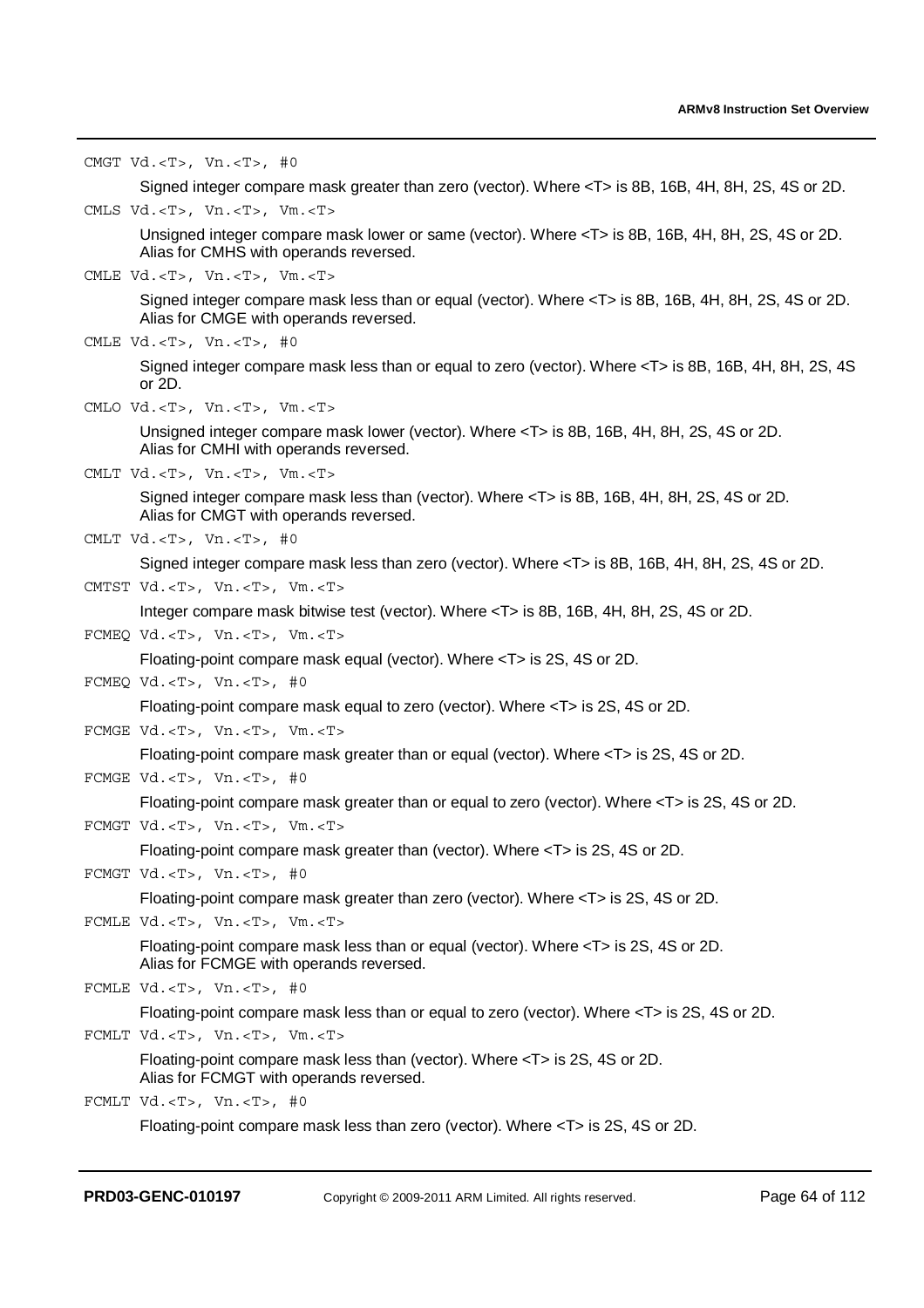```
FACGE Vd.<T>, Vn.<T>, Vm.<T>
       Floating-point absolute compare mask greater than or equal (vector). Where <T> is 2S, 4S or 2D. 
FACGT Vd.<T>, Vn.<T>, Vm.<T>
       Floating-point absolute compare mask greater than (vector). Where <T> is 2S, 4S or 2D. 
FACLE Vd.<T>, Vn.<T>, Vm.<T>
       Floating-point absolute compare mask less than or equal (vector). Where <T> is 2S, 4S or 2D. 
       Alias for FACGE with operands reversed. 
FACLT Vd.<T>, Vn.<T>, Vm.<T>
       Floating-point absolute compare mask less than (vector). Where <T> is 2S, 4S or 2D. 
       Alias for FACGT with operands reversed. 
FDIV Vd.<T>, Vn.<T>, Vm.<T>
       Floating-point divide (vector). Where <T> is 2S, 4S or 2D. 
EOR Vd.<T>, Vn.<T>, Vm.<T>
       Bitwise exclusive OR (vector). Where <T> is 8B or 16B (an assembler should accept any valid 
       arrangement). 
UHADD Vd.<T>, Vn.<T>, Vm.<T>
       Unsigned integer halving add (vector). Where <T> is 8B, 16B, 4H, 8H, 2S or 4S. 
SHADD Vd.<T>, Vn.<T>, Vm.<T>
       Signed integer halving add (vector). Where <T> is 8B, 16B, 4H, 8H, 2S or 4S. 
UHSUB Vd.<T>, Vn.<T>, Vm.<T>
       Unsigned integer halving subtract (vector). Where <T> is 8B, 16B, 4H, 8H, 2S or 4S. 
SHSUB Vd.<T>, Vn.<T>, Vm.<T>
       Signed integer halving subtract (vector). Where <T> is 8B, 16B, 4H, 8H, 2S or 4S. 
UMAX Vd.<T>, Vn.<T>, Vm.<T>
       Unsigned integer maximum (vector). Where <T> is 8B, 16B, 4H, 8H, 2S or 4S. 
SMAX Vd.<T>, Vn.<T>, Vm.<T>
       Signed integer maximum (vector). Where <T> is 8B, 16B, 4H, 8H, 2S or 4S. 
FMAX Vd.<T>, Vn.<T>, Vm.<T>
       Floating-point maximum (vector). Where <T> is 2S, 4S or 2D. 
FMAXNM Vd.<T>, Vn.<T>, Vm.<T>
       Floating-point maxNum (vector). Where <T> is 2S, 4S or 2D. 
UMIN Vd.<T>, Vn.<T>, Vm.<T>
       Unsigned integer minimum (vector). Where <T> is 8B, 16B, 4H, 8H, 2S or 4S. 
SMIN Vd.<T>, Vn.<T>, Vm.<T>
       Signed integer minimum (vector). Where <T> is 8B, 16B, 4H, 8H, 2S or 4S. 
FMIN Vd.<T>, Vn.<T>, Vm.<T>
       Floating-point minimum (vector). Where <T> is 2S, 4S or 2D. 
FMINNM Vd.<T>, Vn.<T>, Vm.<T>
       Floating-point minNum (vector). Where <T> is 2S, 4S or 2D. 
MLA Vd.<T>, Vn.<T>, Vm.<T>
       Integer multiply-accumulate (vector). Where <T> is 8B, 16B, 4H, 8H, 2S or 4S. 
FMLA Vd.<T>, Vn.<T>, Vm.<T>
       Floating-point fused multiply-accumulate (vector). Where <T> is 2S, 4S or 2D.
```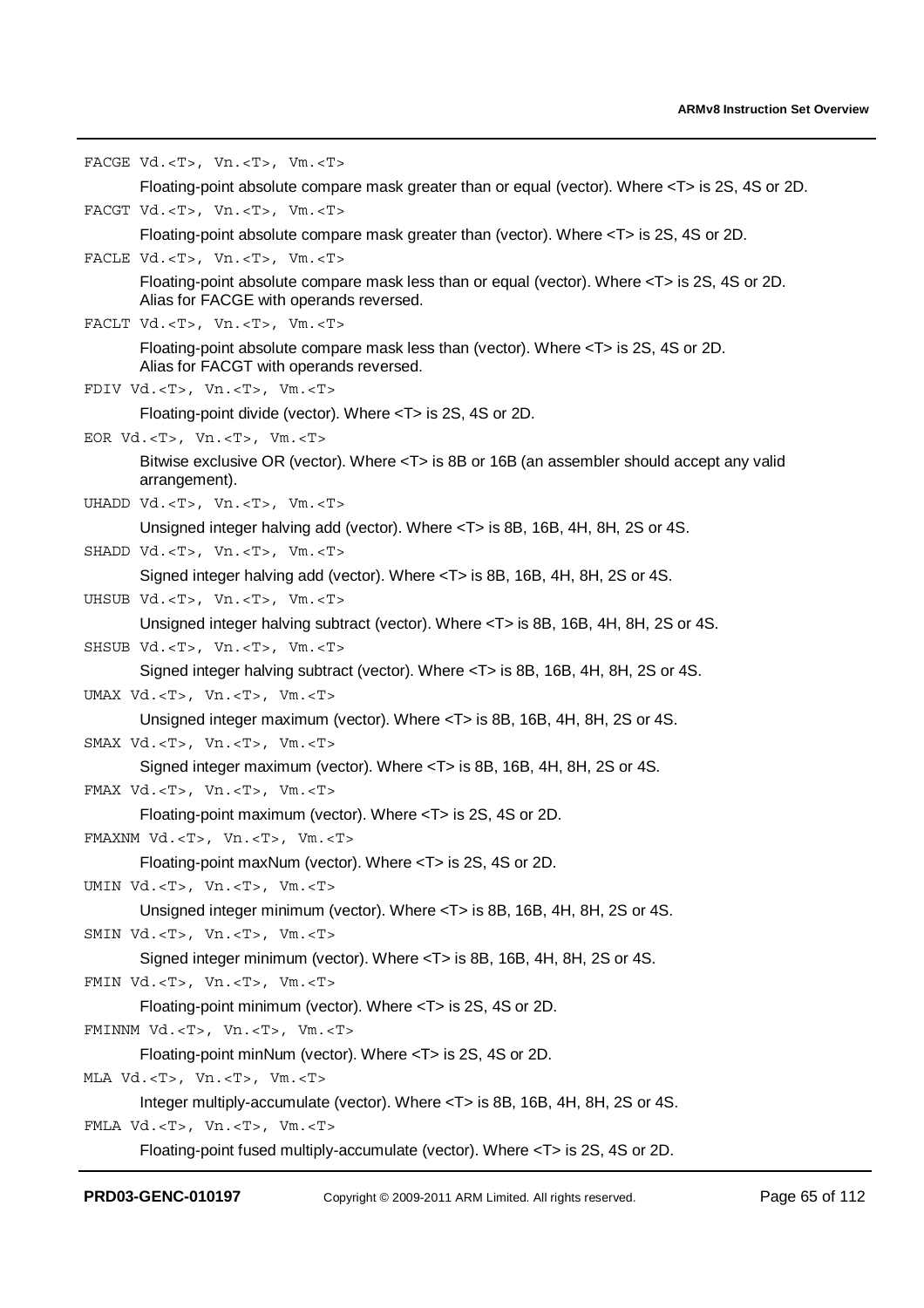MLS Vd.<T>, Vn.<T>, Vm.<T> Integer multiply-subtract from accumulator (vector). Where <T> is 8B, 16B, 4H, 8H, 2S or 4S. FMLS Vd.<T>, Vn.<T>, Vm.<T> Floating-point fused multiply-subtract from accumulator (vector). Where <T> is 2S, 4S or 2D. MUL Vd.<T>, Vn.<T>, Vm.<T> Integer multiply (vector). Where <T> is 8B, 16B, 4H, 8H, 2S or 4S. FMUL Vd.<T>, Vn.<T>, Vm.<T> Floating-point multiply (vector). Where <T> is 2S, 4S or 2D. FMULX Vd.<T>, Vn.<T>, Vm.<T> Floating-point multiply extended, like FMUL but  $0 \times \pm \infty \rightarrow \pm 2$  (vector). Where <T> is 2S, 4S or 2D. PMUL Vd.<T>, Vn.<T>, Vm.<T> Polynomial multiply (vector). Where <T> is 8B or 16B. ORN Vd.<T>, Vn.<T>, Vm.<T> Bitwise OR NOT (vector). Where <T> is 8B or 16B (an assembler should accept any valid arrangement). ORR Vd.<T>, Vn.<T>, Vm.<T> Bitwise OR (vector). Where <T> is 8B or 16B (an assembler should accept any valid arrangement). SQADD Vd.<T>, Vn.<T>, Vm.<T> Signed integer saturating add (vector). Where <T> is 8B, 16B, 4H, 8H, 2S, 4S or 2D. UQADD Vd.<T>, Vn.<T>, Vm.<T> Unsigned integer saturating add (vector). Where <T> is 8B, 16B, 4H, 8H, 2S, 4S or 2D SQDMULH Vd.<T>, Vn.<T>, Vm.<T> Signed integer saturating doubling multiply high half (vector). Where <T> is 4H, 8H, 2S or 4S. SQRDMULH Vd.<T>, Vn.<T>, Vm.<T> Signed integer saturating rounding doubling multiply high half (vector). Where <T> is 4H, 8H, 2S or 4S. UQRSHL Vd.<T>, Vn.<T>, Vm.<T> Unsigned integer saturating rounding shift left (vector). Where <T> is 8B, 16B, 4H, 8H, 2S, 4S or 2D SQRSHL Vd.<T>, Vn.<T>, Vm.<T> Signed integer saturating rounding shift left (vector). Where <T> is 8B, 16B, 4H, 8H, 2S, 4S or 2D UQSUB Vd.<T>, Vn.<T>, Vm.<T> Unsigned integer saturating subtract (vector). Where <T> is 8B, 16B, 4H, 8H, 2S, 4S or 2D SQSUB Vd.<T>, Vn.<T>, Vm.<T> Signed integer saturating subtract (vector). Where <T> is 8B, 16B, 4H, 8H, 2S, 4S or 2D URHADD Vd.<T>, Vn.<T>, Vm.<T> Unsigned integer rounding halving add (vector). Where <T> is 8B, 16B, 4H, 8H, 2S or 4S. SRHADD Vd.<T>, Vn.<T>, Vm.<T> Signed integer rounding halving add (vector). Where <T> is 8B, 16B, 4H, 8H, 2S or 4S. URSHL Vd.<T>, Vn.<T>, Vm.<T> Unsigned integer rounding shift left (vector). Where <T> is 8B, 16B, 4H, 8H, 2S, 4S or 2D SRSHL Vd.<T>, Vn.<T>, Vm.<T> Signed integer rounding shift left (vector). Where <T> is 8B, 16B, 4H, 8H, 2S, 4S or 2D UQSHL Vd.<T>, Vn.<T>, Vm.<T> Unsigned integer saturating shift left (vector). Where <T> is 8B, 16B, 4H, 8H, 2S, 4S or 2D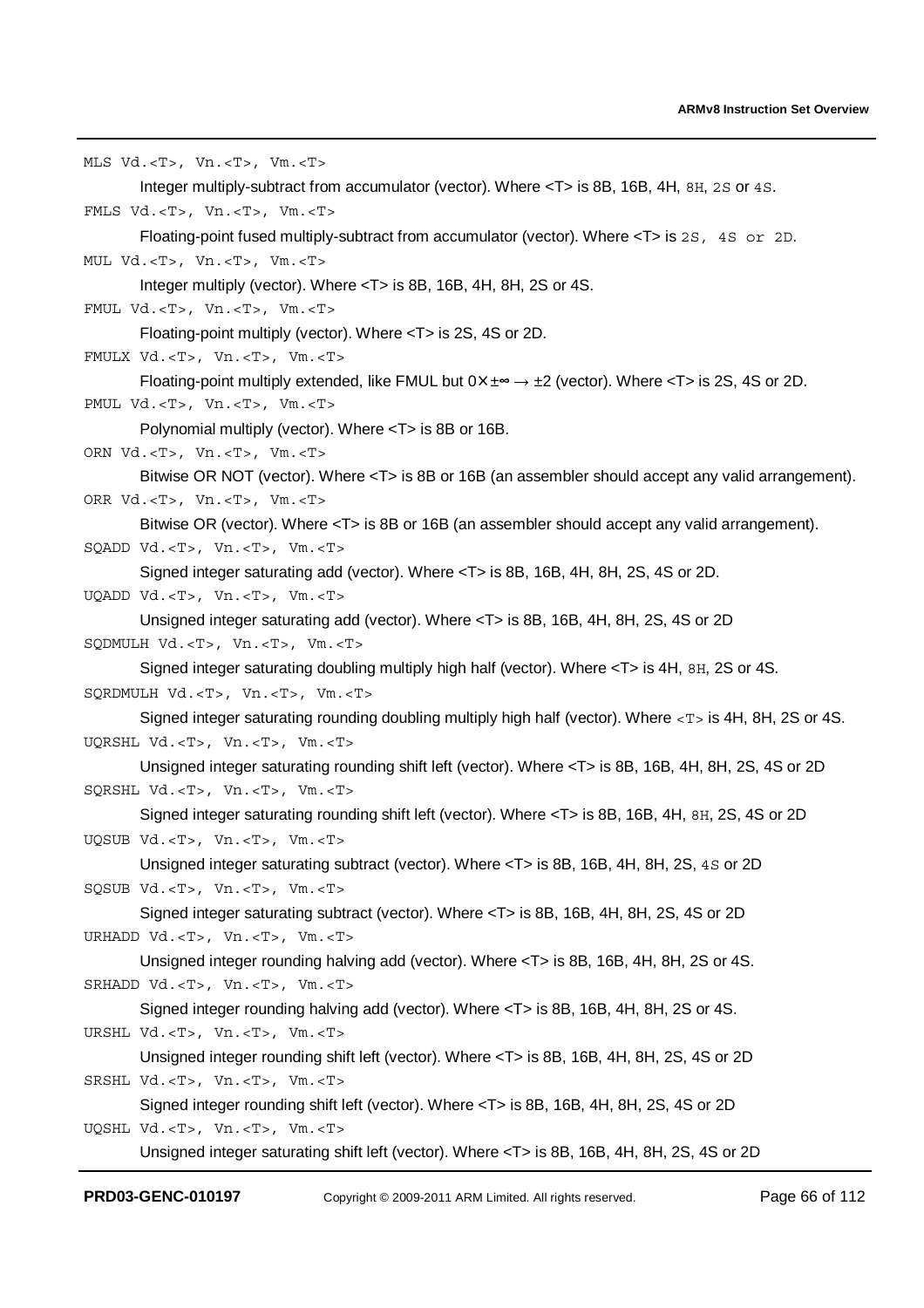SQSHL Vd.<T>, Vn.<T>, Vm.<T>

```
Signed integer saturating shift left (vector). Where <T> is 8B, 16B, 4H, 8H, 2S, 4S or 2D
```
USHL Vd.<T>, Vn.<T>, Vm.<T>

Unsigned integer shift left (vector). Where <T> is 8B, 16B, 4H, 8H, 2S, 4S or 2D

SSHL Vd.<T>, Vn.<T>, Vm.<T>

Signed integer shift left (vector). Where <T> is 8B, 16B, 4H, 8H, 2S, 4S or 2D

SUB Vd.<T>, Vn.<T>, Vm.<T>

Integer subtract (vector). Where <T> is 8B, 16B, 4H, 8H, 2S, 4S or 2D

FSUB Vd.<T>, Vn.<T>, Vm.<T>

Floating-point subtract (vector). Where <T> is 2S, 4S or 2D.

```
FRECPS Vd.<T>, Vn.<T>, Vm.<T>
```
Floating-point reciprocal step (vector). Where <T> is 2S, 4S or 2D. The embedded multiply-accumulate is fused in AArch64 FRECPS, whilst in AArch32 VRECPS it remains chained.

```
FRSQRTS Vd.<T>, Vn.<T>, Vm.<T>
```
Floating-point reciprocal square root step (vector). Where <T> is 2S, 4S or 2D. The embedded multiplyaccumulate is fused in AArch64 FRSQRTS, whilst in AArch32 VRSQRTS it remains chained.

### **5.7.5 Scalar Arithmetic**

FABD <V>d, <V>n, <V>m

Floating-point absolute difference (scalar). Subtracts <V>m from <V>n, and places the absolute value of the result in <V>d. Where <V>is S or D.

ADD Dd, Dn, Dm

Integer add (scalar).

CMEQ Dd, Dn, Dm

Integer compare mask equal (scalar).

CMEQ Dd, Dn, #0

Integer compare mask equal to zero (scalar).

CMHS Dd, Dn, Dm

Unsigned integer compare mask higher or same (scalar).

CMGE Dd, Dn, Dm

Signed integer compare mask greater than or equal (scalar).

CMGE Dd, Dn, #0

Signed integer compare mask greater than or equal to zero (scalar).

CMHI Dd, Dn, Dm

Unsigned integer compare mask higher (scalar).

CMGT Dd, Dn, Dm

Signed integer compare mask greater than (scalar).

CMGT Dd, Dn, #0

Signed integer compare mask greater than zero (scalar).

CMLS Dd, Dn, Dm

Unsigned integer compare mask lower or same (scalar). Alias for CMHS with operands reversed.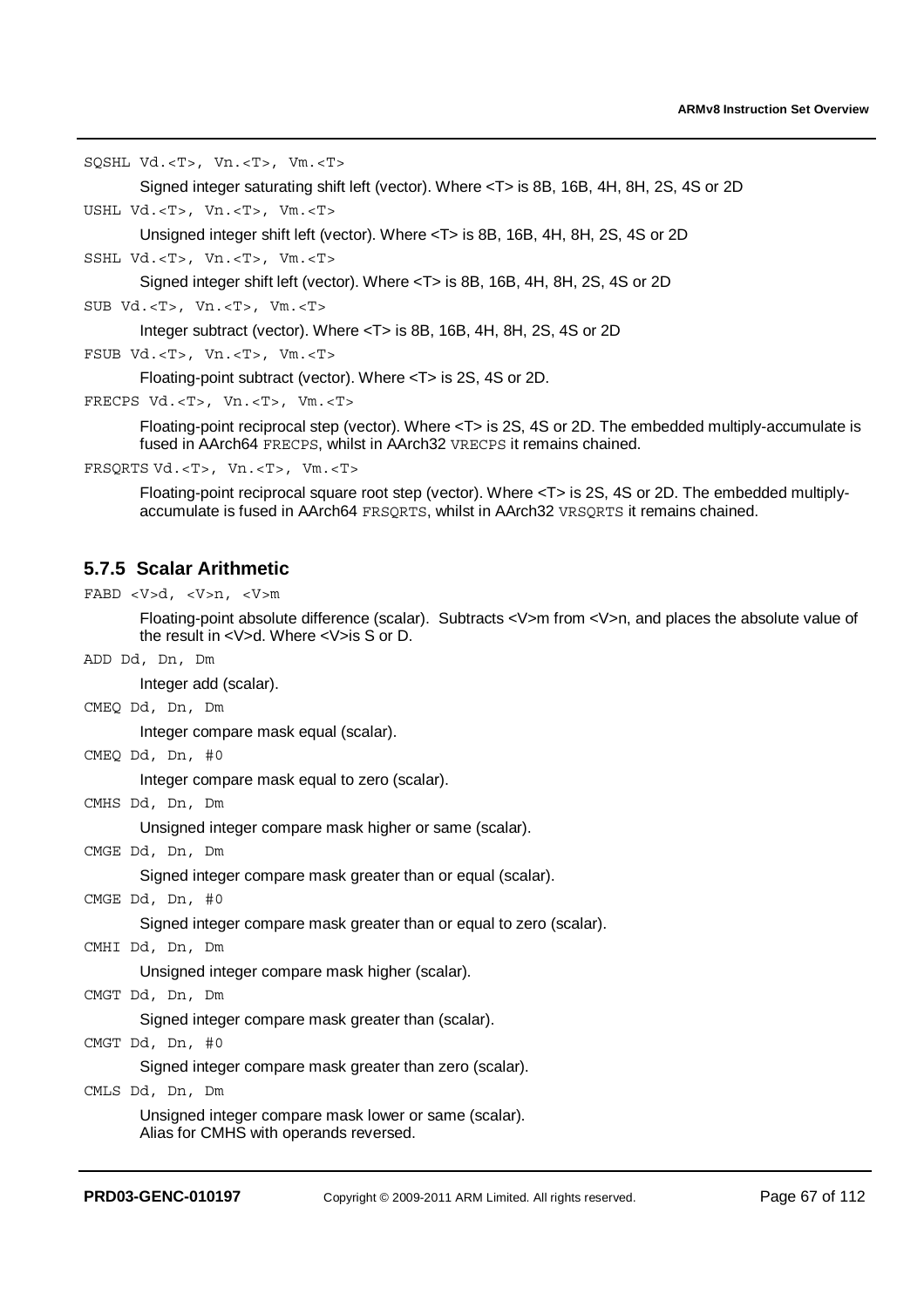| CMLE Dd, Dn, Dm                                                                                                      |
|----------------------------------------------------------------------------------------------------------------------|
| Signed integer compare mask less than or equal (scalar).                                                             |
| Alias for CMGE with operands reversed.                                                                               |
| CMLE Dd, Dn, #0                                                                                                      |
| Signed integer compare mask less than or equal to zero (scalar).                                                     |
| CMLO Dd, Dn, Dm                                                                                                      |
| Unsigned integer compare mask lower (scalar).<br>Alias for CMHI with operands reversed.                              |
| CMLT Dd, Dn, Dm                                                                                                      |
| Signed integer compare mask less than (scalar).                                                                      |
| Alias for CMGT with operands reversed.                                                                               |
| CMLT Dd, Dn, #0                                                                                                      |
| Signed integer compare mask less than zero (scalar).                                                                 |
| CMTST Dd, Dn, Dm                                                                                                     |
| Integer compare mask bitwise test (scalar).                                                                          |
| FCMEQ < V>d, < V>n, < V>m                                                                                            |
| Floating-point compare mask equal (scalar). Where <v>is S or D.</v>                                                  |
| FCMEQ < $V>d$ , < $V>n$ , #0                                                                                         |
| Floating-point compare mask equal to zero (scalar). Where <v>is S or D.</v>                                          |
| FCMGE < V>d, < V>n, < V>m                                                                                            |
| Floating-point compare mask greater than or equal (scalar). Where <v>is S or D.</v>                                  |
| FCMGE $d$ , $n$ , #0                                                                                                 |
| Floating-point compare mask greater than or equal to zero (scalar). Where <v>is S or D.</v>                          |
| ${\tt FCMGT} \ d\, , \ n\, , \ m$                                                                                    |
| Floating-point compare mask greater than (scalar). Where <v>is S or D.</v>                                           |
| FCMGT < $V>d$ , < $V>n$ , #0                                                                                         |
| Floating-point compare mask greater than zero (scalar). Where <v>is S or D.</v>                                      |
| FCMLE < V>d, <v>n, <v>m<br/>Floating-point compare mask less than or equal (scalar). Where <v>is S or D.</v></v></v> |
| Alias for FCMGE with operands reversed.                                                                              |
| FCMLE $d$ , $n$ , #0                                                                                                 |
| Floating-point compare mask less than or equal to zero (scalar). Where <v>is S or D.</v>                             |
| FCMLT < V>d, <v>n, <v>m</v></v>                                                                                      |
| Floating-point compare mask less than (scalar). Where <v>is S or D.</v>                                              |
| Alias for FCMGT with operands reversed.                                                                              |
| FCMLT <v>d, <v>n, #0</v></v>                                                                                         |
| Floating-point compare mask less than zero (scalar). Where <v>is S or D.</v>                                         |
| FACGE $d$ , $n$ , $m$                                                                                                |
| Floating-point absolute compare mask greater than or equal (scalar). Where <v>is S or D.</v>                         |
| FACGT $d$ , $n$ , $m$                                                                                                |
| Floating-point absolute compare mask greater than (scalar). Where <v>is S or D.</v>                                  |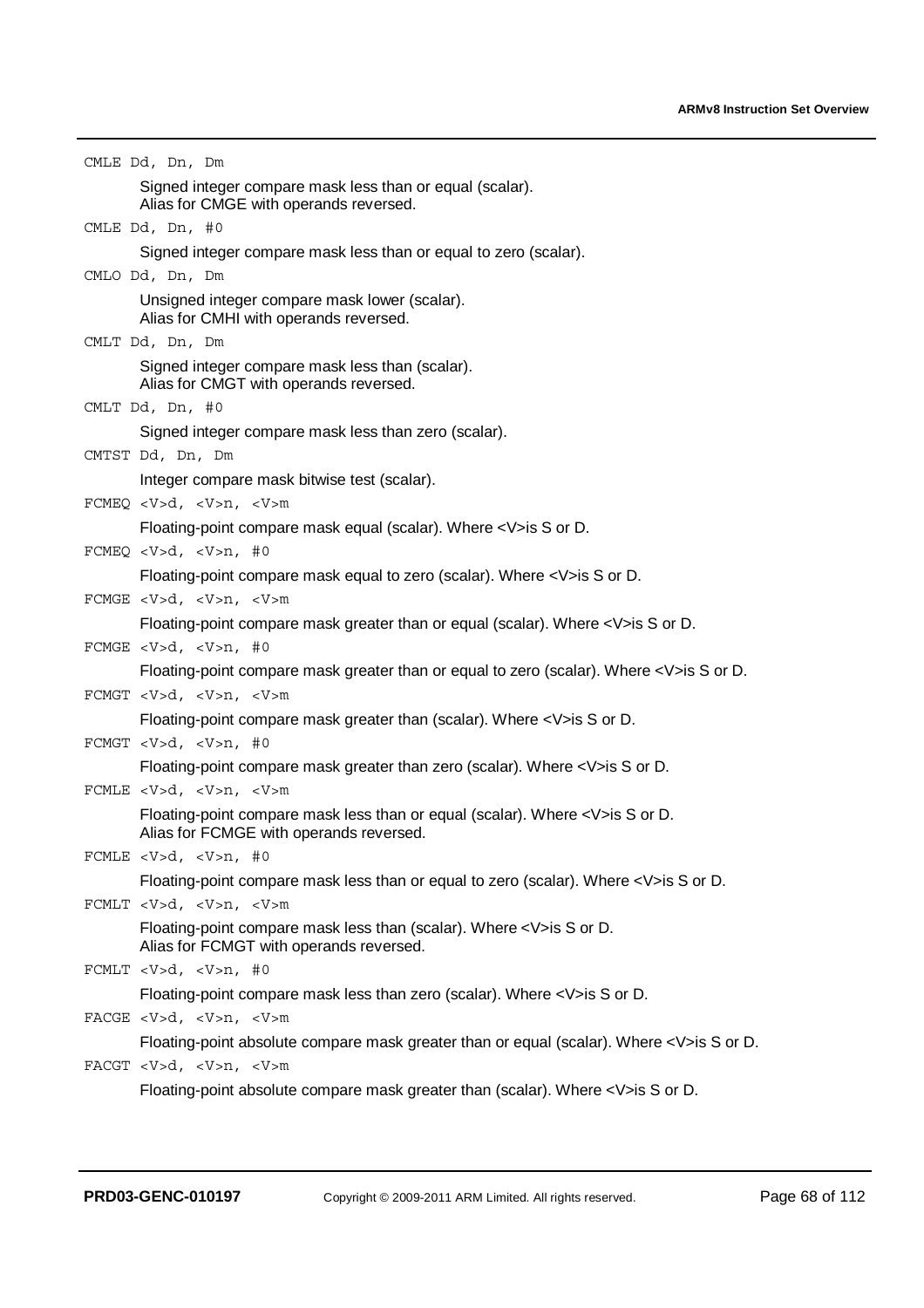```
FACLE <V>d, <V>n, <V>m
        Floating-point absolute compare mask less than or equal (scalar). Where <V>is S or D. 
       Alias for FACGE with operands reversed. 
FACLT <V>d, <V>n, <V>m
        Floating-point absolute compare mask less than (scalar). Where <V>is S or D. 
       Alias for FACGT with operands reversed. 
SQADD <V>d, <V>n, <V>m
       Signed integer saturating add (scalar). Where <V> is B, H, S or D. 
UQADD <V>d, <V>n, <V>m
       Unsigned integer saturating add (scalar). Where <V> is B, H, S or D. 
SQDMULH <V>d, <V>n, <V>m
       Signed integer saturating doubling multiply high half (scalar). Where <V> is H or S. 
SQRDMULH <V>d, <V>n, <V>m
        Signed integer saturating rounding doubling multiply high half (scalar). Where <V> is H or S. 
UQRSHL <V>d, <V>n, <V>m
       Unsigned integer saturating rounding shift left (scalar). Where <V> is B, H, S or D. 
SQRSHL <V>d, <V>n, <V>m
        Signed integer saturating rounding shift left (scalar). Where <V> is B, H, S or D. 
UQSUB <V>d, <V>n, <V>m
       Unsigned integer saturating subtract (scalar). Where <V> is B, H, S or D. 
SQSUB <V>d, <V>n, <V>m
       Signed integer saturating subtract (scalar). Where <V> is B, H, S or D. 
UQSHL <V>d, <V>n, <V>m
       Unsigned integer saturating shift left (scalar). Where <V> is B, H, S or D. 
SQSHL <V>d, <V>n, <V>m
       Signed integer saturating shift left (scalar). Where <V> is B, H, S or D. 
URSHL Dd, Dn, Dm
        Unsigned integer rounding shift left (scalar). 
SRSHL Dd, Dn, Dm
        Signed integer rounding shift left (scalar). 
USHL Dd, Dn, Dm
       Unsigned integer shift left (scalar). 
SSHL Dd, Dn, Dm
        Signed integer shift left (scalar). 
SUB Dd, Dn, Dm
       Integer subtract (scalar). 
FMULX <V>d, <V>n, <V>m
        Floating-point multiply extended, like FMUL but 0 \times \pm \infty \rightarrow \pm 2 (scalar). Where \lt V is S or D.
FRECPS <V>d, <V>n, <V>m
```
Floating-point reciprocal step (scalar). Where <V>is S or D. The embedded multiply-accumulate is fused in AArch64 FRECPS, whilst in AArch32 VRECPS it remains chained.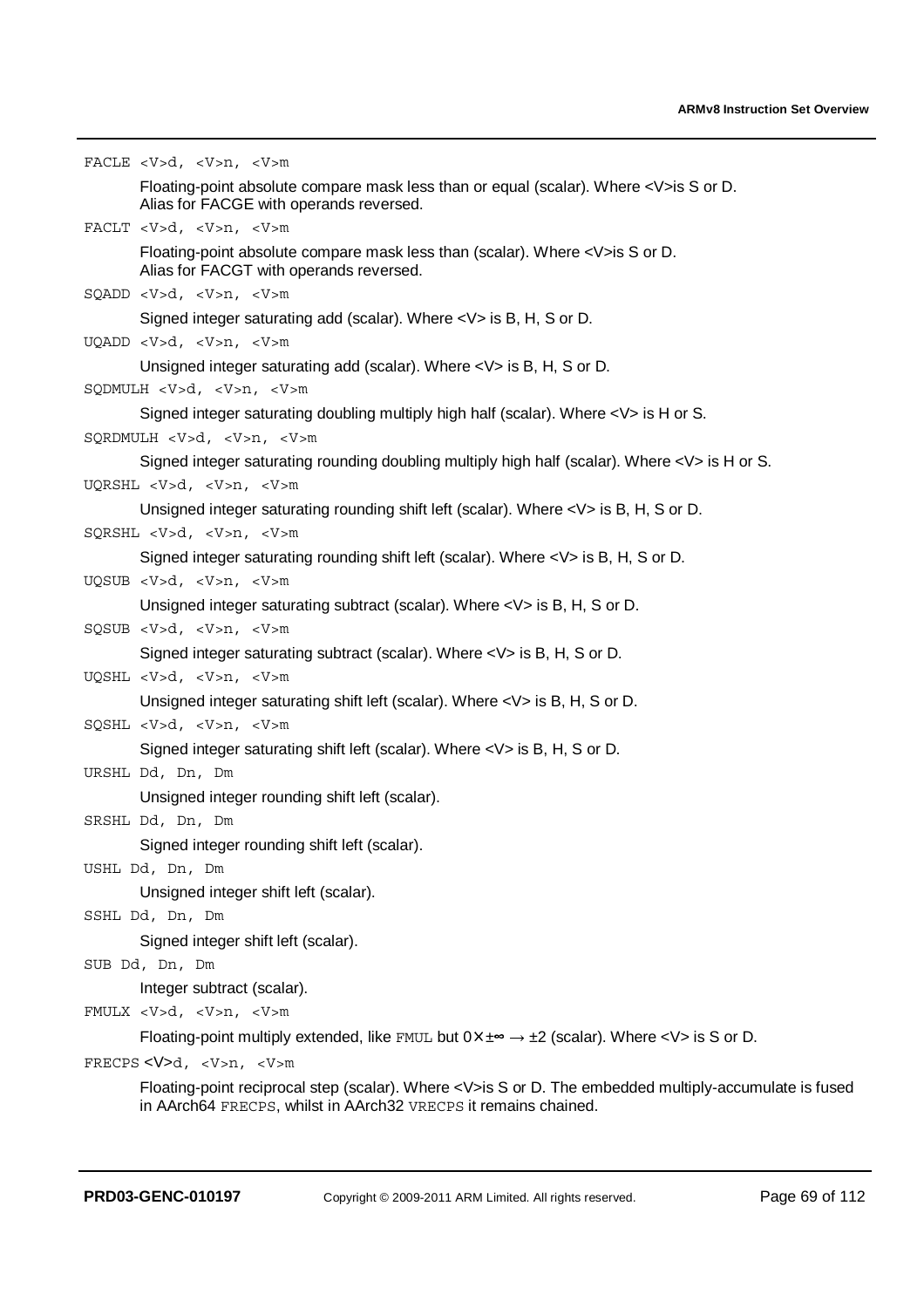FRSQRTS <V>d, <V>n, <V>m

Floating-point reciprocal square root step (scalar). Where <V>is S or D. The embedded multiplyaccumulate is fused in AArch64 FRSQRTS, whilst in AArch32 VRSQRTS it remains chained.

#### **5.7.6 Vector Widening/Narrowing Arithmetic**

UABAL Vd.<Td>, Vn.<Ts>, Vm.<Ts>

Unsigned integer absolute difference and accumulate long (vector). Where the <Td>/<Ts> is 8H/8B, 4S/4H or 2D/2S.

UABAL2 Vd.<Td>, Vn.<Ts>, Vm.<Ts>

Unsigned integer absolute difference and accumulate long (vector, second part). Where the <Td>/<Ts> is 8H/16B, 4S/8H or 2D/4S.

SABAL Vd.<Td>, Vn.<Ts>, Vm.<Ts>

Signed integer absolute difference and accumulate long (vector). Where the <Td>/<Ts> is 8H/8B, 4S/4H or 2D/2S.

SABAL2 Vd.<Td>, Vn.<Ts>, Vm.<Ts>

Signed integer absolute difference and accumulate long (vector, second part). Where the <Td>/<Ts> is 8H/16B, 4S/8H or 2D/4S.

UABDL Vd.<Td>, Vn.<Ts>, Vm.<Ts>

Unsigned integer absolute difference long (vector). Where the <Td>/<Ts> is  $8H/8B$ , 4S/4H or 2D/2S.

UABDL2 Vd.<Td>, Vn.<Ts>, Vm.<Ts>

Unsigned integer absolute difference long (vector, second part). Where the <Td>/<Ts> is 8H/16B, 4S/8H or 2D/4S.

SABDL Vd.<Td>, Vn.<Ts>, Vm.<Ts>

Signed integer absolute difference long (vector). Where the <Td>/<Ts> is 8H/8B, 4S/4H or 2D/2S.

SABDL2 Vd.<Td>, Vn.<Ts>, Vm.<Ts>

Signed integer absolute difference long (vector, second part). Where the <Td>/<Ts> is 8H/16B, 4S/8H or 2D/4S.

UADDL Vd.<Td>, Vn.<Ts>, Vm.<Ts>

Unsigned integer add long (vector). Where the <Td>/<Ts> is 8H/8B, 4S/4H or 2D/2S.

UADDL2 Vd.<Td>, Vn.<Ts>, Vm.<Ts>

Unsigned integer add long (vector, second part). Where the <Td>/<Ts> is 8H/16B, 4S/8H or 2D/4S.

```
SADDL Vd.<Td>, Vn.<Ts>, Vm.<Ts>
```
Signed integer add long (vector). Where the <Td>/<Ts> is 8H/8B, 4S/4H or 2D/2S.

```
SADDL2 Vd.<Td>, Vn.<Ts>, Vm.<Ts>
```
Signed integer add long (vector, second part). Where the <Td>/<Ts> is 8H/16B, 4S/8H or 2D/4S. USUBL Vd.<Td>, Vn.<Ts>, Vm.<Ts>

Unsigned integer subtract long (vector). Where the <Td>/<Ts> is 8H/8B, 4S/4H or 2D/2S.

USUBL2 Vd.<Td>, Vn.<Ts>, Vm.<Ts>

Unsigned integer subtract long (vector, second part). Where the <Td>/<Ts> is 8H/16B, 4S/8H or 2D/4S. SSUBL Vd.<Td>, Vn.<Ts>, Vm.<Ts>

Signed integer subtract long (vector). Where the <Td>/<Ts> is 8H/8B, 4S/4H or 2D/2S. SSUBL2 Vd.<Td>, Vn.<Ts>, Vm.<Ts>

Signed integer subtract long (vector, second part). Where the <Td>/<Ts> is 8H/16B, 4S/8H or 2D/4S.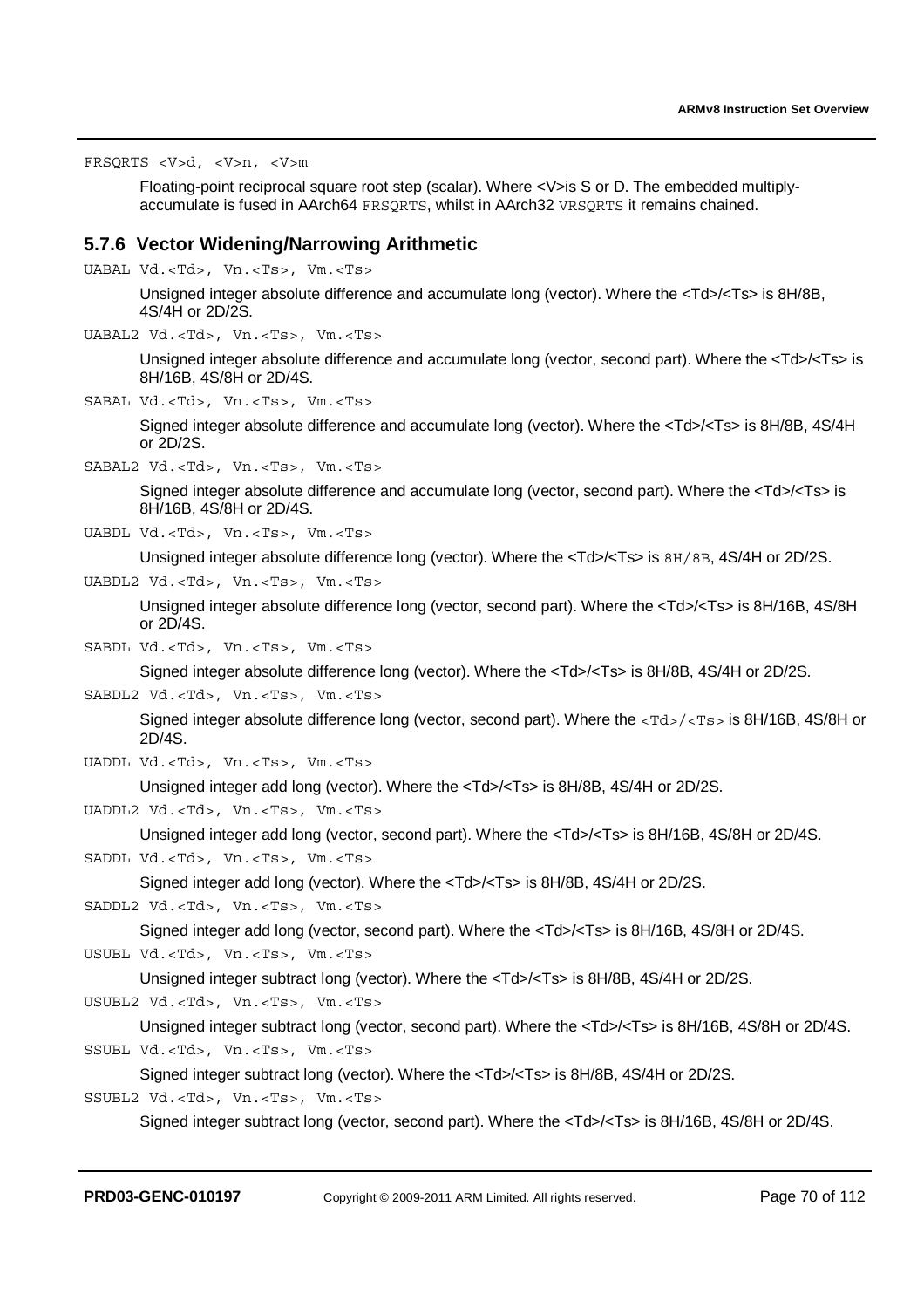UMLAL Vd.<Td>, Vn.<Ts>, Vm.<Ts>

Unsigned integer multiply-accumulate long (vector). Where the <Td>/<Ts> is 8H/8B, 4S/4H or 2D/2S.

UMLAL2 Vd.<Td>, Vn.<Ts>, Vm.<Ts>

Unsigned integer multiply-accumulate long (vector, second part). Where the <Td>/<Ts> is 8H/16B, 4S/8H or 2D/4S.

SMLAL Vd.<Td>, Vn.<Ts>, Vm.<Ts>

Signed integer multiply-accumulate long (vector). Where the <Td>/<Ts> is 8H/8B, 4S/4H or 2D/2S.

SMLAL2 Vd.<Td>, Vn.<Ts>, Vm.<Ts>

Signed integer multiply-accumulate long (vector, second part). Where the <Td>/<Ts> is 8H/16B, 4S/8H or 2D/4S.

UMLSL Vd.<Td>, Vn.<Ts>, Vm.<Ts>

Unsigned integer multiply-subtract from accumulator long (vector). Where the <Td>/<Ts> is 8H/8B, 4S/4H or 2D/2S.

UMLSL2 Vd.<Td>, Vn.<Ts>, Vm.<Ts>

Unsigned integer multiply-subtract from accumulator long (vector, second part). Where the <Td>/<Ts> is 8H/16B, 4S/8H or 2D/4S.

SMLSL Vd.<Td>, Vn.<Ts>, Vm.<Ts>

Signed integer multiply-subtract from accumulator long (vector). Where the <Td>/<Ts> is 8H/8B, 4S/4H or 2D/2S.

SMLSL2 Vd.<Td>, Vn.<Ts>, Vm.<Ts>

Signed integer multiply-subtract from accumulator long (vector, second part). Where the <Td>/<Ts> is 8H/16B, 4S/8H or 2D/4S.

UMULL Vd.<Td>, Vn.<Ts>, Vm.<Ts>

Unsigned integer multiply long (vector). Where the <Td>/<Ts> is 8H/8B, 4S/4H or 2D/2S.

UMULL2 Vd.<Td>, Vn.<Ts>, Vm.<Ts>

Unsigned integer multiply long (vector, second part). Where the <Td>/<Ts> is 8H/16B, 4S/8H or 2D/4S.

SMULL Vd.<Td>, Vn.<Ts>, Vm.<Ts>

Signed integer multiply long (vector). Where the <Td>/<Ts> is 8H/8B, 4S/4H or 2D/2S.

SMULL2 Vd.<Td>, Vn.<Ts>, Vm.<Ts>

Signed integer multiply long (vector, second part). Where the <Td>/<Ts> is 8H/16B, 4S/8H or 2D/4S.

PMULL Vd.8H, Vn.8B, Vm.8B

Polynomial multiply long (vector).

PMULL2 Vd.8H, Vn.16B, Vm.16B

Polynomial multiply long (vector, second part).

SQDMLAL Vd.<Td>, Vn.<Ts>, Vm.<Ts>

Signed integer saturating doubling multiply accumulate long (vector). Where the <Td>/<Ts> is 4S/4H or 2D/2S.

SQDMLAL2 Vd.<Td>, Vn.<Ts>, Vm.<Ts>

Signed integer saturating doubling multiply accumulate long (vector, second part). Where the <Td>/<Ts> is 4S/8H or 2D/4S.

SQDMLSL Vd.<Td>, Vn.<Ts>, Vm.<Ts>

Signed integer saturating doubling multiply subtract from accumulator long (vector). Where the <Td>/<Ts> is 4S/4H or 2D/2S.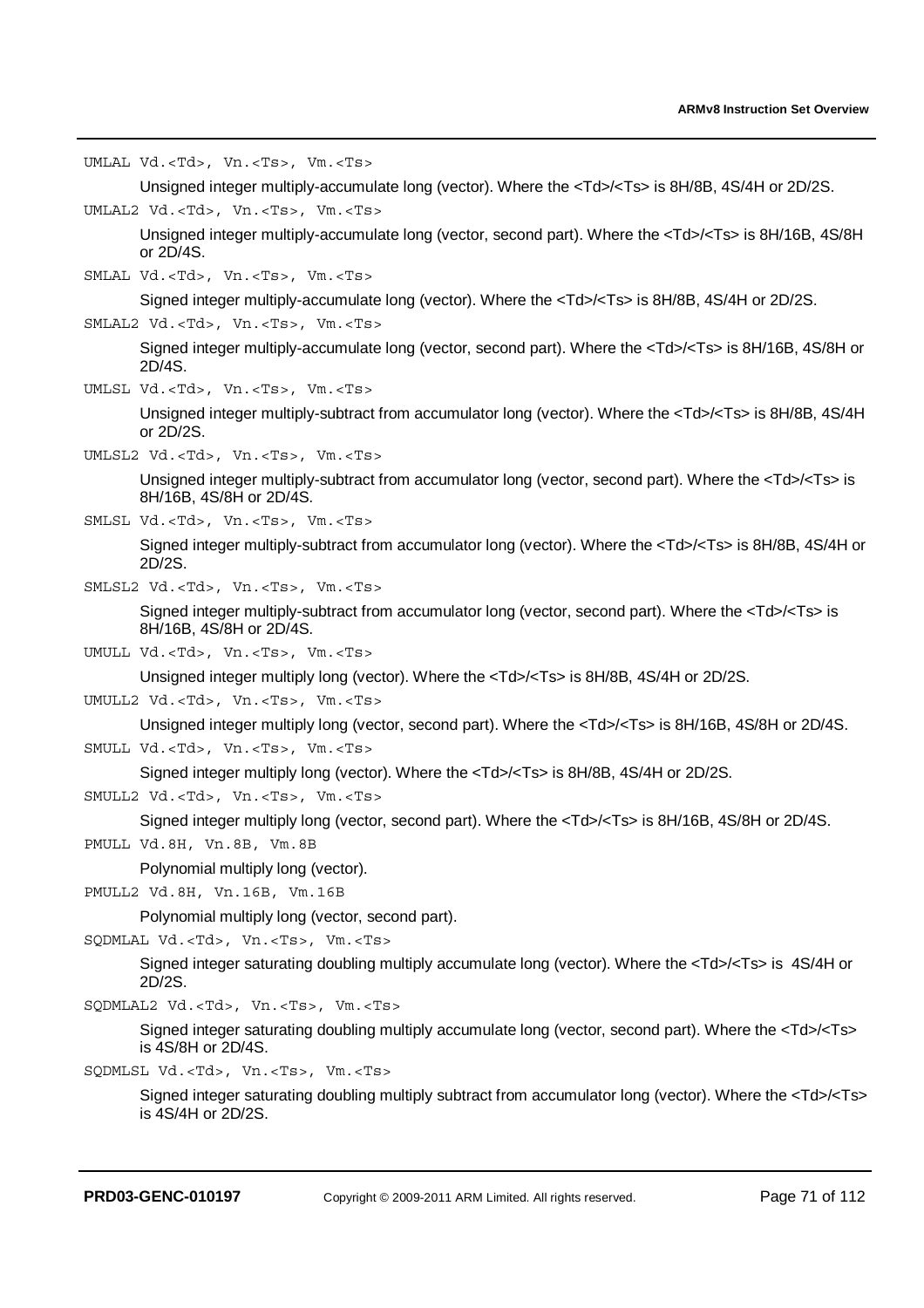SQDMLSL2 Vd.<Td>, Vn.<Ts>, Vm.<Ts>

Signed integer saturating doubling multiply subtract from accumulator long (vector, second part). Where the <Td>/<Ts> is 4S/8H or 2D/4S.

SQDMULL Vd.<Td>, Vn.<Ts>, Vm.<Ts>

Signed integer saturating doubling multiply long (vector). Where the <Td>/<Ts> is 4S/4H or 2D/2S.

SQDMULL2 Vd.<Td>, Vn.<Ts>, Vm.<Ts>

Signed integer saturating doubling multiply long (vector, second part). Where the <Td>/<Ts> is 4S/8H or 2D/4S.

UADDW Vd.<Td>, Vn.<Td>, Vm.<Ts>

Unsigned integer add wide (vector). Where the <Td>/<Ts> is 8H/8B, 4S/4H or 2D/2S.

UADDW2 Vd.<Td>, Vn.<Td>, Vm.<Ts>

Unsigned integer add wide (vector, second part). Where the <Td>/<Ts> is 8H/16B, 4S/8H or 2D/4S.

SADDW Vd.<Td>, Vn.<Td>, Vm.<Ts>

Signed integer add wide (vector). Where the <Td>/<Ts> is 8H/8B, 4S/4H or 2D/2S.

SADDW2 Vd.<Td>, Vn.<Td>, Vm.<Ts>

Signed integer add wide (vector, second part). Where the <Td>/<Ts> is 8H/16B, 4S/8H or 2D/4S.

USUBW Vd.<Td>, Vn.<Td>, Vm.<Ts>

Unsigned integer subtract wide (vector). Where the <Td>/<Ts> is 8H/8B, 4S/4H or 2D/2S.

USUBW2 Vd.<Td>, Vn.<Td>, Vm.<Ts>

Unsigned integer subtract wide (vector, second part). Where the <Td>/<Ts> is 8H/16B, 4S/8H or 2D/4S. SSUBW Vd.<Td>, Vn.<Td>, Vm.<Ts>

Signed integer subtract wide (vector). Where the <Td>/<Ts> is 8H/8B, 4S/4H or 2D/2S.

SSUBW2 Vd.<Td>, Vn.<Td>, Vm.<Ts>

Signed integer subtract wide (vector, second part). Where the <Td>/<Ts> is 8H/16B, 4S/8H or 2D/4S. RADDHN Vd.<Td>, Vn.<Ts>, Vm.<Ts>

Integer rounding add and narrow high half (vector). Where the <Td>/<Ts> is 8B/8H, 4H/4S or 2S/2D. RADDHN2 Vd.<Td>, Vn.<Ts>, Vm.<Ts>

Integer rounding add and narrow high half (vector, second part). Where the <Td>/<Ts> is 16B/8H, 8H/4S or 4S/2D.

RSUBHN Vd.<Td>, Vn.<Ts>, Vm.<Ts>

Integer rounding subtract and narrow high half (vector). Where the <Td>/<Ts> is 8B/8H, 4H/4S or 2S/2D. RSUBHN2 Vd.<Td>, Vn.<Ts>, Vm.<Ts>

Integer rounding subtract and narrow high half (vector, second part). Where the <Td>/<Ts> is 16B/8H, 8H/4S or 4S/2D.

ADDHN Vd.<Td>, Vn.<Ts>, Vm.<Ts>

Integer add and narrow high half (vector). Where the <Td>/<Ts> is 8B/8H, 4H/4S or 2S/2D.

ADDHN2 Vd.<Td>, Vn.<Ts>, Vm.<Ts>

Integer add and narrow high half (vector, second part). Where the <Td>/<Ts> is 16B/8H, 8H/4S or 4S/2D. SUBHN Vd.<Td>, Vn.<Ts>, Vm.<Ts>

Integer subtract and narrow high half (vector). Where the <Td>/<Ts> is 8B/8H, 4H/4S or 2S/2D. SUBHN2 Vd.<Td>, Vn.<Ts>, Vm.<Ts>

Integer subtract and narrow high half (vector, second part). Where the <Td>/<Ts> is 16B/8H, 8H/4S or 4S/2D.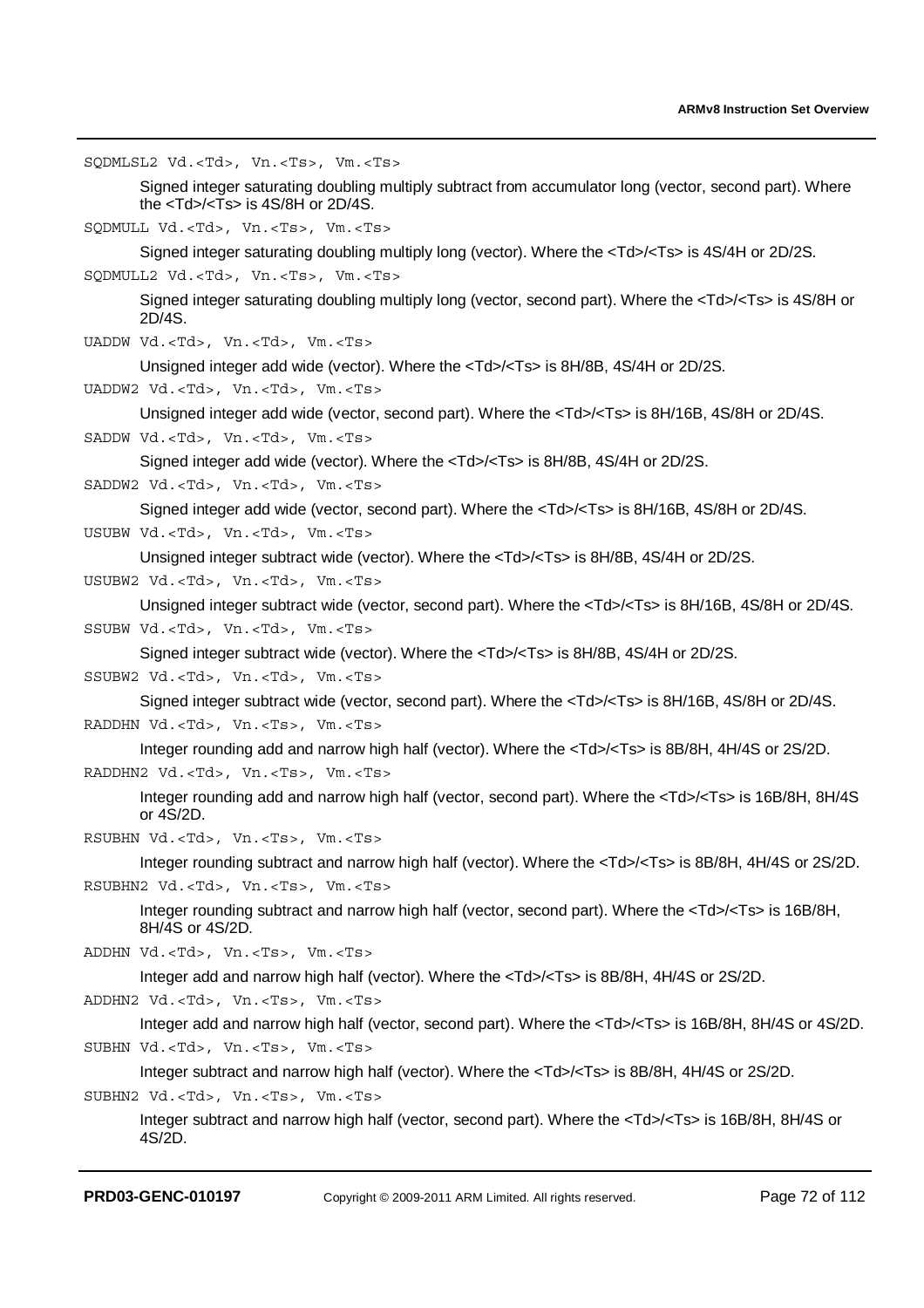## **5.7.7 Scalar Widening/Narrowing Arithmetic**

SQDMLAL <Vd>d, <Vs>n, <Vs>m

Signed integer saturating doubling multiply accumulate long (scalar). Where the <Vd>/<Vs> is H/B, S/H or D/S.

SQDMLSL <Vd>d, <Vs>n, <Vs>m

Signed integer saturating doubling multiply subtract from accumulator long (scalar). Where the <Vd>/<Vs> is S/H or D/S.

```
SQDMULL <Vd>d, <Vs>n, <Vs>m
```
Signed integer saturating doubling multiply long (scalar). Where the <Vd>/<Vs> is S/H or D/S.

## **5.7.8 Vector Unary Arithmetic**

```
ABS Vd.<T>, Vn.<T>
       Integer absolute value (vector). Where <T> is 8B, 16B, 4H, 8H, 2S, 4S or 2D. 
SQABS Vd.<T>, Vn.<T>
       Signed integer saturating absolute (vector). Where <T> is 8B, 16B, 4H, 8H, 2S, 4S or 2D. 
FABS Vd.<T>, Vn.<T>
       Floating-point absolute value (vector). Where <T> is 2S, 4S or 2D. 
NEG Vd.<T>, Vn.<T>
       Integer negate (vector). Where <T> is 8B, 16B, 4H, 8H, 2S, 4S or 2D. 
SQNEG Vd.<T>, Vn.<T>
       Signed integer saturating negate (vector). Where <T> is 8B, 16B, 4H, 8H, 2S, 4S or 2D. 
FNEG Vd.<T>, Vn.<T>
       Floating-point negate (vector). Where <T> is 2S, 4S or 2D. 
CLS Vd.<T>, Vn.<T>
       Signed integer count leading sign bits (vector). Where <T> is 8B, 16B, 4H, 8H, 2S or 4S. 
CLZ Vd.<T>, Vn.<T>
       Integer count leading zero bits (vector). Where <T> is 8B, 16B, 4H, 8H, 2S or 4S. 
CNT Vd.<T>, Vn.<T> 
       Count non-zero bits (vector). Where <T> is 8B or 16B. 
NOT Vd.<T>, Vn.<T>
       Bitwise invert (vector). Where <T> is 8B or 16B (an assembler should accept any valid arrangement). 
       Normally disassembled as MVN. 
MVN Vd.<T>, Vn.<T>
       Bitwise invert (vector). Where <T> is 8B or 16B (an assembler should accept any valid arrangement). 
       Alias for NOT Vd.<T>,Vn.<T> 
SUQADD Vd.<T>, Vn.<T>
       Signed integer saturating accumulate of unsigned value (vector). Where <T> is 8B, 16B, 4H, 8H, 2S, 4S 
       or 2D.
```
USQADD Vd.<T>, Vn.<T>

Unsigned integer saturating accumulate of signed value (vector). Where <T> is 8B, 16B, 4H, 8H, 2S, 4S or 2D.

UADALP Vd.<Td>, Vn.<Ts>

Unsigned integer add and accumulate long pairwise (vector). Where <Td>/<Ts> is 4H/8B, 8H/16B, 2S/4H, 4S/8H, 1D/2S or 2D/4S.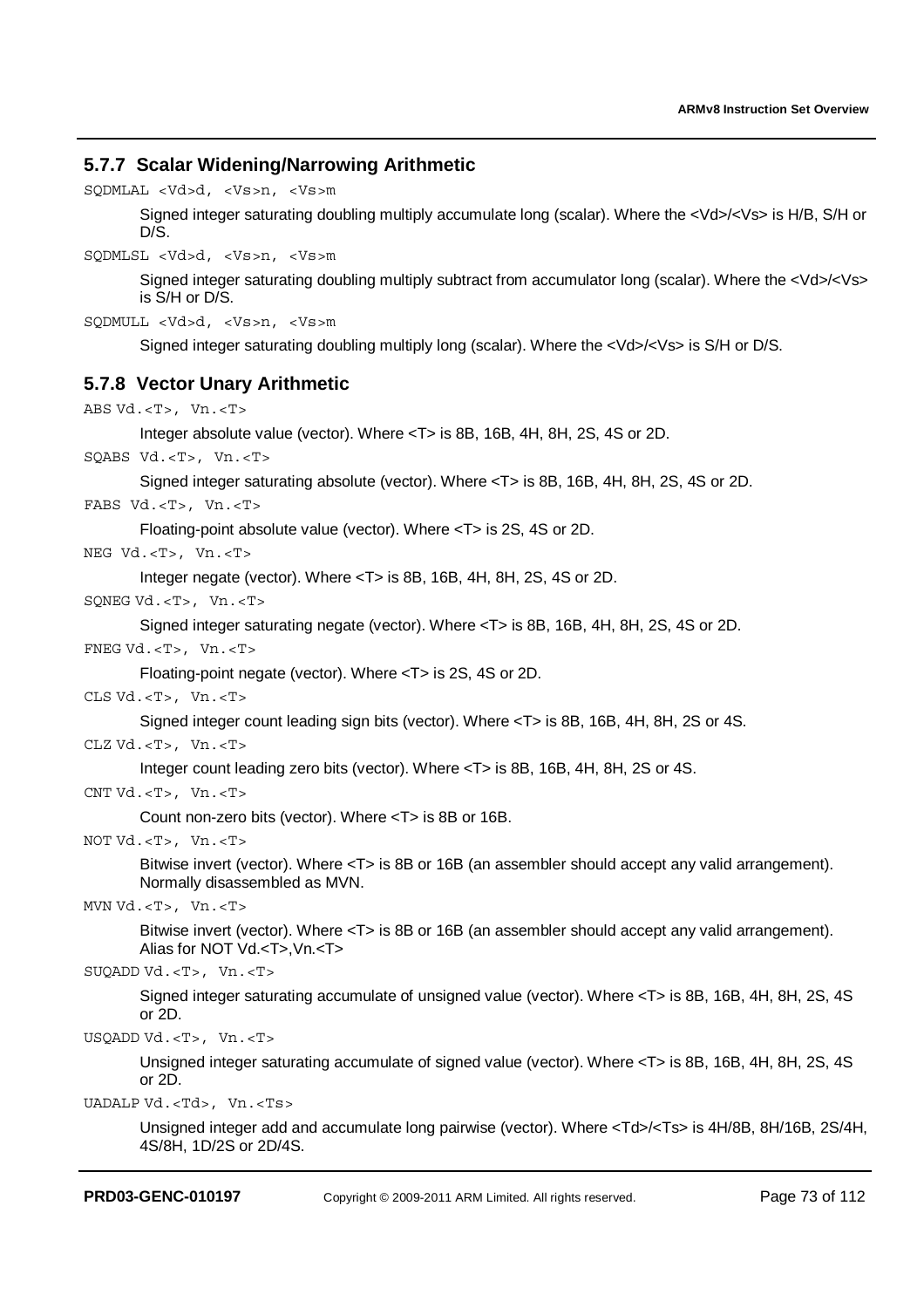SADALP Vd.<Td>, Vn.<Ts>

Signed integer add and accumulate long pairwise (vector). Where <Td>/<Ts> is 4H/8B, 8H/16B, 2S/4H, 4S/8H, 1D/2S or 2D/4S.

UADDLP Vd.<Td>, Vn.<Ts>

Unsigned integer add long pair (vector). Where <Td>/<Ts> is 4H/8B, 8H/16B, 2S/4H, 4S/8H, 1D/2S or 2D/4S.

SADDLP Vd.<Td>, Vn.<Ts>

Signed integer add long pair (vector). Where <Td>/<Ts> is 4H/8B, 8H/16B, 2S/4H, 4S/8H, 1D/2S or 2D/4S.

```
FCVTL Vd.<Td>, Vn.<Ts>
```
Floating-point convert long half-precision to single-precision, or single-precision to double-precision (vector). Where <Td>/<Ts> is 4S/4H or 2D/2S

```
FCVTL2 Vd.<Td>, Vn.<Ts>
```
Floating-point convert long half-precision to single-precision, or single-precision to double-precision (vector, second part). Where <Td>/<Ts> is 4S/8H or 2D/4S

XTN Vd.<Td>, Vn.<Ts>

Integer narrow (vector). Where <Td>/<Ts> is 8B/8H, 4H/4S, or 2S/2D.

XTN2 Vd.<Td>, Vn.<Ts>

Integer narrow (vector, second part). Where <Td>/<Ts> is 16B/8H, 8H/4S, or 4S/2D.

SQXTUN Vd.<Td>, Vn.<Ts>

Signed integer saturating and unsigned narrow (vector). Where <Td>/<Ts> is 8B/8H, 4H/4S, or 2S/2D.

SQXTUN2 Vd. <Td>, Vn. <Ts>

Signed integer saturating and unsigned narrow (vector, second part). Where <Td>/<Ts> is 16B/8H, 8H/4S, or 4S/2D.

UQXTN Vd.<Td>, Vn.<Ts>

Unsigned integer saturating narrow (vector). Where <Td>/<Ts> is 8B/8H, 4H/4S, or 2S/2D.

UQXTN2 Vd.<Td>, Vn.<Ts>

Unsigned integer saturating narrow (vector, second part). Where <Td>/<Ts> is 16B/8H, 8H/4S, or 4S/2D.

SQXTN Vd.<Td>, Vn.<Ts>

Signed integer saturating narrow (vector). Where <Td>/<Ts> is 8B/8H, 4H/4S, or 2S/2D.

SQXTN2 Vd.<Td>, Vn.<Ts>

Signed integer saturating narrow (vector, second part). Where <Td>/<Ts> is 16B/8H, 8H/4S, or 4S/2D.

FCVTN Vd.<Td>, Vn.<Ts>

Floating-point convert narrow single-precision to half-precision, or double-precision to single-precision (vector). Where <Td>/<Ts> is 4H/4S or 2S/2D.

```
FCVTN2 Vd.<Td>, Vn.<Ts>
```
Floating-point convert narrow single-precision to half-precision, or double-precision to single-precision (vector, second part). Where <Td>/<Ts> is 8H/4S or 4S/2D.

```
FCVTXN Vd.2S, Vn.2D
```
Floating-point convert narrow double-precision to single-precision with "exact" rounding (vector). The result is only suitable for further narrowing to half-precision without losing precision due to rounding twice.

FCVTXN2 Vd.4S, Vn.2D

Floating-point convert narrow double-precision to single-precision with "exact" rounding (vector, second part). The result is only suitable for further narrowing to half-precision without losing precision due to rounding twice.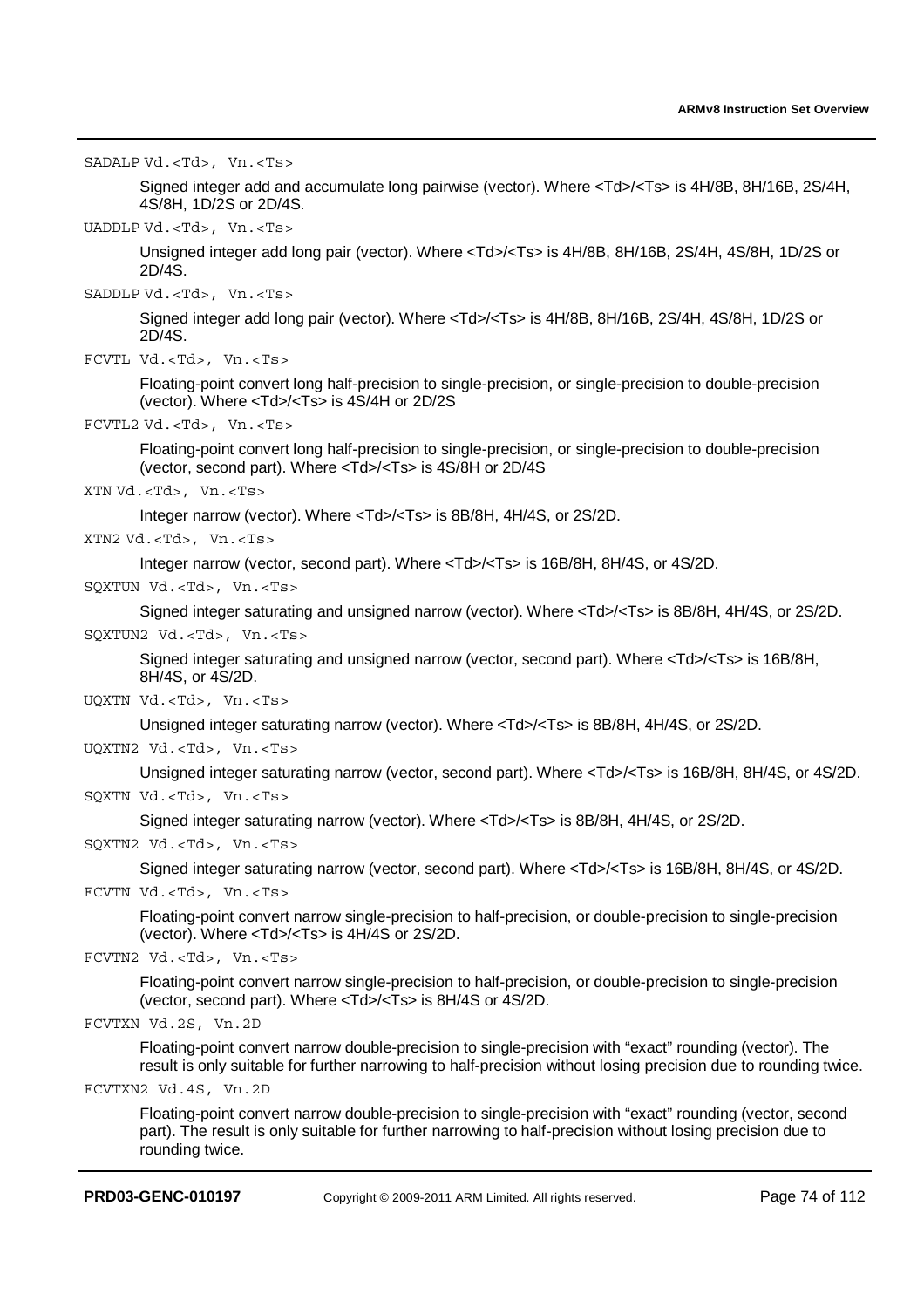FRINTx Vd.<T>, Vn.<T> Floating-point round to integral (vector). Where <T> is 2S, 4S or 2D. The letter x selects the rounding mode: N (nearest, ties to even); A (nearest, ties away from zero), P (towards +Inf); M (towards –Inf), Z (towards zero), I (using FPCR rounding mode) and X (using FPCR rounding mode, with exactness test). FSQRT Vd.<T>, Vn.<T> Floating-point square root (vector). Where <T> is 2S, 4S or 2D. URECPE Vd.<T>, Vn.<T> Unsigned integer reciprocal estimate (vector). Where <T> is 2S or 4S. FRECPE Vd.<T>, Vn.<T> Floating-point reciprocal estimate (vector). Where <T> is 2S, 4S or 2D. URSQRTE Vd.<T>, Vn.<T> Unsigned integer reciprocal square root estimate (vector). Where <T> is 2S or 4S. FRSQRTE Vd.<T>, Vn.<T> Floating-point reciprocal square root estimate (vector). Where <T> is 2S, 4S or 2D. RBIT Vd.<T>, Vn.<T> Bit reverse (vector): reverses the bits within each byte vector element. Where <T> is 8B or 16B. REV16 Vd.<T>, Vn.<T> Element reverse in 16-bit halfwords (vector). Where <T> is 8B or 16B. REV32 Vd.<T>, Vn.<T> Element reverse in 32-bit words (vector). Where <T> is 8B, 16B, 4H, or 8H. REV64 Vd.<T>, Vn.<T> Element reverse in 64-bit doublewords (vector). Where <T> is 8B, 16B, 4H, 8H, 2S or 4S. **5.7.9 Scalar Unary Arithmetic**  ABS Dd, Dn Signed 64-bit integer absolute (scalar). SQABS <V>d, <V>n Signed integer saturating absolute (scalar). Where <V> is B, H, S or D. NEG Dd, Dn Signed 64-bit integer negate (scalar). SQNEG <V>d, <V>n Signed integer saturating negate (scalar). Where <V> is B, H, S or D. SUQADD <V>d, <V>n Signed integer saturating accumulate of unsigned value (scalar). Where <V> is B, H, S or D. USQADD <V>d, <V>n Unsigned integer saturating accumulate of signed value Where <V> is B, H, S or D. SQXTUN <Vd>d, <Vs>n Signed integer saturating and unsigned narrow (scalar). Where <Vd>/<Vs> is B/H, H/S or S/D.

UQXTN <Vd>d, <Vs>n

Unsigned integer saturating narrow (scalar). Where <Vd>/<Vs> is B/H, H/S or S/D.

```
SQXTN <Vd>d, <Vs>n
```
Signed integer saturating narrow (scalar). Where <Vd>/<Vs> is B/H, H/S or S/D.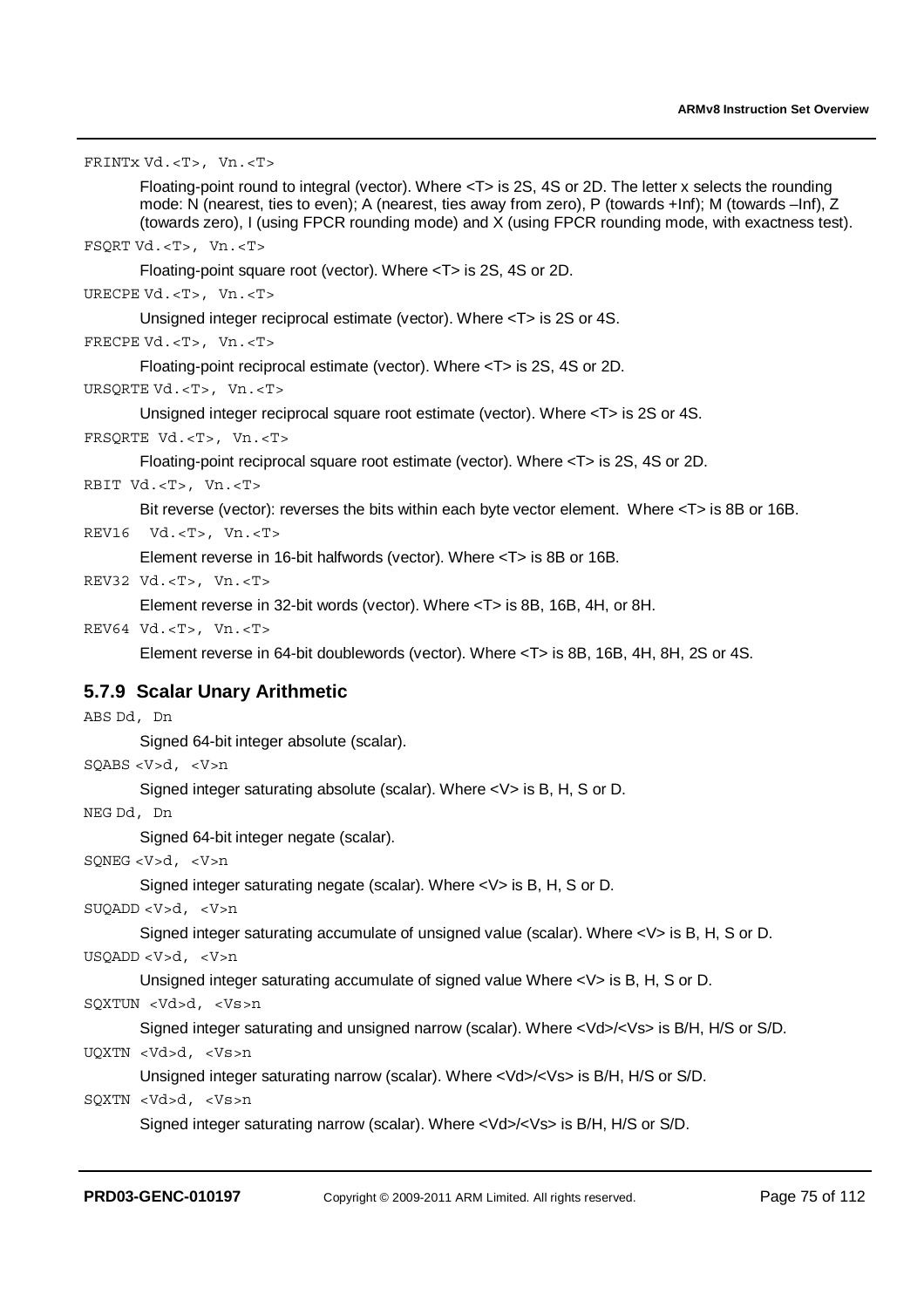FCVTXN Sd, Dn

Floating-point convert narrow double-precision to single-precision with "exact" rounding (scalar).

FRECPE <V>d, <V>n

Floating-point reciprocal estimate (scalar). Where <V> is S or D.

FRECPX <V>d, <V>n

Floating-point reciprocal exponent (scalar). Where <V> is S or D.

FRSQRTE <V>d, <V>n

Floating-point reciprocal square root estimate (scalar). Where <V> is S or D.

### **5.7.10 Vector-by-element Arithmetic**

In all cases the immediate index is a constant in the range 0 to nelem(<Ts>)–1.

FMLA Vd.<T>, Vn.<T>, Vm.<Ts>[index]

Floating-point fused multiply add (vector, by element). Where <T>/<Ts> is 2S/S, 4S/S or 2D/D. If <Ts> is S, then Vm must be in the range V0-V15.

FMLS Vd.<T>, Vn.<T>, Vm.<Ts>[index]

Floating-point fused multiply subtract (vector, by element). Where <T>/<Ts> is 2S/S, 4S/S or 2D/D. If <Ts> is S, then Vm must be in the range V0-V15.

FMUL Vd.<T>, Vn.<T>, Vm.<Ts>[index]

Floating-point multiply (vector, by element). Where <Td>/<Ts> is 2S/S 4S/S or 2D/D. If <Ts> is S, then Vm must be in the range V0-V15.

FMULX Vd.<T>, Vn.<T>, Vm.<Ts>[index]

Floating-point multiply extended (vector, by element): like FMUL but  $0 \times \pm \infty \rightarrow \pm 2$ . Where  $\lt Td\gt/\lt Ts\gt i$  is 2S/S, 4S/S or 2D/D. If <Ts> is S, then Vm must be in the range V0-V15.

MLA Vd.<T>, Vn.<T>, Vm.<Ts>[index]

Integer multiply accumulate (vector, by element). Where <T>/<Ts> is 4H/H, 8H/H, 2S/S or 4S/S. If <Ts> is H, then Vm must be in the range V0-V15.

MLS Vd.<T>, Vn.<T>, Vm.<Ts>[index]

Integer multiply subtract (vector, by element). Where <T>/<Ts> is 4H/H, 8H/H, 2S/S or 4S/S. If <Ts> is H, then Vm must be in the range V0-V15.

MUL Vd.<T>, Vn.<T>, Vm.<Ts>[index]

Integer multiply (vector, by element). Where <T>/<Ts> is 4H/H, 8H/H, 2S/S or 4S/S. If <Ts> is H, then Vm must be in the range V0-V15.

SMLAL Vd.<Ta>, Vn.<Tb>, Vm.<Ts>[index]

Signed integer multiply accumulate long (vector, by element). Where <Ta>/<Tb>/<Ts> is 4S/4H/H or 2D/2S/S. If <Ts> is H, then Vm must be in the range V0-V15.

```
SMLAL2 Vd.<Ta>, Vn.<Tb>, Vm.<Ts>[index]
```
Signed integer multiply accumulate long (vector, by element, second part). Where <Ta>/<Tb>/<Ts> is 4S/8H/H or 2D/4S/S. If <Ts> is H, then Vm must be in the range V0-V15.

```
SMLSL Vd.<Ta>, Vn.<Tb>, Vm.<Ts>[index]
```
Signed integer multiply subtract long (vector, by element). Where <Ta>/<Tb>/<Ts> is 4S/4H/H or 2D/2S/S. If <Ts> is H, then Vm must be in the range V0-V15.

```
SMLSL2 Vd.<Ta>, Vn.<Tb>, Vm.<Ts>[index]
```
Signed integer multiply subtract long (vector, by element, second part). Where <Ta>/<Tb>/<Ts> is 4S/8H/H or 2D/4S/S. If <Ts> is H, then Vm must be in the range V0-V15. If <Ts> is H, then Vm must be in the range V0-V15.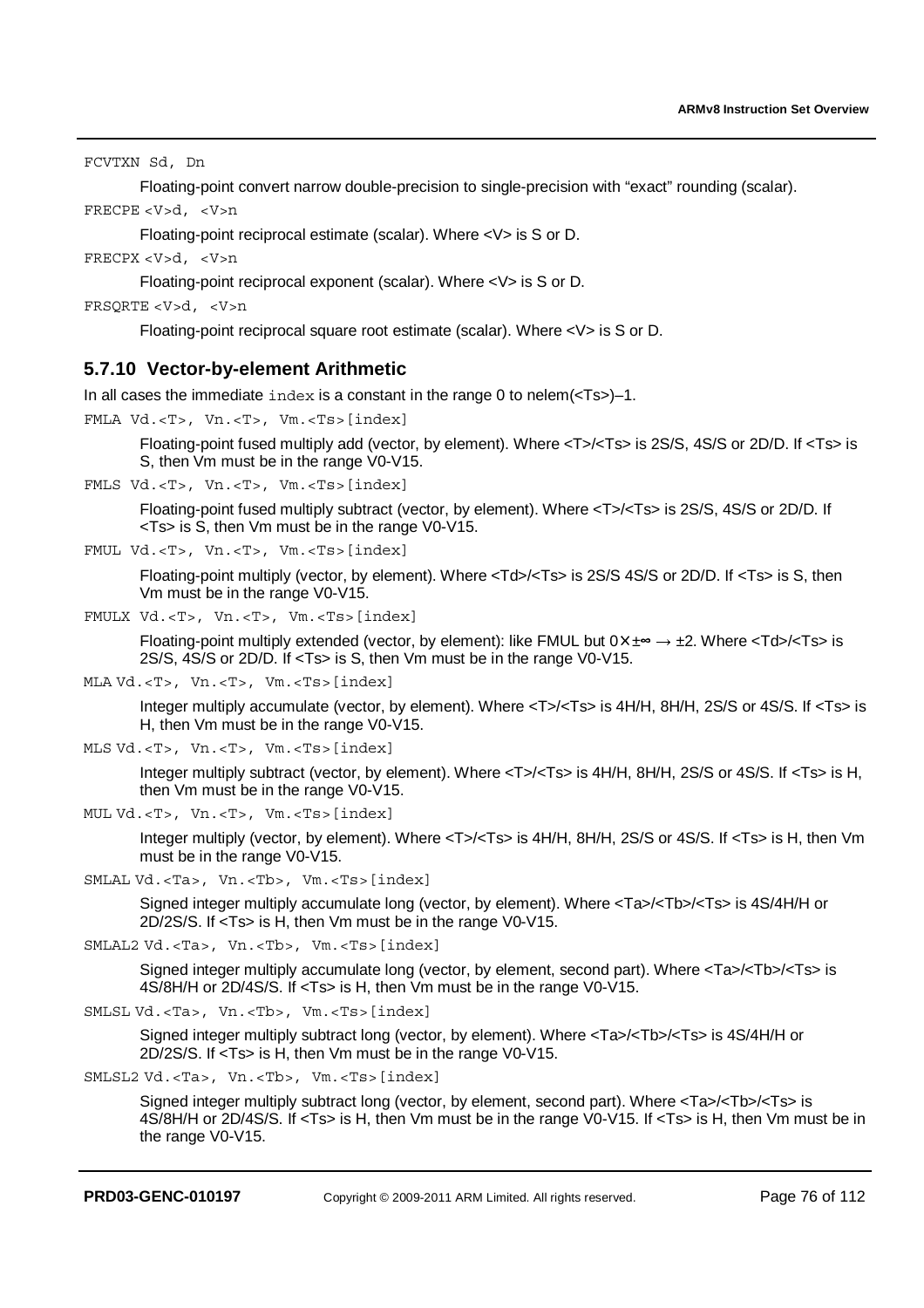SMULL Vd.<Ta>, Vn.<Tb>, Vm.<Ts>[index]

Signed integer multiply long (vector, by element). Where <Ta>/<Tb>/<Ts> is 4S/4H/H or 2D/2S/S. If <Ts> is H, then Vm must be in the range V0-V15.

SMULL2 Vd.<Ta>, Vn.<Tb>, Vm.<Ts>[index]

Signed integer multiply long (vector, by element, second part). Where <Ta>/<Tb>/<Ts> is 4S/8H/H or 2D/4S/S. If <Ts> is H, then Vm must be in the range V0-V15.

UMLAL Vd.<Ta>, Vn.<Tb>, Vm.<Ts>[index]

Unsigned integer multiply accumulate long (vector, by element). Where <Ta>/<Tb>/<Ts> is 4S/4H/H or 2D/2S/S. If <Ts> is H, then Vm must be in the range V0-V15.

```
UMLAL2 Vd.<Ta>, Vn.<Tb>, Vm.<Ts>[index]
```
Unsigned integer multiply accumulate long (vector, by element, second part). Where <Ta>/<Tb>/<Ts> is 4S/8H/H or 2D/4S/S. If <Ts> is H, then Vm must be in the range V0-V15.

```
UMLSL Vd.<Ta>, Vn.<Tb>, Vm.<Ts>[index]
```
Unsigned integer multiply subtract long (vector, by element). Where <Ta>/<Tb>/<Ts> is 4S/4H/H or 2D/2S/S. If <Ts> is H, then Vm must be in the range V0-V15.

UMLSL2 Vd.<Ta>, Vn.<Tb>, Vm.<Ts>[index]

Unsigned integer multiply subtract long (vector, by element, second part). Where <Ta>/<Tb>/<Ts> is 4S/8H/H or 2D/4S/S. If <Ts> is H, then Vm must be in the range V0-V15.

```
UMULL Vd.<Ta>, Vn.<Tb>, Vm.<Ts>[index]
```
Unsigned integer multiply long (vector, by element). Where <Ta>/<Tb>/<Ts> is 4S/4H/H or 2D/2S/S. If <Ts> is H, then Vm must be in the range V0-V15.

```
UMULL2 Vd.<Ta>, Vn.<Tb>, Vm.<Ts>[index]
```
Unsigned integer multiply long (vector, by element, second part). Where <Ta>/<Tb>/<Ts> is 4S/8H/H or 2D/4S/S. If <Ts> is H, then Vm must be in the range V0-V15.

SQDMLAL Vd.<Ta>, Vn.<Tb>, Vm.<Ts>[index]

Signed integer saturating doubling multiply accumulate long (vector, by element). Where <Ta>/<Tb>/<Ts> is 4S/4H/H or 2D/2S/S. If <Ts> is H, then Vm must be in the range V0-V15.

```
SQDMLAL2 Vd.<Ta>, Vn.<Tb>, Vm.<Ts>[index]
```
Signed integer saturating doubling multiply accumulate long (vector, by element, second part). Where  $\overline{\text{max}}$  <Ta>/<Tb>/<Ts> is 4S/8H/H or 2D/4S/S. If <Ts> is H, then Vm must be in the range V0-V15.

```
SQDMLSL Vd.<Ta>, Vn.<Tb>, Vm.<Ts>[index]
```
Signed integer saturating doubling multiply subtract long (vector, by element). Where <Ta>/<Tb>/<Ts> is 4S/4H/H or 2D/2S/S. If <Ts> is H, then Vm must be in the range V0-V15.

SQDMLSL2 Vd.<Ta>, Vn.<Tb>, Vm.<Ts>[index]

Signed integer saturating doubling multiply subtract long (vector, by element, second part). Where <Ta>/<Tb>/<Ts> is 4S/8H/H or 2D/4S/S. If <Ts> is H, then Vm must be in the range V0-V15.

SQDMULL Vd.<Ta>, Vn.<Tb>, Vm.<Ts>[index]

Signed integer saturating doubling multiply long (vector, by element). Where <Ta>/<Tb>/<Ts> is 4S/4H/H or 2D/2S/S. If <Ts> is H, then Vm must be in the range V0-V15.

```
SQDMULL2 Vd.<Ta>, Vn.<Tb>, Vm.<Ts>[index]
```
Signed integer saturating doubling multiply long (vector, by element, second part). Where <Ta>/<Tb>/<Ts> is 4S/8H/H or 2D/4S/S. If <Ts> is H, then Vm must be in the range V0-V15.

SQDMULH Vd.<Td>, Vn.<Td>, Vm.<Ts>[index]

Signed integer saturating doubling multiply returning high half (vector, by element). Where <Td>/<Ts> is 4H/H, 8H/H, 2S/S or 4S/S. If <Ts> is H, then Vm must be in the range V0-V15.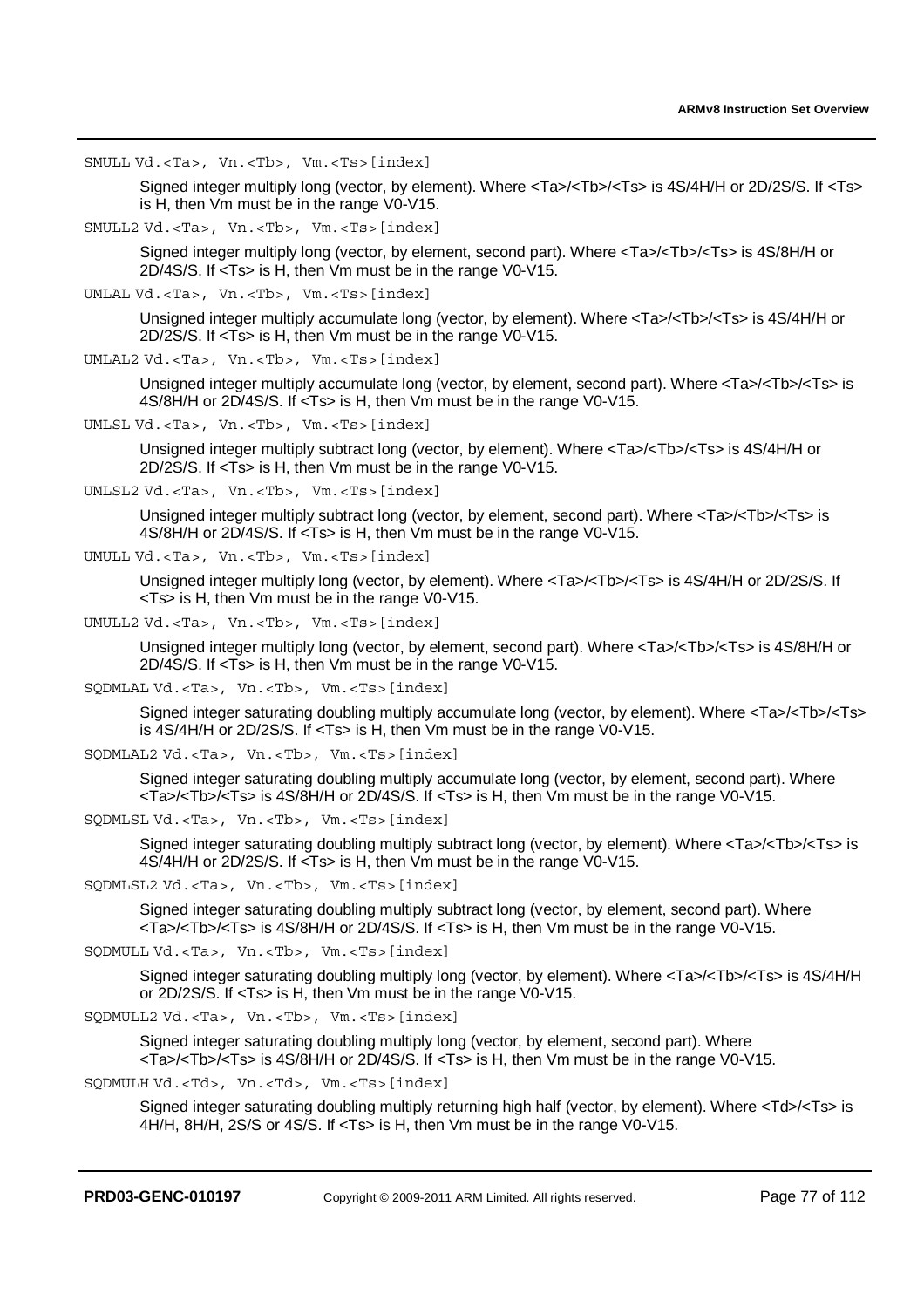SQRDMULH Vd.<Td>, Vn.<Td>, Vm.<Ts>[index]

Signed integer saturating rounding doubling multiply returning high half (vector, by element). Where <Td>/<Ts> is 4H/H, 8H/H, 2S/S or 4S/S. If <Ts> is H, then Vm must be in the range V0-V15.

### **5.7.11 Scalar-by-element Arithmetic**

In all cases the immediate  $index$  is a constant in the range 0 to nelem( $\leq$ Ts $>$ )–1.

FMLA <V>d, <V>n, Vm.<Ts>[index]

Floating-point fused multiply add (scalar, by element). Where <V>/<Ts> is S/S or D/D. If <Ts> is S, then Vm must be in the range V0-V15.

FMLS <V>d, <V>n, Vm.<Ts>[index]

Floating-point fused multiply subtract (scalar, by element). Where <V>/<Ts> is S/S or D/D. If <Ts> is S, then Vm must be in the range V0-V15.

FMUL <V>d, <V>n, Vm.<Ts>[index]

Floating-point multiply (scalar, by element). Where <V>/<Ts> is S/S or D/D. If <Ts> is S, then Vm must be in the range V0-V15.

```
FMULX <V>d, <V>n, Vm.<Ts>[index]
```
Floating-point multiply extended (scalar, by element): like FMUL but  $0 \times \pm \infty \rightarrow \pm 2$ . Where  $\lt V > \lt T$ s> is S/S, or D/D. If <Ts> is S, then Vm must be in the range V0-V15.

SQDMLAL <Va>d, <Vb>n, Vm.<Ts>[index]

Signed integer saturating doubling multiply accumulate long (scalar, by element). Where <Va>/<Vb>/<Ts> is S/H/H or D/S/S. If <Ts> is H, then Vm must be in the range V0-V15.

```
SQDMLSL <Va>d, <Vb>n, Vm.<Ts>[index]
```
Signed integer saturating doubling multiply subtract long (scalar, by element). Where <Va>/<Vb>/<Ts> is S/H/H or D/S/S. If <Ts> is H, then Vm must be in the range V0-V15.

SQDMULL <Va>d, <Vb>n, Vm.<Ts>[index]

Signed integer saturating doubling multiply long (scalar, by element). Where <Va>/<Vb>/<Ts> is S/H/H or D/S/S. If <Ts> is H, then Vm must be in the range V0-V15.

```
SQDMULH <V>d, <V>n, Vm.<Ts>[index]
```
Signed integer saturating doubling multiply returning high half (scalar, by element). Where <V>/<Ts> is H/H or S/S. If <Ts> is H, then Vm must be in the range V0-V15.

```
SQRDMULH <V>d, <V>n, Vm.<Ts>[index]
```
Signed integer saturating rounding doubling multiply returning high half (scalar, by element). Where <V>/<Ts> is H/H or S/S. If <Ts> is H, then Vm must be in the range V0-V15.

## **5.7.12 Vector Permute**

EXT Vd.<T>, Vn.<T>, Vm.<T>, #index

Bitwise extract (vector). Where <T> is either 8B or 16B. The index is an immediate value in the range 0 to  $nelem(<sub>Y</sub>)-1.$ 

The following are replacements for the ARMv7 VTRN, VUZP and VZIP instructions which had two destination registers. Semantically these are identical to the ARMv7 instruction except that UZP1/TRN1/ZIP1 produce what would have been the Dn/On output of the ARMv7 instruction, whilst UZP2/TRN2/ZIP2 produce what would have been the Dm/Qm output.

TRN1  $Vd.-T>$ ,  $Vn.-T>$ ,  $Vm.-T>$ 

Vector element transpose (first part). Where <T> is 8B, 16B, 4H, 8H, 2S, 4S or 2D.

TRN2 Vd.<T>, Vn.<T>, Vm.<T>

Vector element transpose (second part). Where <T> is 8B, 16B, 4H, 8H, 2S, 4S or 2D.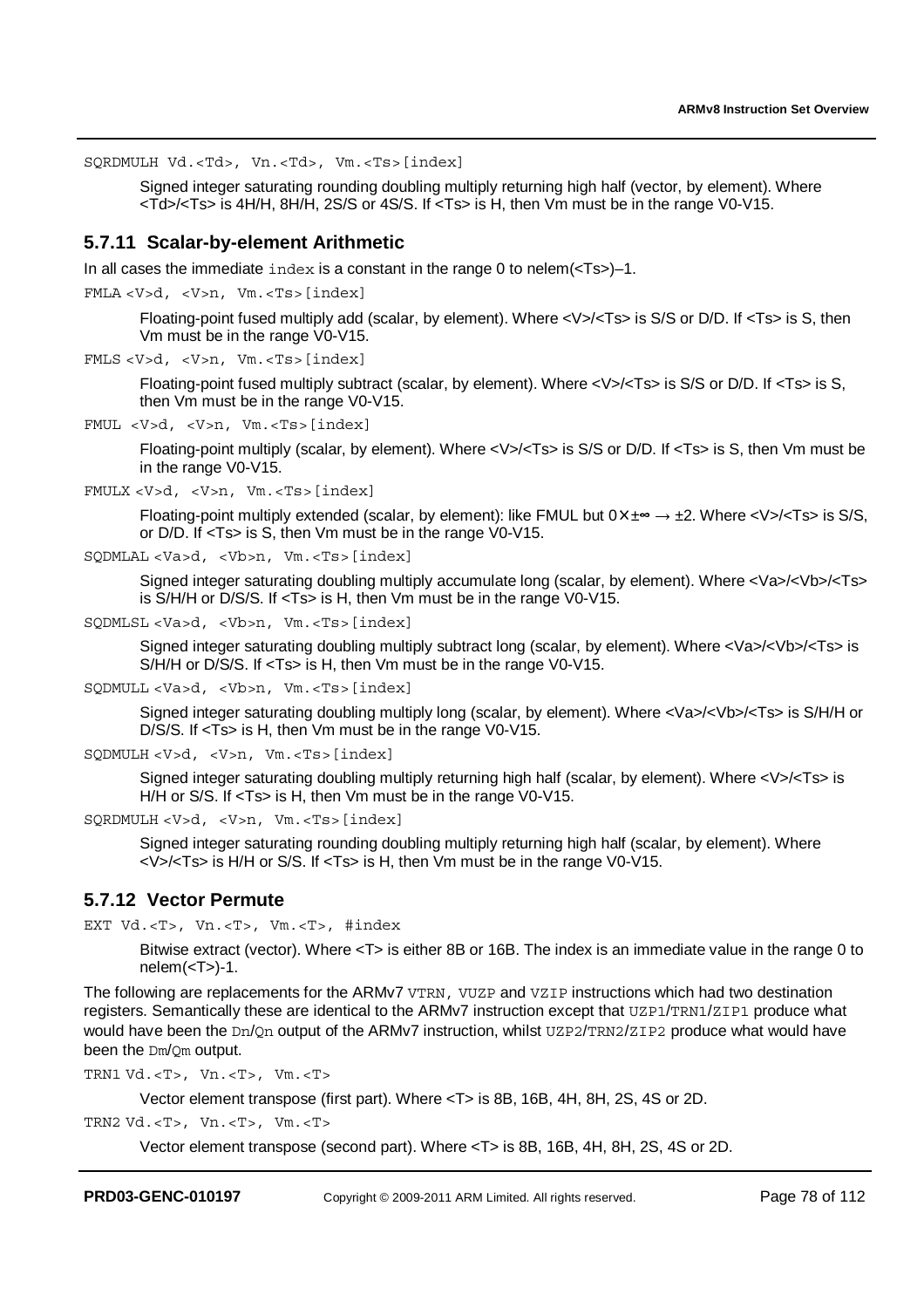UZP1 Vd.<T>, Vn.<T>, Vm.<T>

Vector element unzip (first part). Where <T> is 8B, 16B, 4H, 8H, 2S, 4S or 2D.

UZP2 Vd.<T>, Vn.<T>, Vm.<T>

Vector element unzip (second part). Where <T> is 8B, 16B, 4H, 8H, 2S, 4S or 2D.

ZIP1 Vd.<T>, Vn.<T>, Vm.<T>

Vector element zip (first part). Where <T> is 8B, 16B, 4H, 8H, 2S, 4S or 2D.

ZIP2 Vd.<T>, Vn.<T>, Vm.<T>

Vector element zip (second part). Where <T> is 8B, 16B, 4H, 8H, 2S, 4S or 2D.

## **5.7.13 Vector Immediate**

MOVI Vn. <T>, #uimm8{, LSL #shift}

Move immediate (vector, shifted): replicates LSL(uimm8,shift) into each 32-bit element. Where <T> is 2S or 4S, and shift is 0, 8, 16 or 24 (default 0).

MOVI Vn.<T>, #uimm8, MSL #shift

Move immediate (vector, masked): replicates MSL(uimm8, shift) into each 32-bit element. Where <T> is 2S or 4S, and shift is 8 or 16. The MSL operator is a left shift, but filling the low order bits with ones instead of zeros.

MOVI Vn.<T>, #uimm8{, LSL #shift}

Move immediate (vector, shifted): replicates LSL(uimm8,shift) into each 16-bit element. Where <T> is 4H or 8H, and shift is 0 or 8 (default 0).

MOVI Vn.<T>, #uimm8

Move immediate (vector) : replicates uimm8 into each 8-bit element. Where <T> is 8B or 16B.

MOVI Vn.2D, #uimm64

Move immediate (vector) : replicates a "byte mask immediate" consisting of 8 bytes, each byte having only the value 0x00 or 0xff, into each 64-bit element.

MOVI Dn, #uimm64

Move immediate (scalar) : moves a "byte mask" immediate consisting of 8 bytes, each byte having only the value 0x00 or 0xff, into a 64-bit vector register.

```
MVNI Vn.<T>, #uimm8{, LSL #shift}
```
Move inverted immediate (vector, shifted): replicates NOT(LSL(uimm8,shift)) into each 32-bit element. Where <T> is 2S or 4S, and shift is 0, 8, 16 or 24 (default 0).

MVNI Vn.<T>, #uimm8, MSL #shift

Move inverted immediate (vector, masked): replicates NOT(MSL(uimm8,shift)) into each 32-bit element. Where <T> is 2S or 4S, and shift is 8 or 16. The MSL operator is a left shift, but filling the low order bits with ones instead of zeros.

MVNI Vn. <T>, #uimm8{, LSL #shift}

Move inverted immediate (vector, shifted): replicates NOT(LSL(uimm8,shift)) into each 16-bit element. Where <T> is 4H or 8H, and shift is 0 or 8 (default 0).

```
FMOV Vn.<T>, #fpimm
```
Floating point move immediate (vector). Where <T> is 2S, 4S or 2D, and fpimm is a floating point constant replicated into each vector element. The constant may be specified either in decimal notation (e.g. "12.0" or "-1.2e1"), or as a string beginning "0x" followed by the hexadecimal representation of its IEEE754 encoding. A disassembler should prefer the decimal notation, so long as the value can be displayed precisely. The floating point value must be expressable as ±n÷16×2<sup>7</sup>, where *n* and r are integers such that<br>16 ≤ *n* ≤ 31 and -3 ≤ *r* ≤ 4, i.e. a normalized binary floating point encoding with sign. 4 bits of fraction 16 ≤ *n* ≤ 31 and -3 ≤ *r* ≤ 4, i.e. a normalized binary floating point encoding with sign, 4 bits of fraction and<br>a 3-bit exponent a 3-bit exponent.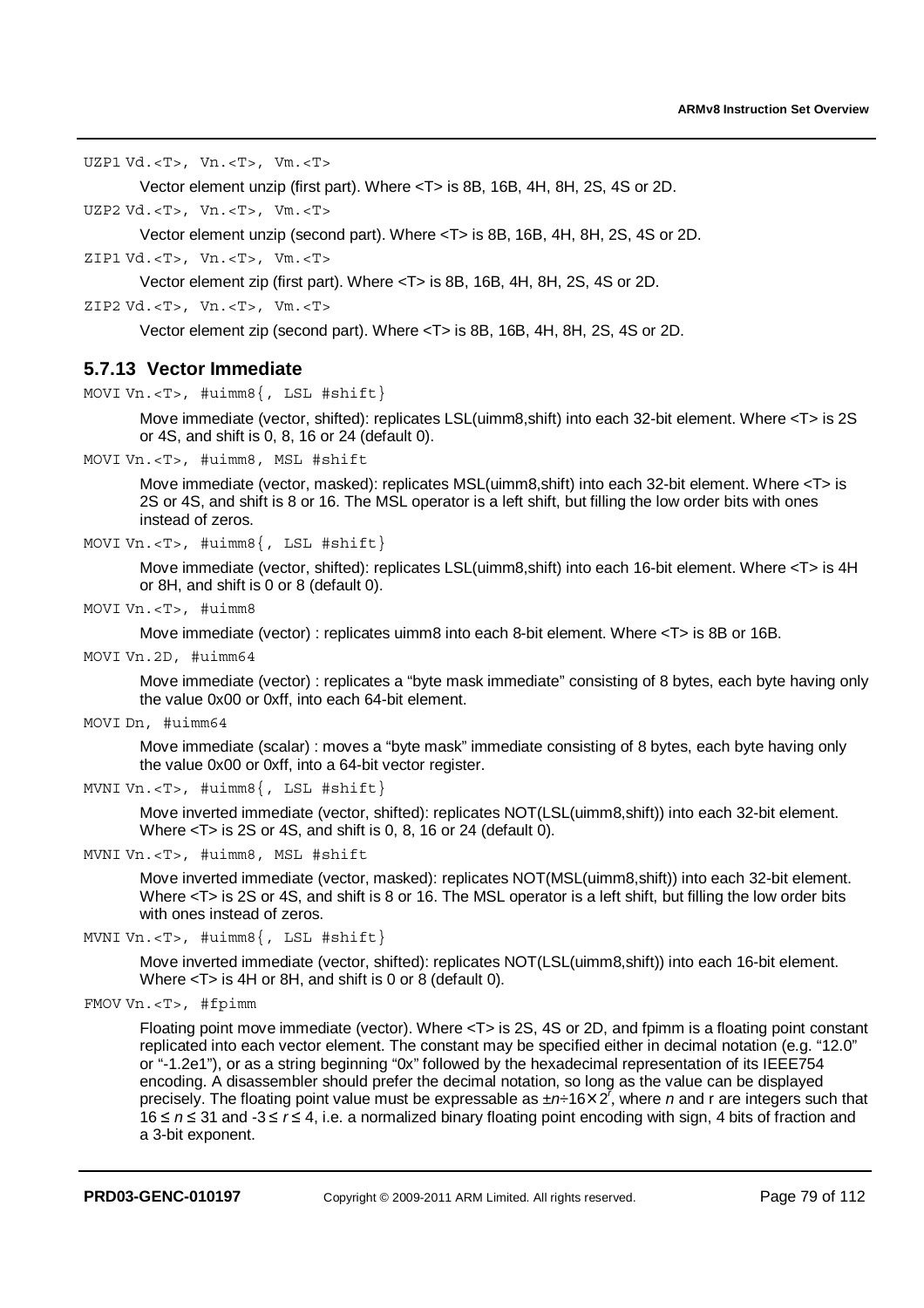BIC Vn.<T>, #uimm8{, LSL #shift}

Bitwise bit clear immediate (vector): bitwise AND of NOT(LSL(uimm8,shift)) with each 32-bit element. Where <T> is 2S or 4S, and shift is 0, 8, 16 or 24 (default 0).

BIC Vn.<T>, #uimm8{, LSL #shift}

Bitwise bit clear immediate (vector): bitwise AND of NOT(LSL(uimm8,shift)) with each 16-bit element. Where <T> is 4H or 8H, and shift is 0 or 8 (default 0).

ORR Vn.<T>, #uimm8{, LSL #shift}

Bitwise OR immediate (vector): bitwise OR of LSL(uimm8,shift) with each 32-bit element. Where <T> is 2S or 4S, and shift is 0, 8, 16 or 24 (default 0).

```
ORR Vn.<T>, #uimm8{, LSL #shift}
```
Bitwise OR immediate (vector): bitwise OR of LSL(uimm8,shift) with each 16-bit element. Where <T> is 4H or 8H, and shift is 0 or 8 (default 0).

# **5.7.14 Vector Shift (immediate)**

USHR Vd.<T>, Vn.<T>, #shift

Unsigned integer shift right (vector). Where <T> is 8B, 16B, 4H, 8H, 2S, 4S or 2D; and shift is in the range 1 to  $else( $-T$ )$ .

```
SSHR Vd.<T>, Vn.<T>, #shift
```
Signed integer shift right (vector). Where <T> is 8B, 16B, 4H, 8H, 2S, 4S or 2D; and shift is in the range 1 to elsize(<T>).

URSHR Vd.<T>, Vn.<T>, #shift

Unsigned integer rounding shift right (vector). Where <T> is 8B, 16B, 4H, 8H, 2S, 4S or 2D; and shift is in the range 1 to elsize $(**T**)$ .

```
SRSHR Vd.<T>, Vn.<T>, #shift
```
Signed integer rounding shift right (vector). Where <T> is 8B, 16B, 4H, 8H, 2S, 4S or 2D; and shift is in the range 1 to elsize $(**T**)$ .

```
USRA Vd.<T>, Vn.<T>, #shift
```
Unsigned integer shift right and accumulate (vector). Where <T> is 8B, 16B, 4H, 8H, 2S, 4S or 2D; and shift is in the range 1 to elsize(<T>).

```
SSRA Vd.<T>, Vn.<T>, #shift
```
Signed integer shift right and accumulate (vector). Where <T> is 8B, 16B, 4H, 8H, 2S, 4S or 2D; and shift is in the range 1 to elsize $(**T**)$ .

```
URSRA Vd.<T>, Vn.<T>, #shift
```
Unsigned integer rounding shift right and accumulate (vector). Where <T> is 8B, 16B, 4H, 8H, 2S, 4S or 2D; and shift is in the range 1 to elsize $(**T**)$ .

```
SRSRA Vd.<T>, Vn.<T>, #shift
```
Signed integer rounding shift right and accumulate (vector). Where <T> is 8B, 16B, 4H, 8H, 2S, 4S or 2D; and shift is in the range 1 to elsize(<T>).

```
SRI Vd.<T>, Vn.<T>, #shift
```
Integer shift right and insert (vector). Where <T> is 8B, 16B, 4H, 8H, 2S, 4S or 2D; and shift is in the range 1 to elsize(<T>).

```
SHRN Vd.<Td>, Vn.<Ts>, #shift
```
Integer shift right narrow (vector). Where <Td>/<Ts> is 8B/8H, 4H/4S, or 2S/2D; and shift is in the range 1 to elsize(<Td>).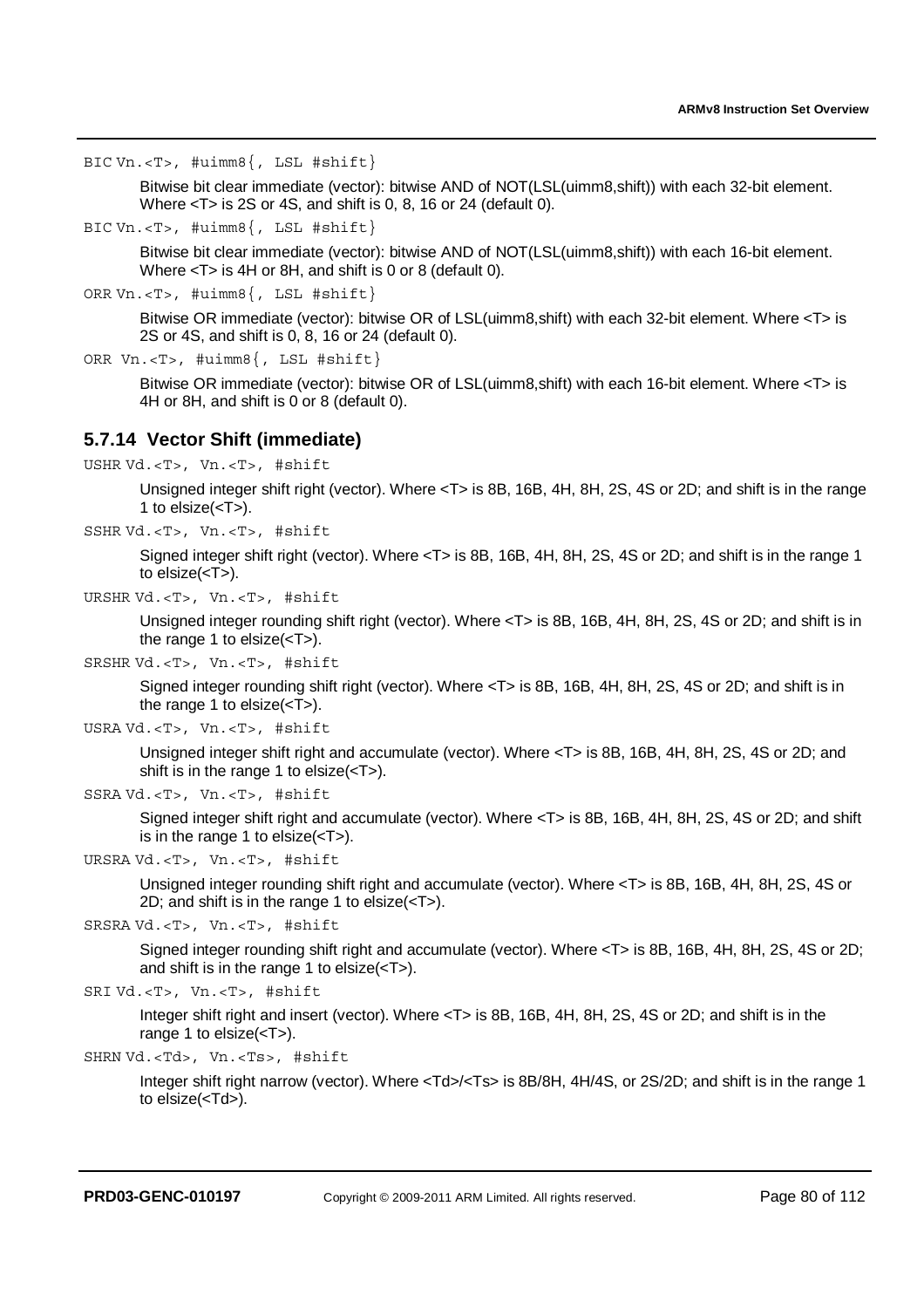SHRN2 Vd.<Td>, Vn.<Ts>, #shift

Integer shift right narrow (vector, second part). Where <Td>/<Ts> is 16B/8H, 8H/4S, or 4S/2D; and shift is in the range 1 to elsize(<Td>).

```
UQSHRN Vd.<Td>, Vn.<Ts>, #shift
```
Unsigned integer saturating shift right narrow (vector). Where <Td>/<Ts> is 8B/8H, 4H/4S, or 2S/2D; and shift is in the range 1 to elsize(<Td>).

```
UQSHRN2 Vd.<Td>, Vn.<Ts>, #shift
```
Unsigned integer saturating shift right narrow (vector, second part). Where <Td>/<Ts> is 16B/8H, 8H/4S, or  $4\overline{S}/2D$ ; and shift is in the range 1 to elsize( $\overline{S}/7d$ ).

```
SQSHRN Vd.<Td>, Vn.<Ts>, #shift
```
Signed integer saturating shift right narrow (vector). Where <Td>/<Ts> is 8B/8H, 4H/4S, or 2S/2D; and shift is in the range 1 to elsize(<Td>).

```
SQSHRN2 Vd.<Td>, Vn.<Ts>, #shift
```
Signed integer saturating shift right narrow (vector, second part). Where <Td>/<Ts> is 16B/8H, 8H/4S, or 4S/2D; and shift is in the range 1 to elsize $(\angle Td$ 

```
RSHRN Vd.<Td>, Vn.<Ts>, #shift
```
Integer rounding shift right narrow (vector). Where <Td>/<Ts> is 8B/8H, 4H/4S, or 2S/2D; and shift is in the range 1 to elsize(<Td>).

```
RSHRN2 Vd.<Td>, Vn.<Ts>, #shift
```
Integer rounding shift right narrow (vector, second part). Where  $<$ Td>/ $<$ Ts> is 16B/8H, 8H/4S, or 4S/2D; and shift is in the range 1 to elsize(<Td>).

```
UQRSHRN Vd.<Td>, Vn.<Ts>, #shift
```
Unsigned integer saturating rounding shift right narrow (vector). Where <Td>/<Ts> is 8B/8H, 4H/4S, or  $2S/2D$ ; and shift is in the range 1 to elsize( $\overline{\text{C}}$ Td $>$ ).

UQRSHRN2 Vd.<Td>, Vn.<Ts>, #shift

Unsigned integer saturating rounding shift right narrow (vector, second part). Where <Td>/<Ts> is 16B/8H, 8H/4S, or 4S/2D; and shift is in the range 1 to elsize(<Td>).

```
SQRSHRN Vd.<Td>, Vn.<Ts>, #shift
```

```
Signed integer saturating rounding shift right narrow (vector). Where <Td>/<Ts> is 8B/8H, 4H/4S, or 
2S/2D; and shift is in the range 1 to elsize(<Td>).
```

```
SQRSHRN2 Vd.<Td>, Vn.<Ts>, #shift
```
Signed integer saturating rounding shift right narrow (vector, second part). Where <Td>/<Ts> is 16B/8H, 8H/4S, or 4S/2D; and shift is in the range 1 to elsize(<Td>).

SQSHRUN Vd.<Td>, Vn.<Ts>, #shift

Signed integer saturating shift right unsigned narrow (vector). Where <Td>/<Ts> is 8B/8H, 4H/4S, or 2S/2D; and shift is in the range 1 to elsize(<Td>).

SQSHRUN2 Vd.<Td>, Vn.<Ts>, #shift

Signed integer saturating shift right unsigned narrow (vector, second part). Where <Td>/<Ts> is 16B/8H, 8H/4S, or 4S/2D; and shift is in the range 1 to elsize(<Td>).

```
SQRSHRUN Vd.<Td>, Vn.<Ts>, #shift
```
Signed integer saturating rounding shift right unsigned narrow (vector). Where <Td>/<Ts> is 8B/8H, 4H/4S, or 2S/2D; and shift is in the range 1 to elsize(<Td>).

```
SQRSHRUN2 Vd.<Td>, Vn.<Ts>, #shift
```
Signed integer saturating rounding shift right unsigned narrow (vector, second part). Where <Td>/<Ts> is 16B/8H, 8H/4S, or 4S/2D; and shift is in the range 1 to elsize(<Td>).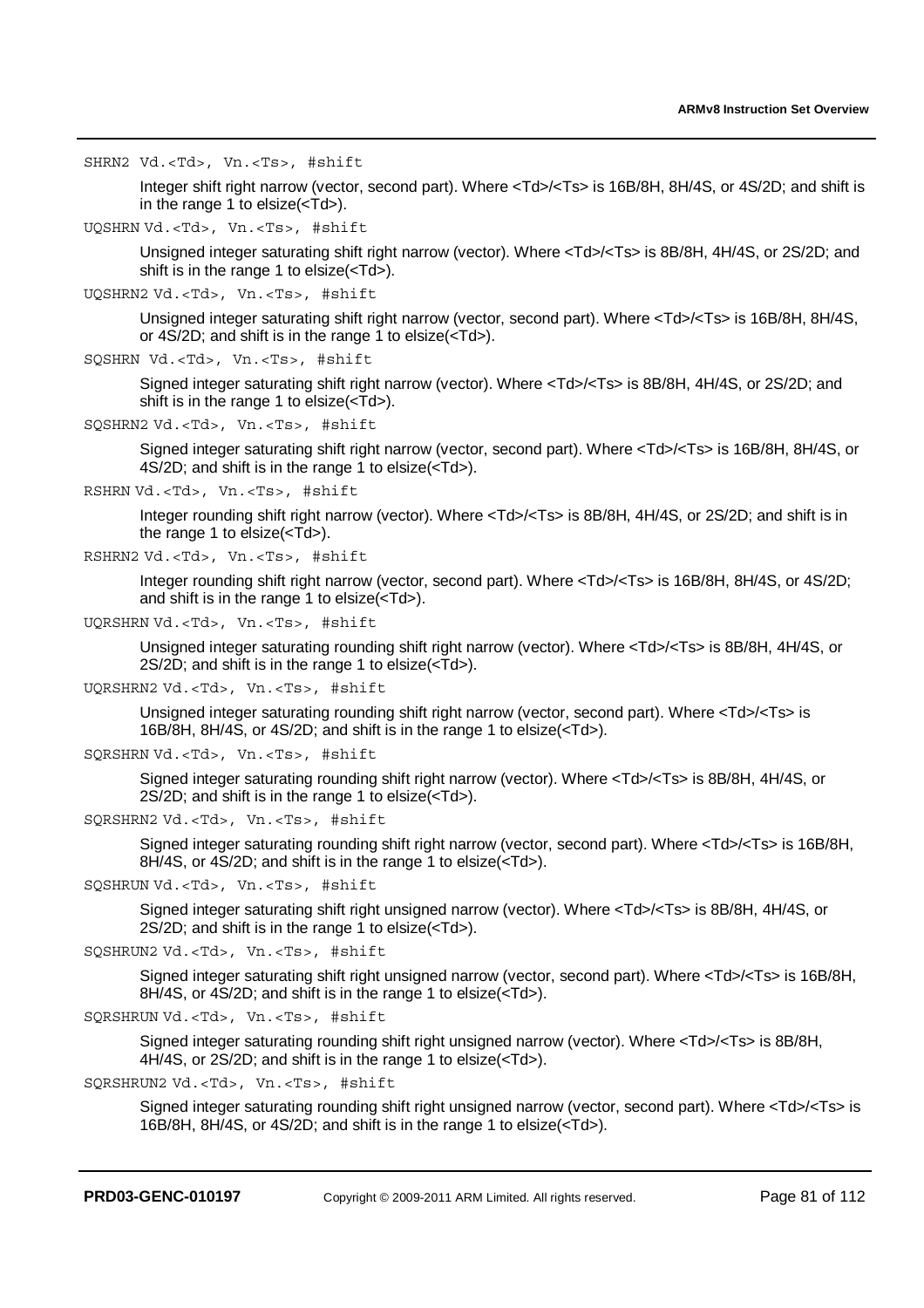SHL Vd.<T>, Vn.<T>, #shift

Unsigned integer shift left (vector). Where <T> is 8B, 16B, 4H, 8H, 2S, 4S or 2D; and shift is in the range 0 to  $else(*T*) - 1.$ 

UQSHL Vd.<T>, Vn.<T>, #shift

Unsigned integer saturating shift left (vector). Where <T> is 8B, 16B, 4H, 8H, 2S, 4S or 2D; and shift is in the range 0 to elsize(<T>)-1.

SQSHL Vd.<T>, Vn.<T>, #shift

Signed integer saturating shift left (vector). Where <T> is 8B, 16B, 4H, 8H, 2S, 4S or 2D; and shift is in the range 0 to elsize(<T>)-1.

```
SQSHLU Vd.<T>, Vn.<T>, #shift
```
Signed integer saturating shift left unsigned (vector). Where <T> is 8B, 16B, 4H, 8H, 2S, 4S or 2D; and shift is in the range 0 to elsize(<T>)-1.

SLI Vd.<T>, Vn.<T>, #shift

Integer shift left and insert (vector). Where <T> is 8B, 16B, 4H, 8H, 2S, 4S or 2D; and shift is in the range 0 to  $else(*T*) - 1.$ 

USHLL Vd.<Td>, Vn.<Ts>, #shift

Unsigned integer shift left long (vector). Where <Td>/<Ts> is 8H/8B, 4S/4H, or 2D/2S; and shift is in the range 0 to elsize(<Ts>)-1.

USHLL2 Vd.<Td>, Vn.<Ts>, #shift

Unsigned integer shift left long (vector, second part). Where <Td>/<Ts> is 8H/16B, 4S/8H, or 2D/4S; and shift is in the range 0 to elsize(<Ts>)-1.

UXTL Vd.<Td>, Vn.<Ts>

Unsigned integer lengthen (vector). Where <Td>/<Ts> is 8H/8B, 4S/4H, or 2D/2S. Alias for USHLL Vd.<Td>,Vn.<Ts>,#0.

UXTL2 Vd.<Td>, Vn.<Ts>

Unsigned integer lengthen (vector, second part). Where <Td>/<Ts> is 8H/16B, 4S/8H, or 2D/4S. Alias for USHLL2 Vd.<Td>,Vn.<Ts>,#0.

SSHLL Vd.<Td>, Vn.<Ts>, #shift

Signed integer shift left long (vector). Where <Td>/<Ts> is 8H/8B, 4S/4H, or 2D/2S; and shift is in the range 0 to elsize(<Ts>)-1.

SSHLL2 Vd.<Td>, Vn.<Ts>, #shift

Signed integer shift left long (vector, second part). Where <Td>/<Ts> is 8H/16B, 4S/8H, or 2D/4S; and shift is in the range 0 to elsize(<Ts>)-1.

SXTL Vd.<Td>, Vn.<Ts>

Signed integer lengthen (vector). Where <Td>/<Ts> is 8H/8B, 4S/4H, or 2D/2S. Alias for SSHLL Vd.<Td>,Vn.<Ts>,#0.

SXTL2 Vd.<Td>, Vn.<Ts>

Signed integer lengthen (vector, second part). Where <Td>/<Ts> is 8H/16B, 4S/8H, or 2D/4S. Alias for SSHLL2 Vd.<Td>,Vn.<Ts>,#0.

## **5.7.15 Scalar Shift (immediate)**

USHR Dd, Dn, #shift

Unsigned integer shift right (scalar). Where shift is in the range 1 to 64.

SSHR Dd, Dn, #shift

Signed integer shift right (scalar). Where shift is in the range 1 to 64.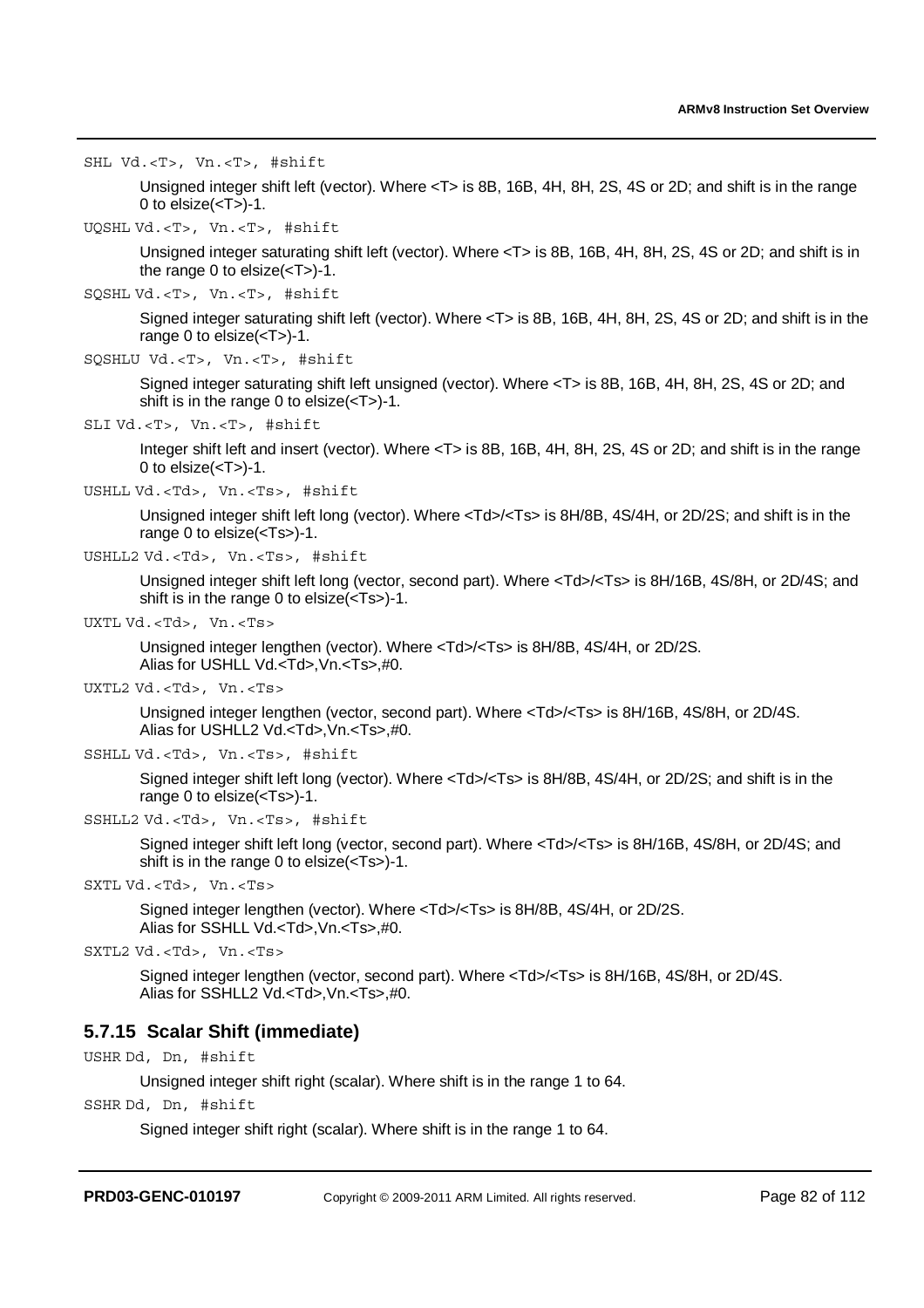URSHR Dd, Dn, #shift

Unsigned integer rounding shift right (scalar). Where shift is in the range 1 to 64.

SRSHR Dd, Dn, #shift

Signed integer rounding shift right (scalar). Where shift is in the range 1 to 64.

### USRA Dd, Dn, #shift

Unsigned integer shift right and accumulate (scalar). Where shift is in the range 1 to 64.

### SSRA Dd, Dn, #shift

Signed integer shift right and accumulate (scalar). Where shift is in the range 1 to 64.

### URSRA Dd, Dn, #shift

Unsigned integer rounding shift right and accumulate (scalar). Where shift is in the range 1 to 64.

### SRSRA Dd, Dn, #shift

Signed integer rounding shift right and accumulate (scalar). Where shift is in the range 1 to 64.

```
SRI Dd, Dn, #shift
```
Integer shift right and insert (scalar). Where shift is in the range 1 to 64.

#### UQSHRN <Vd>d, <Vs>n, #shift

Unsigned integer saturating shift right narrow (scalar). Where <Vd>/<Vs> is B/H, H/S, or S/D; and shift is in the range 1 to elsize $(<$  $\overline{ds}$ ).

```
SQSHRN <Vd>d, <Vs>n, #shift
```
Signed integer saturating shift right narrow (scalar). Where <Vd>/<Vs> is B/H, H/S, or S/D; and shift is in the range 1 to elsize(<Vd>).

#### UQRSHRN <Vd>d, <Vs>n, #shift

Unsigned integer saturating rounding shift right narrow (scalar). Where <Vd>/<Vs> is B/H, H/S, or S/D; and shift is in the range 1 to elsize(<Vd>).

#### SQRSHRN <Vd>d, <Vs>n, #shift

Signed integer saturating rounding shift right narrow (scalar). Where <Vd>/<Vs> is B/H, H/S, or S/D; and shift is in the range 1 to elsize $(<$ Vd>).

```
SQSHRUN <Vd>d, <Vs>n, #shift
```
Signed integer saturating shift right unsigned narrow (scalar). Where <Vd>/<Vs> is B/H, H/S, or S/D; and shift is in the range 1 to elsize(<Vd>).

### SQRSHRUN <Vd>d, <Vs>n, #shift

Signed integer saturating rounding shift right unsigned narrow (scalar). Where <Vd>/<Vs> is B/H, H/S, or S/D; and shift is in the range 1 to elsize(<Vd>).

SHL Dd, Dn, #shift

Unsigned integer shift left (scalar). Where shift is in the range 0 to 63.

```
UQSHL <V>d, <V>n, #shift
```
Unsigned integer saturating shift left (scalar). Where <V> is 8B, 16B, 4H, 8H, 2S, 4S or 2D; and shift is in the range 0 to elsize(<V>)-1.

```
SQSHL <V>d, <V>n, #shift
```
Signed integer saturating shift left (scalar). Where <V> is 8B, 16B, 4H, 8H, 2S, 4S or 2D; and shift is in the range 0 to elsize(<V>)-1.

```
SQSHLU <V>d, <V>n, #shift
```
Signed integer saturating shift left unsigned (scalar). Where <V> is 8B, 16B, 4H, 8H, 2S, 4S or 2D; and shift is in the range 0 to elsize(<V>)-1.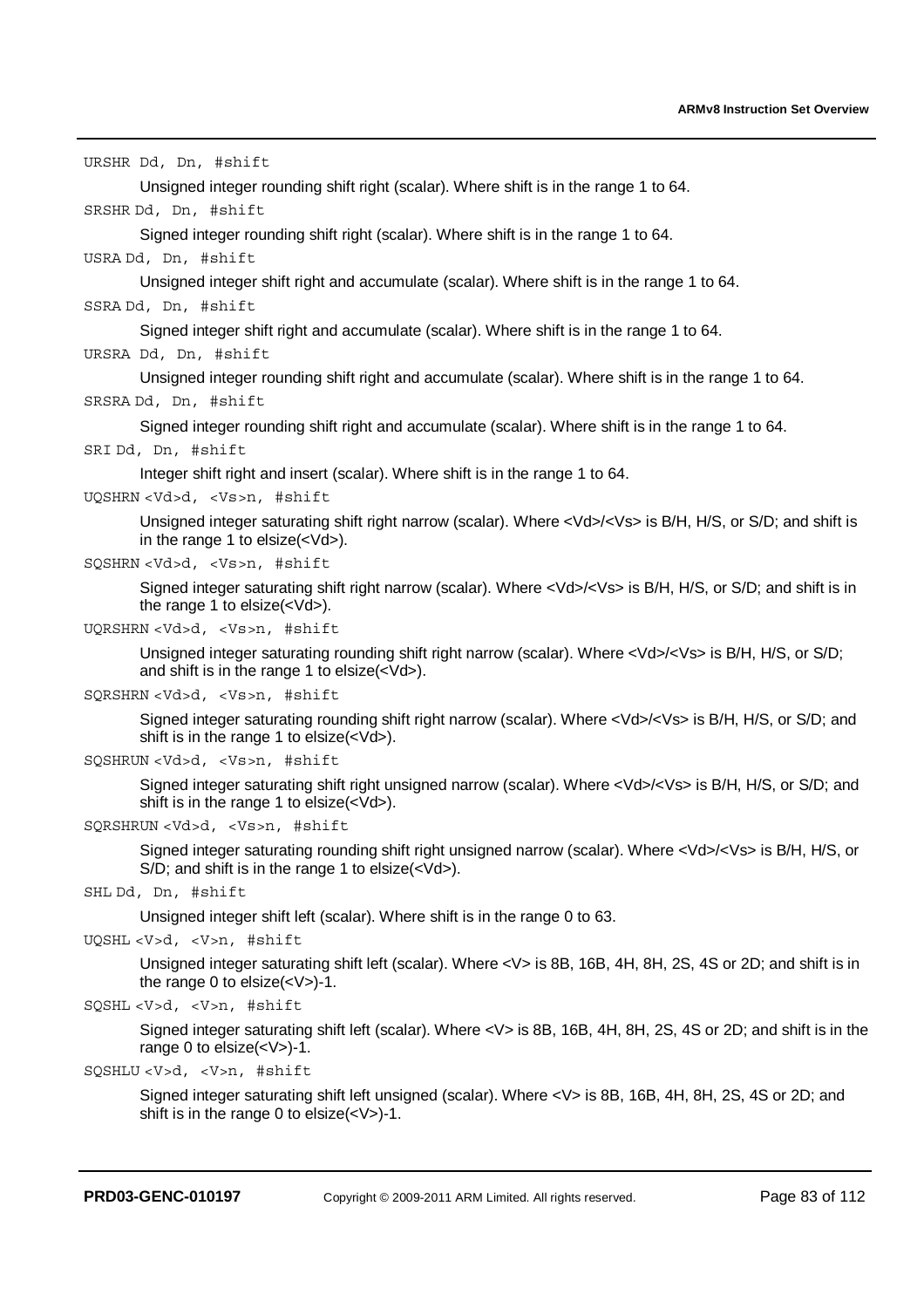SLI Dd, Dn, #shift

Integer shift left and insert (scalar). Where shift is in the range 0 to 63.

# **5.7.16 Vector Floating Point / Integer Convert**

These instructions raise the Invalid Operation exception (FPSR. IOC) in response to a floating point input of NaN, Infinity, or a numerical value that cannot be represented within the destination register. An out of range integer or fixed-point result will also be saturated to the destination size. A numeric result which differs from the input will raise the Inexact exception (FPSR.IXC).

```
FCVTxS Vd.<T>, Vn.<T>
```
Floating-point convert to signed integer of same size (vector). Where <T> is 2S, 4S or 2D. The letter x selects the rounding mode: N (nearest, ties to even); A (nearest, ties away from zero), P (towards +Inf); M (towards –Inf), Z (towards zero).

```
FCVTZS Vd.<T>, Vn.<T>, #fbits
```
Floating-point convert to signed fixed-point of same size (vector) with rounding towards zero. Where <T> is 2S, 4S or 2D. The number of fractional bits is represented by fbits in the range 1 to 64.

FCVTxU Vd.<T>, Vn.<T>

Floating-point convert to unsigned integer of same size (vector). Where <T> is 2S, 4S or 2D. The letter x selects the rounding mode: N (nearest, ties to even); A (nearest, ties away from zero), P (towards +Inf); M (towards –Inf), Z (towards zero).

```
FCVTZU Vd.<T>, Vn.<T>, #fbits
```
Floating-point convert to unsigned fixed-point of same size (vector) with rounding towards zero. Where <T> is 2S, 4S or 2D. The number of fractional bits is represented by fbits in the range 1 to 64.

SCVTF Vd.<T>, Vn.<T>

Signed integer convert to floating-point of same size (vector). Where <T> is 2S, 4S or 2D.

SCVTF Vd.<T>, Vn.<T>, #fbits

Signed fixed-point convert to floating-point of same size (vector). Where <T> is 2S, 4S or 2D. The number of fractional bits is represented by fbits in the range 1 to 64.

UCVTF Vd.<T>, Vn.<T>

```
Unsigned integer convert to floating-point of same size (vector). Where <T> is 2S, 4S or 2D.
```

```
UCVTF Vd.<T>, Vn.<T>, #fbits
```
Unsigned fixed-point convert to floating-point of same size (vector). Where <T> is 2S, 4S or 2D. The number of fractional bits is represented by fbits in the range 1 to 64.

# **5.7.17 Scalar Floating Point / Integer Convert**

These instructions raise the Invalid Operation exception (FPSR. IOC) in response to a floating point input of NaN, Infinity, or a numerical value that cannot be represented within the destination register. An out of range integer or fixed-point result will also be saturated to the destination size. A numeric result which differs from the input will raise the Inexact exception (FPSR.IXC).

```
FCVTxS <V>d, <V>n
```
Floating-point convert to signed integer of same size (scalar). Where <V> is S or D. The letter x selects the rounding mode: N (nearest, ties to even); A (nearest, ties away from zero), P (towards +Inf); M (towards –Inf), Z (towards zero).

```
FCVTZS <V>d, <V>n, #fbits
```
Floating-point convert to signed fixed-point of same size (scalar) with rounding towards zero. Where <V> is S or D. The number of fractional bits is represented by fbits in the range 1 to 64.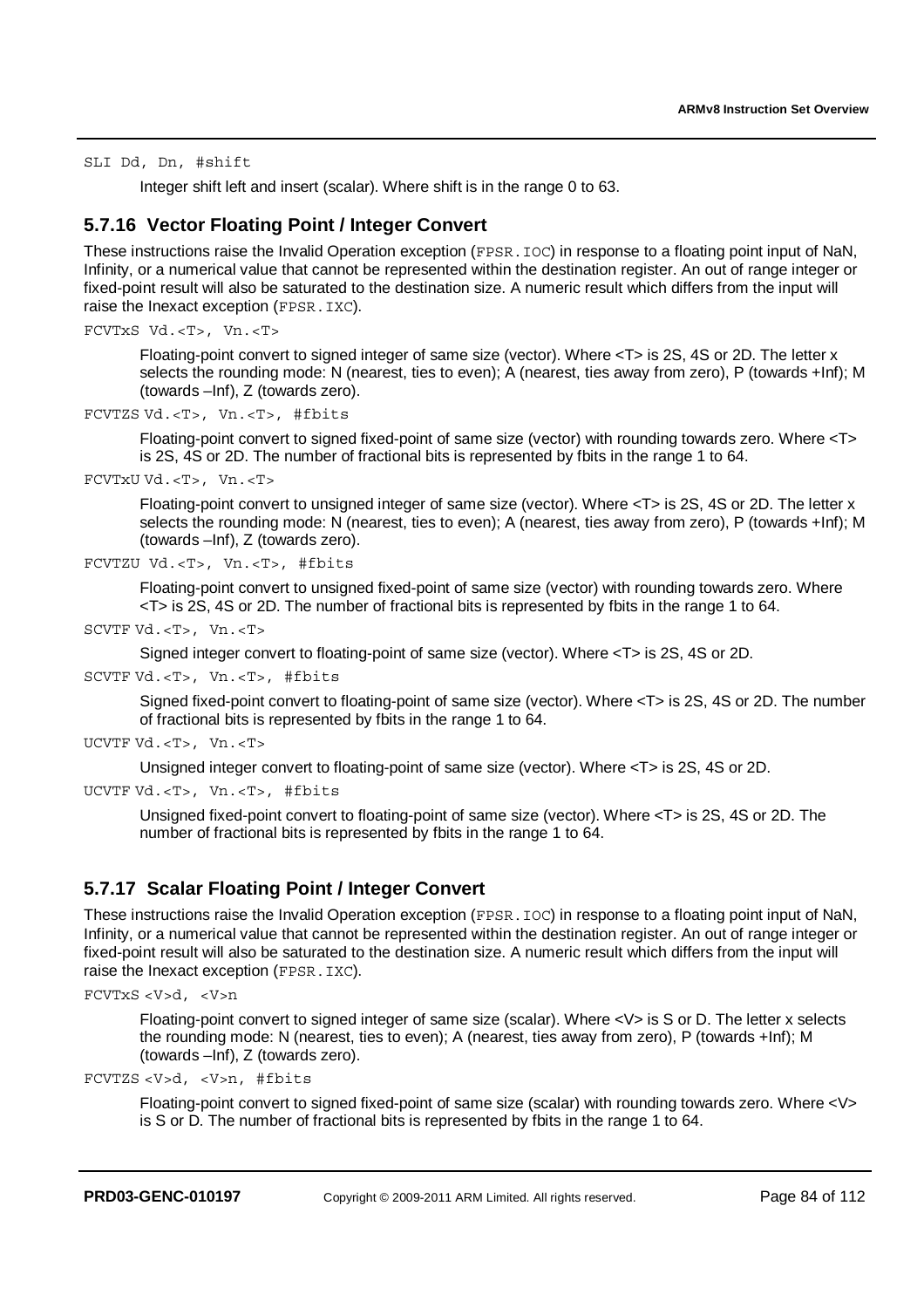```
FCVTxU <V>d, <V>n
```
Floating-point convert to unsigned integer of same size (scalar). Where <V> is S or D. The letter x selects the rounding mode: N (nearest, ties to even); A (nearest, ties away from zero), P (towards +Inf); M (towards –Inf), Z (towards zero).

```
FCVTZU <V>d, <V>n, #fbits
```
Floating-point convert to unsigned fixed-point of same size (scalar) with rounding towards zero. Where  $<$ V $>$  is S or D. The number of fractional bits is represented by fbits in the range 1 to 64.

```
SCVTF <V>d, <V>n
```
Signed integer convert to floating-point of same size (scalar). Where <V> is S or D.

```
SCVTF <V>d, <V>n, #fbits
```
Signed fixed-point convert to floating-point of same size (scalar). Where <V> is S or D. The number of fractional bits is represented by fbits in the range 1 to 64.

UCVTF <V>d, <V>n

Unsigned integer convert to floating-point of same size (scalar). Where <V> is S or D.

UCVTF <V>d, <V>n, #fbits

Unsigned fixed-point convert to floating-point of same size (scalar). Where <V> is S or D. The number of fractional bits is represented by fbits in the range 1 to 64.

# **5.7.18 Vector Reduce (across lanes)**

```
ADDV <V>d, Vn.<T>
```
Integer sum elements to scalar (vector). Where <V>/<T> is B/8B, B/16B, H/4H, H/8H, S/2S, or S/4S.

SADDLV<V>d, Vn.<T>

Signed integer sum elements to scalar long (vector). Where <V>/<T> is H/8B, H/16B, S/4H, S/8H, D/2S, or D/4S.

UADDLV <V>d, Vn.<T>

Unsigned integer sum elements to scalar long (vector). Where <V>/<T> is H/8B, H/16B, S/4H, S/8H, D/2S, or D/4S.

SMAXV <V>d, Vn.<T>

Signed integer maximum element to scalar (vector). Where <V>/<T> is B/8B, B/16B, H/4H, H/8H, S/2S, or S/4S.

SMINV <V>d, Vn.<T>

Signed integer minimum element to scalar (vector). Where <V>/<T> is B/8B, B/16B, H/4H, H/8H, S/2S, or S/4S.

UMAXV <V>d, Vn.<T>

Unsigned integer maximum element to scalar (vector). Where <V>/<T> is B/8B, B/16B, H/4H, H/8H, S/2S, or S/4S.

UMINV <V>d, Vn.<T>

Unsigned integer minimum element to scalar (vector). Where <V>/<T> is B/8B, B/16B, H/4H, H/8H, S/2S, or S/4S.

FMAXV Sd, Vn.4S

Floating-point maximum element to scalar (vector), equivalent to a sequence of pairwise reductions.

FMAXNMV Sd, Vn.4S

Floating-point maxNum element to scalar (vector), equivalent to a sequence of pairwise reductions. FMINV Sd, Vn.4S

Floating-point minimum element to scalar (vector), equivalent to a sequence of pairwise reductions.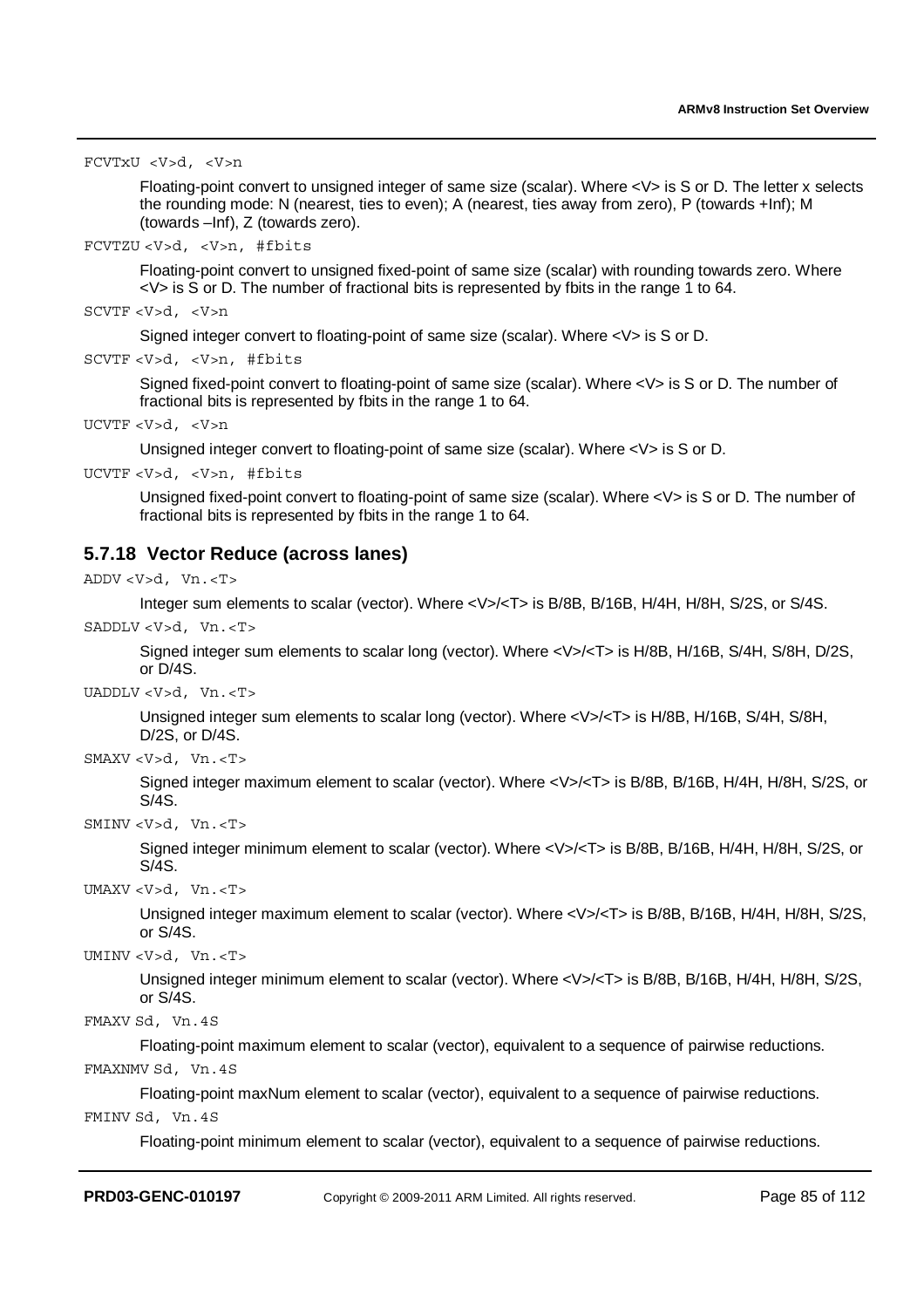FMINNMV Sd, Vn.4S

Floating-point minNum element to scalar (vector), equivalent to a sequence of pairwise reductions.

## **5.7.19 Vector Pairwise Arithmetic**

```
ADDP Vd.<T>, Vn.<T>, Vm.<T>
       Integer add pair (vector). Where <T> is 8B, 16B, 4H, 8H, 2S, 4S or 2D. 
FADDP Vd.<T>, Vn.<T>, Vm.<T>
       Floating-point add pair (vector). Where <T> is 2S, 4S or 2D. 
SMAXP Vd.<T>, Vn.<T>, Vm.<T>
       Signed integer maximum pair (vector). Where <T> is 8B, 16B, 4H, 8H, 2S or 4S. 
UMAXP Vd.<T>, Vn.<T>, Vm.<T>
       Unsigned integer maximum pair (vector). Where <T> is 8B, 16B, 4H, 8H, 2S or 4S. 
FMAXP Vd.<T>, Vn.<T>, Vm.<T>
       Floating-point maximum pair (vector). Where <T> is 2S, 4S or 2D. 
FMAXNMP Vd.<T>, Vn.<T>, Vm.<T>
       Floating-point maxNum pair (vector). Where <T> is 2S, 4S or 2D. 
SMINP Vd.<T>, Vn.<T>, Vm.<T>
       Signed integer minimum pair (vector). Where <T> is 8B, 16B, 4H, 8H, 2S or 4S. 
UMINP Vd.<T>, Vn.<T>, Vm.<T>
       Unsigned integer minimum pair (vector). Where <T> is 8B, 16B, 4H, 8H, 2S or 4S. 
FMINP Vd.<T>, Vn.<T>, Vm.<T>
       Floating-point minimum pair (vector). Where <T> is 2S, 4S or 2D. 
FMINNMP Vd.<T>, Vn.<T>, Vm.<T>
```
Floating-point minNum pair (vector). Where <T> is 2S, 4S or 2D.

## **5.7.20 Scalar Reduce (pairwise)**

```
ADDP Dd, Vn.2D
       Integer pairwise sum (scalar). 
FADDP <V>d, Vn.<T>
       Floating-point pairwise sum (scalar). Where <V>/<T> is S/2S or D/2D. 
FMAXP <V>d, Vn.<T>
       Floating-point pairwise maximum (scalar). Where <V>/<T> is S/2S or D/2D. 
FMAXNMP <V>d, Vn.<T>
       Floating-point pairwise maxNum (scalar). Where <V>/<T> is S/2S or D/2D. 
FMINP <V>d, Vn.<T>
       Floating-point pairwise minimum (scalar). Where <V>/<T> is S/2S or D/2D.
```

```
FMINNMP <V>d, Vn.<T>
```
Floating-point pairwise minNum (scalar). Where <V>/<T> is S/2S or D/2D.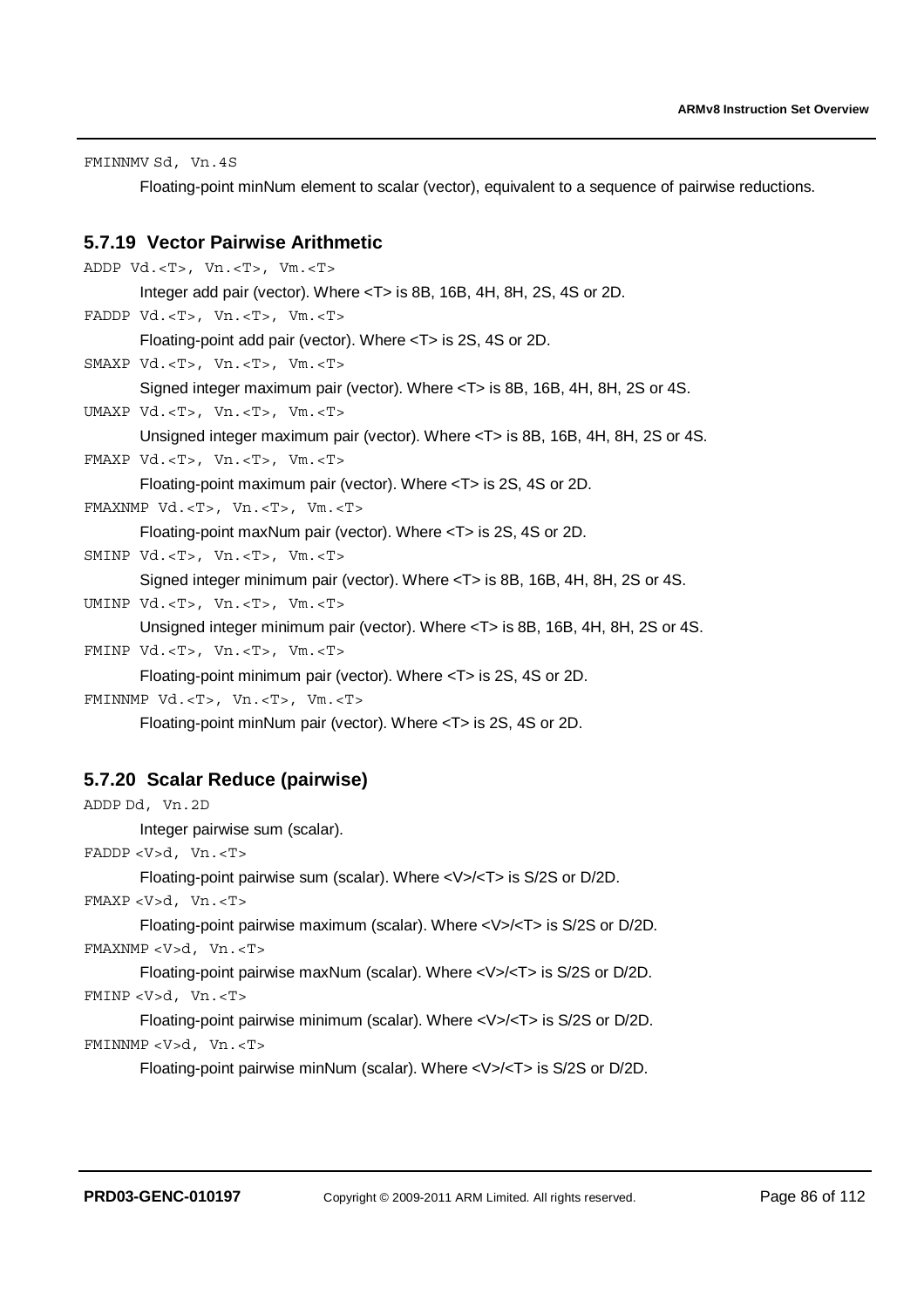# **5.7.21 Vector Table Lookup**

TBL Vd.<T>, {Vn\*.16B}, Vm.<T>

Table lookup (vector). Where <T> may be 8B or 16B, and Vn\* is a list of between one and four consecutively numbered vector registers each holding sixteen 8-bit table elements. The list braces "{ }" are concrete symbols, and do not indicate an optional field as elsewhere in this manual.

TBX Vd.<T>, {Vn\*.16B}, Vm.<T>

Table lookup extension (vector). Where <T> may be 8B or 16B, and Vn\* is a list of between one and four consecutively numbered vector registers each holding sixteen 8-bit table elements. The list braces "{ }" are concrete symbols, and do not indicate an optional field as elsewhere in this manual.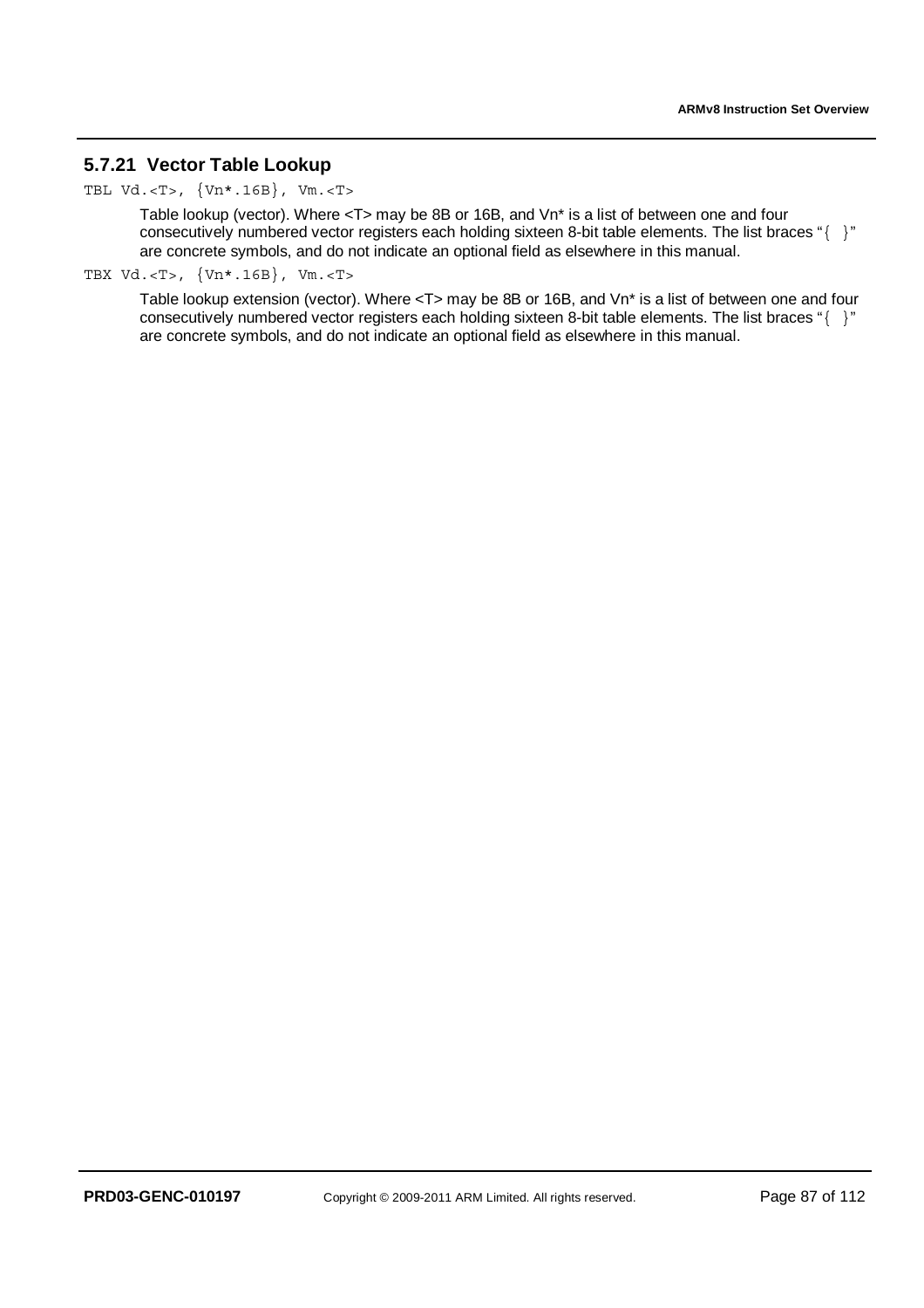# **5.7.22 Vector Load-Store Structure**

All SIMD load-store structure instructions use the syntax term  $v$ addr as shorthand for the following addressing modes:

[base]

Memory addressed by base register Xn or SP.

[base], Xm

Memory addressed by base register Xn or SP, post-incremented by 64-bit index register Xm.

[base],#imm

Memory addressed by Xn or SP, post-incremented by an immediate value which must equal the total number of bytes transferred to/from memory.

Register notation of the form  $Vt+n$  in the register lists below indicates that the register number is required to be equal to  $(t + n)$  MOD 32. Furthemore the list braces " $\{\}$ " are concrete symbols, and do not indicate an optional field as elsewhere in this manual.

Like other load-store instructions they permit arbitrary address alignment, unless strict alignment checking is enabled, in which case alignment to the size of the element is checked. However unlike the general-purpose loadstore instructions, the vector load-store instructions make no guarantee of atomicity, even when the address is naturally aligned to the size of element.

## **5.7.22.1 Load-Store Multiple Structures**

In all of these instructions <T> is one of 8B, 16B, 4H, 8H, 2S, 4S, 2D and additionally the LD1 and ST1 instructions support the 1D format. The post-increment immediate offset, if present, must be 8, 16, 24, 32, 48 or 64, depending on the number of elements transferred.

LD1 {Vt.<T>}, vaddr

Load multiple 1-element structures (to one register)

LD1 {Vt.<T>, Vt+1.<T>}, vaddr

Load multiple 1-element structures (to two consecutive registers)

LD1 {Vt.<T>, Vt+1.<T>, Vt+2.<T>}, vaddr

Load multiple 1-element structures (to three consecutive registers)

LD1 {Vt.<T>, Vt+1.<T>, Vt+2.<T>, Vt+3.<T>}, vaddr

Load multiple 1-element structures (to four consecutive registers)

LD2 {Vt.<T>, Vt+1.<T>}, vaddr

Load multiple 2-element structures (to two consecutive registers)

LD2  $\{Vt.-T>$ ,  $Vt+2.-T>\}$ ,  $vaddr$ 

Load multiple 2-element structures (to two alternating registers)

LD3 {Vt.<T>, Vt+1.<T>, Vt+2.<T>}, vaddr

Load multiple 3-element structures (to three consecutive registers)

LD3 {Vt.<T>, Vt+2.<T>, Vt+4.<T>}, vaddr

Load multiple 3-element structures (to three alternating registers)

- LD4 {Vt.<T>, Vt+1.<T>, Vt+2.<T>, Vt+3.<T>}, vaddr Load multiple 4-element structures (to four consecutive registers)
- LD4 {Vt.<T>, Vt+2.<T>, Vt+4.<T>, Vt+6.<T>}, vaddr Load multiple 4-element structures (to four alternating registers)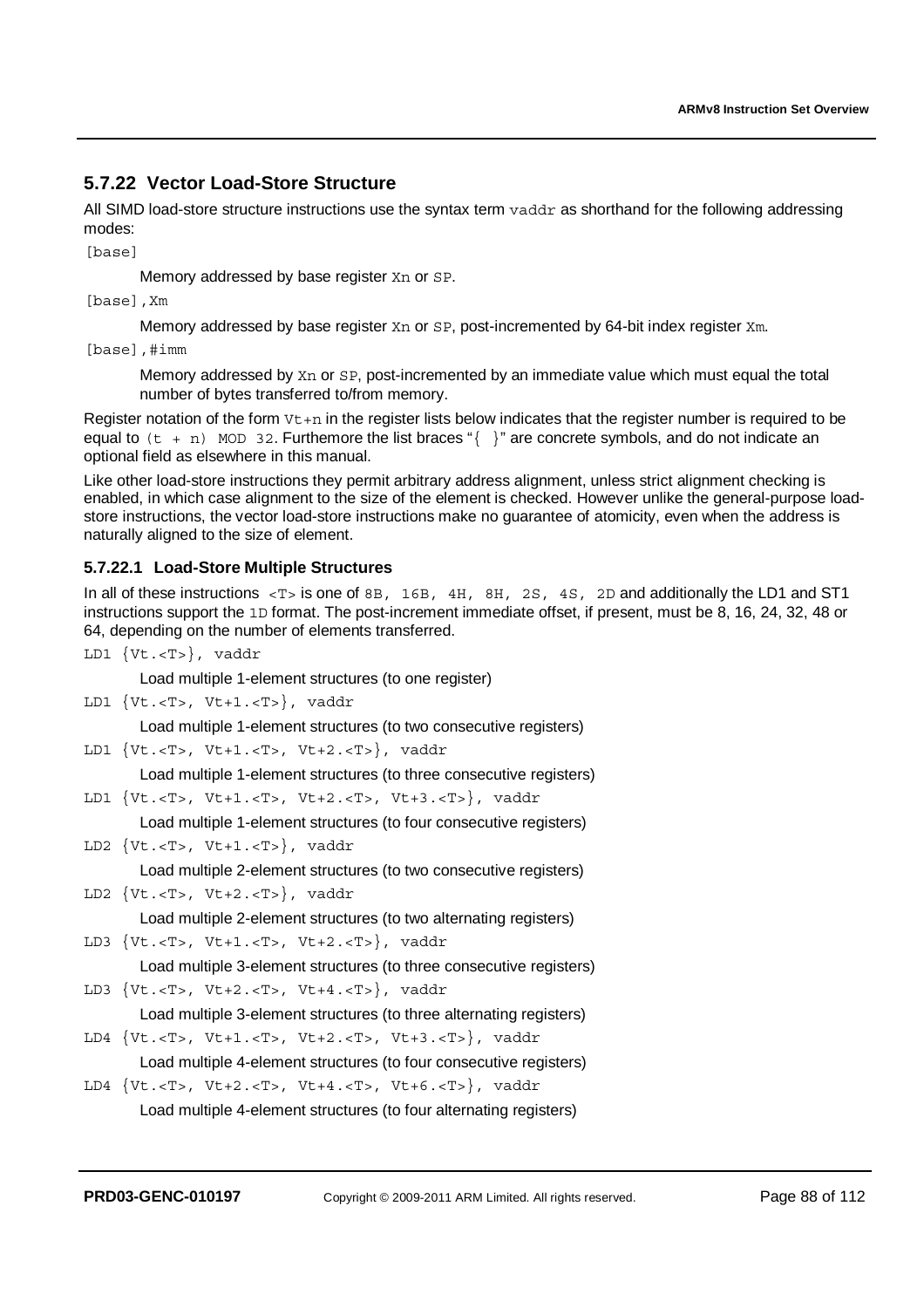ST1 {Vt.<T>}, vaddr Store multiple 1-element structures (from one register) ST1 {Vt.<T>, Vt+1.<T>}, vaddr Store multiple 1-element structures (from two consecutive registers) ST1 {Vt.<T>, Vt+1.<T>, Vt+2.<T>}, vaddr Store multiple 1-element structures (from three consecutive registers) ST1 {Vt.<T>, Vt+1.<T>, Vt+2.<T>, Vt+3.<T>}, vaddr Store multiple 1-element structures (from four consecutive registers) ST2  $\{Vt.$ ,  $Vt+1.$ ,  $valdr$ Store multiple 2-element structures (from two consecutive registers)  $ST2$  {Vt. <T>, Vt+2. <T>}, vaddr Store multiple 2-element structures (from two alternating registers) ST3 {Vt.<T>, Vt+1.<T>, Vt+2.<T>}, vaddr Store multiple 3-element structures (from three consecutive registers) ST3 {Vt.<T>, Vt+2.<T>, Vt+4.<T>}, vaddr Store multiple 3-element structures (from three alternating registers) ST4 {Vt.<T>, Vt+1.<T>, Vt+2.<T>, Vt+3.<T>}, vaddr Store multiple 4-element structures (from four consecutive registers) ST4 {Vt.<T>, Vt+2.<T>, Vt+4.<T>, Vt+6.<T>}, vaddr Store multiple 4-element structures (from four alternating registers)

# **5.7.22.2 Load-Store Single Structure**

In all of these instructions  $\langle T \rangle$  is one of B, H, S or D, except that type B is not available in conjunction with the alternate register variant. The post-increment immediate offset, if present, must be 1, 2, 3, 4, 6, 8, 12, 16, 24 or 32, depending on the number of elements transferred.

```
LD1 {Vt.<T>}[index], vaddr
```
Load single 1-element structure to one lane (of one register)

LD2 {Vt.<T>, Vt+1.<T>}[index], vaddr

Load single 2-element structure to one lane (of two consecutive registers)

LD2 {Vt.<T>, Vt+2.<T>}[index], vaddr

Load single 2-element structure to one lane (of two alternating registers)

LD3 {Vt.<T>, Vt+1.<T>, Vt+2.<T>}[index], vaddr

Load single 3-element structure to one lane (of three consecutive registers)

LD3 {Vt.<T>, Vt+2.<T>, Vt+4.<T>}[index], vaddr

Load single 3-element structure to one lane (of three alternating registers)

LD4 {Vt.<T>, Vt+1.<T>, Vt+2.<T>, Vt+3.<T>}[index], vaddr

Load single 4-element structure to one lane (of four consecutive registers) LD4 {Vt.<T>, Vt+2.<T>, Vt+4.<T>, Vt+6.<T>}[index], vaddr

Load single 4-element structure to one lane (of four alternating registers)

ST1 {Vt.<T>}[index], vaddr

Store single 1-element structure from one lane (of one register)

ST2 {Vt.<T>, Vt+1.<T>}[index], vaddr

Store single 2-element structure from one lane (of two consecutive registers)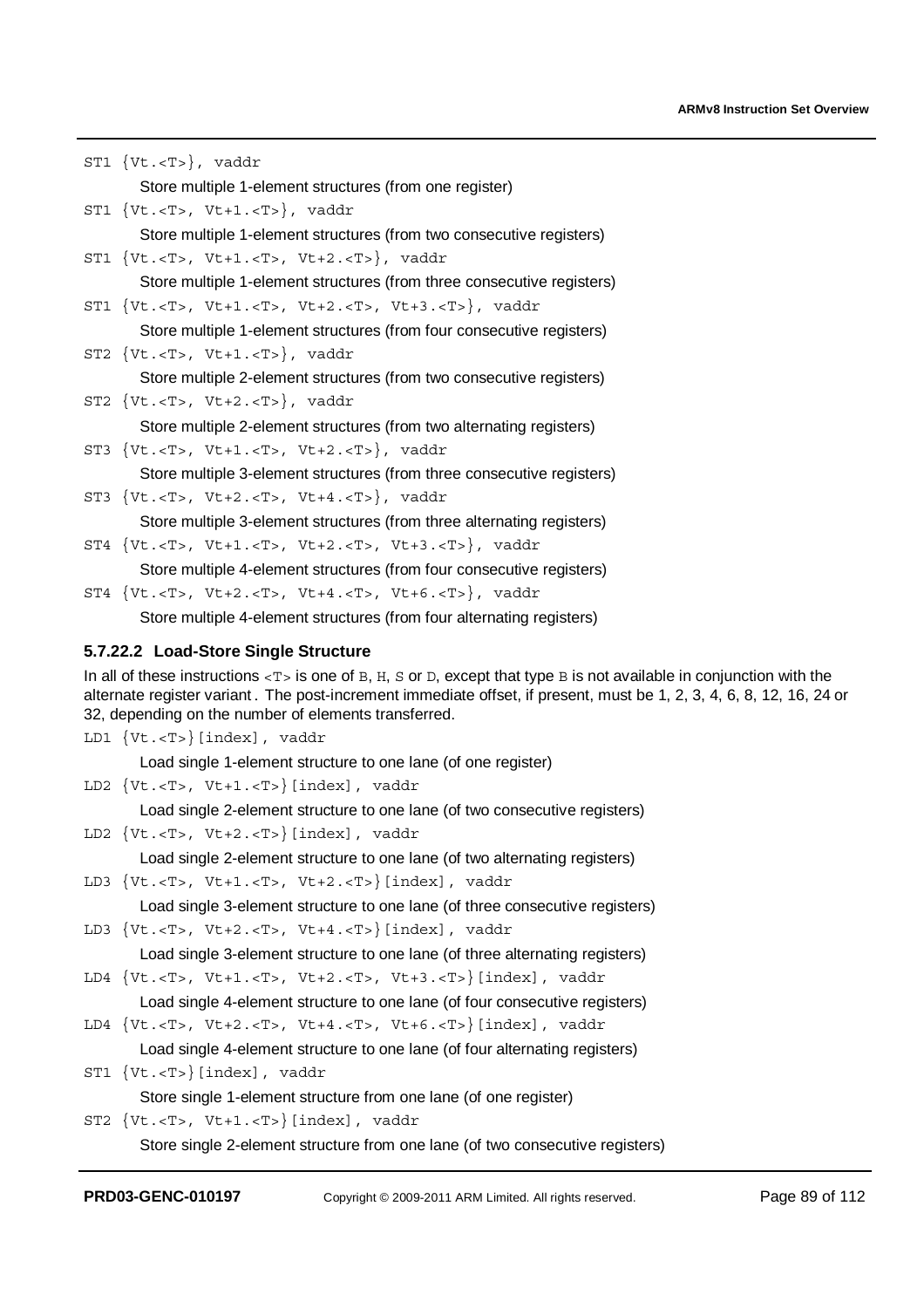ST2 {Vt.<T>, Vt+2.<T>}[index], vaddr

Store single 2-element structure from one lane (of two alternating registers)

ST3 {Vt.<T>, Vt+1.<T>, Vt+2.<T>}[index], vaddr

Store single 3-element structure from one lane (of three consecutive registers)

ST3 {Vt.<T>, Vt+2.<T>, Vt+4.<T>}[index], vaddr

Store single 3-element structure from one lane (of three alternating registers)

ST4 {Vt.<T>, Vt+1.<T>, Vt+2.<T>, Vt+3.<T>}[index], vaddr

Store single 4-element structure from one lane (of four consecutive registers)

ST4 {Vt.<T>, Vt+2.<T>, Vt+4.<T>, Vt+6.<T>}[index], vaddr Store single 4-element structure from one lane (of four alternating registers)

### **5.7.22.3 Load Single Structure and Replicate**

In all of these instructions  $\langle T \rangle$  is one of 8B, 16B, 4H, 8H, 2S, 4S, 1D or 2D. The post-increment immediate offset, if present, must be 1, 2, 3, 4, 6, 8, 12, 16, 24 or 32, depending on the number of elements transferred. LD1R {Vt.<T>}, vaddr

Load single 1-element structure to all lanes (of one register)

LD1R {Vt.<T>, Vt+1.<T>}, vaddr

Load single 1-element structure to all lanes (of two consecutive registers)

LD2R {Vt.<T>, Vt+1.<T>}, vaddr

Load single 2-element structure to all lanes (of two consecutive registers)

LD2R {Vt.<T>, Vt+2.<T>}, vaddr

Load single 2-element structure to all lanes (of two alternating registers)

LD3R {Vt.<T>, Vt+1.<T>, Vt+2.<T>}, vaddr

Load single 3-element structure to all lanes (of three consecutive registers)

LD3R {Vt.<T>, Vt+2.<T>, Vt+4.<T>}, vaddr

Load single 3-element structure to all lanes (of three alternating registers) LD4R {Vt.<T>, Vt+1.<T>, Vt+2.<T>, Vt+3.<T>}, vaddr

Load single 4-element structure to all lanes (of four consecutive registers)

LD4R {Vt.<T>, Vt+2.<T>, Vt+4.<T>, Vt+6.<T>}, vaddr Load single 4-element structure to all lanes (of four alternating registers)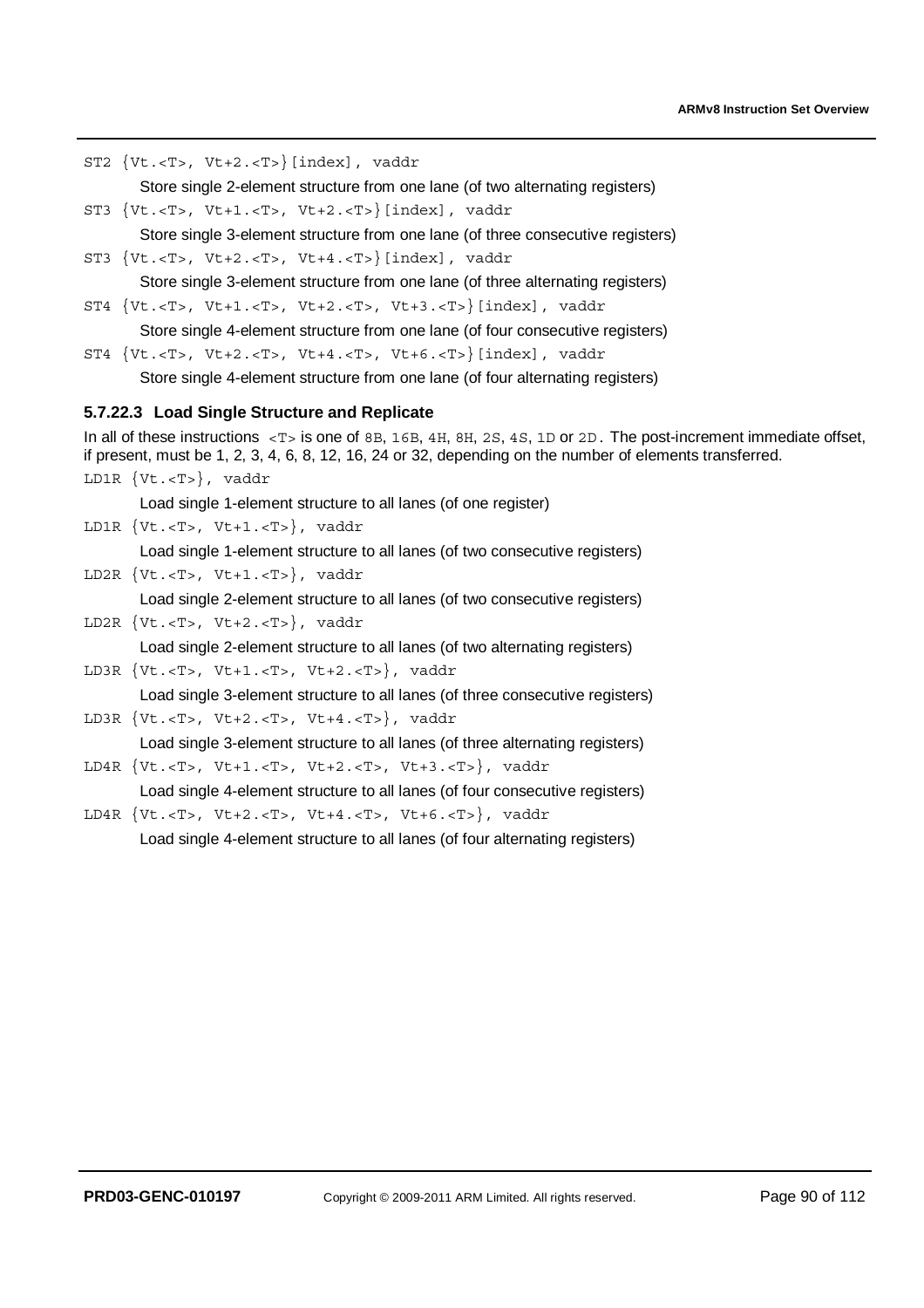# **5.7.23 AArch32 Equivalent Advanced SIMD Mnemonics**

New or changed functionality is **highlighted**.

|                     | AArch64                |                        |                 |              |      |                                                                           |  |
|---------------------|------------------------|------------------------|-----------------|--------------|------|---------------------------------------------------------------------------|--|
| AArch <sub>32</sub> |                        | Integer                |                 | Floating     |      | <b>Description</b>                                                        |  |
|                     | Agnosti<br>с           | Unsigne<br>d           | Signed          | point        | Poly |                                                                           |  |
| <b>VABA</b>         |                        | <b>UABA</b>            | SABA            |              |      | Integer vector<br>absolute difference<br>and accumulate<br>Integer vector |  |
| <b>VABAL</b>        |                        | <b>UABAL</b><br>UABAL2 | SABAL<br>SABAL2 |              |      | absolute difference<br>and accumulate<br>long                             |  |
| <b>VABD</b>         |                        | <b>UABD</b>            | SABD            | FABD         |      | Vector absolute<br>difference                                             |  |
| <b>VABDL</b>        |                        | <b>UABDL</b><br>UABDL2 | SABDL<br>SABDL2 |              |      | Integer vector<br>absolute difference<br>long                             |  |
| <b>VABS</b>         |                        |                        | ABS             | FABS         |      | Vector absolute<br>value                                                  |  |
| <b>VACGE</b>        |                        |                        |                 | <b>FACGE</b> |      | Floating-point<br>vector absolute<br>compare greater<br>than or equal     |  |
| <b>VACGT</b>        |                        |                        |                 | <b>FACGT</b> |      | Floating-point<br>vector absolute<br>compare greater<br>than              |  |
| <b>VACLE</b>        |                        |                        |                 | <b>FACLE</b> |      | Floating-point<br>vector absolute<br>compare less than<br>or equal        |  |
| <b>VACLT</b>        |                        |                        |                 | <b>FACLT</b> |      | Floating-point<br>vector absolute<br>compare less than                    |  |
| <b>VADD</b>         | <b>ADD</b>             |                        |                 | FADD         |      | Vector add                                                                |  |
| <b>VADDHN</b>       | <b>ADDHN</b><br>ADDHN2 |                        |                 |              |      | Integer vector add<br>and narrow high<br>half                             |  |
| <b>VADDL</b>        |                        | <b>UADDL</b><br>UADDL2 | SADDL<br>SADDL2 |              |      | Integer vector add<br>long                                                |  |
| <b>VADDW</b>        |                        | <b>UADDW</b><br>UADDW2 | SADDW<br>SADDW2 |              |      | Integer vector add<br>wide                                                |  |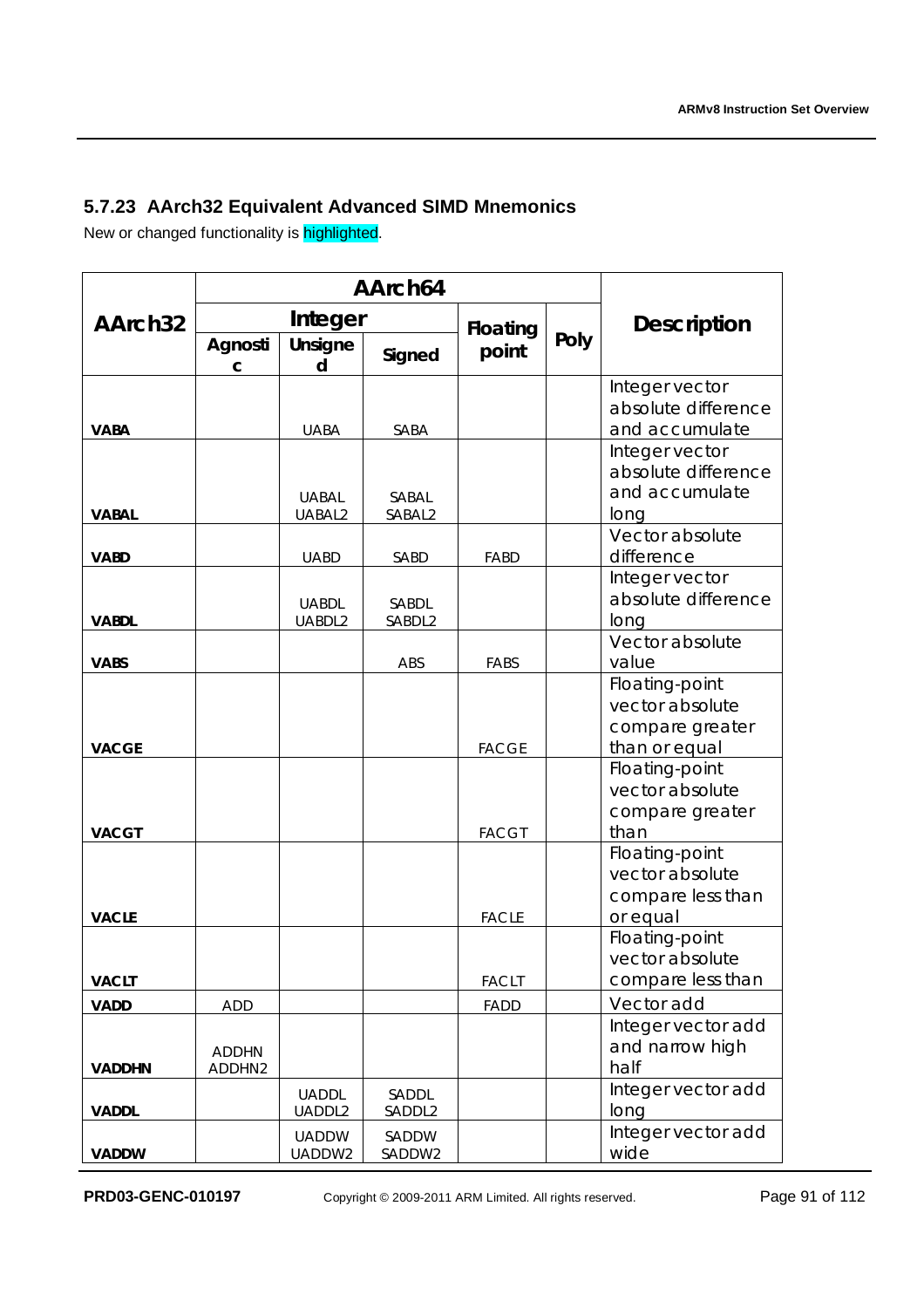| <b>VAND</b>         | <b>AND</b>  |             |             |               | <b>Bitwise vector AND</b>            |
|---------------------|-------------|-------------|-------------|---------------|--------------------------------------|
|                     |             |             |             |               | Bitwise vector bit                   |
| <b>VBIC</b>         | <b>BIC</b>  |             |             |               | clear                                |
|                     |             |             |             |               | <b>Bitwise vector insert</b>         |
| <b>VBIF</b>         | <b>BIF</b>  |             |             |               | if false                             |
|                     |             |             |             |               | <b>Bitwise vector insert</b>         |
| <b>VBIT</b>         | <b>BIT</b>  |             |             |               | if true                              |
|                     |             |             |             |               | <b>Bitwise vector</b>                |
| <b>VBSL</b>         | <b>BSL</b>  |             |             |               | select                               |
|                     |             |             |             |               | Vector compare                       |
| <b>VCEQ</b>         | <b>CMEQ</b> |             |             | <b>FCMEQ</b>  | equal                                |
|                     |             |             |             |               | Vector compare<br>greater than or    |
| <b>VCGE</b>         |             | <b>CMHS</b> | <b>CMGE</b> | <b>FCMGE</b>  | equal                                |
|                     |             |             |             |               | Vector compare                       |
| <b>VCGT</b>         |             | <b>CMHI</b> | <b>CMGT</b> | <b>FCMGT</b>  | greater than                         |
|                     |             |             |             |               | Vector compare                       |
| <b>VCLE</b>         |             | CMLS        | <b>CMLE</b> | <b>FCMLE</b>  | less than or equal                   |
|                     |             |             |             |               | Integer vector                       |
|                     |             |             |             |               | count leading sign                   |
| <b>VCLS</b>         | <b>CLS</b>  |             |             |               | bits                                 |
|                     |             |             |             |               | Vector compare                       |
| <b>VCLT</b>         |             | <b>CMLO</b> | <b>CMLT</b> | <b>FCMLT</b>  | less than                            |
|                     |             |             |             |               | Integer vector                       |
|                     |             |             |             |               | count leading zero                   |
| <b>VCLZ</b>         | <b>CLZ</b>  |             |             |               | bits                                 |
| <b>VCMP</b>         |             |             |             | <b>FCMP</b>   | Floating-point<br>compare            |
|                     |             |             |             |               | Floating-point                       |
|                     |             |             |             |               | compare                              |
|                     |             |             |             |               | (exceptions on                       |
| <b>VCMPE</b>        |             |             |             | <b>FCMPE</b>  | quiet NaNs)                          |
|                     |             |             |             |               | Vector count non-                    |
| <b>VCNT</b>         | <b>CNT</b>  |             |             |               | zero bits                            |
|                     |             |             |             |               | Vector floating-                     |
|                     |             |             |             |               | point convert to                     |
|                     |             |             |             |               | signed integer                       |
| <b>VCVT.s32.f32</b> |             |             |             | <b>FCVTZS</b> | (round to zero)                      |
|                     |             |             |             |               | Vector floating-<br>point convert to |
|                     |             |             |             |               | signed integer                       |
| new                 |             |             |             | <b>FCVTxS</b> | (round to x)                         |
|                     |             |             |             |               | Vector floating-                     |
|                     |             |             |             |               | point convert to                     |
|                     |             |             |             |               | unsigned integer                     |
| <b>VCVT.u32.f32</b> |             |             |             | <b>FCVTZU</b> | (round to zero)                      |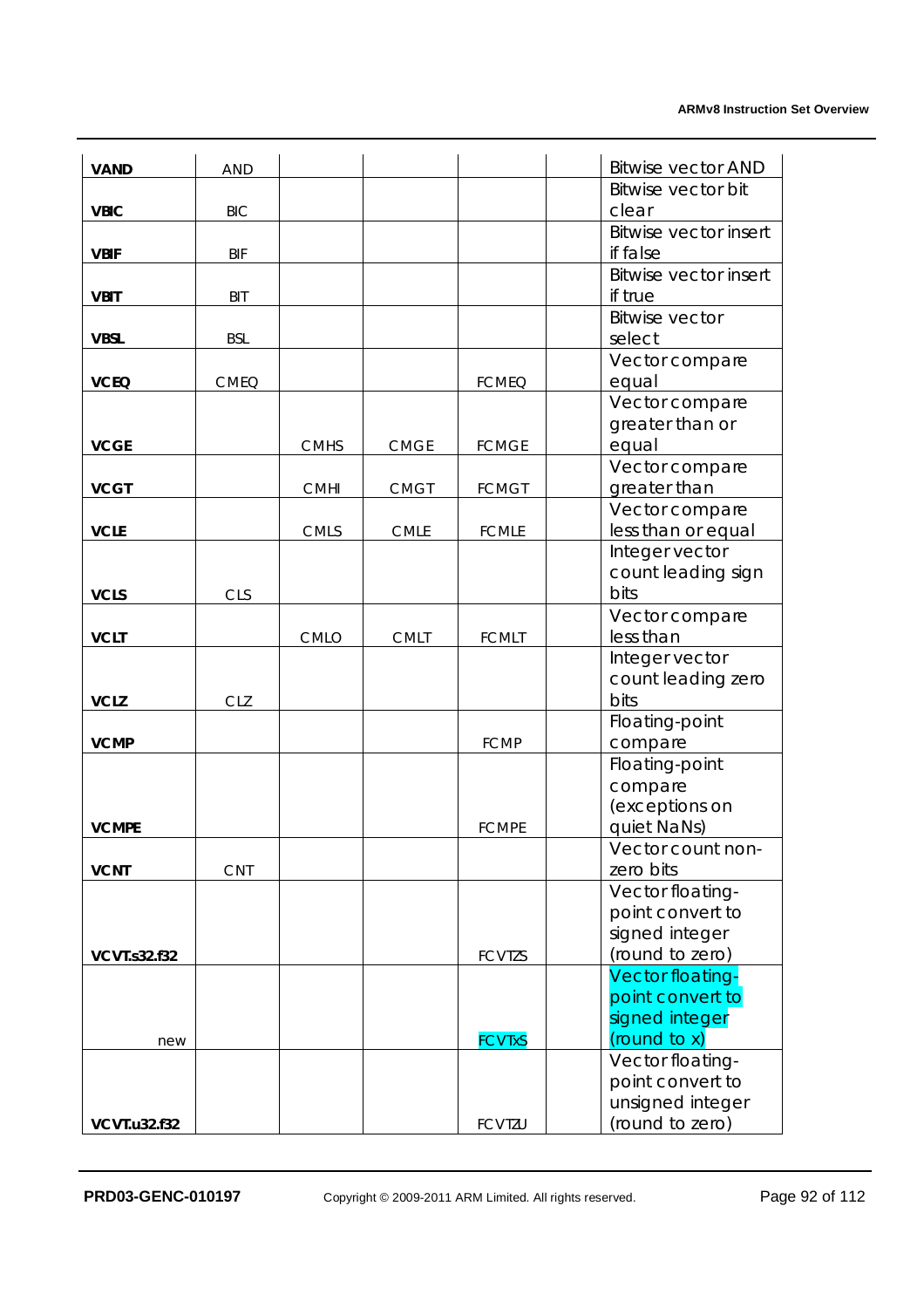|                     |            |              |              |               | Vector floating-                         |
|---------------------|------------|--------------|--------------|---------------|------------------------------------------|
|                     |            |              |              |               | point convert to<br>unsigned integer     |
| new                 |            |              |              | <b>FCVTxU</b> | (round to x)                             |
|                     |            |              |              |               | Vector integer                           |
|                     |            |              |              |               | convert to floating-                     |
| <b>VCVT.f32.i32</b> |            | <b>UCVTF</b> | <b>SCVTF</b> |               | point                                    |
|                     |            |              |              |               | Vector convert                           |
|                     |            |              |              | <b>FCVTN</b>  | floating-point                           |
| VCVT.f*.f*          |            |              |              | <b>FCVTL</b>  | precision                                |
|                     |            |              |              |               | <b>Vector convert</b>                    |
|                     |            |              |              | <b>FCVTXN</b> | double to single-<br>precision (inexact) |
| new                 |            |              |              |               | Vector floating-                         |
|                     |            |              |              |               | point round to                           |
|                     |            |              |              |               | integral f-p value                       |
| new                 |            |              |              | <b>FRINTx</b> | (towards x)                              |
|                     |            |              |              |               | Vector floating-                         |
| new                 |            |              |              | <b>FDIV</b>   | point divide                             |
|                     |            |              |              |               | Duplicate single                         |
|                     |            |              |              |               | vector element to                        |
| <b>VDUP</b>         | <b>DUP</b> |              |              |               | all elements                             |
|                     |            |              |              |               | Insert single                            |
| new                 | <b>INS</b> |              |              |               | element in another<br>element            |
|                     |            |              |              |               | <b>Bitwise vector</b>                    |
| <b>VEOR</b>         | <b>EOR</b> |              |              |               | exclusive OR                             |
|                     |            |              |              |               | <b>Bitwise vector</b>                    |
| <b>VEXT</b>         | <b>EXT</b> |              |              |               | extract                                  |
|                     |            |              |              |               | Integer vector                           |
| <b>VHADD</b>        |            | <b>UHADD</b> | <b>SHADD</b> |               | halving add                              |
|                     |            |              |              |               | Integer vector                           |
| Vhsub               |            | <b>UHSUB</b> | <b>SHSUB</b> |               | halving subtract                         |
|                     |            |              |              |               | Vector structure                         |
| <b>VLD14</b>        | LD14       |              |              |               | /element load<br>Vector replicated       |
| <b>VLD14</b>        | LD14R      |              |              |               | element load                             |
|                     |            |              |              |               | Vector load                              |
| <b>VLDM/VLDR</b>    | LDP/LDR    |              |              |               | pair/register                            |
| <b>VMAX</b>         |            | <b>UMAX</b>  | SMAX         | <b>FMAX</b>   | Vector maximum                           |
|                     |            |              |              |               | <b>Floating-point</b>                    |
| new                 |            |              |              | <b>FMAXNM</b> | vector maxNum                            |
| <b>VMIN</b>         |            | <b>UMIN</b>  | <b>SMIN</b>  | <b>FMIN</b>   | Vector minimum                           |
|                     |            |              |              |               | <b>Floating-point</b>                    |
| new                 |            |              |              | <b>FMINNM</b> | vector minNum                            |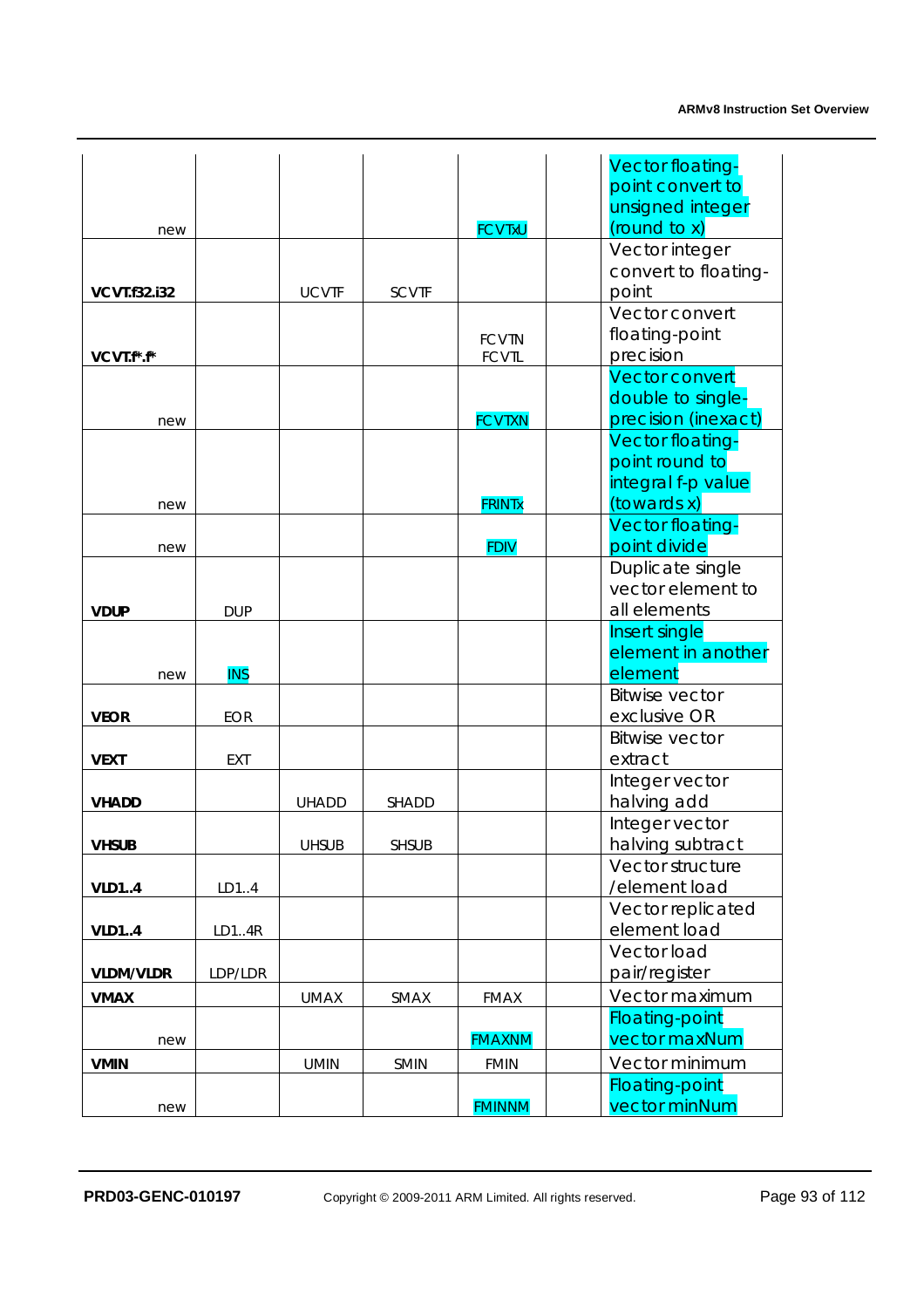|               |             |                        |                    |                |             | Vector chained                         |
|---------------|-------------|------------------------|--------------------|----------------|-------------|----------------------------------------|
|               |             |                        |                    |                |             | multiply-                              |
| <b>VMLA</b>   | <b>MLA</b>  |                        |                    | n/a            |             | accumulate                             |
|               |             |                        |                    |                |             | Vector fused                           |
|               |             |                        |                    |                |             | multiply-                              |
| <b>VFMA</b>   |             |                        |                    | <b>FMLA</b>    |             | accumulate                             |
|               |             |                        |                    |                |             | Integer vector                         |
|               |             | <b>UMLAL</b>           | SMLAL              |                |             | multiply-                              |
| <b>VMLAL</b>  |             | UMLAL2                 | SMLAL <sub>2</sub> |                |             | accumulate long                        |
|               |             |                        |                    |                |             | Vector chained                         |
| <b>VMLS</b>   | <b>MLS</b>  |                        |                    | n/a            |             | multiply-subtract                      |
|               |             |                        |                    |                |             | Vector fused                           |
| <b>VFMS</b>   |             |                        |                    | <b>FMLS</b>    |             | multiply-subtract                      |
|               |             |                        |                    |                |             | Integer vector<br>multiply-subtract    |
| <b>VMLSL</b>  |             | <b>UMLSL</b><br>UMLSL2 | SMLSL<br>SMLSL2    |                |             | long                                   |
| <b>VMOV</b>   | <b>MOV</b>  | <b>UMOV</b>            | SMOV               | <b>FMOV</b>    |             | Vector move                            |
|               |             |                        |                    |                |             | Integer vector                         |
|               |             | <b>UXTL</b>            |                    |                |             | lengthen (pseudo                       |
| <b>VMOVL</b>  |             | UXTL2                  | SXTL SXTL2         |                |             | for USHLL/SSHL #0)                     |
|               |             |                        |                    |                |             | Integer vector                         |
| <b>VMOVN</b>  | <b>XTN</b>  |                        |                    |                |             | narrow                                 |
| <b>VMUL</b>   | <b>MUL</b>  |                        |                    | <b>FMUL</b>    | PMUL        | Vector multiply                        |
|               |             |                        |                    |                |             | <b>Floating-point</b>                  |
|               |             |                        |                    |                |             | vector multiply                        |
|               |             |                        |                    |                |             | extended                               |
| new           |             |                        |                    | <b>FMULX</b>   |             | $(0xINF \rightarrow 2)$                |
|               |             | <b>UMULL</b>           | SMULL              |                | <b>PMUL</b> | Vector multiply                        |
| <b>VMULL</b>  |             | UMULL2                 | SMULL2             |                | L           | long                                   |
| <b>VMVN</b>   | <b>MVN</b>  |                        |                    |                |             | <b>Bitwise vector NOT</b>              |
| <b>VNEG</b>   |             |                        | <b>NEG</b>         | <b>FNEG</b>    |             | Vector negate                          |
| <b>VORN</b>   | ORN         |                        |                    |                |             | <b>Bitwise vector OR</b><br><b>NOT</b> |
|               | <b>ORR</b>  |                        |                    |                |             | <b>Bitwise vector OR</b>               |
| <b>VORR</b>   |             |                        |                    |                |             | Integer vector add                     |
|               |             |                        |                    |                |             | and accumulate                         |
| <b>VPADAL</b> |             | <b>UADALP</b>          | SADALP             |                |             | long pair                              |
| <b>VPADD</b>  | <b>ADDP</b> |                        |                    | <b>FADDP</b>   |             | Vector add pair                        |
|               |             |                        |                    |                |             | Integer vector add                     |
| <b>VPADDL</b> |             | <b>UADDLP</b>          | SADDLP             |                |             | long pair                              |
| <b>VPMAX</b>  |             | <b>UMAXP</b>           | SMAXP              | <b>FMAXP</b>   |             | Vector max pair                        |
|               |             |                        |                    |                |             | <b>Floating-point</b>                  |
|               |             |                        |                    |                |             | vector maxNum                          |
| new           |             |                        |                    | <b>FMAXNMP</b> |             | pair                                   |
| <b>VPMIN</b>  |             | <b>UMINP</b>           | SMINP              | <b>FMINP</b>   |             | Vector min pair                        |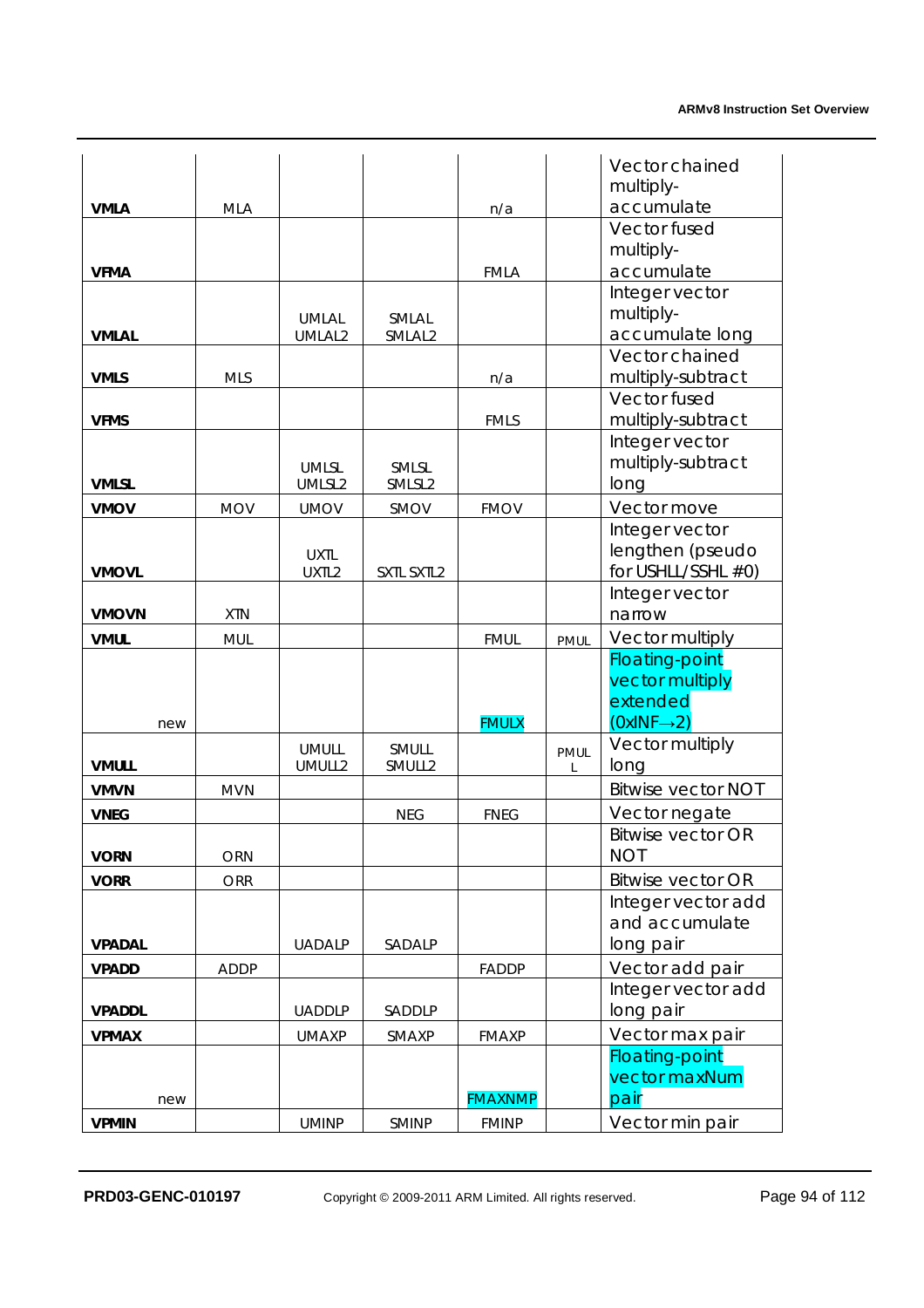|                 |               |                |                | <b>Floating-point</b>   |
|-----------------|---------------|----------------|----------------|-------------------------|
| new             |               |                | <b>FMINNMP</b> | vector minNum pair      |
|                 |               |                |                | Signed integer          |
|                 |               |                |                | saturating vector       |
| <b>VOABS</b>    |               | SQABS          |                | absolute                |
|                 |               |                |                | Integer saturating      |
| <b>VOADD</b>    | SQADD         | <b>UQADD</b>   |                | vector add              |
|                 |               |                |                | Signed integer          |
|                 |               |                |                | saturating vector       |
|                 |               |                |                | accumulate of           |
| new             | <b>SUQADD</b> |                |                | unsigned value          |
|                 |               |                |                | <b>Unsigned integer</b> |
|                 |               |                |                | saturating vector       |
|                 |               |                |                | accumulate of signed    |
| new             |               | <b>USQADD</b>  |                | value                   |
|                 |               |                |                | Signed integer          |
|                 |               |                |                | saturating vector       |
|                 |               | SQDMLAL        |                | doubling multiply       |
| <b>VODMLAL</b>  |               | SQDMLAL2       |                | accumulate long         |
|                 |               |                |                | Signed integer          |
|                 |               |                |                | saturating vector       |
|                 |               |                |                | doubling multiply       |
|                 |               | SQDMLSL        |                | subtract from           |
| <b>VQDMLSL</b>  |               | SQDMLSL2       |                | accumulator long        |
|                 |               |                |                | Signed integer          |
|                 |               |                |                | saturating vector       |
|                 |               |                |                | doubling multiply       |
| <b>VQDMULH</b>  |               | SQDMULH        |                | high half               |
|                 |               |                |                | Signed integer          |
|                 |               |                |                | saturating vector       |
|                 |               | <b>SODMULL</b> |                | doubling multiply       |
| <b>VQDMULL</b>  |               | SQDMULL2       |                | long                    |
|                 | <b>UQXTN</b>  | SQXTN          |                | Integer saturating      |
| <b>VQMOVN</b>   | UQXTN2        | SQXTN2         |                | vector narrow           |
|                 |               |                |                | Signed integer          |
|                 |               |                |                | saturating vector       |
|                 |               | <b>SQXTUN</b>  |                | and unsigned            |
| VQMOVUN         |               | SQXTUN2        |                | narrow                  |
|                 |               |                |                | Signed integer          |
|                 |               |                |                | saturating vector       |
| <b>VQNEG</b>    |               | SQNEG          |                | negate                  |
|                 |               |                |                | Signed integer          |
|                 |               |                |                | vector saturating       |
|                 |               |                |                | rounding doubling       |
| <b>VORDMULH</b> |               | SQRDMULH       |                | multiply high half      |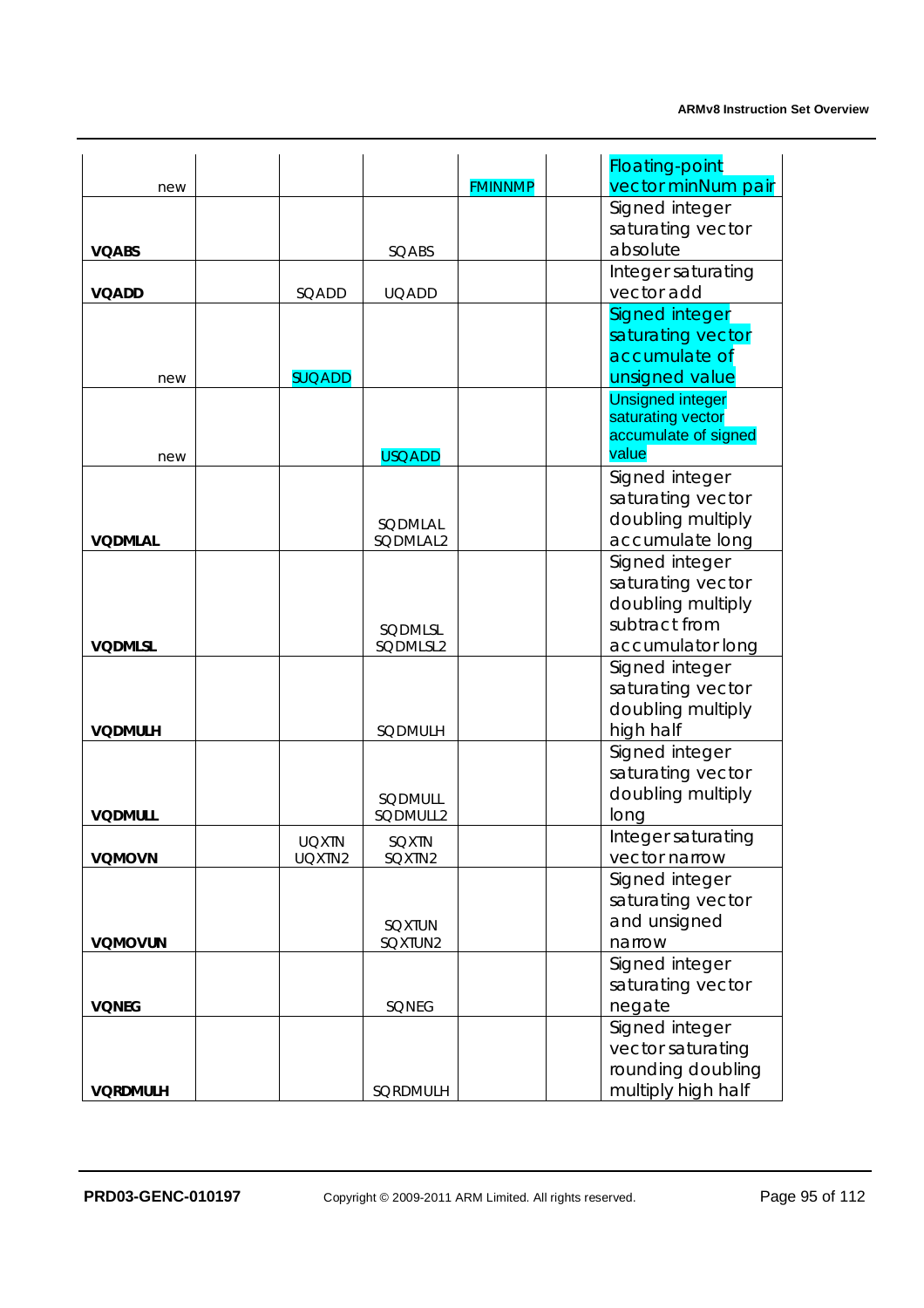|                  |                |                |                |               | Integer saturating         |
|------------------|----------------|----------------|----------------|---------------|----------------------------|
|                  |                |                |                |               | vector rounding            |
| <b>VORSHL</b>    |                | <b>UQRSHL</b>  | SQRSHL         |               | shift left                 |
|                  |                |                |                |               | Integer saturating         |
|                  |                |                |                |               | vector shift right         |
| <b>VORSHRN</b>   |                | <b>UQRSHRN</b> | <b>SQRSHRN</b> |               | rounded narrow             |
|                  |                |                |                |               | Signed integer             |
|                  |                |                |                |               | saturating vector          |
|                  |                |                |                |               | shift right rounded        |
| <b>VORSHRUN</b>  |                |                | SQRSHRUN       |               | unsigned narrow            |
|                  |                |                |                |               | Integer saturating         |
| <b>VQSHL</b>     |                | <b>UQSHL</b>   | SQSHL          |               | vector shift left          |
|                  |                |                |                |               | Signed integer             |
|                  |                |                |                |               | saturating vector          |
| <b>VOSHLU</b>    |                |                | SQSHLU         |               | shift left unsigned        |
|                  |                |                |                |               | Integer saturating         |
|                  |                |                |                |               | vector shift right         |
| <b>VOSHRN</b>    |                | <b>UQSHRN</b>  | <b>SQSHRN</b>  |               | narrow<br>Signed integer   |
|                  |                |                |                |               | saturating vector          |
|                  |                |                |                |               | shift right unsigned       |
| <b>VOSHRUN</b>   |                |                | <b>SQSHRUN</b> |               | narrow                     |
|                  |                |                |                |               | Integer saturating         |
| <b>VQSUB</b>     |                | <b>UQSUB</b>   | SQSUB          |               | vector subtract            |
|                  |                |                |                |               | Integer vector             |
|                  |                |                |                |               | rounding add and           |
| <b>VRADDHN</b>   | <b>RADDHN</b>  |                |                |               | narrow high half           |
|                  |                |                |                |               | Vector reciprocal          |
| <b>VRECPE</b>    |                | <b>URECPE</b>  |                | <b>FRECPE</b> | estimate                   |
|                  |                |                |                |               | Floating-point             |
|                  |                |                |                |               | vector reciprocal          |
|                  |                |                |                |               | step (FRECPS uses          |
|                  |                |                |                |               | fused mac; VRECPS          |
| <b>VRECPS</b>    |                |                |                | <b>FRECPS</b> | remains non-fused)         |
|                  |                |                |                |               | <b>Floating-point</b>      |
|                  |                |                |                |               | reciprocal                 |
| new              |                |                |                | <b>FRECPX</b> | exponent                   |
|                  |                |                |                |               | <b>Vector reverse bits</b> |
| new              | <b>RBIT</b>    |                |                |               | in bytes                   |
| VREV16<br>VREV32 | REV16<br>REV32 |                |                |               | Vector reverse             |
| VREV64           | REV64          |                |                |               | elements                   |
|                  |                |                |                |               | Integer rounding           |
| <b>VRHADD</b>    |                | <b>URHADD</b>  | SRHADD         |               | vector halving add         |
|                  |                |                |                |               | Integer rounding           |
| <b>VRSHL</b>     |                | <b>URSHL</b>   | SRSHL          |               | vector shift left          |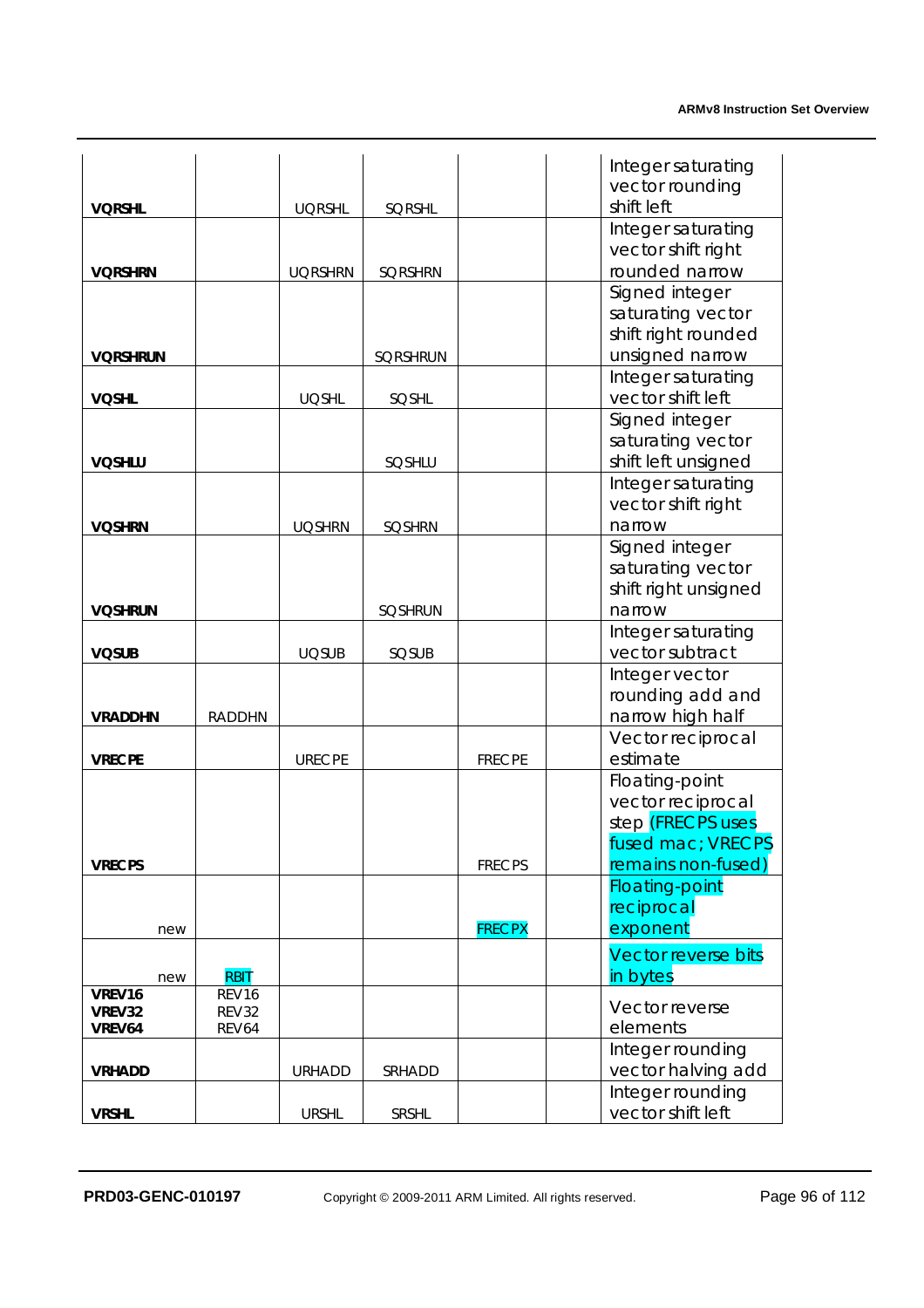|                  |                      |                |              |                | Integer rounding                          |
|------------------|----------------------|----------------|--------------|----------------|-------------------------------------------|
| <b>VRSHR</b>     |                      | <b>URSHR</b>   | <b>SRSHR</b> |                | vector shift right                        |
|                  |                      |                |              |                | Integer rounding                          |
|                  | <b>RSHRN</b>         |                |              |                | vector shift right                        |
| <b>VRSHRN</b>    | RSHRN2               |                |              |                | narrow                                    |
|                  |                      |                |              |                | Vector reciprocal                         |
|                  |                      |                |              |                | square root                               |
| <b>VRSQRTE</b>   |                      | <b>URSQRTE</b> |              | <b>FRSQRTE</b> | estimate                                  |
|                  |                      |                |              |                | Floating-point                            |
|                  |                      |                |              |                | reciprocal square                         |
|                  |                      |                |              |                | root step (FRSQRTS                        |
|                  |                      |                |              |                | uses fused mac;<br><b>VRSQRTS</b> remains |
| <b>VRSQRTS</b>   |                      |                |              | <b>FRSQRTS</b> | non-fused)                                |
|                  |                      |                |              |                | Integer rounding                          |
|                  |                      |                |              |                | vector shift right                        |
| <b>VRSRA</b>     |                      | <b>URSRA</b>   | SRSRA        |                | and accumulate                            |
|                  |                      |                |              |                | Integer rounding                          |
|                  |                      |                |              |                | vector subtract                           |
|                  | <b>RSUBHN</b>        |                |              |                | and narrow high                           |
| <b>VRSUBHN</b>   | RSUBHN2              |                |              |                | half                                      |
|                  |                      |                |              |                | Integer vector shift                      |
| <b>VSHL</b>      | <b>SHL</b>           |                |              |                | left                                      |
|                  |                      |                |              |                | Integer vector shift                      |
| <b>VSHLL</b>     |                      | <b>USHLL</b>   | SSHLL        |                | left long                                 |
|                  |                      |                |              |                | Integer vector shift                      |
| <b>VSHR</b>      |                      | <b>USHR</b>    | <b>SSHR</b>  |                | right                                     |
| <b>VSHRN</b>     | <b>SHRN</b><br>SHRN2 |                |              |                | Integer vector shift<br>right narrow      |
|                  |                      |                |              |                | Integer vector shift                      |
| <b>VSLI</b>      | <b>SLI</b>           |                |              |                | left and insert                           |
|                  |                      |                |              |                | <b>Floating-point</b>                     |
| new              |                      |                |              | <u>FSQRT</u>   | vector square root                        |
|                  |                      |                |              |                | Integer vector shift                      |
|                  |                      |                |              |                | right and                                 |
| <b>VSRA</b>      |                      | <b>USRA</b>    | SSRA         |                | accumulate                                |
|                  |                      |                |              |                | Integer vector shift                      |
| <b>VSRI</b>      | SRI                  |                |              |                | right and insert                          |
|                  |                      |                |              |                | Vector structure                          |
| <b>VST14</b>     | ST14                 |                |              |                | store                                     |
|                  |                      |                |              |                | Vector store                              |
| <b>VSTM/VSTR</b> | STP/STR              |                |              |                | pair/register                             |
| <b>VSUB</b>      | <b>SUB</b>           |                |              | <b>FSUB</b>    | Vector subtract                           |
|                  |                      |                |              |                | Integer vector                            |
|                  | <b>SUBHN</b>         |                |              |                | subtract and                              |
| <b>VSUBHN</b>    | SUBHN2               |                |              |                | narrow high half                          |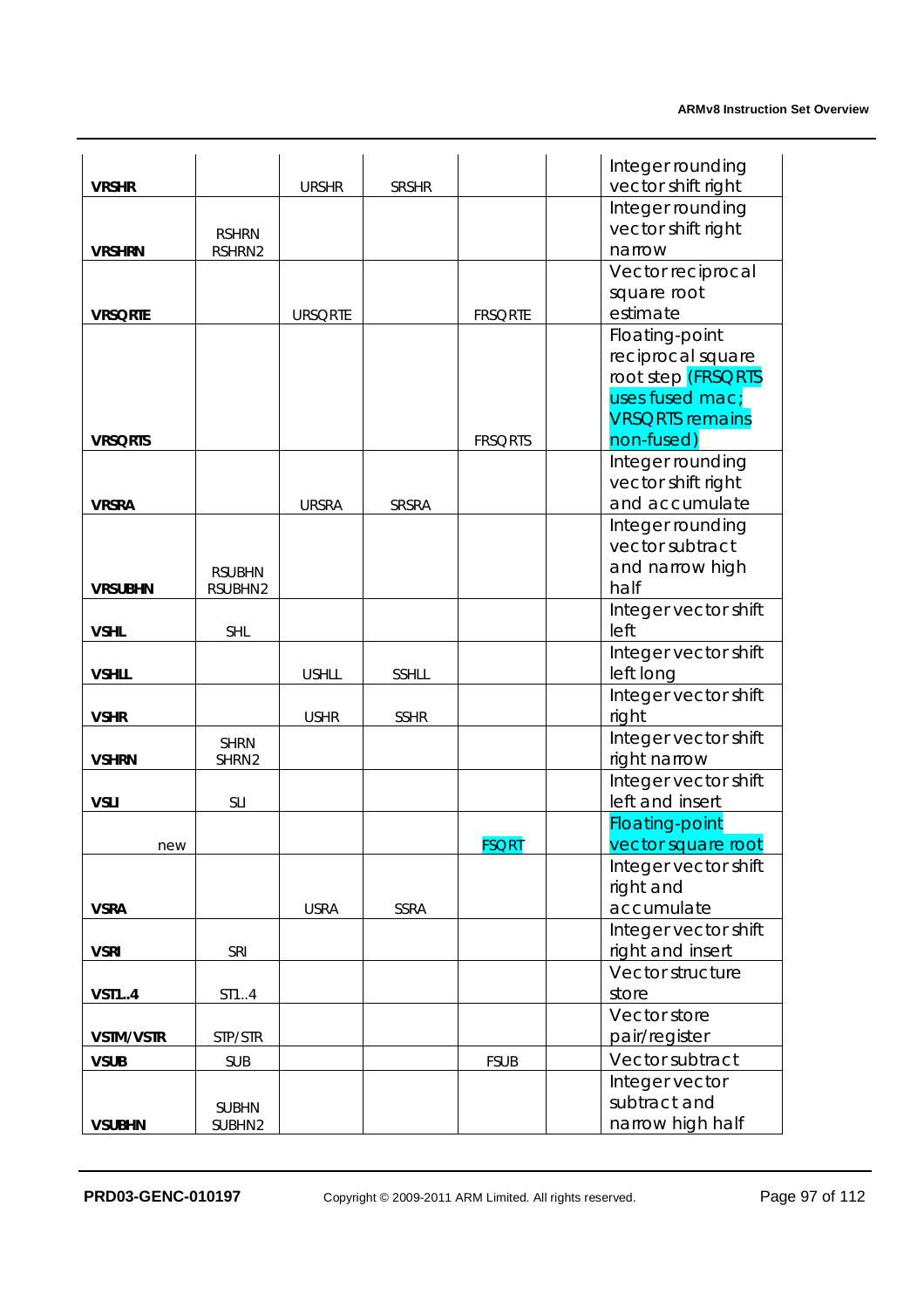|              |     |              | <b>USUBL</b>  | <b>SSUBL</b>  |                | Integer vector        |
|--------------|-----|--------------|---------------|---------------|----------------|-----------------------|
| <b>VSUBL</b> |     |              | USUBL2        | SSUBL2        |                | subtract long         |
|              |     |              | <b>USUBW</b>  | SSUBW         |                | Integer vector        |
| <b>VSUBW</b> |     |              | USUBW2        | SSUBW2        |                | subtract wide         |
| <b>VSWP</b>  |     | n/a          |               |               |                | Vector swap           |
|              |     |              |               |               |                | Vector table          |
| <b>VTBL</b>  |     | <b>TBL</b>   |               |               |                | lookup                |
|              |     |              |               |               |                | Vector table          |
| <b>VTBX</b>  |     | <b>TBX</b>   |               |               |                | extension             |
|              |     | TRN1         |               |               |                | Vector element        |
| <b>VTRN</b>  |     | TRN2         |               |               |                | transpose             |
| <b>VTST</b>  |     | <b>CMTST</b> |               |               |                | Vector test bits      |
|              |     | UZP1         |               |               |                | Vector element        |
| <b>VUZP</b>  |     | UZP2         |               |               |                | unzip                 |
| <b>VZIP</b>  |     | ZIP ZIP2     |               |               |                | Vector element zip    |
|              |     |              |               |               |                | Integer sum           |
|              | new | <b>ADDV</b>  |               |               |                | elements in vector    |
|              |     |              |               |               |                | Integer sum           |
|              |     |              |               |               |                | elements in vector    |
|              | new |              | <b>SADDLV</b> | <b>UADDLV</b> |                | long                  |
|              |     |              |               |               |                | Maximum element       |
|              | new |              | <b>SMAXV</b>  | <b>UMAXV</b>  | <b>FMAXV</b>   | in vector             |
|              |     |              |               |               |                | <b>Floating-point</b> |
|              |     |              |               |               | <b>FMAXNM</b>  | maxNum element        |
|              | new |              |               |               |                | in vector             |
|              |     |              |               |               |                | Minimum element       |
|              | new |              | <b>SMINV</b>  | <b>UMINV</b>  | <b>FMINV</b>   | in vector             |
|              |     |              |               |               |                | <b>Floating-point</b> |
|              |     |              |               |               |                | minNum element in     |
|              | new |              |               |               | <b>FMINNMV</b> | vector                |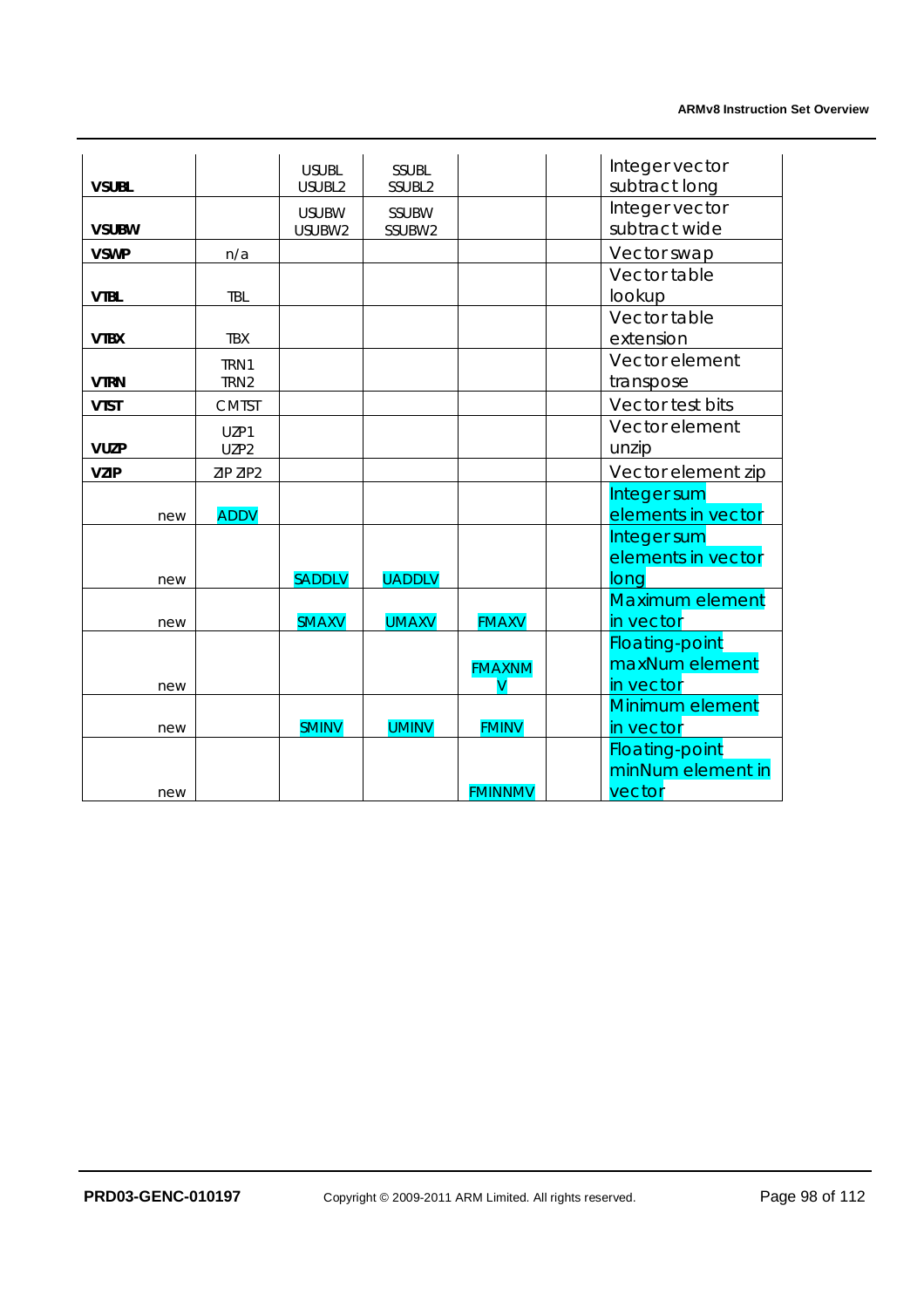# **5.7.24 Crypto Extension**

The optional Crypto extension shares the FP/SIMD register file. For more information see [AES], [GCM] and [SHA].

PMULL Vd.1Q, Vn.1D, Vm.1D Polynomial multiply long (vector): AES-GCM acceleration 64x64 to 128-bit. PMULL2 Vd.1Q, Vn.2D, Vm.2D Polynomial multiply long (vector, second part). Upper lanes AES-GCM acceleration 64x64 to 128-bit. AESE Vd.16B, Vn.16B AES single round encryption. AESD Vd.16B, Vn.16B AES single round decryption. AESMC Vd.16B, Vn.16B AES mix columns. AESIMC Vd.16B, Vn.16B AES inverse mix columns. SHA256H Qd, Qn, Vm.4S SHA256 hash update accelerator. SHA256H2 Qd, Qn, Vm.4S SHA256 hash update accelerator, upper part. SHA256SU0 Vd.4S, Vn.4S SHA256 schedule update accelerator, first part SHA256SU1 Vd.4S, Vn.4S, Vm.4S SHA256 schedule update accelerator, second part SHA1C Qd, Sn, Vm.4S SHA1 hash update accelerator (choose). SHA1P Qd, Sn, Vm.4S SHA1 hash update accelerator (parity). SHA1M Qd, Sn, Vm.4S SHA1 hash update accelerator (majority). SHA1H Sd, Sn SHA1 hash update accelerator (rotate left by 30).

SHA1SU0 Vd.4S, Vn.4S, Vm.4S

SHA1 schedule update accelerator, first part SHA1SU1 Vd.4S, Vn.4S SHA1 schedule update accelerator, second part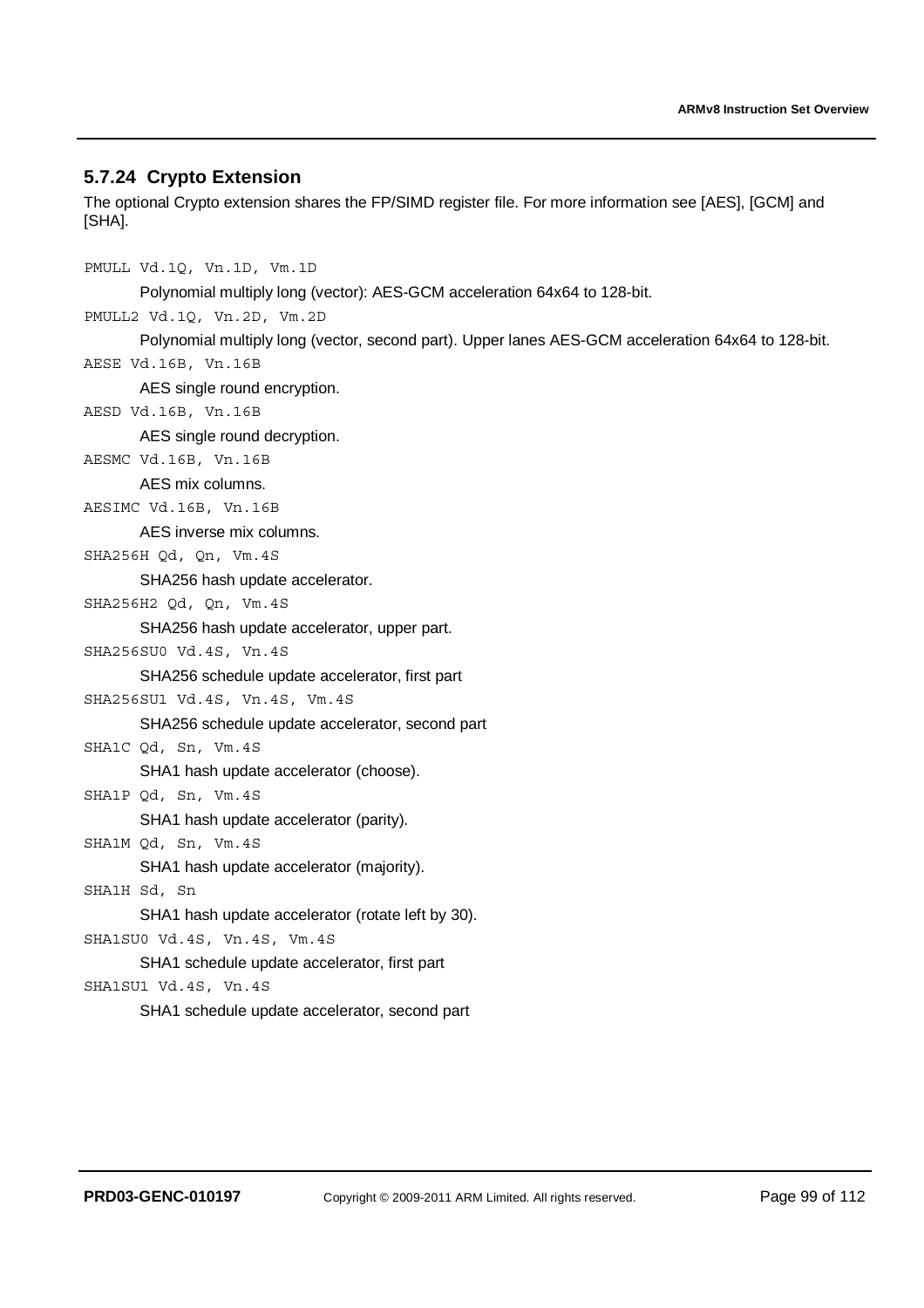# **5.8 System Instructions**

The following instruction groups are supported:

- **Exception generating instructions**
- System register access
- System management
- Architectural hints
- Barriers and CLREX

In several of the system instructions described in this section, the following terms are used to describe operands: op0

A 2-bit opcode field with an immediate value 2 or 3.

op1, op2

A 3-bit opcode field with an immediate value in the range 0 to 7.

 $Cn$ 

A 4-bit opcode field named for historical reasons  $CO - C15$ .

 $Cm$ 

A 4-bit opcode field named for historical reasons C0 – C15.

# **5.8.1 Exception Generation and Return**

# **5.8.1.1 Non-debug exceptions**

SVC #uimm16

Generate exception targeted at exception level 1 (system), with 16-bit payload in uimm16.

HVC #uimm16

Generate exception targeted at exception level 2 (hypervisor) , with 16-bit payload in uimm16.

SMC #uimm16

Generate exception targeted at exception level 3 (secure monitor), with 16-bit payload in uimm16.

ERET

Exception return: reconstructs the processor state from the current exception level's SPSR\_ELn register, and branches to the address in ELR\_EL*n*.

## **5.8.1.2 Debug exceptions**

BRK #uimm16

Monitor mode software breakpoint: exception routed to a debug monitor executing in EL1 or EL2, with 16 bit payload in uimm16.

HLT #uimm16

Halting mode software breakpoint: enters halting mode debug state if enabled, else treated as UNALLOCATED. With 16-bit payload in uimm16.

DCPS1 {#uimm16}

Debug Change Processor State to EL1 (valid in halting mode debug state only), the optional 16-bit immediate uimm16 defaults to zero and is ignored by the hardware.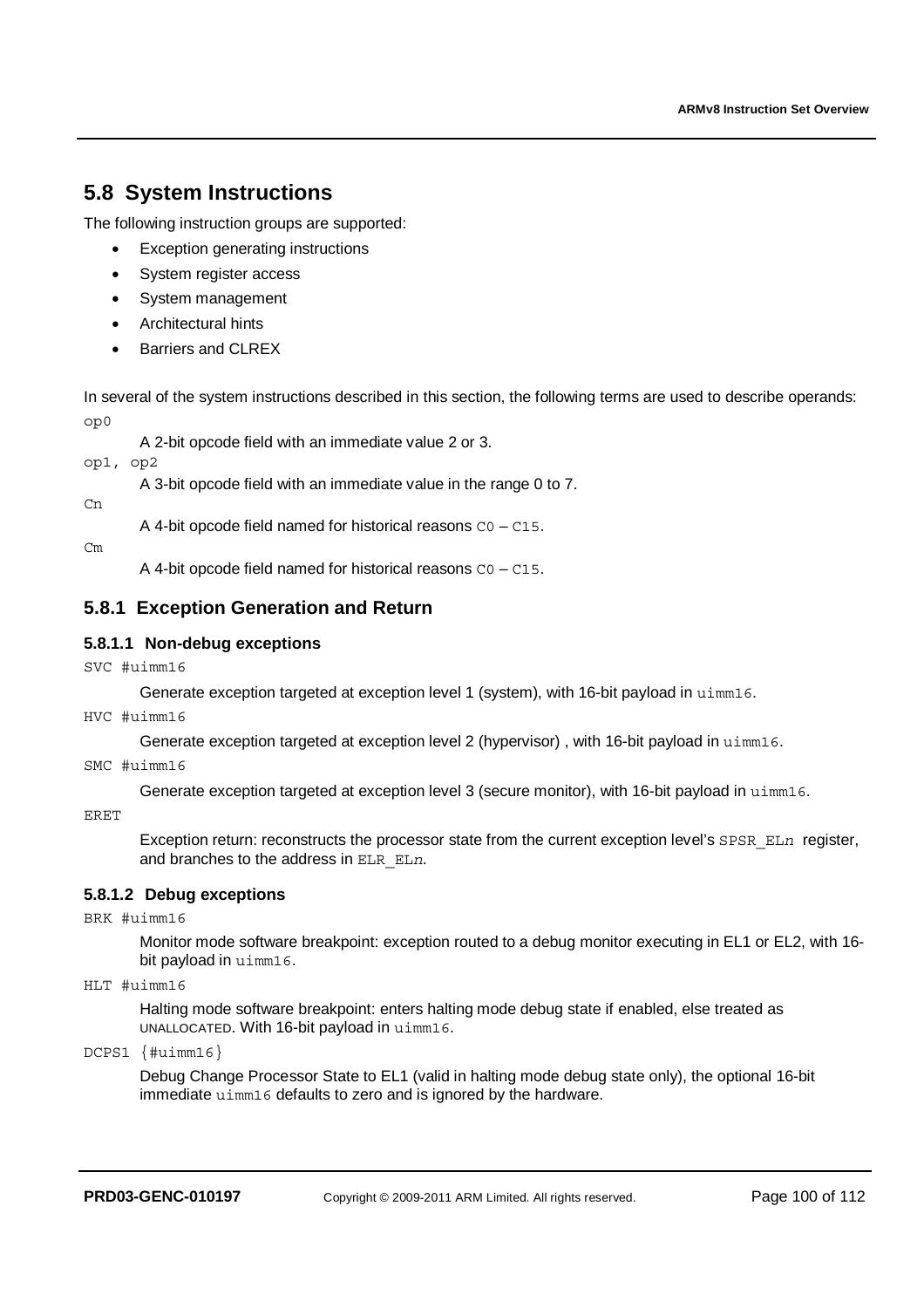DCPS2 {#uimm16}

Debug Change Processor State to EL2 (valid in halting mode debug state only), the optional 16-bit immediate uimm16 defaults to zero and is ignored by the hardware.

DCPS3 {#uimm16}

Debug Change Processor State to EL3 (valid in halting mode debug state only), the optional 16-bit immediate uimm16 defaults to zero and is ignored by the hardware.

DRPS

Debug Restore Processor State: restores the processor to the exception level and mode recorded in the current exception level's SPSR\_EL*n* register (valid in halting mode debug state only).

# **5.8.2 System Register Access**

```
MRS Xt, <system reqister>
```
Move <system\_register> to Xt, where <system\_register> is a system register name, or for implementation-defined registers a name of the form "S<op0> <op1> <Cn> <Cn> <cn> <op2>", e.g. "S3\_4\_c13\_c9\_7".

```
MSR <system_register>, Xt
```
Move Xt to <system\_register>, where <system\_register> is a system register name, or for implementation-defined registers a name of the form "S<op0> <op1> <Cn> <Cn> <op2>", e.g. "S3\_4\_c13\_c9\_7"..

```
MSR DAIFClr, #uimm4
```
Uses uimm4 as a bitmask to select the clearing of one or more of the DAIF exception mask bits: bit 3 selects the D mask, bit 2 the A mask, bit 1 the I mask and bit 0 the F mask.

MSR DAIFSet, #uimm4

Uses uimm4 as a bitmask to select the setting of one or more of the DAIF exception mask bits: bit 3 selects the  $D$  mask, bit 2 the A mask, bit 1 the  $I$  mask and bit 0 the  $F$  mask.

```
MSR SPSel, #uimm4
```
Uses uimm4 as a control value to select the stack pointer: if bit 0 is set it selects the current exception level's stack pointer, if bit 0 is clear it selects shared EL0 stack pointer. Bits 1 to 3 of uimm4 are reserved and should be zero.

## **5.8.3 System Management**

Where the operands of a SYS instruction match an entry in the  $\langle x \rangle$  op tables below, then the associated alias is the preferred disassembly. Otherwise the SYS or SYSL mnemonics shall be used, permitting generation and disassembly of arbitrary implementation-defined system instructions.

```
SYS #op1, Cn, Cm, #op2\{, Xt\}
```
Perform system maintenance instruction with optional source register Xt (defaulting to XZR), with the operation selected by op1, Cn, Cm, and op2.

SYSL Xt, #op1, Cn, Cm, #op2

Perform system maintenance instruction returning a result in destination register  $Xt$ , with the operation selected by op1, Cn, Cm, and op2.

IC <ic\_op>{, Xt}

Instruction cache maintenance instruction, where  $Xt$  is the address argument as required (defaulting to  $XZR)$  and  $<$ ic op > is defined as:

```
<ic_op> ::= <function><type><point>{<domain>}
<function> ::= "I" (invalidate) 
<type> ::= "ALL" (entire cache) | "VA" (by virtual address)
```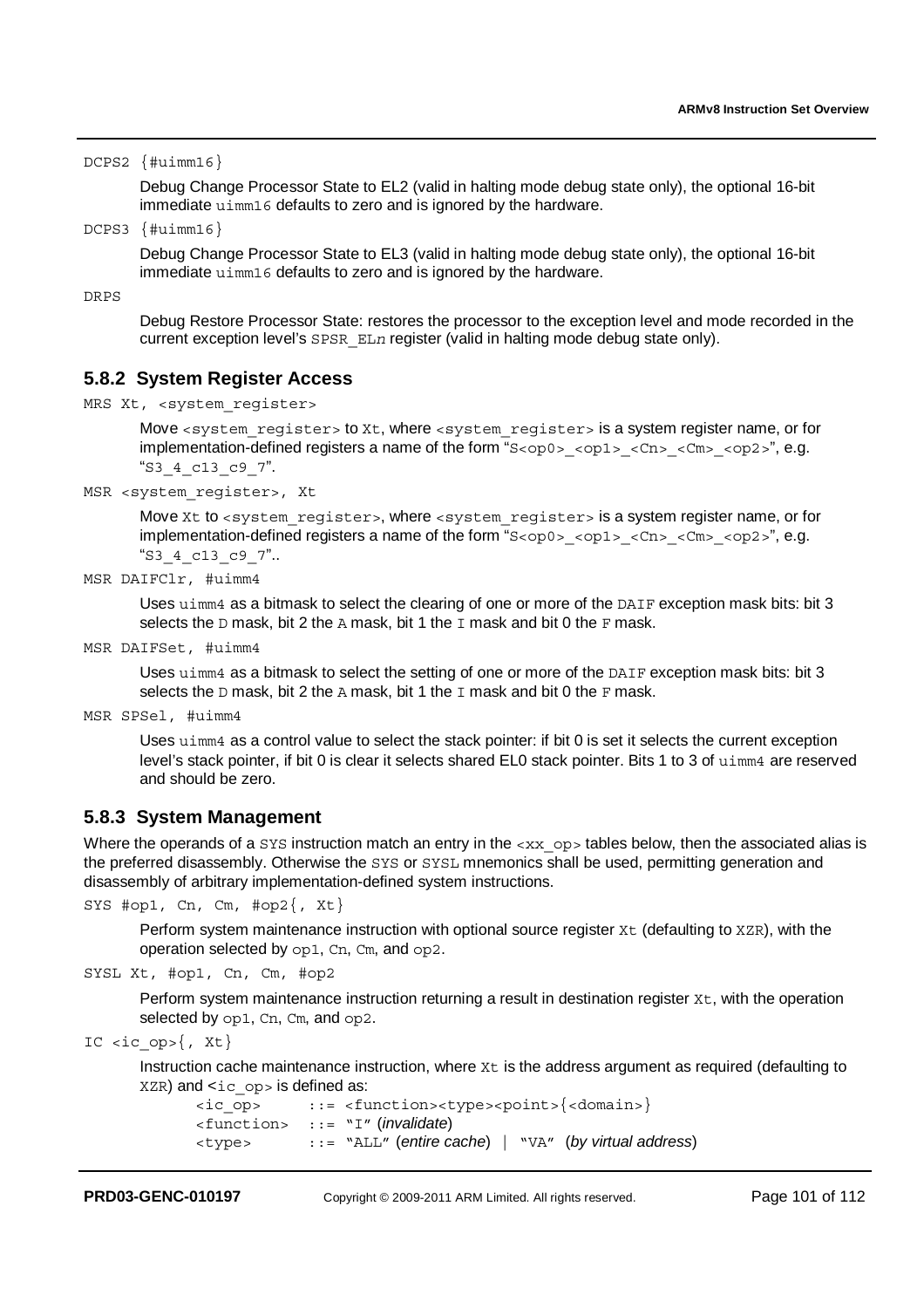```
<point> ::= "U" (to point of unification) 
<domain> ::= "IS" (inner sharable)
```
This is the preferred alias for the SYS instruction with the following operand values:

| <ic_op></ic_op> | op1 | Cn. |    | $\rm cm$ op $\rm 2$ | 3 X T X |
|-----------------|-----|-----|----|---------------------|---------|
| IALLUIS         |     | ٣7  |    |                     |         |
| <b>TALLU</b>    |     | 07  | C5 |                     |         |
| TVAU            |     | ں ہ | どう |                     |         |
|                 |     |     |    |                     |         |

#### DC <dc\_op>, Xt

Data cache maintenance instruction, where  $x_t$  is the address argument and  $\langle dx \rangle$  op> is defined as:

```
<dc_op> ::= <function><type>{<point>}
<function> ::= "I" (invalidate) | "C" (clean) | "CI" (clean & invalidate) 
                  | "Z" (zero) 
<type> ::= "VA" (by virtual address) | "SW" (by set/way) 
<point> ::= "C" (to point of coherency) | "U" (to point of unification)
```
This is the preferred alias for the SYS instruction with the following operand values:

| <dc_op></dc_op> | op1 | Cn  | Cm             | op <sub>2</sub> |
|-----------------|-----|-----|----------------|-----------------|
| ZVA             | 3   | C.7 | C <sub>4</sub> | 1               |
| <b>IVAC</b>     | 0   | C7  | C6             | $\mathbf{1}$    |
| ISW             | 0   | C.7 | C6             | 2               |
| <b>CVAC</b>     | 3   | C.7 | C10            | 1               |
| <b>CSW</b>      | 0   | ٣7  | C10            | $\overline{2}$  |
| <b>CVAU</b>     | 3   | ٣7  | C11            | 1               |
| <b>CIVAC</b>    | 3   | C.7 | C14            | 1               |
| CISW            |     | ٣7  | C14            | 2               |

AT <at\_op>, Xt

Address Translation instruction, where  $x_t$  is the address argument and  $\langle$  at  $\rangle$  op> is defined as:

```
<at_op> ::= <type><level><readwrite>
<type> ::= "S1" (stage 1 translation) | "S12" (stage 1 and 2 translation) 
<level> ::= "E0" (exception level 0) |"E1" (exception level 1) 
                     |"E2" (exception level 2) |"E3" (exception level 3) 
<readwrite> ::= "R" (read) | "W" (write)
```
This is the preferred alias for the SYS instruction with the following operand values:

| <at_op></at_op> | op1 | Cn  | Cm  | op2 |
|-----------------|-----|-----|-----|-----|
| S1E1R           | U   | C.7 | C.8 | ი   |
| S1E2R           | 4   | C7  | C8  | ∩   |
| S1E3R           | 6   | C7  | C8  | ∩   |
| S1E1W           | ∩   | C7  | C8  | 1   |
| S1E2W           | 4   | C7  | C8  | 1   |
| S1E3W           | 6   | C.7 | C.8 | 1   |
| S1E0R           | U   | C7  | C8  | 2   |
| S1E0W           | U   | C.7 | C8  | 3   |
| S12E1R          | 4   | C7  | C8  | 4   |
| S12E1W          | 4   | C.7 | C.8 | 5   |
| S12E0R          | 4   | C7  | C8  | 6   |
| S12E0W          | 4   | C.7 | C8  |     |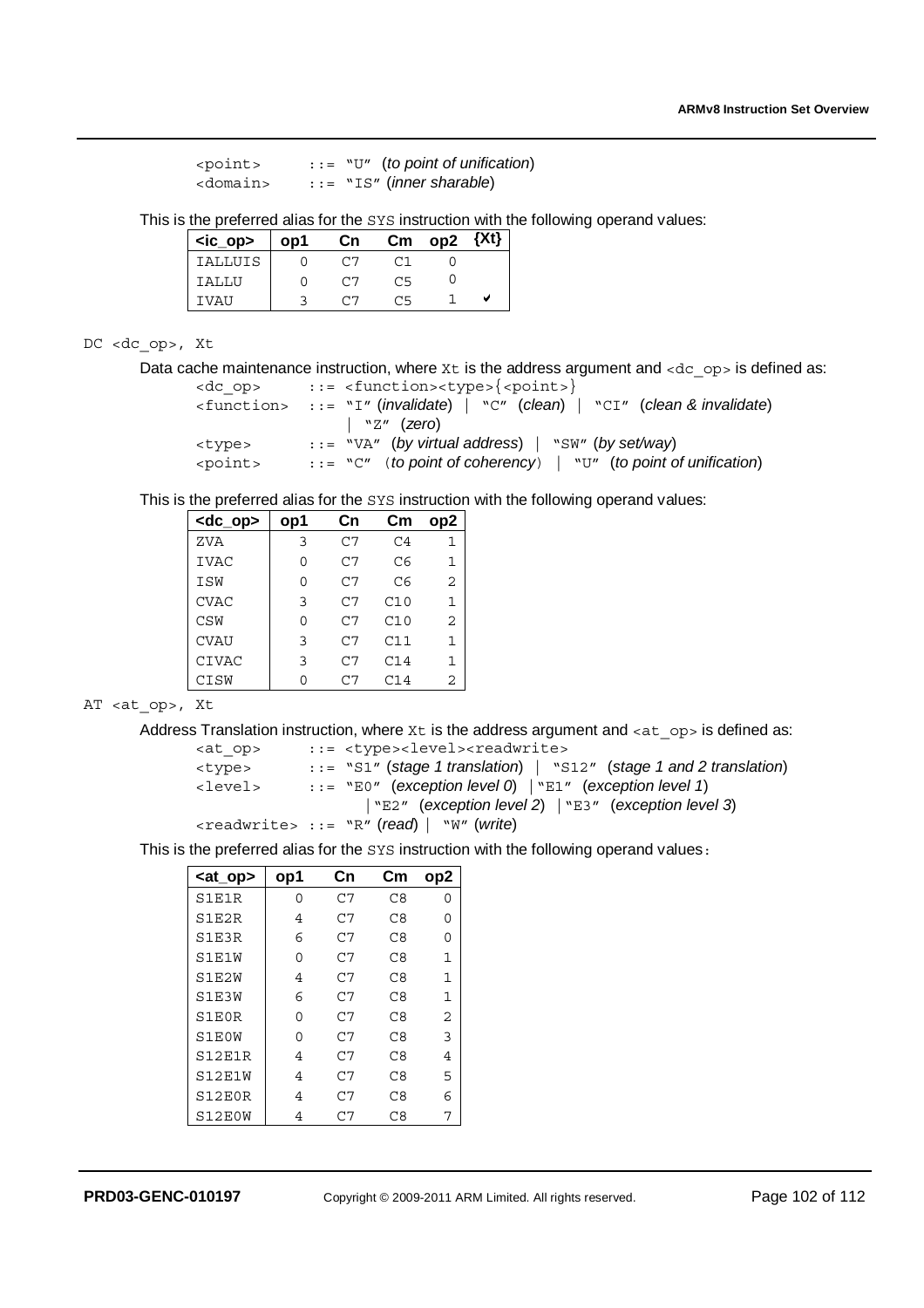TLBI <tlbi op>{, Xt} TLB invalidation instruction, where  $Xt$  is the address argument if required (defaulting to  $XZR$ ). <tlbi\_op> ::= <type><level>{<domain>} <type> ::= "ALL" (*all translations at level*) | "VMALL" (all *stage 1 translations, current VMID*) | "VMALLS12" (all *stage 1 & 2 translations, current VMID*) | "ASID" (*translations matching ASID*) | "VA" (*translations matching VA and ASID*) | "VAL" (*last-level translations matching VA and ASID*) | "VAA" (*translations matching VA, all ASIDs*) | "VAAL" (*last-level translations matching VA, all ASIDs*) | "IPAS2" (*stage 2 translations matching IPA, current VMID*) | "IPAS2L" (*last-level stage 2 translations matching IPA, current VMID*) <level> ::= "E0" (*exception level 0*) |"E1" (*exception level 1*) |"E2" (*exception level 2*) |"E3" (*exception level 3*) <domain> ::= "IS" (*inner sharable*) This is the preferred alias for the SYS instruction with the following operand values: **<tlbi\_op> op1 Cn Cm op2 {Xt}**  IPAS2E1IS 4 C8 C0 1 V<br>IPAS2LE1IS 4 C8 C0 5 V IPAS2LE1IS 4 C8 C0 5<br>
VMALLE1IS 0 C8 C3 0 VMALLE1IS ALLE2IS | 4 C8 C3 0 ALLE3IS | 6 C8 C3 0 VAE1IS 0 C8 C3 1 V<br>VAE2IS 4 C8 C3 1 V VAE2IS | 4 C8 C3 1  $\checkmark$ VAE3IS 6 C8 C3 1  $\checkmark$ ASIDE1IS 0 C8 C3 2 V<br>VAAE1IS 0 C8 C3 3 V VAAE1IS 0 C8 C3 3<br>ALLE1IS 4 C8 C3 4 ALLE1IS VALE1IS 0 C8 C3 5 V<br>VAALE1IS 0 C8 C3 7 V VAALE1IS 0 C8 C3 7<br>VMALLE1 0 C8 C7 0  $0$  C8 ALLE2 4 C8 C7 0 VALE2IS 4 C8 C3 5 VALE3IS 6  $C8$   $C3$  5  $\checkmark$ <br>VMALLS12E1IS 4  $C8$   $C3$  6 VMALLS12E1IS ALLE3 6 C8 C7 0  $IPAS2E1$  4 C8 C4 1  $\checkmark$ <br>
IPAS2LE1 4 C8 C4 5  $\checkmark$ IPAS2LE1 4 C8 C4 5<br>VAE1 0 C8 C7 1 VAE1 0 C8 C7 1  $\checkmark$ VAE2 4 C8 C7 1  $\checkmark$ VAE3 6 C8 C7 1  $\checkmark$ ASIDE1 0 C8 C7 2  $\checkmark$ VAAE1 0 C8 C7 3

ALLE1 4 C8 C7 4

VALE1 0 C8 C7 5  $\checkmark$ VALE2  $\begin{array}{cccc} 4 & C8 & C7 & 5 & \bullet \\ 1 & 4 & C8 & C7 & \bullet \\ \end{array}$ VALE3 6 C8 C7 5  $\checkmark$ VMALLS12E1 4 C8 C7 6

VAALE1 0 C8 C7 7  $\checkmark$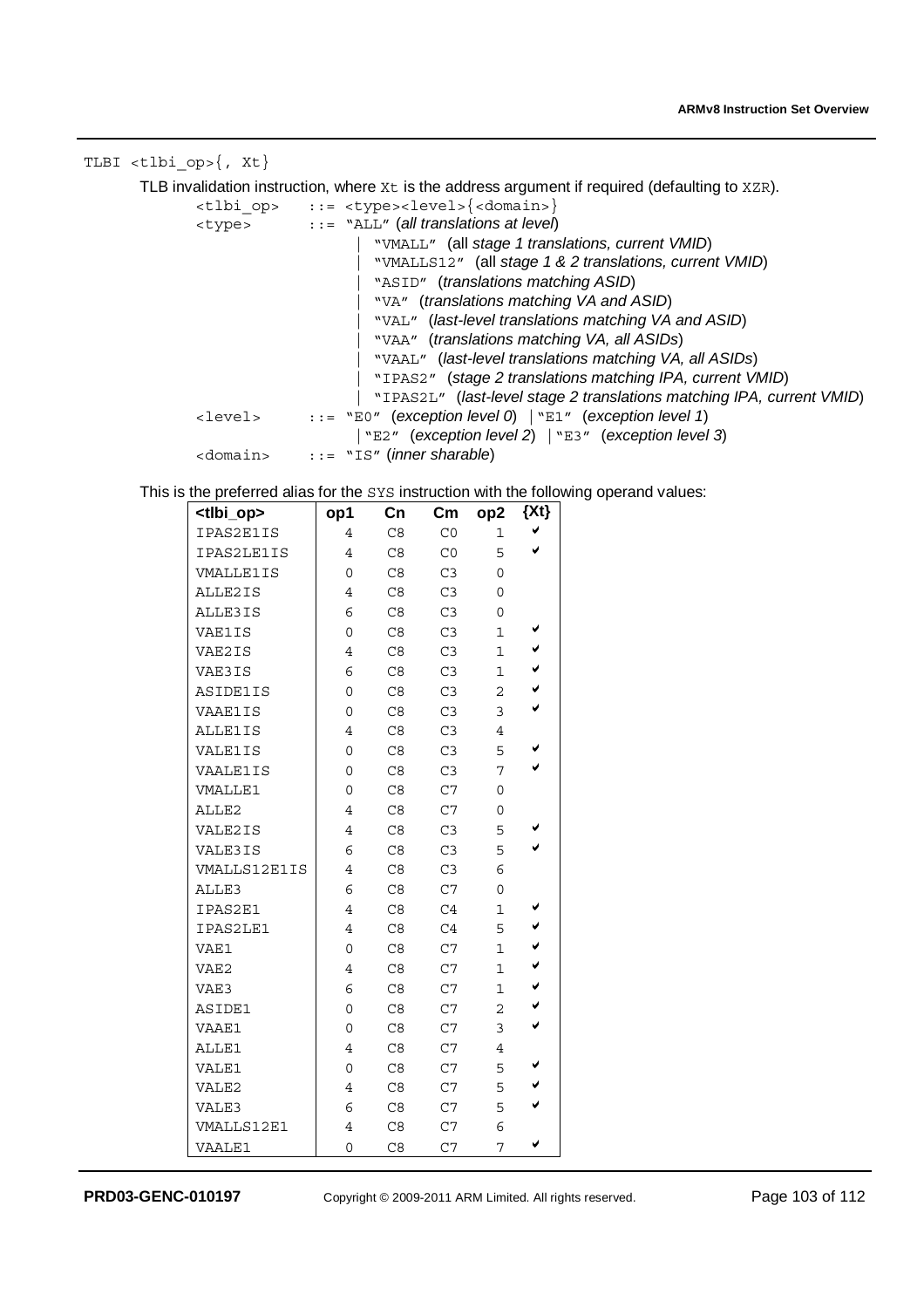# **5.8.4 Architectural Hints**

 $NOP$ 

No Operation. May be used to enforce instruction alignment, but has no execution timing constraints and so may be safely deleted from the instruction stream.

### YIELD

Yield hint.

### WFE

Wait For Event.

### WFI

Wait For Interrupt.

### **SEV**

Send Event: send event globally. Note that in ARMv8 a DSB and SEV instruction are in most cases not required following a synchronization operation such as unlocking a spin-lock or releasing a semaphore. A memory transaction which clears a processor's global exclusive monitor also implicitly generates an event for that processor, as held in the Event register and used by the WFE instruction.

SEVL

Send Event Local: send event locally, without being required to affect other processors, for example to prime a wait-loop which starts with a WFE instruction.

### HINT #uimm7

Unallocated hint, where  $\text{uimm}$  is in the range 6-127. The unallocated hint instructions behave as a NOP but might be allocated to other hint functionality in future revisions of the architecture.

# **5.8.5 Barriers and CLREX**

CLREX {#uimm4}

Clear Exclusive: clears the local record of the executing processor that an address has had a request for an exclusive access. The 4-bit immediate  $u_{\text{imm4}}$  defaults to  $0 \times f$  if omitted, with all other values unallocated.

### DSB <option>|#uimm4

Data Synchronization Barrier, where <option> is any barrier option, as below, or a 4-bit immediate uimm4 for unallocated values of option:

DMB <option>|#uimm4

Data Memory Barrier, where <option> is any barrier option, as below, or a 4-bit immediate uimm4 for unallocated values of option.

```
ISB {SY|#uimm4}
```
Instruction Synchronization Barrier, where  $SY$  encoded as value  $0 \times f$  is the default, or a 4-bit immediate uimm4 for other unallocated values of option.

The following table defines the allocated values of data barrier option. Unallocated values behave as SY but might be allocated to other barrier functionality in future revisions of the architecture.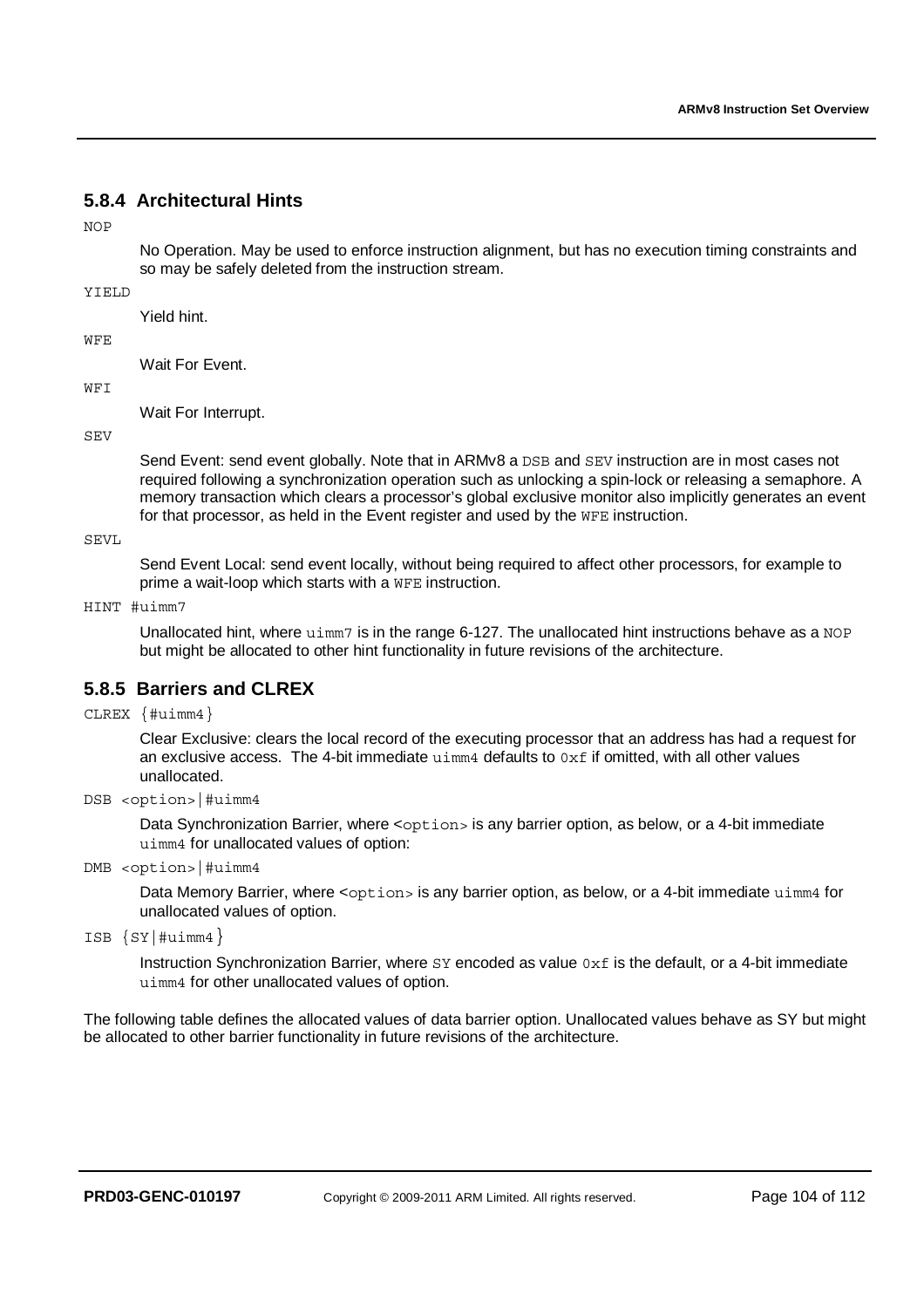| <option></option> | Value           | <b>Shareability</b><br><b>Domain</b> | <b>Ordered Accesses</b><br>(before-after) |
|-------------------|-----------------|--------------------------------------|-------------------------------------------|
| OSHLD             | 0x1             |                                      | Load-Load, Load-Store                     |
| OSHST             | 0x2             | Outer shareable                      | Store-Store                               |
| OSH               | 0x3             |                                      | Any-Any                                   |
| <b>NSHLD</b>      | 0x5             |                                      | Load-Load, Load-Store                     |
| <b>NSHST</b>      | 0x6             | Non-shareable                        | Store-Store                               |
| NSH               | 0x7             |                                      | Any-Any                                   |
| <b>ISHLD</b>      | 0x9             |                                      | Load-Load, Load-Store                     |
| <b>ISHST</b>      | 0xa             | Inner shareable                      | Store-Store                               |
| ISH               | 0x <sub>b</sub> |                                      | Any-Any                                   |
| LD                | 0xd             |                                      | Load-Load, Load-Store                     |
| ST                | 0xe             | Full system                          | Store-Store                               |
| SY                | 0xf             |                                      | Any-Any                                   |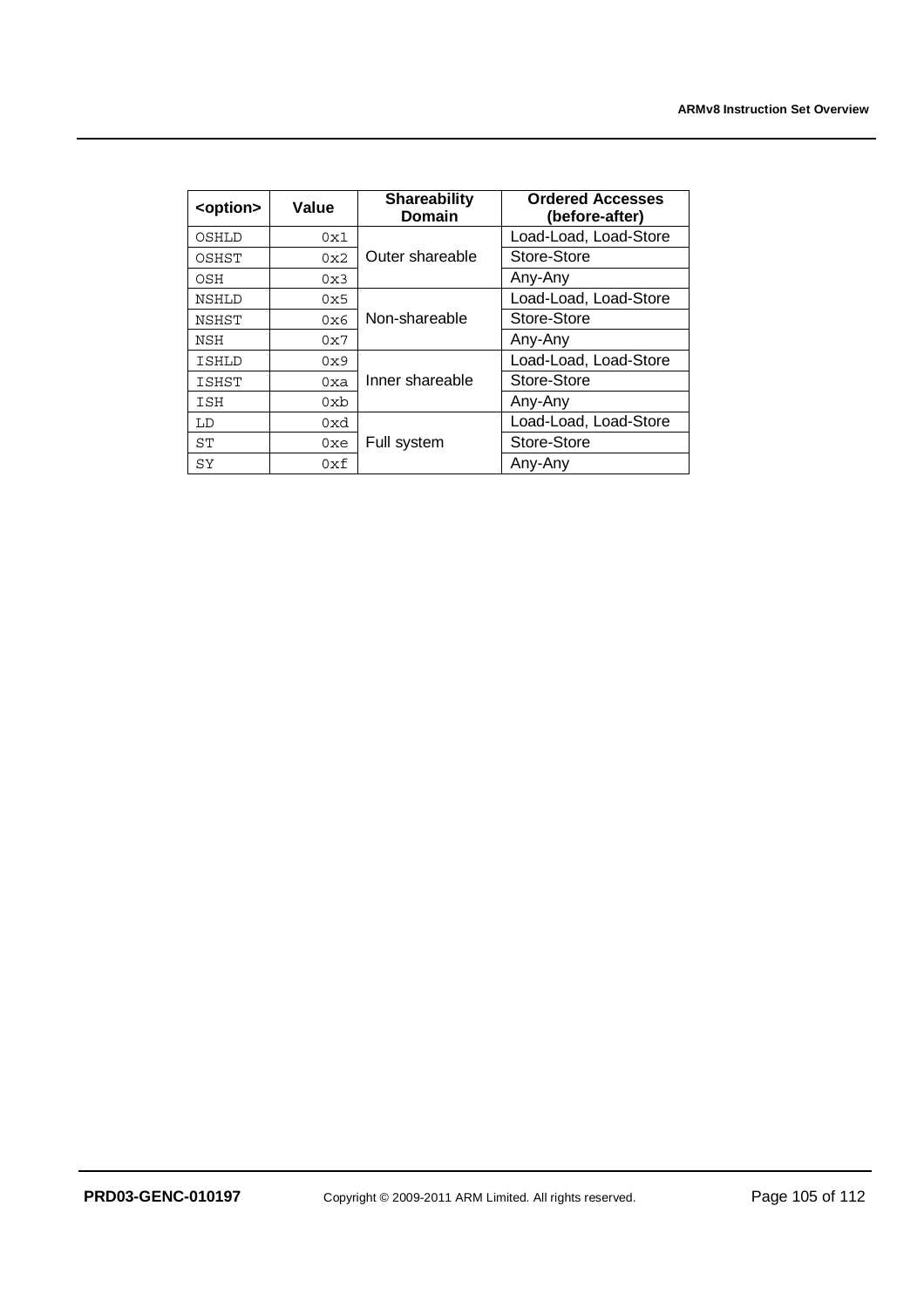# **6 A32 & T32 INSTRUCTION SETS**

Some of the new functionality found in the A64 instruction set is independent of the general purpose register width, and is therefore equally applicable to AArch32 state, namely the enhanced barrier types and loadacquire/store-release, the new IEEE 754-2008 operations, and the cryptography extensions. These new functions are added as part of ARMv8 to the A32 and T32 instruction sets as described in this section.

Note that the A32 and T32 assembler syntax remains unchanged from ARMv7 UAL. The syntax term <c> where used below represents a standard ARM condition code – mnemonics which do not include  $\langle \cos m \rangle$  may not be conditionally executed.

# **6.1 Partial Deprecation of IT**

In conjunction with the reduction of conditionality in the A64 instruction set, and to facilitate higher performance implementations of the architecture in the future, ARMv8 deprecates some uses of the T32 IT instruction. All uses of IT that apply to other than a single subsequent 16-bit instruction from a restricted set are deprecated, as are explicit references to R15 (i.e. PC) within that single 16-bit instruction. This permits the non-deprecated forms of IT and subsequent instruction to be treated by the processor as a single 32-bit conditional instruction. The restricted set of 16-bit instructions which are *not* deprecated when used in conjunction with IT are as follows:

| <b>Permitted 16-Bit Instructions</b> | <b>Class</b>       | But deprecated                 |
|--------------------------------------|--------------------|--------------------------------|
| MOV, MVN                             | Move               | when $Rm$ or $Rd$ is $PC$      |
| LDR, LDRB, LDRH, LDRSB, LDRSH        | Load               | for PC-relative "load literal" |
|                                      |                    | forms                          |
| STR, STRB, STRH                      | Store              |                                |
| ADD, ADC, RSB, SBC, SUB              | Add/Subtract       | ADD/SUB SP, SP, #imm           |
|                                      |                    | or when Rm, Rdn or Rdm is PC   |
| CMP, CMN                             | Compare            | when $Rm$ or $Rn$ is $PC$      |
| MUL                                  | Multiply           |                                |
| ASR, LSL, LSR, ROR                   | Shift              |                                |
| AND, BIC, EOR, ORR, TST              | Logical            |                                |
| BX, BLX                              | Branch to register | when Rm is PC                  |

The IT instruction remains fully available in order to execute ARMv7 T32 code, but to verify conformance with the deprecation a new control bit permits privileged software to disable the deprecated forms of the IT instruction, causing them to generate an Undefined Instruction exception.

# **6.2 Load-Acquire / Store-Release**

These new instructions provide similar functionality to the A64 instructions described in section 5.2.8 above. Natural alignment is required in all cases, and to 8 bytes in the case of LDRAEXD and STRLEXD: an unaligned address will cause an alignment fault.

# **6.2.1 Non-Exclusive**

```
LDRA<c> Rt, [\text{Rn}, \#\{0\}]
```
Load-Acquire Word: loads a word from memory addressed by Rn into Rt.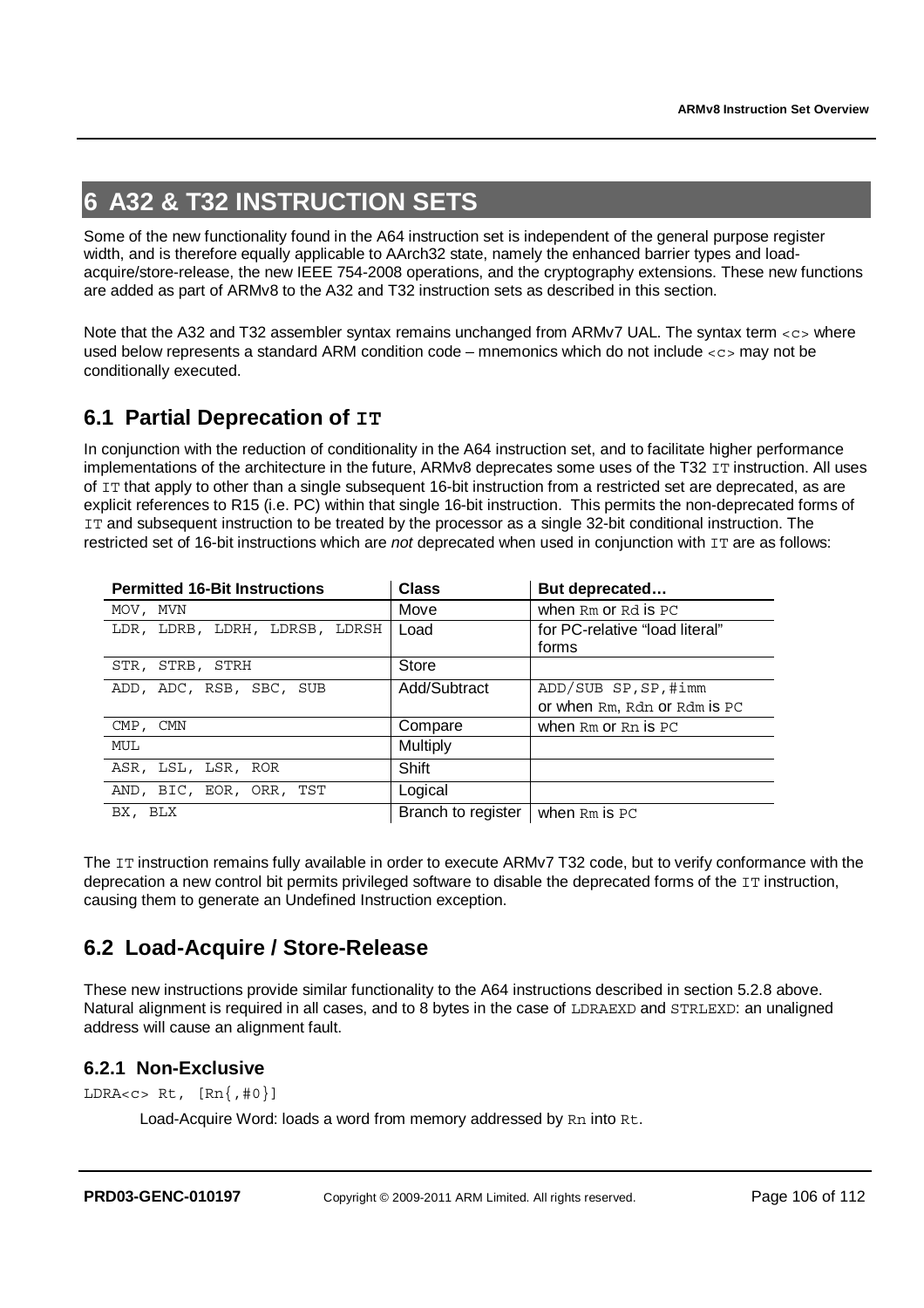```
LDRAB<c> Rt, [Rn{, #0}]
```
Load-Acquire Byte: loads a byte from memory addressed by Rn and zero-extends it into Rt.

LDRAH<c> Rt,  $[\text{Rn}, \#0]$ 

Load-Acquire Halfword: loads a halfword from memory addressed by Rn and zero-extends it into Rt.  $STRL < c > Rt, [Rn{, #0}]$ 

Store-Release Word: stores a word from Rt to memory addressed by Rn.

```
STRLB < c > Rt, [Rn{, #0}]
```
Store-Release Byte: stores a byte from Rt to memory addressed by Rn.

```
STRLH < c > RL, [Rn{, #0}]
```
Store-Release Halfword: stores a halfword from Rt to memory addressed by Rn.

# **6.2.2 Exclusive**

```
LDRAEX<c> Rt, [\text{Rn}, \#\text{0}]
```
Load-Acquire Exclusive Word: loads a word from memory addressed by Rn into Rt. Records the physical address as an exclusive access.

```
LDRAEXB<c> Rt, [\text{Rn}, \#\text{0}]
```
Load-Acquire Exclusive Byte: loads a byte from memory addressed by Rn and zero-extends it into Rt. Records the physical address as an exclusive access.

```
LDRAEXH<c> Rt, [Rn{,#0}]
```
Load-Acquire Exclusive Halfword: loads a halfword from memory addressed by Rn and zero-extends it into Rt. Records the physical address as an exclusive access.

```
LDRAEXD<c> Rt, Rt2, [Rn{, #0}]
```
Load-Acquire Exclusive Double: loads two words from memory addressed by base to Rt and Rt2. Records the physical address as an exclusive access. The register Rt must be an even-numbered register less than 14 and  $Rt2$  must be  $R(t+1)$ .

```
STRLEX < c > Rd, Rt, [Rn{, #0}]
```
Store-Release Exclusive: stores a word from Rt to memory addressed by Rn, and sets Rd to the returned exclusive access status.

```
STRLEXB < c > Rd, Rt, [Rn{, #0}]
```
Store-Release Exclusive Byte: stores a byte from Rt to memory addressed by Rn, and sets Rd to the returned exclusive access status.

```
STRLEXH<c> Rd, Rt, [Rn{,#0}]
```
Store-Release Exclusive Halfword: stores a halfword from Rt to memory addressed by Rn, and sets Rd to the returned exclusive access status.

```
STRLEXP < c > Rd, Rt, RL2, [Rn{, #0}]
```
Store-Release Exclusive Double: stores two words from Rt and Rt2 to memory addressed by Rn, and sets Rd to the returned exclusive access status. The register Rt must be an even-numbered register less than 14 and Rt2 must be  $R_{(t+1)}$ .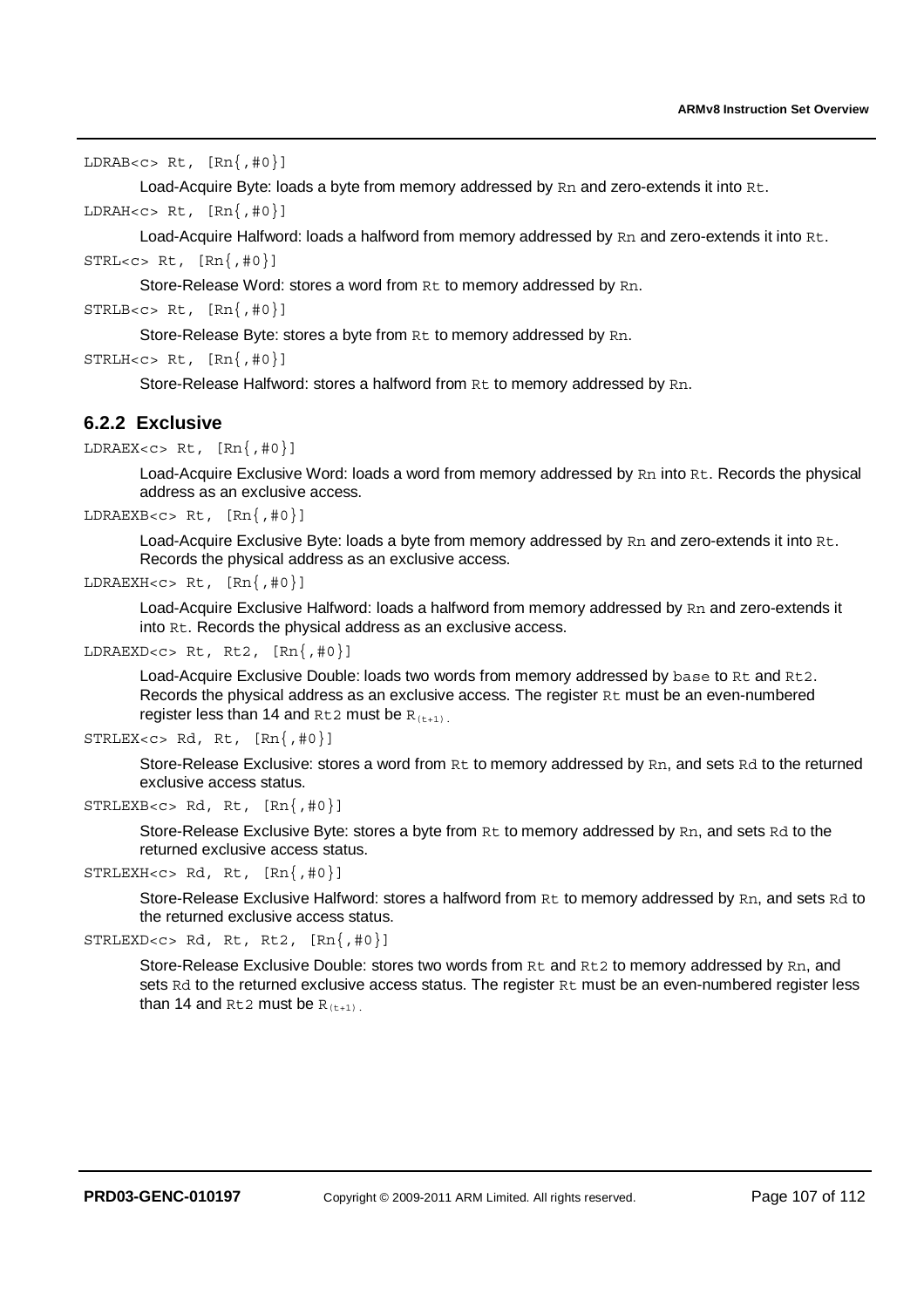# **6.3 VFP Scalar Floating-point**

# **6.3.1 Floating-point Conditional Select**

The new VSEL instruction is equivalent of the A64 FCSEL instruction in section 5.6.11, For A32 it provides an alternative to a pair of conditional VMOV instructions, while for T32 as it does not use an IT prefix it compensates for the partial deprecation of  $IT$  described in §6.1 above. The condition code <fc> may be one of GE, GT, EQ and VS only; the effect of the inverted conditions LT, LE, NE and VC may be achieved by reversing the order of the source operands.

VSEL<fc>.F32 Sd, Sn, Sm

Single-precision conditional select:  $Sd = if < f c$  then Sn else Sm.

VSEL<fc>.F64 Dd, Dn, Dm

Double-precision conditional select:  $Dd = if <$ fc> then Dn else Dm.

## **6.3.2 Floating-point minNum/maxNum**

The new VMAXNNM and VMINNM instructions implement the  $minNum(x, y)$  and  $maxNum(x, y)$  operations defined by the IEEE 754-2008 standard, and are equivalent to A64's FMAXNM and FMINNM instructions. They return the numerical operand when one operand is numerical and the other is a quiet NaN, but otherwise the result is identical to VFP VMAX and VMIN. These instructions may not be conditional.

VMAXNM.F32 Sd, Sn, Sm

Single-precision maxNum (scalar).

VMAXNM.F64 Dd, Dn, Dm

Double-precision maxNum (scalar).

VMINNM.F32 Sd, Sn, Sm

Single-precision minNum (scalar).

VMINNM.F64 Dd, Dn, Dm

Double-precision minNum (scalar).

# **6.3.3 Floating-point Convert (floating-point to integer)**

These new instructions extend the existing ARMv7 VFP VCVT instructions by providing four additional explicit rounding modes, where ARMv7 VCVT rounds towards zero, giving an equivalent set of options to the A64 FCVTS and FCVTU instructions described in section 5.6.4.2. The syntax term <r>selects the rounding direction as follows: N (nearest, ties to even), A (nearest, ties away from zero), P (towards +Inf) or M (towards –Inf). These instructions may not be conditional.

VCVT<r>.S32.F64 Sd, Dm

Convert double-precision floating-point to signed 32-bit integer with explicit rounding direction (scalar).

VCVT<r>.S32.F32 Sd, Sm

Convert single-precision floating-point to signed 32-bit integer with explicit rounding direction (scalar).

VCVT<r>.U32.F64 Sd, Dm

Convert double-precision floating-point to unsigned 32-bit integer with explicit rounding direction (scalar). VCVT<r>.U32.F32 Sd, Sm

Convert single-precision floating-point to unsigned 32-bit integer with explicit rounding direction (scalar).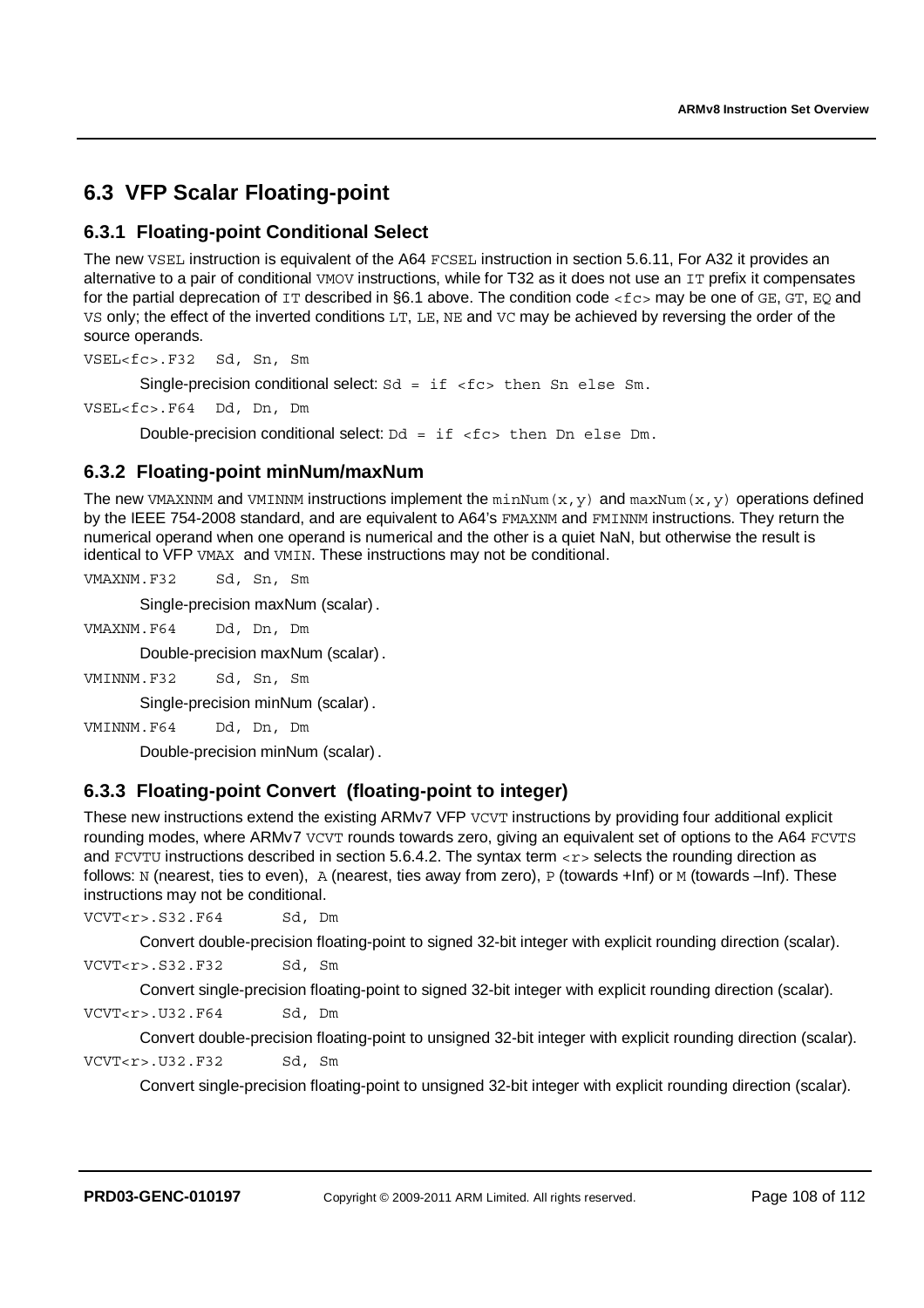#### **6.3.4 Floating-point Convert (half-precision to/from double-precision)**

The VFP VCVTT and VCVTB instructions are extended to permit direct conversion between half-precision and double-precision floating-point as a single operation, preventing double rounding errors. The syntax term <y> below is either  $T$  (top half) or  $B$  (bottom half).

VCVT<y><c>.F64.F16 Dd, Sm

Convert from half-precision value in top or bottom of Sm to double-precision in Dd (scalar).

VCVT<y><c>.F16.F64 Sd, Dm

Convert from double-precision value in Dm to in half-precision value in top or bottom of Sd (scalar).

#### **6.3.5 Floating-point Round to Integral**

The new "round to integral" instructions round a floating-point value to the nearest integral floating-point value of the same size, equivalent to the A64 FRINT\* instructions in section 5.6.5. The only floating-point exceptions that can be raised by these instructions are FPSCR. IOC (Invalid Operation) for a Signaling NaN input, or FPSCR. IDC (Input Denormal) for a denormal input when flush-to-zero mode is enabled. For VRINTX only the FPSCR.IXC (Inexact) exception may be raised if the result is numeric and does not have the same numerical value as the source. A zero input gives a zero result with the same sign, an infinite input gives an infinite result with the same sign, and a NaN is propagated as for normal arithmetic.

A subset of the rounding instructions may be conditional when the syntax term <x> selects the rounding direction as follows:  $Z$  (towards zero), R (FPSCR rounding mode), or  $X$  (FPSCR rounding mode and signal inexactness).

VRINT<x><c>.F64.F64 Dd, Dm

Round a double-precision value to nearest integral double-precision value (scalar), with half-way cases rounding according to <x>.

VRINT<x><c>.F32.F32 Sd, Sm

Round a single-precision value to nearest integral single-precision value (scalar), with half-way cases rounding according to <x>.

The remaing rounding instructions are not conditional when syntax term  $\langle x \rangle$  selects the rounding direction as follows: N (nearest, ties to even), A (nearest, ties away from zero), P (towards +Inf) or M (towards -Inf).

VRINT<r>.F64.F64 Dd, Dm

Round a double-precision value to nearest integral double-precision value (scalar), with half-way cases rounding according to  $\langle r \rangle$ .

VRINT<r>.F32.F32 Sd, Sm

Round a single-precision value to nearest integral single-precision value (scalar), with half-way cases rounding according to  $\langle r \rangle$ .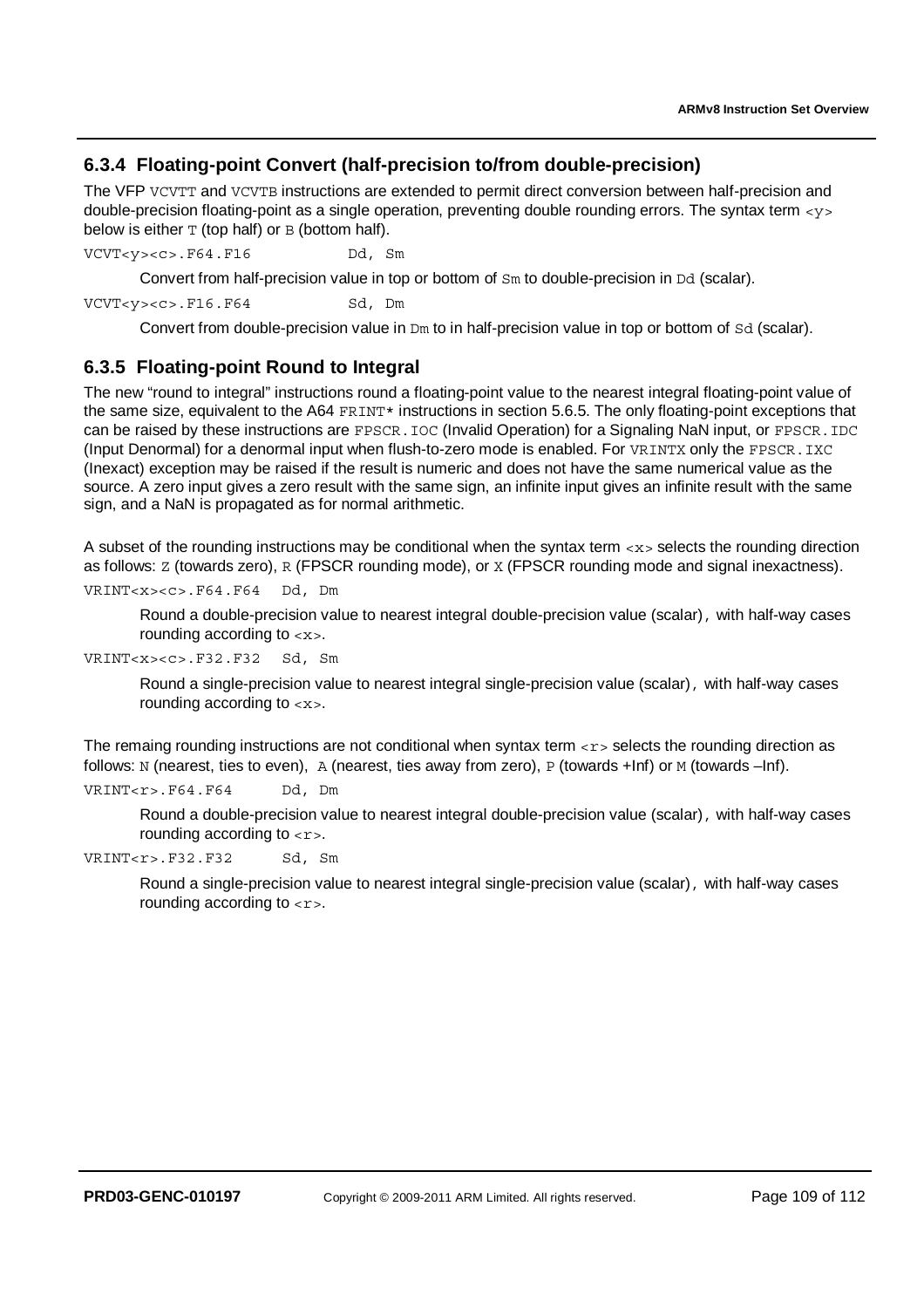# **6.4 Advanced SIMD Floating-Point**

The AArch32 Advanced SIMD extension continues to support only single-precision (32-bit) floating-point data types, with fixed operating modes of Round to Nearest, Default NaN and Flush-to-Zero. However it is extended with the addition of the following new instructions.

#### **6.4.1 Floating-point minNum/maxNum**

Vector forms of the new VMAXNM and VMINNM instructions described in section 6.3.2 above.

VMAXNM.F32 Dd, Dn, Dm

VMAXNM.F32 Qd, Qn, Qm

Single-precision maxNum (vector).

VMINNM.F32 Dd, Dn, Dm

VMINNM.F32 Qd, Qn, Qm

Single-precision minNum (vector).

#### **6.4.2 Floating-point Convert**

Vector forms of the floating-point to integer convert instructions described in section 6.3.3 above. The syntax term <r> selects the rounding direction: N (nearest, ties to even), A (nearest, ties away from zero), P (towards +Inf) or M (towards –Inf).

VCVT<r>.S32.F32 Dd, Dm VCVT<r>.S32.F32 Qd, Qm

Convert single-precision floating-point to signed 32-bit integer with explicit rounding direction (vector).

| VCVT < r > 0.032 F32 | Dd, Dm |  |
|----------------------|--------|--|
| VCVT < r > .U32.F32  | Od, Om |  |

Convert single-precision floating-point to unsigned 32-bit integer with explicit rounding direction (vector).

#### **6.4.3 Floating-point Round to Integral**

Vector forms of the floating-point rounding instructions described in section 6.3.5 above. The syntax term <rx> selects the rounding direction as follows: N (nearest, ties to even), A (nearest, ties away from zero), P (towards +Inf) or M (towards –Inf), Z (towards zero), or X (nearest, ties to even, signal inexactness)

VRINT<rx>.F32.F32 Qd, Qm VRINT<rx>.F32.F32 Dd, Dm

> Round a single-precision value to nearest integral single-precision value (vector), with half-way cases rounding according to  $\langle$  rx>.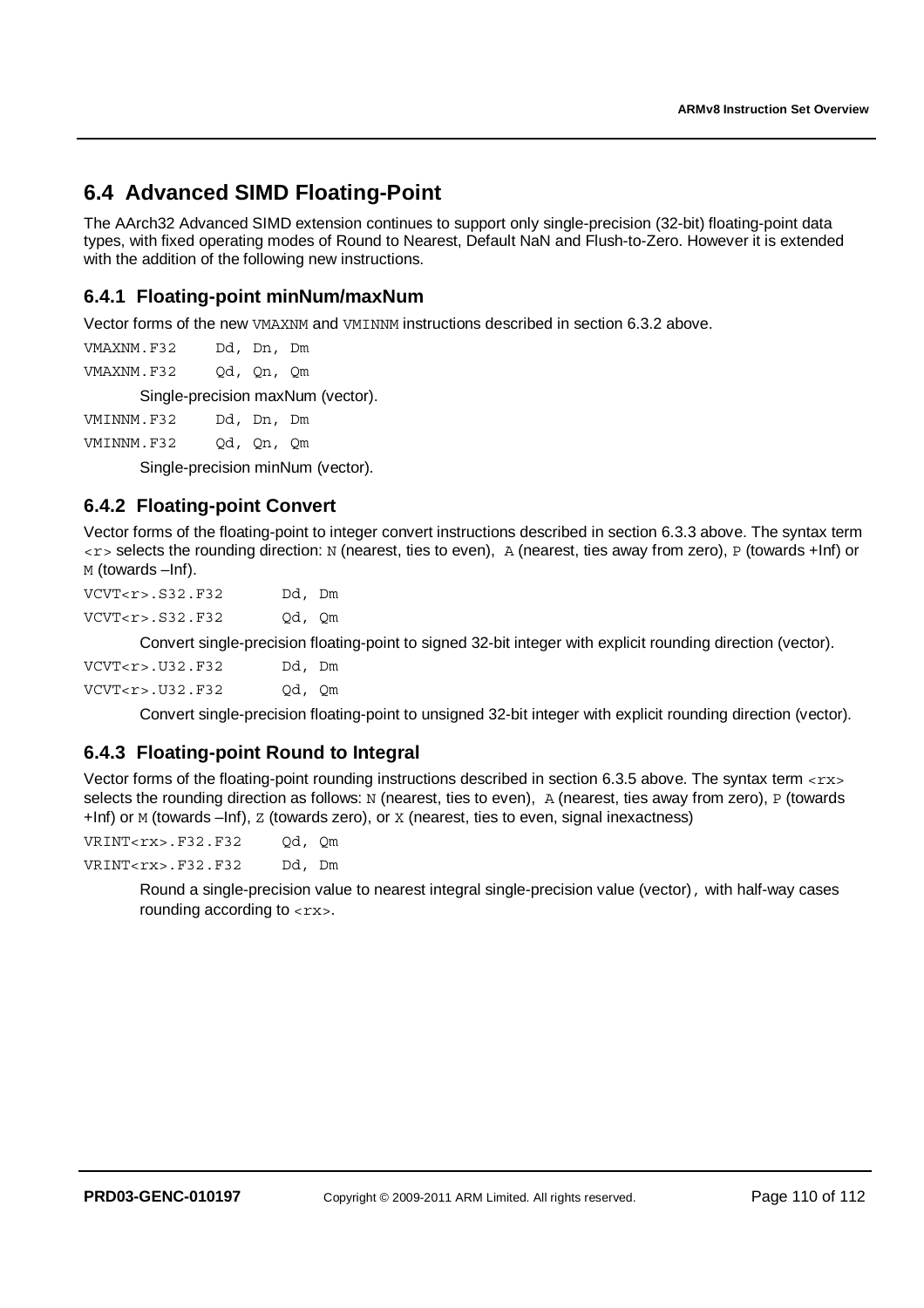## **6.5 Crypto Extension**

Equivalent to the A64 cryptographic instructions listed in section 5.7.24. AESD.8 Qd, Qm AES single round decryption. AESE.8 Qd, Qm AES single round encryption. AESIMC.8 Qd, Qm AES inverse mix columns. AESMC.8 Od, Om AES mix columns. SHA1C.32 Qd, Qn, Qm SHA1 hash update accelerator (choose). SHA1M.32 Qd, Qn, Qm SHA1 hash update accelerator (majority). SHA1P.32 Qd, Qn, Qm SHA1 hash update accelerator (parity). SHA1H.32 Qd, Qm SHA1 hash update accelerator (rotate left by 30). SHA1SU0.32 Qd, Qn, Qm SHA1 schedule update accelerator, first part SHA1SU1.32 Qd, Qm SHA1 schedule update accelerator, second part SHA256H.32 Qd, Qn, Qm SHA256 hash update accelerator. SHA256H2.32 Qd, Qn, Qm SHA256 hash update accelerator upper part. SHA256SU0.32 Qd, Qm SHA256 schedule update accelerator, first part SHA256SU1.32 Qd, Qn, Qm SHA256 schedule update accelerator, second part VMULL.P64 Qd, Dn, Dm Polynomial multiply long, AES-GCM acceleration 64x64 to 128-bit.